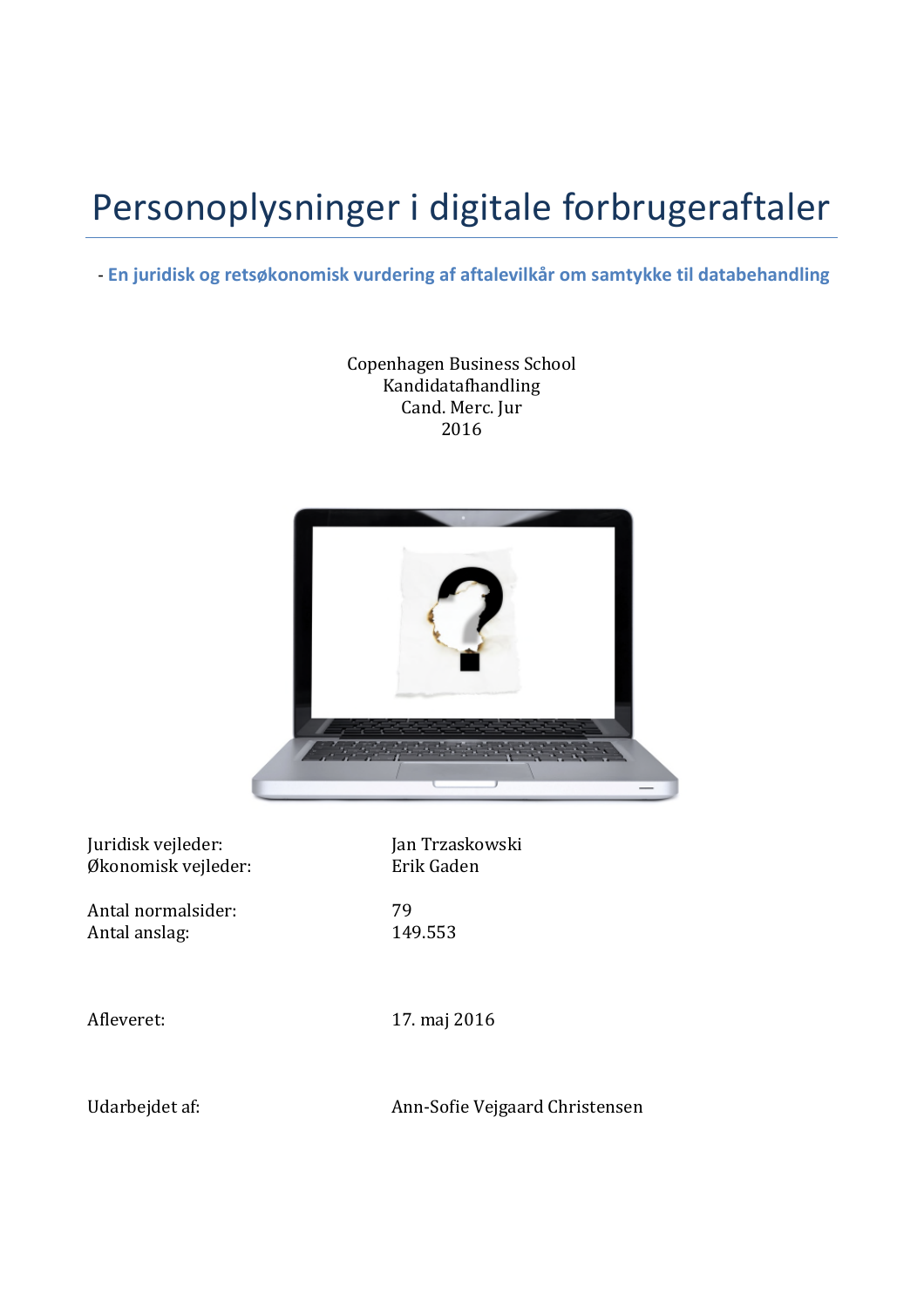# **0 Executive Summary**

The world is constantly changing and with the increasing digitalized world, we are experiencing challenges with our way of acting on online platforms, due to our need to protect ourselves against misuse of our personal data, being shared across the internet.

The objective of this master thesis is to examine the initiating act of data processing, the conclusion of an agreement of sharing personal data as a consumer.

The master thesis seeks to make an analysis of whether the rules on unfair terms in the Danish Contracts Act. (Aftaleloven) should be applied to consent to data processing, as articulated in the Danish Privacy Act (Persondataloven) when consent is used as a contract term in a consumer contract.

The conclusion is derived through three analytical chapters; A Legal dogmatic analysis, An Economical analysis and An Integrated analysis.

The Legal dogmatic analysis shows, that the law rules in the Danish Contracts Act (Aftaleloven) § 38c, cf. § 36 can be compared to the Danish Privacy Act (Persondataloven) § 3, no. 8 in terms of the demand for Information. Furthermore, the analysis shows that there is not a general set of definition of when the information provided is sufficient.

Finally, the legal dogmatic analysis shows, that the use of consent to data processing, formulated as a contract term in a consumer contract could be considered fair if the rules of the Danish Privacy Act (Persondataloven) are respected.

The Economic analysis shows, that the use of consent formulated as a contract term in a consumer contract term in a consumer contract is an inefficient regulation due to the asymmetrical information combined with the challenge with the consumers lacking ability to process information in an agreement.

The Integrated analysis combines the knowledge acquired in the first two analysis, resulting in a preliminary conclusion, that the rules of consent to data processing as a contract term in a consumer contract should be assessed under the rules of the Danish Contracts Act (Aftaleloven) § 38c cf. § 36.

All this combined, the master thesis concludes, that to make the legislation more efficient the rules of unfair terms in the Danish Contracts Act (Aftaleloven) should be used in the assessment of consent to data processing, as articulated in the Danish Privacy Act (Persondataloven) when consent is used as a contract term in a consumer contract.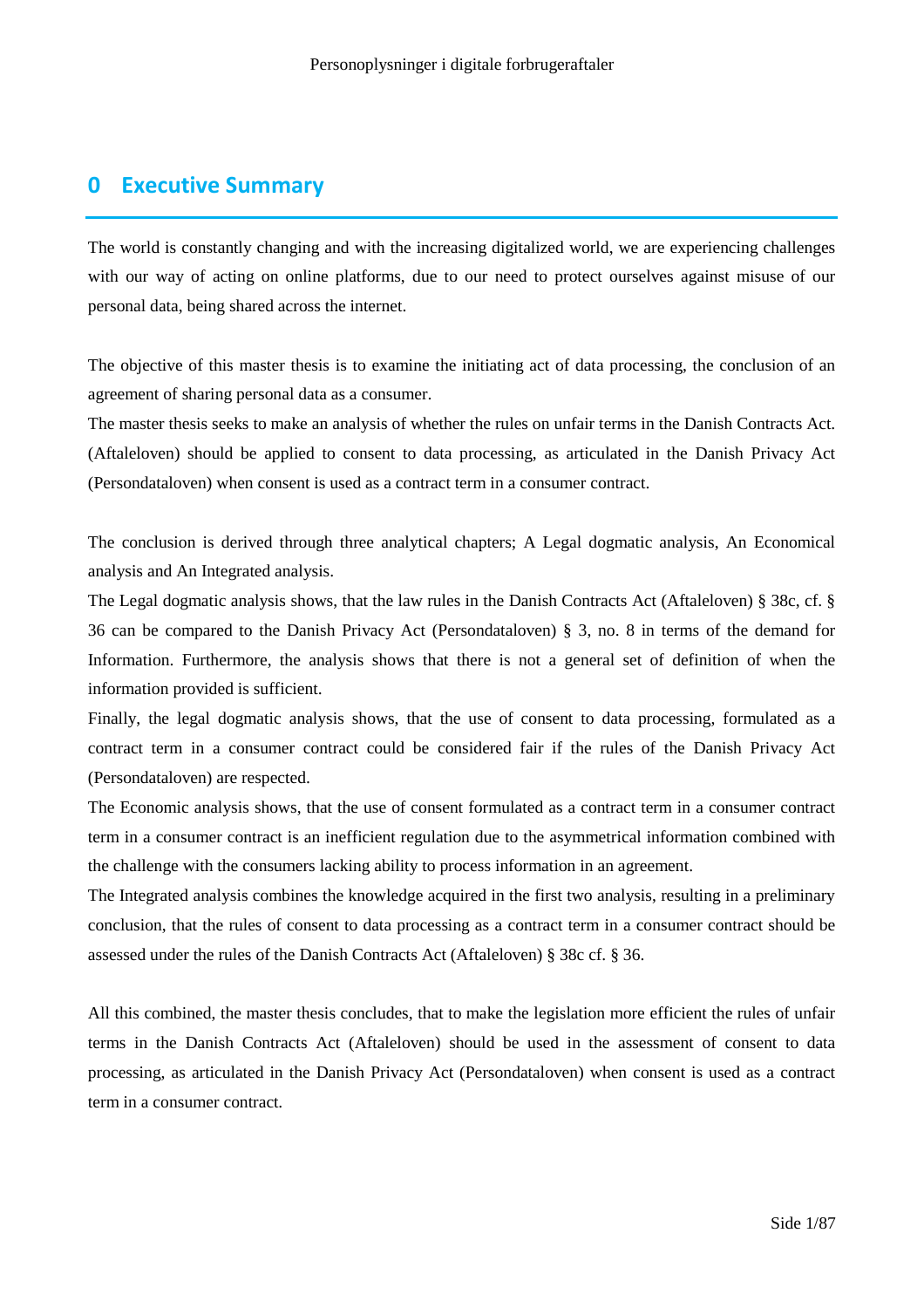| $\boldsymbol{0}$        |               |  |
|-------------------------|---------------|--|
| $\mathbf{1}$            |               |  |
|                         | 1.1           |  |
|                         | 1.1.1         |  |
|                         | 1.2           |  |
|                         | 1.3           |  |
|                         | 1.3.1         |  |
|                         | 1.3.2         |  |
|                         | 1.3.3         |  |
|                         | 1.3.4         |  |
|                         | 1.3.5         |  |
|                         | 1.4           |  |
|                         | 1.4.1         |  |
|                         | 1.4.2         |  |
|                         | 1.4.3         |  |
|                         | 1.4.4         |  |
| $\overline{2}$          |               |  |
|                         | 2.1           |  |
|                         | $2.2^{\circ}$ |  |
|                         | 2.2.1         |  |
|                         | 2.2.2         |  |
|                         | 2.3           |  |
|                         | 2.3.1         |  |
|                         | 2.3.2         |  |
|                         | 2.3.3         |  |
|                         | 2.4           |  |
|                         | 2.4.1         |  |
|                         | 2.5           |  |
| $\mathbf{3}$            |               |  |
|                         | 3.1           |  |
|                         | 3.2           |  |
|                         | 3.2.1         |  |
|                         | 3.2.2         |  |
|                         | 3.2.3         |  |
|                         | 3.2.4         |  |
|                         | 3.2.5         |  |
|                         | 3.3           |  |
|                         | 3.4           |  |
|                         | 3.4.1         |  |
|                         |               |  |
|                         | 3.4.3         |  |
|                         | 3.5           |  |
|                         | 3.6           |  |
|                         |               |  |
| $\overline{\mathbf{4}}$ |               |  |
|                         | 4.1           |  |
|                         | 4.2           |  |
|                         | 4.2.1         |  |
|                         | 4.2.2         |  |
|                         | 4.3           |  |
| 5                       |               |  |
|                         | 5.1           |  |
|                         | 5.2           |  |
|                         | 5.3           |  |
|                         | 5.4           |  |
|                         |               |  |
| 6                       |               |  |
| 7                       |               |  |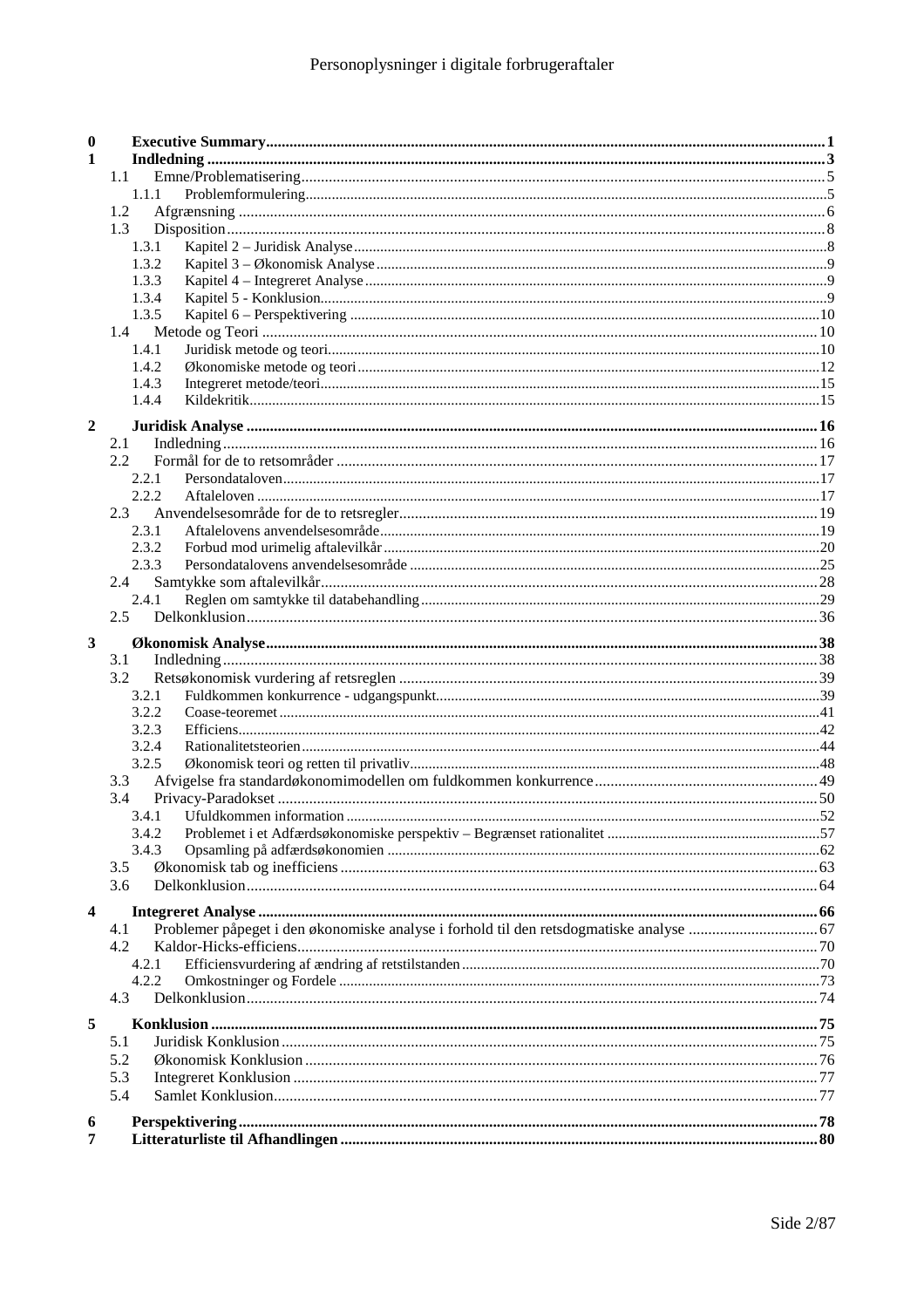# **1 Indledning**

Debatten om personoplysninger har de seneste år, fået en langt større opmærksomhed for i hvilket omfang privatlivets fred skal beskyttes eller udstilles. Både i hvilket omfang virksomheder skal kunne indsamle disse oplysninger og forbrugernes ønske til at dette skal kunne ske.

Personoplysninger er blevet genstand for stor debat, lige fra storpolitiske konflikter om handelsaftaler mellem USA og EU<sup>1</sup>, til session logging af brugernes færden på internettet. I forlængelse af erhvervsmæssige læk af personfølsomme data og nationale skandaler om indsamling af disse data, er der kommet et langt større fokus på, hvorvidt denne indsamling og adgang til personoplysninger skal foregå med få begrænsninger og uden spørgsmålstegn.

*Their development and ongoing provision requires far-reaching collection of data and its long-term storage. Until recently, only a few privacy-aware consumers and data protection advocates were aware of the broad consent obtained by businesses through their privacy policies. Post-Snowden, privacy issues are now making headlines in mainstream media.*<sup>2</sup>

Det er af Erhvervs- og Vækstministeriet i en undersøgelse fra 2015 om borgernes adfærd på internettet, blevet fastlagt at 43 pct. ikke har nogen interesse i at deres data skal gemmes eller på anden måde kunne gøres til genstand for at kunne identificere hvem de er og hvad de fortager sig på internettet. <sup>3</sup> Der er derfor en stadigt større usikkerhed og uklarhed i den måde, som de erhvervsdrivende får adgang til de personoplysninger, som den teknologiske udvikling i stigendende grad muliggør.

En af de måder hvorpå de erhvervsdrivende sikrer sig, at der kan ske databehandling af forbrugernes personoplysninger, er gennem samtykke, som ofte er formuleret som et aftalevilkår i standartbetingelser, formuleret af den erhvervsdrivende.

Der er mange eksempler på sådanne aftaler og de gør sig gældende lige fra når forbrugerne vil købe en vare, oprette en profil på en hjemmeside, downloade en App til telefonen eller opdatere softwaren på sin computer.

I alle disse tilfælde er der formuleret en række standardvilkår, som accepteres af forbrugeren og hvor der derefter indgår et aftalevilkår, hvor forbrugeren indgår et samtykke, formuleret i aftalen som privatlivspolitik, til at der kan ske databehandling. Dermed er det ikke muligt at vælge alternative aftaler, hvor der ikke er formuleret et samtykke til databehandling. Der accepteres dermed en "take-it or leave-it" aftale, hvor der ikke er mulighed for alternativer.

 $<sup>1</sup>$  Altinget.dk</sup>

<sup>2</sup> Zeadally & Badra (2015), s. 316

 $3$  Erhvervsstyrelsen (2015), s. 10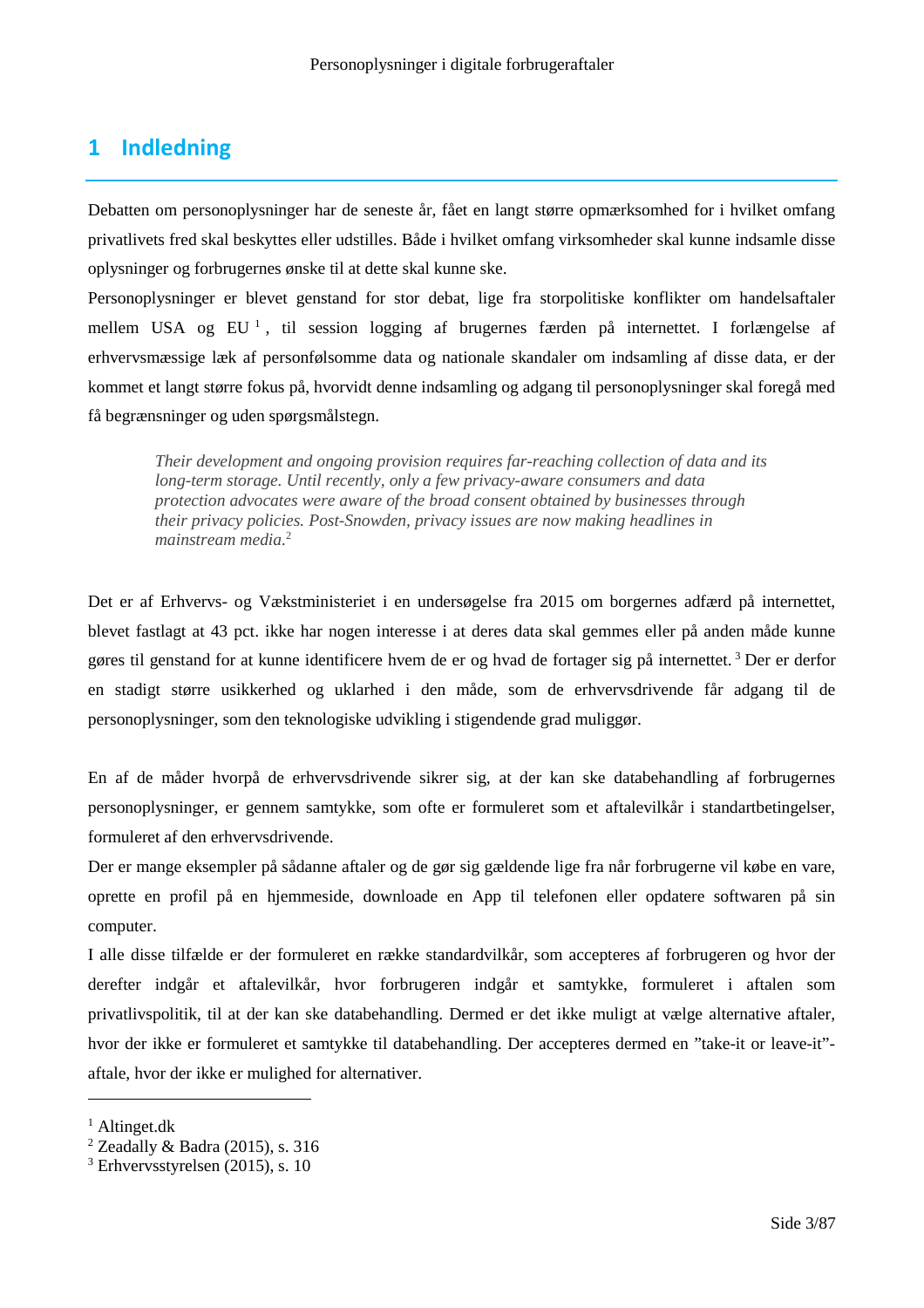Udfordringen ved disse "take-it or leave-it"-aftaler er, at forbrugeren ofte ikke har den fulde indsigt i hvad deres personoplysninger anvendes til,<sup>4</sup> og derudover er standartaftalerne ofte så lange og omfattende, at der kan være tale om et "information-overload".<sup>5</sup>

Det kan overordnet defineres tre markeder, hvor vigtigheden af personoplysninger er en del af transaktionen mellem forbrugeren og den erhvervsdrivende.

Det første marked hvor personoplysninger indgår i transaktionen, er det marked hvor forbrugeren efterspørger et almindeligt gode, som den primære del af aftalen, men hvor den sekundære del af aftalen omhandler at forbrugeren skal afsløre nogle mere eller mindre personlige eller sensitive oplysninger om sig selv, for at tilgå det efterspurgte gode. Dette kan være almindeligt køb på nettet med registrering af en brugerprofil.

Det andet marked omhandler den tilstand, hvor personoplysningerne er det primære gode som der handles med. Det kan både være virksomheder imellem<sup>6</sup> og det kan være transaktioner, hvor forbrugerne tilgår en "gratis" aftale, men til gengæld skal afgive personoplysninger, for at få adgang til tjenesten, fx som tilfældet er med Facebook. I sidstnævnte tilfælde er der ikke væsentlig forskel mellem det første og det andet marked, set fra en forbrugerens synspunkt.

Det tredje og sidste marked for personoplysninger, er det marked, hvor der udelukkende eftersørges sikkerhedsforanstaltninger, som skal sikre privatlivet, samt misbrug af personoplysninger, fx anti-virus programmer. Dette marked vil der ikke ske en yderligere behandling af, da dette falder uden for nærværende afhandlings problemfelt.

Når samtykket til databehandling anvendes som en formulering i et aftalevilkår i en standartaftale på forbrugerområdet, bliver standardaftalen genstand for to forskellige regelsæt, nemlig Persondatalovens <sup>7</sup> regler for samtykke til databehandling og Aftalelovens<sup>8</sup> regler om urimelige aftalevilkår i forbrugerkontrakter.

Det er derfor af stor relevans at analysere, hvorvidt et aftalevilkår, hvor der formuleret et samtykke til databehandling, vil kunne anses som et urimeligt aftalevilkår, da dette endnu ikke har været genstand for en konkret vurdering i den akademiske litteratur.

<sup>4</sup> OECD (2013), s. 22

<sup>5</sup> OECD (2013), s. 22

 $6$  Dette vil ikke blive behandlet nærmere i nærværende afhandling, if. Afhandlingens afgrænsning

<sup>7</sup> Lov nr. 429 af 31/05/2000 *lov om behandling af personoplysninger*.

<sup>8</sup> Lovbekendtgørelse 1996-08-26 nr. 781 *om aftaler og andre retshandler på formuerettens område*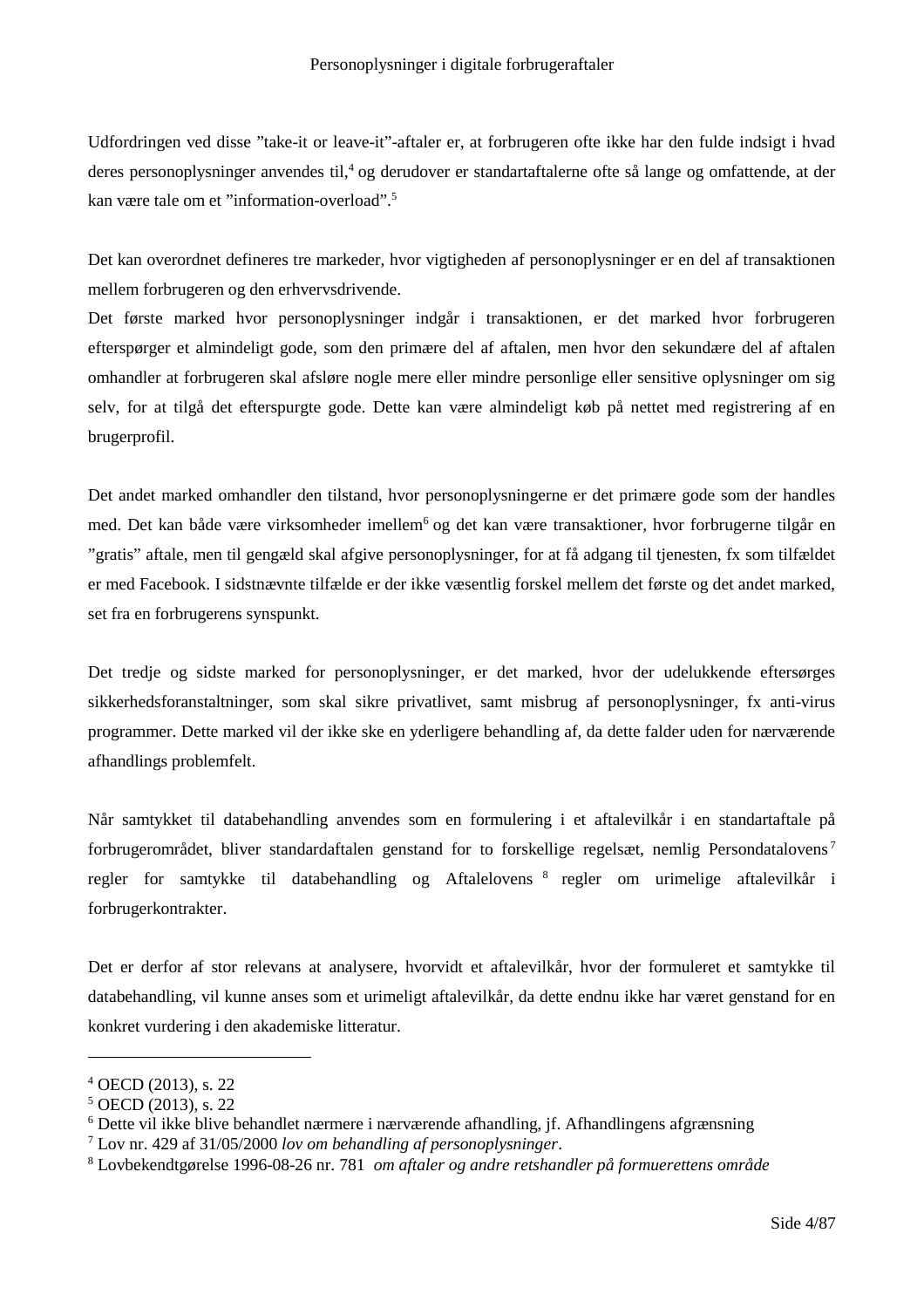## **1.1 Emne/Problematisering**

Afhandlingen søger derfor på baggrund af udfordringerne med den stigende brug personoplysninger på nettet og en stigende modvillighed i befolkningen hertil, at undersøge, om der kan ske en anvendelse af reglerne om urimelige aftalevilkår, på samtykke til databehandling, når samtykket er formuleret som er aftalevilkår.

På denne baggrund er det endvidere relevant, at foretage en retsøkonomisk analyse, af forbrugerens beslutning om at afgive sit samtykke, når der anvendes samtykke som behandlingsgrundlag i en forbrugeraftale. Denne retsøkonomiske analyse af regelgrundlaget for samtykke, vil være særligt relevant fordi dette angår et forhold, hvor forbrugeren skal træffe en beslutning, i en aftalerelation mellem en forbruger og en erhvervsdrivende.

Det er derfor relevant i forhold til om det *bør* kunne lægges til grund, at et aftalevilkår om samtykke til databehandling, i en forbrugeraftale, skal ses i overensstemmelse med reglerne om urimelig aftalevilkår, som dermed vil sikre en bedre forbrugerbeskyttelse.

## **1.1.1 Problemformulering**

På grundlag af ovenstående, vil den overordnede problemstilling for nærværende afhandling derfor være:

 Vil der gennem en sammenligning af retsområderne samt en efficiensbetragtning kunne argumenteres for, at reglerne om urimelige aftalevilkår i Aftaleloven bør anvendes på samtykke til databehandling, som formuleret i Persondataloven når samtykket er anvendt som et aftalevilkår i en forbrugeraftale?

Denne overordnede problemstilling søges besvaret gennem en operationaliseret problemformulering med følgende underspørgsmål:

## 1. Juridisk Problemstilling:

I hvilket omfang kan der ske sammenligning af krav om samtykke til databehandling i Persondatalovens § 3, nr. 8 og forbud mod urimelige aftalevilkår i Aftalelovens § 38c, jf. § 36, og skal et aftalevilkår om samtykke anvendes i overensstemmelse med reglerne om urimelige aftalevilkår.

## 2. Økonomisk Problemstilling

I hvilket omfang er anvendelsen af samtykke til databehandling som et aftalevilkår efficient, når samtykket skal danne legitimt grundlag for databehandling af personoplysninger i en forbrugeraftale.

3. Integreret Problemstilling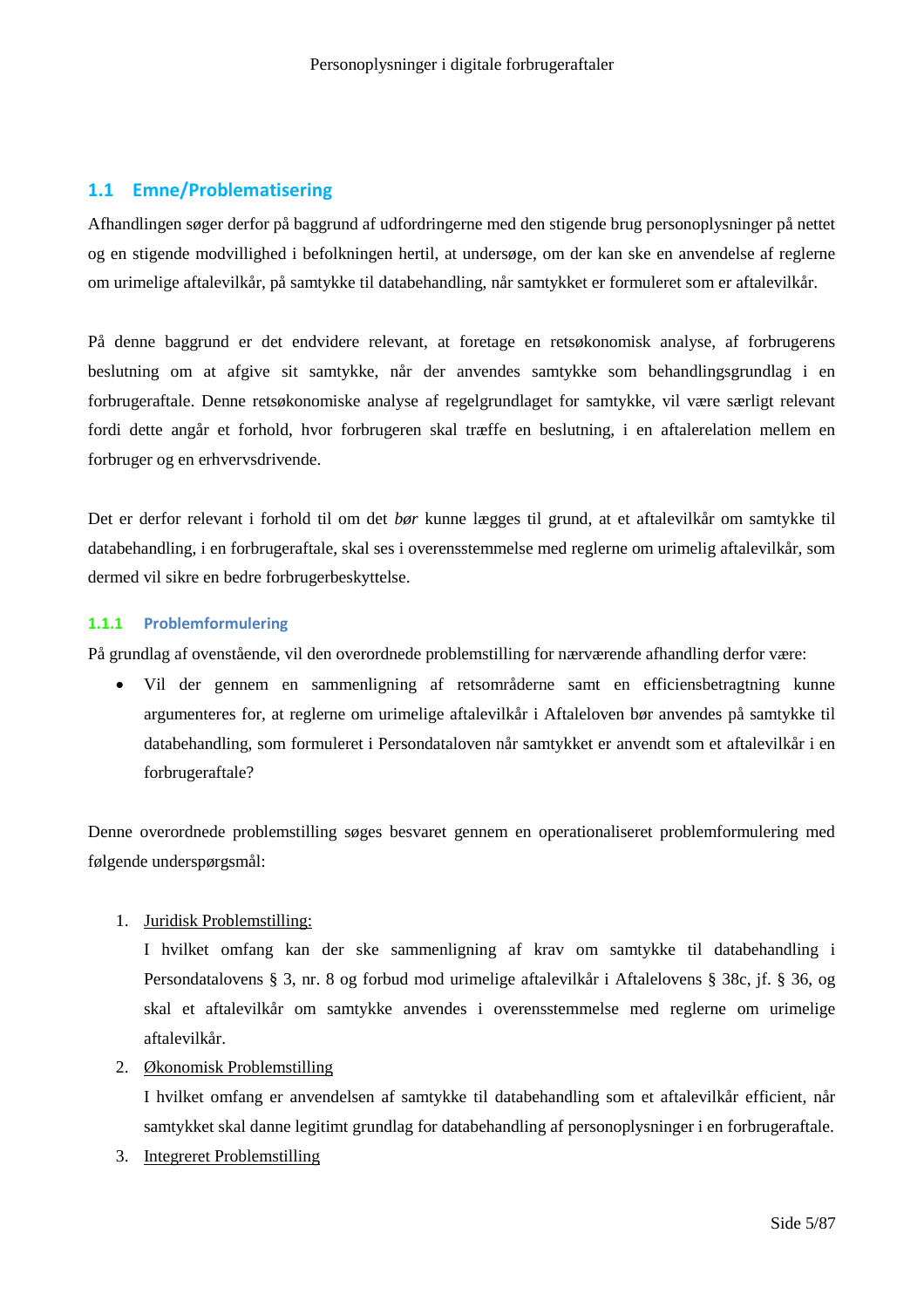I hvilket omfang bør anvendelse af samtykke til databehandling, som et aftalevilkår i en forbrugeraftale, vurderes efter reglerne i AFTL § 38c, jf. § 36, for at opnå en mere efficient beskyttelse af forbrugeres personoplysninger.

Endeligt ønskes en overordnet perspektivering af afhandlingens problemstilling.

## **1.2 Afgrænsning**

Under arbejdet med afhandlingen er der d.15 april 2016 blevet vedtaget en ny forordning for databeskyttelse. Forordningen får virkning i medlemsstaterne senest i 2018, hvorved Forordningen vil afløse Databeskyttelsesdirektivet. Da de gældende regler indtil da, er Databeskyttelsesdirektivet, vil der blive taget udgangspunkt i dette direktiv til at besvare den juridiske problemstilling, endvidere vil problemstillingen stadig være aktuel også efter indførelsen af forordningen. Der vil dog ske en vurdering i perspektivering i hvilket omfang de relevante tiltag kunne tænke sig at afhjælpe problemstilling behandlet i afhandlingen.

Afhandlingen vil kun behandle de aftaler, hvor samtykke er formuleret som et aftalevilkår og hvor samtykket er nødvendigt til databehandling. Derfor vil Persondatalovens andre behandlingsgrundlag til databehandling, hvor der ikke skal være samtykke, ikke behandles i næverende afhandling. Det vil endvidere ikke behandles de juridiske og økonomisk overvejelser af ophavsretlige karakter i forhold til det der erhverves ved indgåelse af standartaftalen. Endvidere vil det heller ikke behandles overvejelse om ytringsfrihed i forhold, hvor personoplysninger offentliggøres.

Der vil udelukkende ske en vurdering af, i hvilket omfang Persondataloven har betydning for vurderingen af urimelige aftalevilkår, samt om der skal tages et hensyn til disse regler. Derfor vil det ikke blive behandlet hvorvidt der skal tages stilling til de markedsføringsretlige problematikker, der også kunne være relevante i forhold til vurderingen af urimelige aftalevilkår i forbrugeraftaler. Handelspraksisdirektivet<sup>9</sup> om forbud mod urimelig handelspraksis, vil derfor heller ikke blive behandlet i denne afhandling.

Endvidere vil krav til den datasikkerhed i forhold til indsamling, behandling og videregivelse af data, ikke blive behandlet i denne afhandling, da dette ikke anses for at være relevant i forhold til vurderingen af hvorvidt Persondatalovens principper om samtykke kan genfindes i de hensyn som domstolen stiller for, hvornår der er tale om et urimeligt aftalevilkår.

<sup>9</sup> Europa-Parlamentet og Rådets direktiv 2005/29/EF af 11.maj. 2005 - om urimelige handles praksis i over for forbruger på det indre marked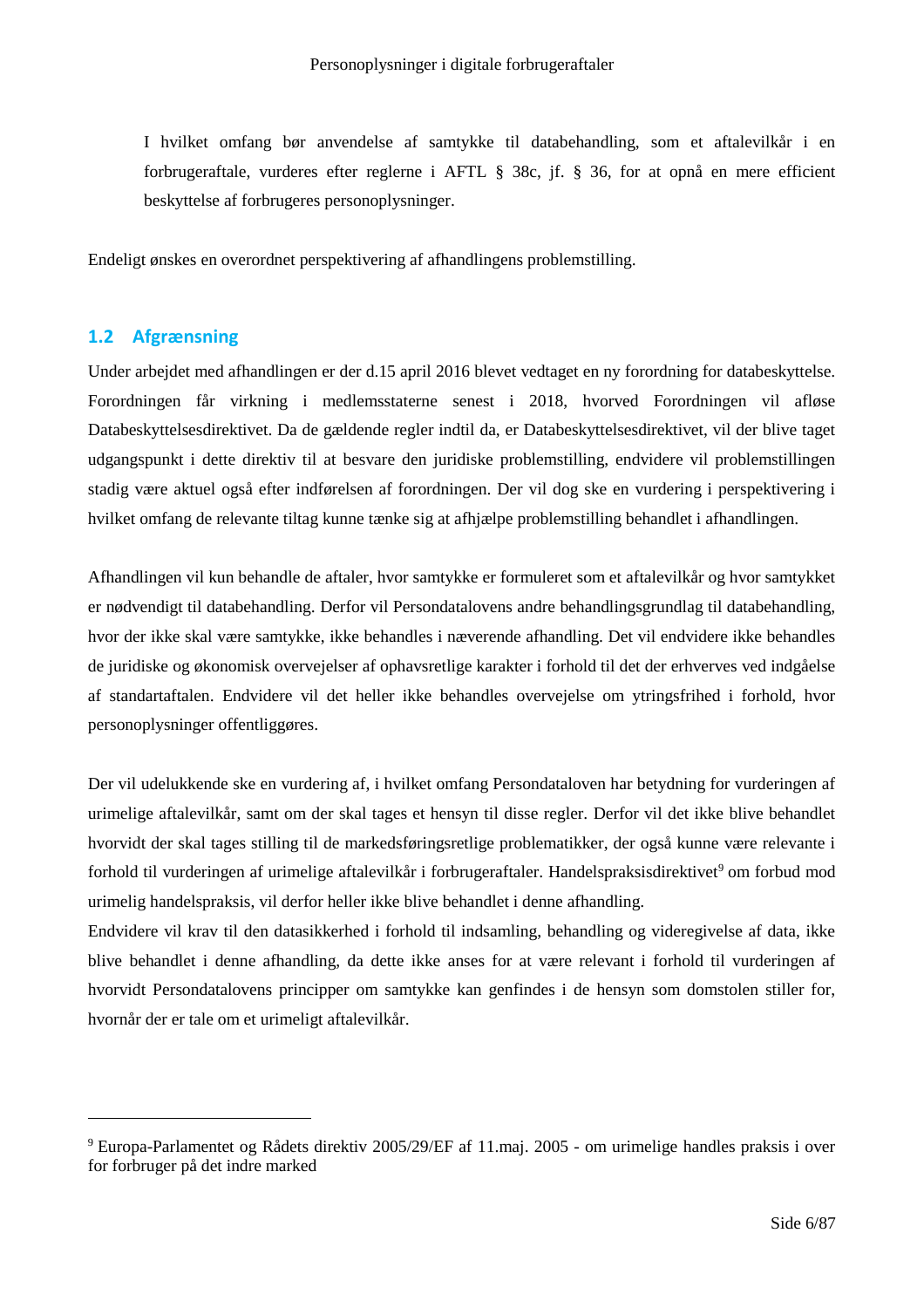Som udgangspunkt er det Persondatalovens § 3, nr. 8 og Aftalelovens § 38c, jf. § 36, som vil være omdrejningspunkt for afhandlingen. Andre retskilder vil blive belyst, til et klarlægge omfanget af de to retskilder, for at give en bedre forståelse af gældende ret, men vil ikke blive behandlet yderligere.

I valget af retspraksis i afhandlingen, er der kun valgt de domme, som er er relevante for at besvare den juridiske problemstilling.

Da området er under udvikling og da der endnu ikke er truffet nogen afgørelse om i hvilket omfang der skal tages stilling til den regelkonflikt som problemstillingen anskuer, vil afhandlingens retsdogmatiske analyse være et øjebliksbillede af gældende ret.

I forhold til afhandlingens økonomisk analyse, vil der ikke blive behandlet problemer med eksternaliteter, public goods og afledte problemer såsom incitament til free riding, hvilket også ville være interessant i arbejdet med en lovreguleret ret til privatlivets fred.

Afhandlingen vil undersøge de problemer og den mulige inefficiens som kan opstå, når en forbruger skal træffe et informeret valg, som det er givet af definitionen i Persondatalovens § 3, nr. 8. Afhandlingen behandler ikke ovenstående teorier, da disse teorier er relevante i forhold til beskyttelsen og misbrug af den pågældende ret, mens afhandlingen vil besvare de spørgsmål der opstår når reglen om samtykke anvendes som et aftalevilkår, hvor forbrugeren skal træffe en beslutning om at afgive denne ret.

I forbindelse med arbejdet med kandidatafhandlingen, er dataindsamlingen stoppet ultimo april 2015.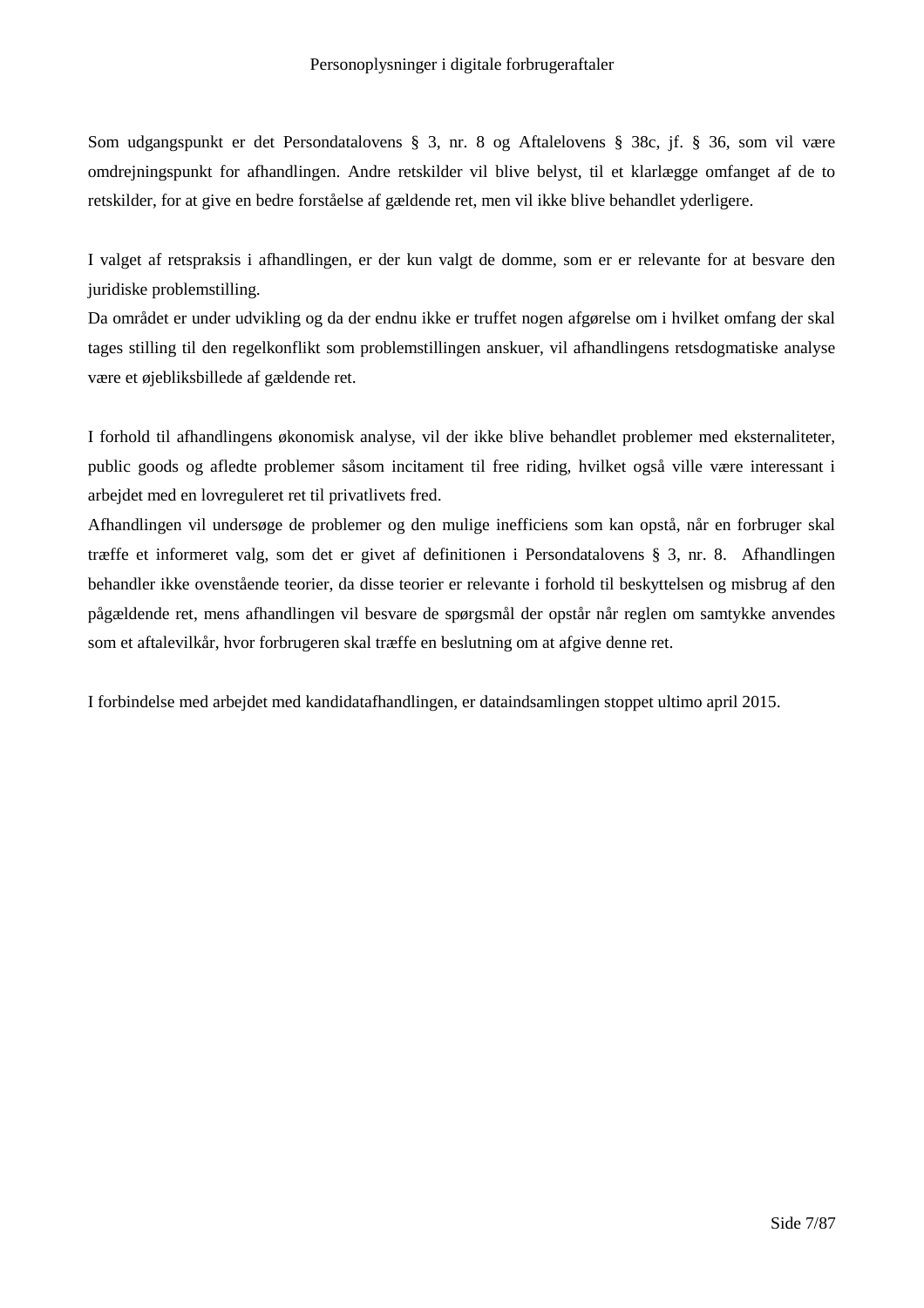## **1.3 Disposition**

Nærværende kandidatafhandling vil være bygget op over tre analyser; hhv. en Juridisk, Økonomisk og Integreret analyse. Den juridiske- og økonomiske analyse vil ligge til grund for den integrerede, som derefter vil lægge op til den samlede konklusion på afhandlingens overordnede problemstilling. Endeligt vil forhold som ligger uden for afhandlingens problemfelt, men dog i direkte forlængelse heraf, blive behandlet i en afsluttende perspektivering.



## **1.3.1 Kapitel 2 – Juridisk Analyse**

Indledningsvist vil afhandlingen tage udgangspunkt i den juridiske analyse, hvor der vil udledes gældende ret i forhold til at besvare den juridiske problemstilling.

Kapitel 2 vil indledningsvist analysere formål for hhv. Persondataloven og Aftaleloven, for derefter at give et grundlag for sammenligning mellem disse to.

Dernæst tager Kapitel 2 fat på anvendelsesområdet for de to retsregler, suppleret med relevante afgørelser inden for urimelige aftalevilkår i forbrugeraftaler, samt udtalelser fra Artikel 29-Gruppen, for på den måde at kunne sammenholde forskellene mellem anvendelsesområdet i de to retsregler.

Fortsat vil der ske en behandling af reglen om samtykke til databehandling, herunder suppleret med relevante afgørelser, til at styrke analysen af i hvilket omfang der skal ske sammenligning, samt om aftalevilkår om samtykke, til databehandlingen kan ses i overensstemmelse med aftalelovens urimeligheds regler eller om et gyldigt behandlingsgrundlag i overensstemmelse med Persondataloven skal anses som rimeligt.

Endeligt vil Kapitel 2 opsummere analysen og dermed besvare den operationaliserede problemformulerings spørgsmål 1 i en delkonklusion.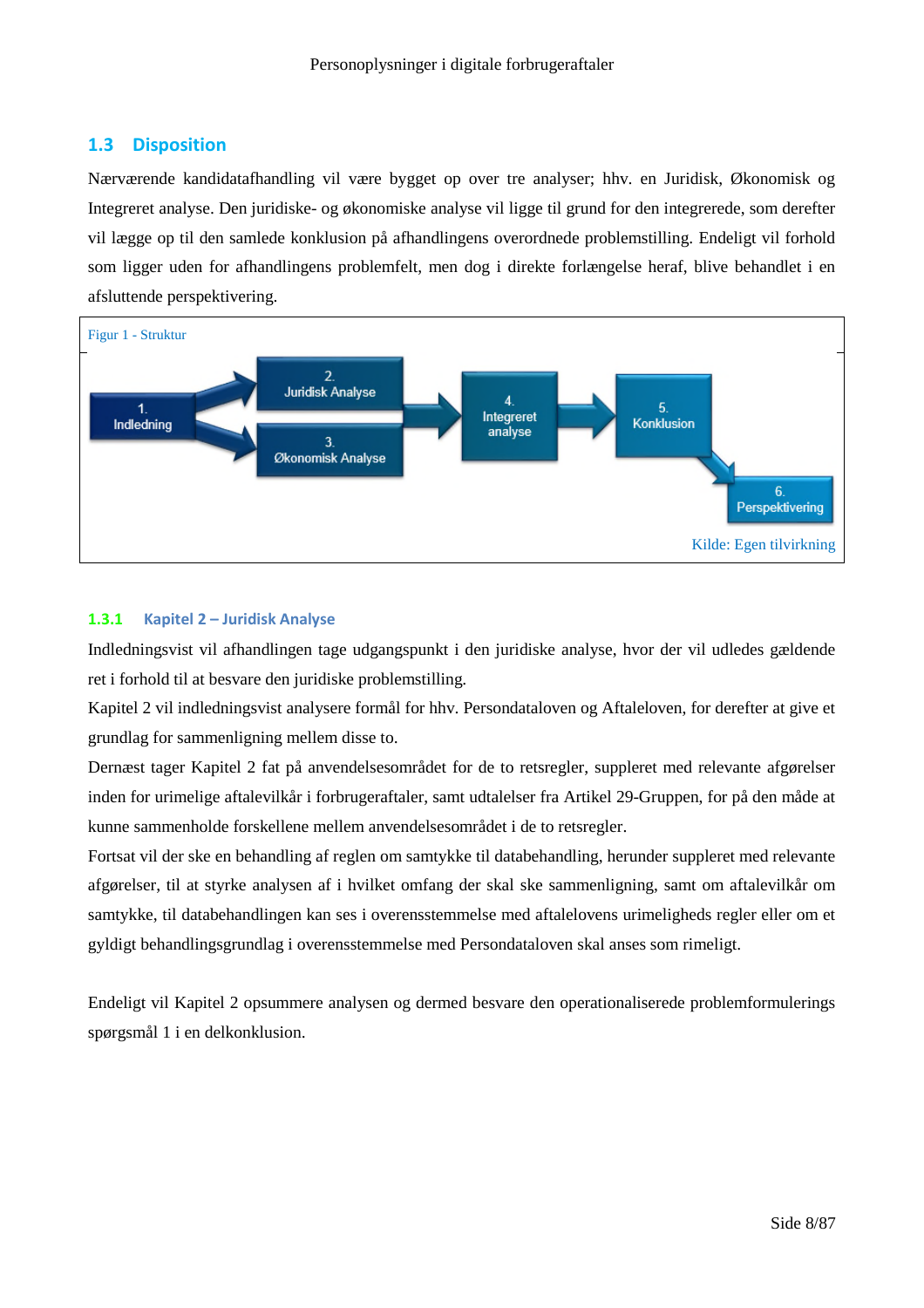#### **1.3.2 Kapitel 3 – Økonomisk Analyse**

Efter den juridiske analyse, vil kandidatafhandlingen dernæst analysere hvad der gør sig gældende for, hvordan det perfekte marked i den traditionelle teori om profitmaksimering og fuldkommen information er, hvis forbrugeren var fuldt informeret og rationel i de valg som træffes. Dernæst vil den økonomiske analyse belyse de problemer, som vil kunne opstå ved anvendelse af samtykke som et aftalevilkår, særligt formuleringen om tilstrækkelig information, som lægges til grund for et gyldigt samtykke i Persondataloven, samt en anvendelse økonomiske teorier, som anskuer de problemer som opstår når forbrugeren skal træffe et informeret valg.

På baggrund heraf, vil denne del af analysen suppleres af nyere teori omkring begrænset rationalitet, samt i hvilket omfang denne begrænsede rationalitet kan påvirke de forhold, som lægges til grund for definitionen af reglen om samtykke. Dermed vil den økonomiske analyse vurdere hvorvidt reglen er efficient eller om der skal ske en efficiensforbedring, ved at anvende reglerne om urimelige aftalevilkår i forbrugeraftaler.

Endeligt vil Kapitel 3 opsummere analysen og dermed besvare den operationaliserede problemformulerings spørgsmål 2 i en delkonklusion.

### **1.3.3 Kapitel 4 – Integreret Analyse**

Som en opsamling på både den juridiske- og økonomiske analyse, vil den integrerede analyse være en endelige sammenfattende analyse af, hvorvidt ændring af retstilstanden, hvor samtykke, som et aftalevilkår i en forbrugeraftaler vil kunne anses som urimeligt aftalevilkår, og derfor ikke vil anses som et gyldigt databehandlingsgrundlag, vil kunne anses som samfundsøkonomisk efficient.

Endvidere vil det i dette kapitel blive analyseret, hvilken effekt et sådant tiltag vil have og i hvilket omfang, et øget beskyttelsesniveau påvirke de incitamenter og implikationer, som den økonomiske analyse har belyst.

Endeligt vil Kapitel 4 opsummere analysen og dermed besvare den operationaliserede problemformulerings spørgsmål 3 i en delkonklusion.

## **1.3.4 Kapitel 5 - Konklusion**

På baggrund af de tre foregående analysekapitler, vil der i dette kapitel ske en endelig sammenholdelse af de tre delkonklusioner, som de foregående analyser har bragt. Disse tre delkonklusioner vil lede til den endelige samlede konklusion med besvarelse af den overordnede problemformulering.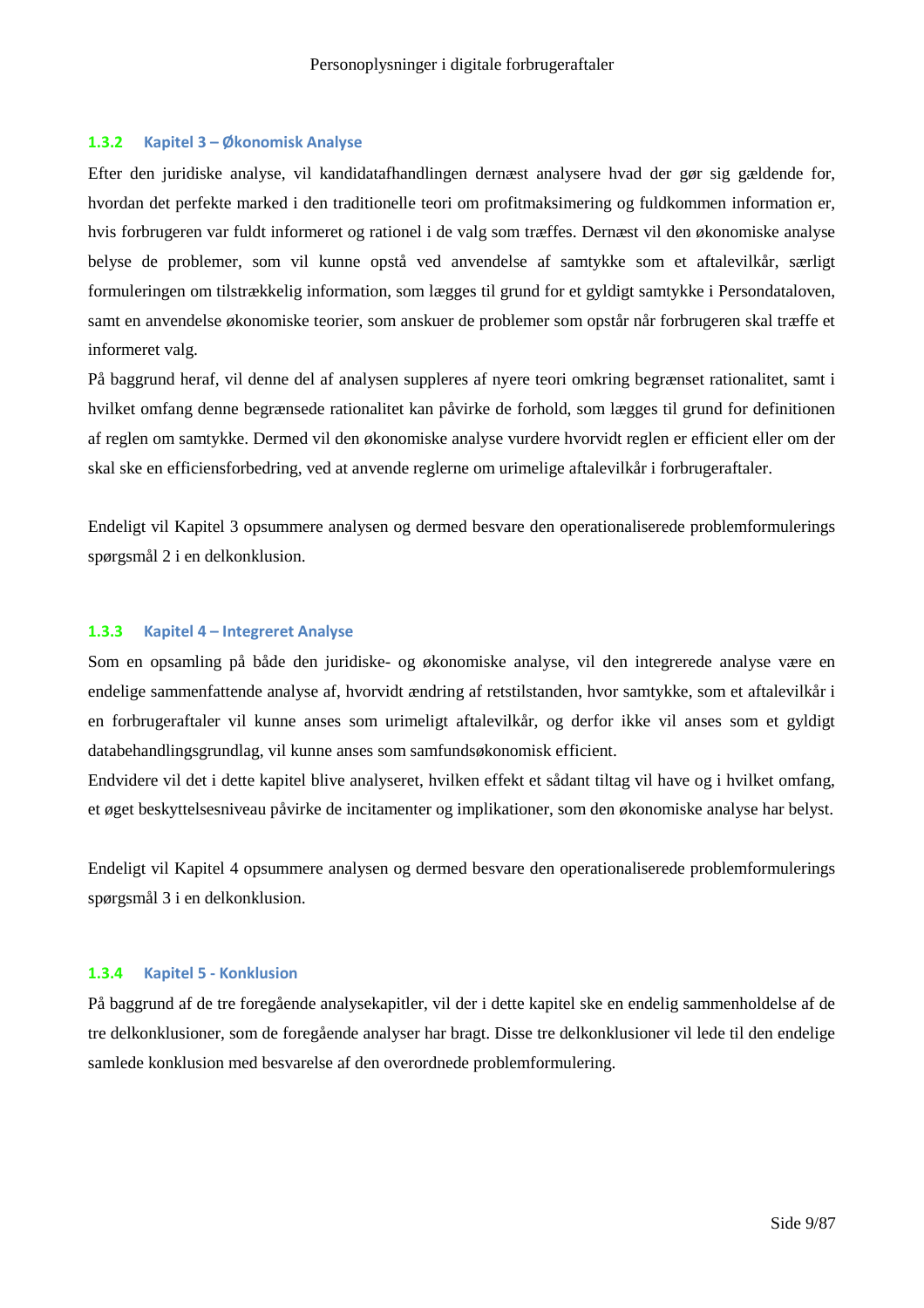#### **1.3.5 Kapitel 6 – Perspektivering**

Som afrund af afhandlingen vil der ske en endelig perspektivering af afhandlingens overordnede problemstilling. Perspektiveringen vil primært omfatte en overførsel af problemstillingen på de nye tiltag som er undervejs i form af den nye forordning om databeskyttelse, som skal implementeres inden 2018 i medlemslandene.

## **1.4 Metode og Teori**

Formålet med dette afsnit er, at give læseren et indblik i metode- og teorivalget, som ligger til grund for arbejdet med at besvare den operationaliserede problemformulering.

#### **1.4.1 Juridisk metode og teori**

For at besvare den juridiske problemstilling, vil analysen udlede de lege lata, gældende ret.<sup>10</sup> Derfor vil den retsdogmatiske metode blive anvendt i afhandlingen, til at analysere, systematisere og fortolke retskilderne og dermed udlede gældende ret.<sup>11</sup>

Den valgte retsteori i denne afhandling, til at finde frem til gældende ret, vil være Alf Ross'<sup>12</sup> realistiske retsteori, herunder Ross' prognoseteori.<sup>13</sup>

Ved anvendelse af den realistiske retsteori opstiller Ross, en rækkefølge i den retsdogmatiske metode efter retskildernes objektivitet.<sup>14</sup> Rækkefølgen af i de fire retskilder er hermed; Regulering, Retspraksis, Sædvane og Forholdets natur, hvor den mest objektive retskilde, ifølge Ross, er Regulering.<sup>15</sup> Denne rækkefølge skal medføre en ensartethed i den juridiske metode.<sup>16</sup>

For at finde frem til hvad der kan udfindes som gældende ret for nærværende juridiske problemstilling, vil retskilderne; Regulering og Retspraksis anvendes.

Som et supplement til fortolkning af reguleringen på området, vil der blive anvendt juridisk litteratur.<sup>17</sup>

## *1.4.1.1 Regulering*

Til at besvare den operationaliserede problemstillings spørgsmål 1, vil der ske en sammenligning af relevant reguleringen på de to retsområder, for at sammenligne forskelle og ligheder, samt i hvilket omfang der skal ske anvendelse af hvilken regel eller om begge regler kan anvendes sammen.

<sup>10</sup> Tvarnø & Nielsen(2008), s. 39

<sup>11</sup> Tvarnø & Nielsen (2008), s. 31

<sup>12</sup> Herefter benævnt Ross

<sup>13</sup>Tvarnø & Nielsen (2008), s. 372

 $14$  Ross (1966), s. 93

<sup>15</sup> Tvarnø & Nielsen (2008). s. 376

<sup>16</sup> Ross (1966), s. 130, se ligeledes Tvarnø & Nielsen (2008), s. 31

<sup>17</sup> Tvarnø & Nielsen (2008), s. 132-133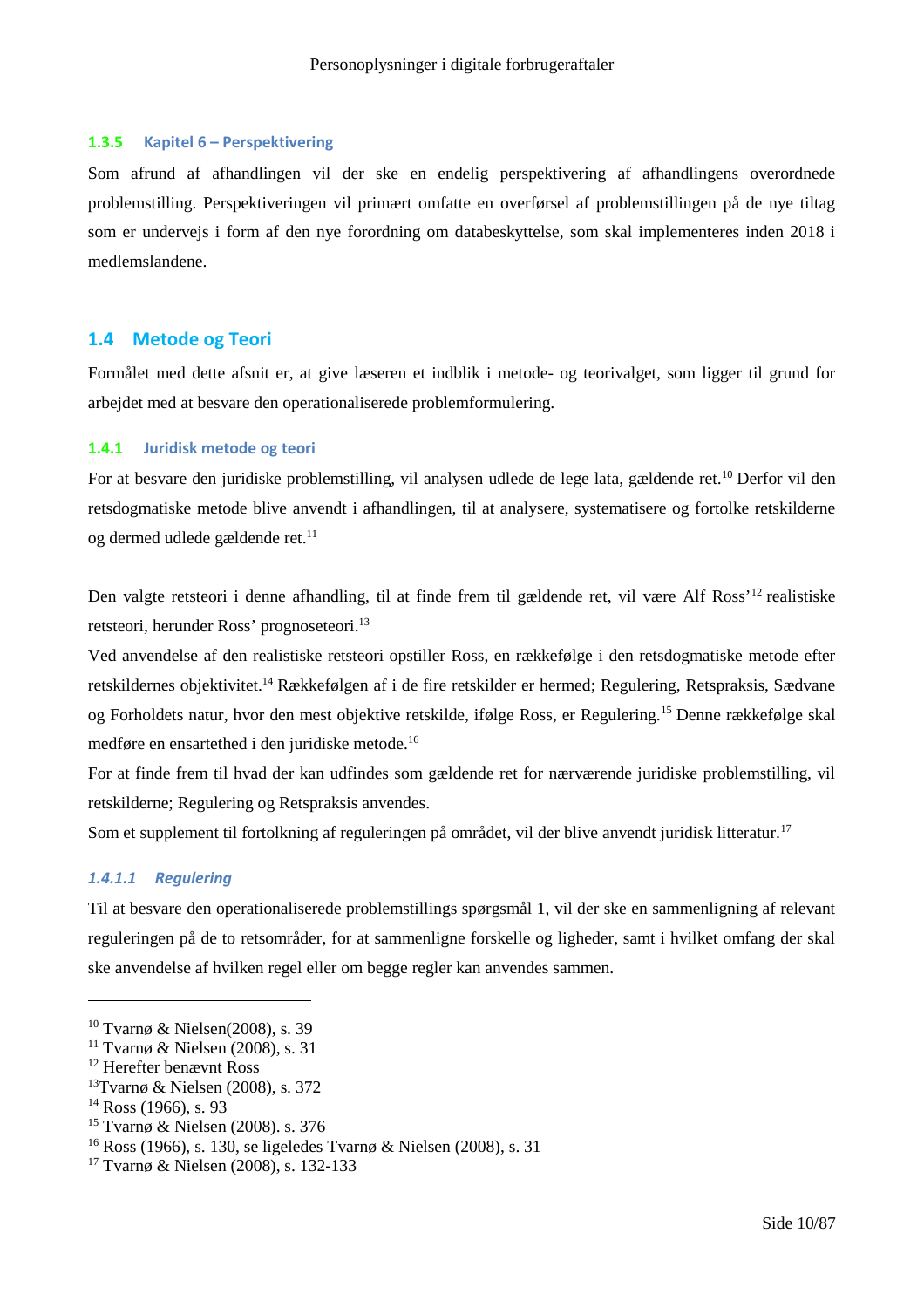## 1.4.1.1.1 Persondataloven

For at besvare den juridiske problemstilling vil afhandlingen anvende relevante regler i Lov nr. 429 af 31/05/2000 *lov om behandling af personoplysninger*. <sup>18</sup> Her vil behandlingsreglen om samtykke og definitionen i Persondataloven § 3, nr. 8 være særligt relevant og det vil analyseres, hvornår samtykket er opnået. Til at besvare dette vil ske en anvendelse af direktivet 95/46/EF af 24. oktober 1995 *om beskyttelse af fysiske personer i forbindelse med behandling af personoplysninger og om fri udveksling af sådanne oplysninger.<sup>19</sup>* Dette skal ske overensstemmelse med objektivt formålsfortolkning, jf. Doktrinen om EUrettens forrang afgjort i sagen Costa mod ENEL.<sup>20</sup>

Ligeledes vil forarbejderne til loven, Betænkning nr. 1345 af 1997, anvendes til at analysere hvad der er lagt vægt på ved implementeringen af Databeskyttelsesdirektivet.

## 1.4.1.1.2 Aftaleloven

Sideløbende vil det blive analyseret, hvornår et aftalevilkår i en standartaftale på et forbrugerområde, kan anses som urimeligt. Her vil Lovbekendtgørelse 1996-08-26 nr. 781 *om aftaler og andre retshandler på formuerettens område*<sup>21</sup> anvendes, særligt reglen § 38 c, jf. § 36, samt reglerne i §§ 38a -38d. Aftalelovens regler i kapital IV §§ 38a-38d er en harmonisering af direktivet af 1993-04-05 *om urimelige kontraktvilkår i forbrugeraftaler* (93/13)<sup>22</sup> if. Doktrinen om EU-rettens forrang.

## *1.4.1.2 Retspraksis*

Ved anvendelse af den realistiske retsteori, kan retten ifølge Ross, først anses som ret, når den er blevet anerkendt. <sup>23</sup> Dermed vil der blive anvendt relevant retspraksis på området for urimelige aftalevilkår i forbrugerkontrakter, for at udlede hvilke hensyn EU-domstolen har lagt til grund for fortolkning af direktivet om urimelige aftalevilkår i forbrugeraftaler, samt hvilke hensyn de danske domstole har lagt til grund for at vurdere, hvornår et aftalevilkår kan anses som urimeligt i en konkret situation.

Der vil anvendes udtalelser udarbejdet af Artikel 29-Gruppen, *<sup>24</sup>* som er nedsat af EU kommissionen i henhold til artikel 29 i Databeskyttelsesdirektivet.

Artikel 29–Gruppen fungerer som et uafhængigt EU-rådgivningsorgan, der har til opgave at sikre en ensartet anvendelse af Persondatadirektivet i medlemsstaterne, jf. Art. 30 i Databeskyttelsesdirektivet, hvorfor de har

<sup>18</sup> Herefter benævnt "Persondataloven"

<sup>&</sup>lt;sup>19</sup> Herefter benævnt "Databeskyttelsesdirektivet"

<sup>20</sup> Sag C-6/64

<sup>21</sup> Herefter benævnt "Aftaleloven"

<sup>22</sup> Herefter benævnt "Direktiv om urimelige kontraktsvilkår i forbrugeraftaler"

<sup>23</sup> Ross (1966), s. 120.

<sup>&</sup>lt;sup>24</sup> http://ec.europa.eu/justice/data-protection/article-29/index\_en.htm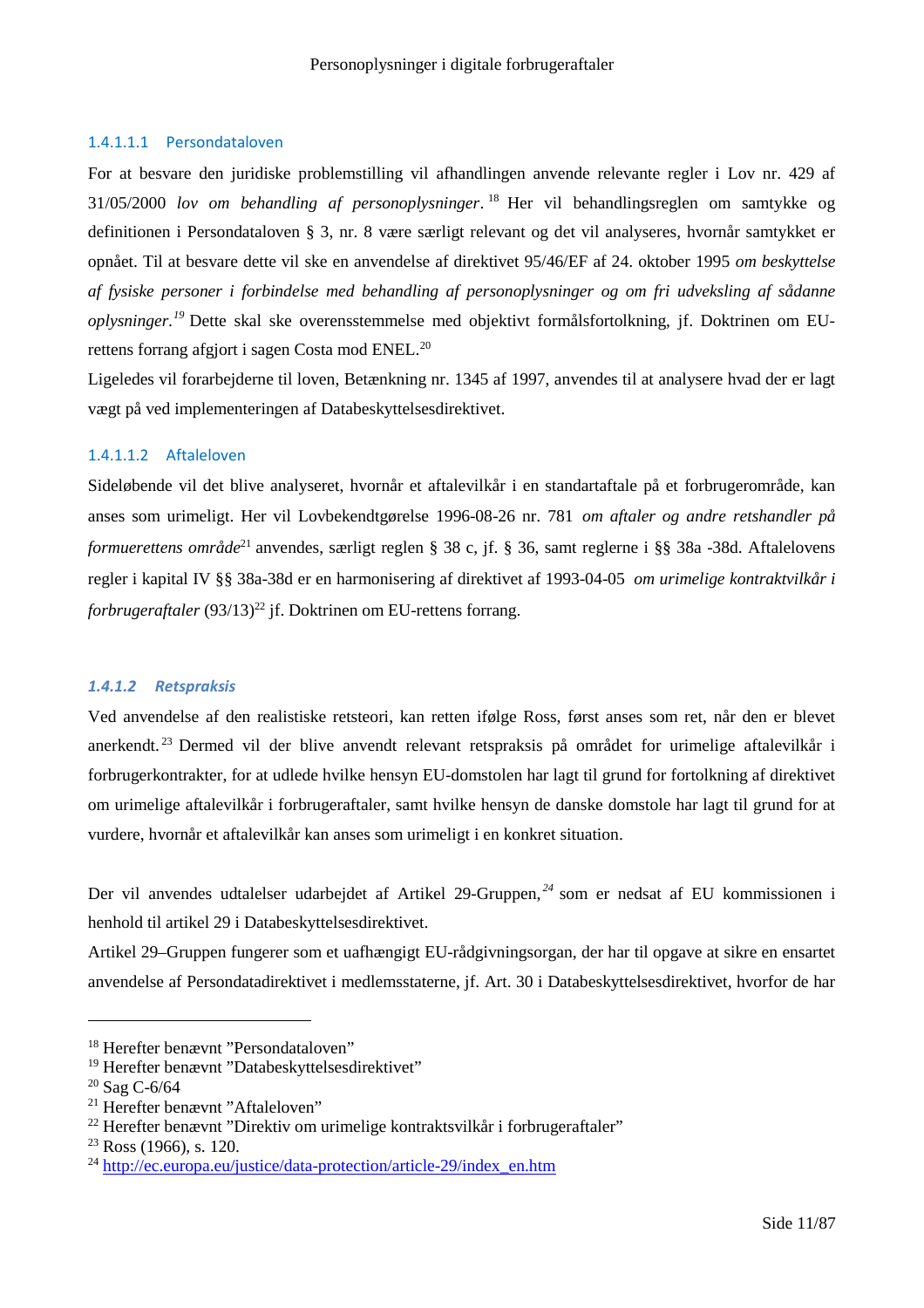mulighed for at komme med henstillinger og udtalelser for anvendelse af direktivet. Henstilling og udtalelser, er ikke bindende for medlemsstaten, <sup>25</sup> men de ikke-bindende udtalelser og henstillinger er relevante i forhold til fortolkning af den bindende regulering, som EU-domstolen bl.a. gjorde det i Johnstonsagen.<sup>26</sup>

Derfor vil materiale som Artikel 29–Gruppen har fremlagt blive anvendt i afhandlingen, som et bidrag til forståelse af reguleringen i Persondataloven, for på den måde at besvare den juridiske problemstilling.

## *1.4.1.3 Juridisk litteratur*

Der vil ske anvendelse af juridisk litteratur i samspil med reguleringen, i forhold til at udlede gældende ret. Det skal slås fast at juridisk litteratur ikke kan anses som en retskilde, men udelukkende skal anses som et fortolkningsbidrag. <sup>27</sup>

#### **1.4.2 Økonomiske metode og teori**

Der vil i denne afhandling både anvendes retsøkonomiske teori, der bygger på mikroøkonomisk teori og udspringer af en neoklassiske tilgang og en deduktiv metode, hvor teorien anvendes til at forklare hvad aktører gør, ud fra fastsatte betragtninger, der kan forudsige en bestemt adfærd.<sup>28</sup>

Ligeledes vil der anvendes en teoretisk tilgang til retsøkonomien, som er adfærdsøkonomisk.

Generelt bygger adfærdsøkonomisk teori induktiv metode, hvor empiriske forsøg inden for psykologiske studier af, hvordan forskellige typer af tankegang og mentale processer, sker forskellige steder i hjerne og derfor fører til forskellige resultater, lægges til grund. <sup>29</sup> Disse er dermed særligt relevant for at forstå begrænsninger i beslutningsprocesser, læringsprocesser og den rolle som følelser spiller her.<sup>30</sup> Derfor den adfærdsøkonomiske teori en blanding af den økonomisk metodiske tilgang og en psykologisk metodisk tilgang.<sup>31</sup>

#### *1.4.2.1 Teori*

Retsøkonomisk teori vil blive anvendt til at analysere virkningen af anvendelsen af samtykke som et aftalevilkår. I samtykket lægges der et informationskrav til grund, hvorfor den økonomiske analyse vil analysere virkningen af de principper som Persondatalovens samtykkeregel <sup>32</sup> lægger til grund for

<sup>25</sup> Tvarnø & Nielsen (2008), s. 132

<sup>26</sup> Sag C-222/84,

<sup>27</sup> Tvarnø & Nielsen (2008), s. 132-133

<sup>28</sup> Cooter & Ulen (2004), s. 15

<sup>29</sup> Wilkinson (2008), s. 13

<sup>30</sup> Wilkinson (2008), s. 13

<sup>31</sup> Wilkinson (2008), s. 21-22

<sup>32</sup> Persondataloven § 3, nr. 8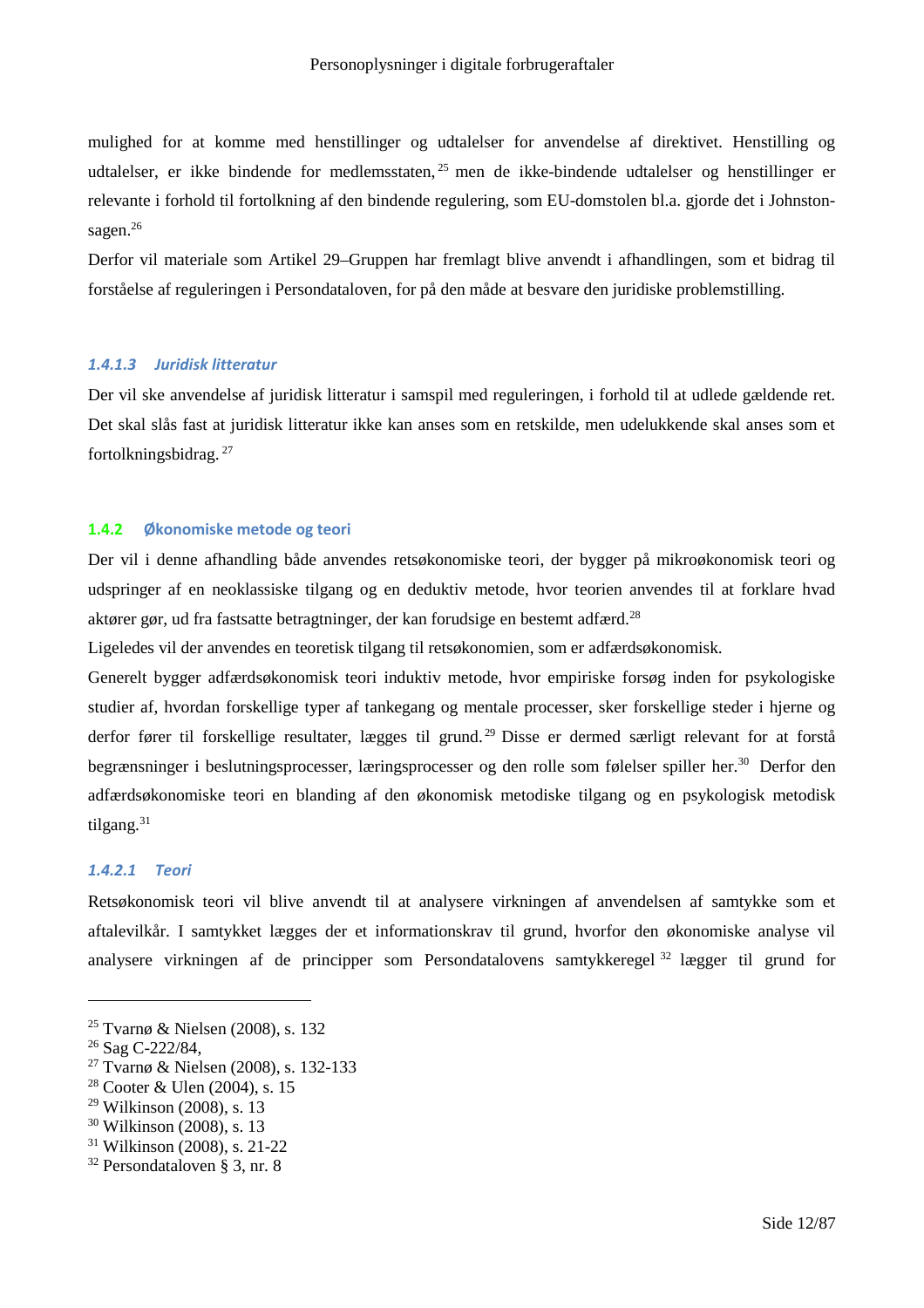databehandling, når samtykke anvendes som et aftalevilkår, der indgår i en standardaftale på forbrugerområdet.

Retsøkonomien kan defineres som den måde hvorpå økonomisk teori, særligt mikroøkonomisk teori, anvendes til at analysere rettens opståen, udvikling og virkning. <sup>33</sup> På denne baggrund har den retsøkonomiske teori til opgave at analysere de samfundsmæssige virkninger, og se på hvordan der sker en efficient allokering af samfundets knappe ressourcer.<sup>34</sup> Dermed bliver loven og ikke markedet genstand for de økonomiske teorier.<sup>35</sup>

Retsøkonomi ligger til grund for den neoklassiske økonomiske teori, som skal analysere virkningen af reglen om samtykke til databehandling, i forhold til formålet med Persondatalove.

Den neoklassiske økonomiske teori har fundament i nytteteorien, hvor udgangspunktet er, at agenterne er rationelle, har fuld information, ressourcerne er begrænsede og behovet hos agenterne er umætteligt.<sup>36</sup> Derfor vil den økonomiske analyse i kandidatafhandlingen indledningsvist analysere, hvilken virkningen en lovreguleret ret har på det perfekte marked ud fra neoklassisk teori, hvor der er fuld information og aktørerne handler rationel.

## 1.4.2.1.1 Agent-Principalteorien

Agent-Principalteorien er i denne afhandling anvendt, til at forklare hvilke incitamenter den erhvervsdrivende har til at overholde det informationskrav, som pålægges ved anvendelse af samtykke til databehandling. Agent-Principalteorien er relevant at anvende på problemstilling, fordi to retsområder kan behandles ved anvendelse af samtykke i en forbrugeraftale, hvorfor den virkning dette har, vil kunne forklares ud fra denne teori.

Agent-Principalteorien bygger både på et neoklassik udgangspunkt om, at aktørerne er nyttemaksimerende af deres egennytte, men teorien adskiller sig fra det neoklassiske udgangspunkt om fuld rationalitet og fuldkommen information, da teorien i dette tilfælde bygger på begrænset rationelt og asymmetrisk information.<sup>37</sup> Den begrænsede rationalitet som ligger til grund for Agent-Principalteorien, vil derfor blive uddybet ud fra adfærdsøkonomiske teori, som anvendes til at foretage mere præcise forudsigelse om forbrugernes beslutningsproces.<sup>38</sup>

<sup>36</sup> Cooter & Ulen (2004), s. 16

<sup>33</sup> Cooter & Ulen (2004), s. 13

<sup>34</sup> Andersen (2002), s. 108

<sup>35</sup> Andersen (2002), s. 107

<sup>37</sup> Hansen (2007), s. 23

<sup>38</sup> Wilkinson (2008), s. 11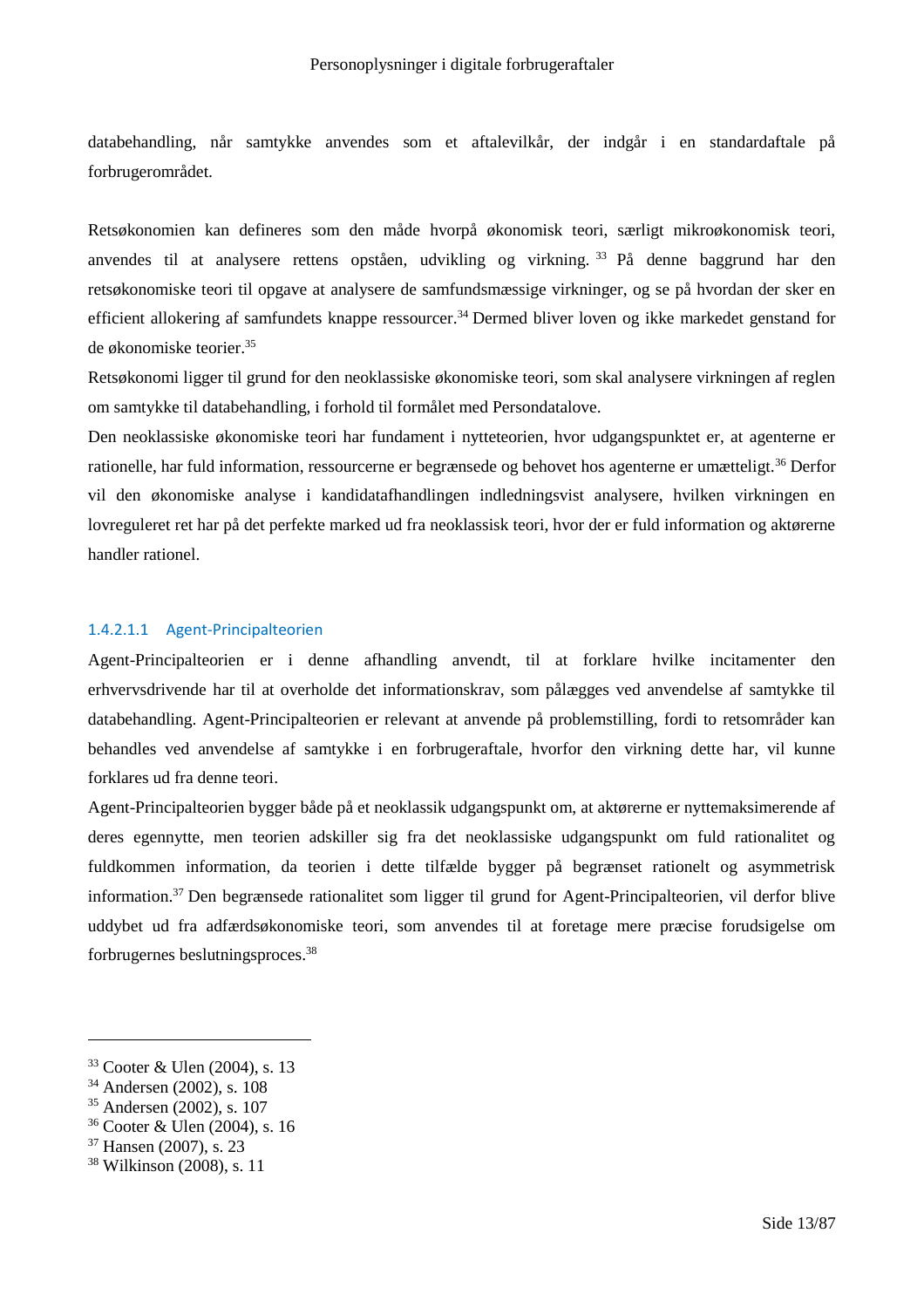#### 1.4.2.1.2 Adfærdsøkonomisk teori:

Adfærdsøkonomisk teori er endvidere valgt, til at besvare forbrugeren beslutningsproces til at afgive samtykke. Adfærdsøkonomisk teori skaber en afvigelse fra rationalitetsteorien som lægges til grund for den neoklassiske teori. Derfor vil problemstilling ikke udelukkende kunne besvares ud fra Agent-Principalteorien, da problemet om begrænset rationalitet, i denne teori, ligger til grund for manglende information og asymmetri i hvem der er tilbageholden med hvilke informationer.<sup>39</sup>

Dermed vil adfærdsøkonomien bidrage med en mere virkelighedsnær teori om, hvordan forbrugeren agerer i virkeligheden, hvorfor dette vil hjælpe til en mere virkelighedsnær vurdering af reglen om samtykke i Persondataloven, når den er er anvendt som et aftalevilkår i en forbrugeraftale.<sup>40</sup>

Her vil teori om begrænset rationalitet analyseres i forhold til, om de principper der lægges til grund for tilstrækkeligt samtykke, har den virkning som er tilsigtet, når samtykket afgives af en forbruger og er formuleret som et aftalevilkår i en forbrugeraftale. Denne teoretiske afvigelse som påpeges i den adfærdsøkonomiske teori, er relevant for besvarelsen af problemstillingen, da reglen om samtykke til databehandling sætter individet i centrum og ikke forbrugeren.

Den økonomiske analyse vil herefter afslutningsvist give en vurdering af, hvorvidt det er efficient at der i Persondataloven lægges til grund at samtykke er gyldigt, såfremt der sket tilstrækkelig information herom.

Til brug herfor, skal det analyseres ud fra det omfang, om samtykkereglen kan anses som efficient i forhold til at opfylde lovens formål om beskyttelse af privatlivets fred, i dette tilfælde forbrugernes privatliv ud fra Pareto-efficiens eller Kaldor-Hicks-efficiens.

#### 1.4.2.1.3 Efficiensbetragtninger

Det relevante i at vurdere om reglen for samtykke er efficient i praksis er, om der sker værdiskabelse eller en effektiv allokering af samfundets ressourcer og derfor ikke hvorvidt der sker en værdiskabelse for den enkelte part. Dette vil ske ud fra to efficiensbetragtninger/kriterier; Pareto-efficiens og Kaldor-Hicksefficiens<sup>41</sup>

Pareto-kriteriet fastlægger, at et tiltag der er til fordel for én, ikke må være til ulempe for andre.<sup>42</sup>

Dernæst vil det ud fra Kaldor-Hicks-kriteriet blive vurderet, hvorvidt en forbedring ved at lave et tiltag, hvor det lægges til grund at samtykke til databehandling i en forbrugeraftale, vil være et urimeligt aftalevilkår. Hvorfor der på den måde vil ske en optimal beskyttelse af persondata i overensstemmelse med lovens formål.

<sup>39</sup> Hansen (2007), s. 23

 $40$  Wilkinson (2007), s. 4-5 – Adfærdsøkonomisk afvigelse fra standardøkonomimodellen.

<sup>41</sup> Eide & Stavang (2008), s. 34

<sup>42</sup> Eide & Stavang (2008), s.109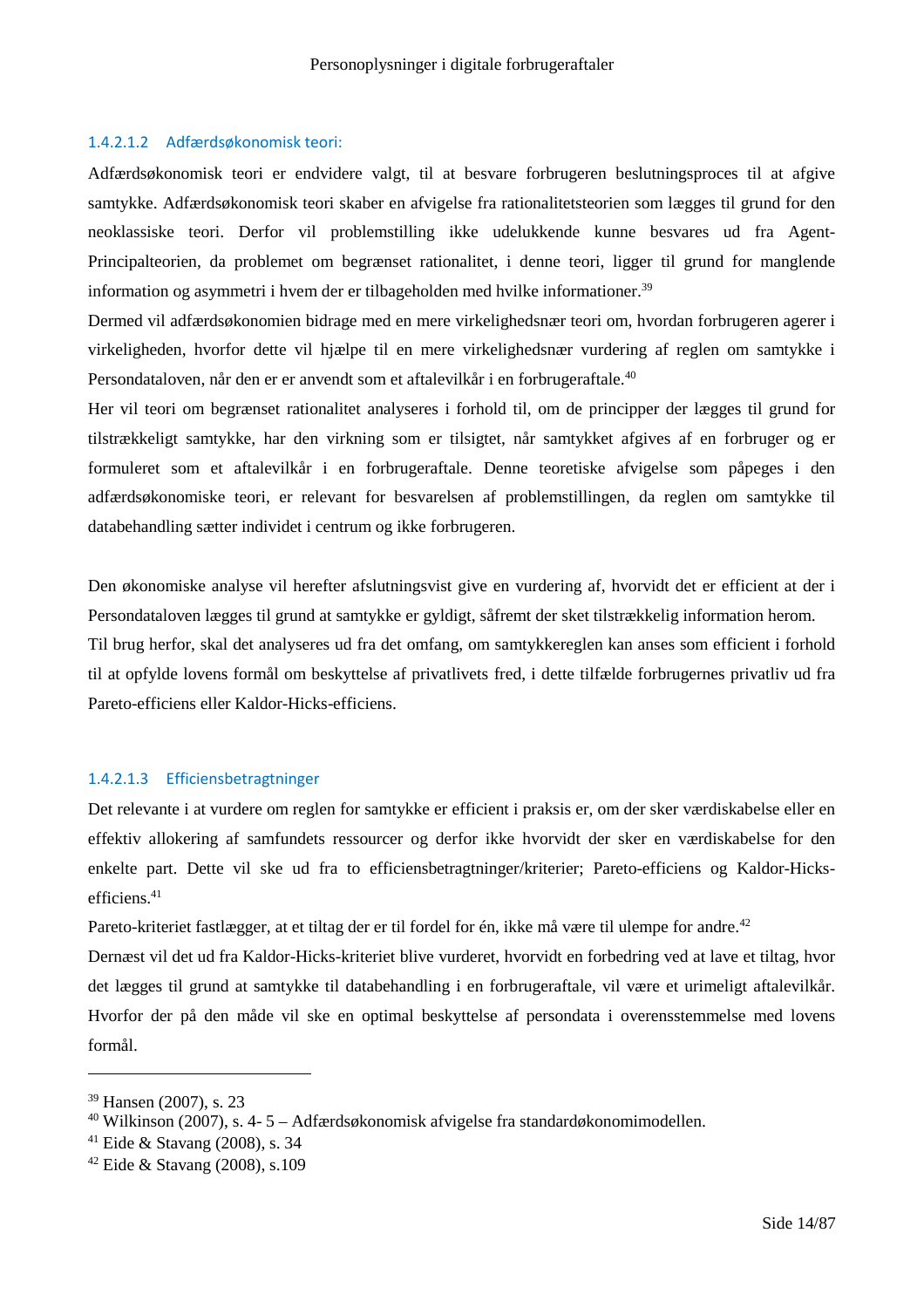Kaldor-Hicks-kriteriet fastsætter at et tiltag skal gennemføres, såfremt det skaber så stor en værdi, at vinderen af tiltaget kan, men ikke skal kompensere taberen, men hvor vinderen stadig har skabt en værdiskabelse efter kompensation.<sup>43</sup>

#### **1.4.3 Integreret metode/teori**

Den endelige sammenfattende integrerede analyse vil være en retspolitisk analyse baseret på retsøkonomisk tilgang, for om retstilstanden bør ændres (de lege ferenda).<sup>44</sup>

Dermed vil det blive vurderet, om aftalevilkår, hvor der er formuleret et samtykke til databehandling, ikke skal anses som gyldigt behandlingsgrundlag, da det i stedet bør anses som et urimeligt aftalevilkår, for på den måde at beskytte forbrugerens personoplysninger i en standartaftale.

Endeligt vil der blive foretaget en efficiensanalyse ud fra Kaldor-Hicks-kriteriet, af hvorvidt en anvendelse af en alternativ retsregel, vil kunne anses som samfundsøkonomisk efficient,<sup>45</sup> hvorfor der ud fra dette bør foretages en ændring af retstilstanden på området, hvor samtykke er formuleret som et aftalevilkår i standartaftale på forbrugerområdet.

## **1.4.4 Kildekritik**

Afhandlingen anvender en blanding af både primære og sekundærer kilder, hvorfor der er behov for en kritisk stillingtagen til især de sekundære kilder, som behandler og formidler primære kilder. Eftersom nærværende afhandlings problemfelt er relativt uudforsket, har der ikke i særlig udbredt grad været sekundære kilder at støtte sig op ad i forhold til det indsnævrede problemfelt. De sekundære kilder er derfor fortrinsvist lærebøger, som vurderes at formidle de primære kilder så objektivt som muligt. Dertil kommer, at der er benyttet to undersøgelse foretaget af hhv. OECD og Erhvervsstyrelsen. Disse undersøgelser vil altid være præget af en retning, som dog søges udlignet ved, at der udelukkende anvendes datamaterialet fra disse undersøgelser, og ikke de subjektive analyser heraf.

Foruden de sekundære kilder, er der benyttet primære kilder i form af direktiver, lovbekendtgørelser og videnskabelige artikler.

Brugen af de primære- og sekundære kilder vurderes dermed ikke at påvirke afhandlingens objektive formål.

<sup>43</sup> Eide & Stavang, (2008), s. 110-111

<sup>44</sup> Tvarnø & Nielsen (2008), s. 378

<sup>45</sup> Tvarnø & Nielsen (2008), s. 437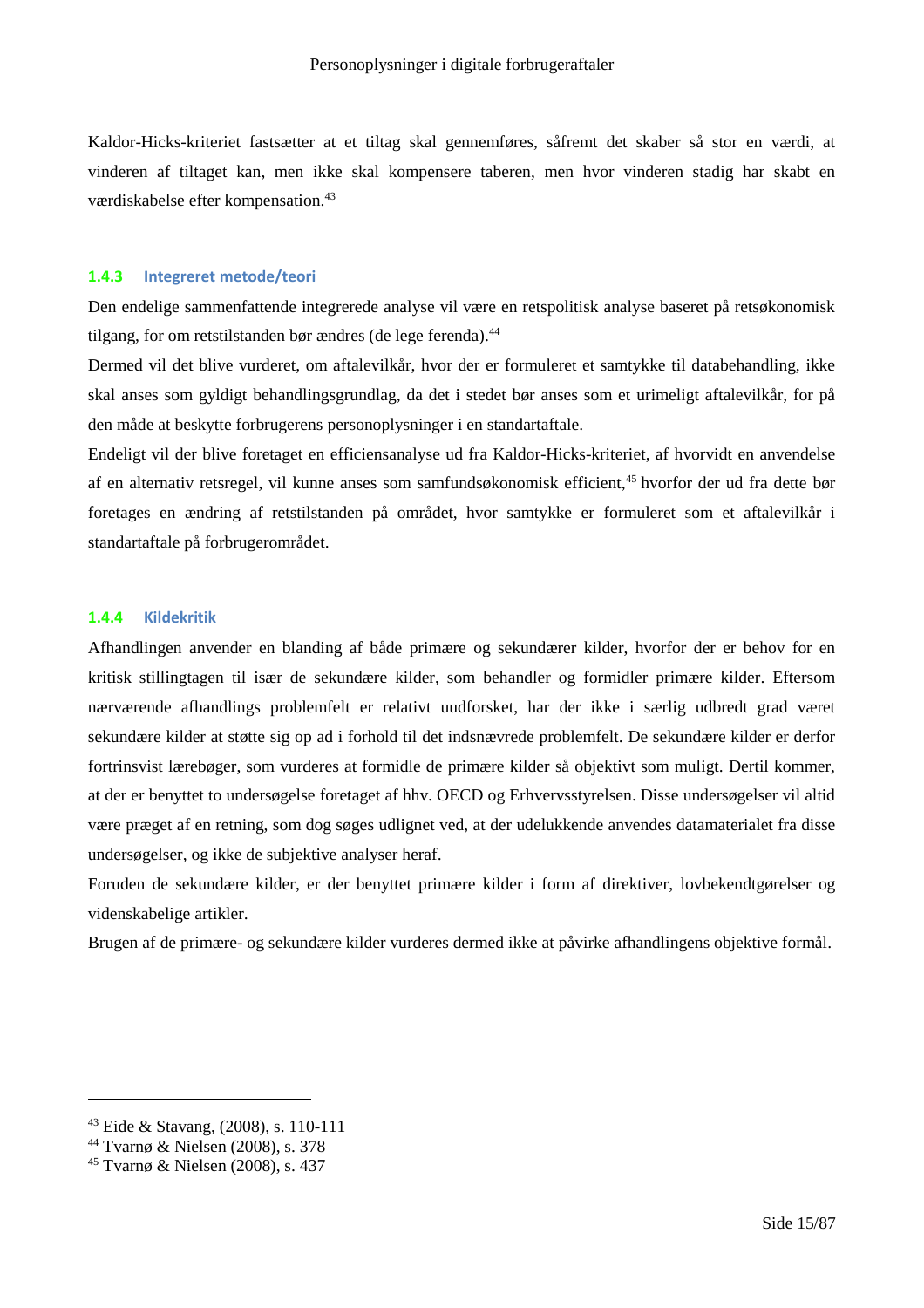# **2 Juridisk Analyse**

## **2.1 Indledning**

Formålet med den juridiske analyse er at give en vurdering af, hvorvidt en standardaftale mellem en forbruger og en erhvervsdrivende, hvor der er formuleret et aftalevilkår om samtykke til databehandling, kan anses som et urimeligt aftalevilkår i overensstemmelse med reglerne i Aftaleloven.

Som det blevet introduceret i Kapitel 0, side 3, er standardaftalen genstand for to retsregler og derfor også to retsområder, som har forskellige formål og anvendelsesområder.

Det er derfor relevant i nærværende juridiske analyse at vurdere, hvorvidt der er er tale om et urimeligt aftalevilkår, at formulere et samtykke til databehandling i en standardaftale mellem en forbruger og en erhvervsdrivende. <sup>46</sup>

Analysen vil til at starte med, behandle formål og anvendelse af regler for samtykke i Persondataloven, for at vurdere hvornår der er et gyldigt samtykke til databehandling. Endvidere vil det blive analyseret hvilket formål og anvendelse, reglerne for urimelige aftalevilkår i Aftaleloven har. Dette vil ske ved inddragelse af EU-domstolens afgørelser, samt de danske domstoles vurdering af, hvornår et urimeligt aftalevilkår foreligger i forbrugeraftaler.

Der vil løbende ske en sammenligning af, hvad der er gældende for de to retsregler, samt om de forskellige hensyn kan genfindes i de principper som lægges til grund for hhv. krav om samtykke i Persondataloven og forbud mod urimelighed i Aftaleloven.

Til at løse den regelkonflikt som angår problemstillingen, vil det bliver søgt besvaret i hvilket omfang Persondatalovens regler om samtykke, skal ses i overensstemmelse med Aftalelovens § 38c, jf. § 36. Eller om et aftalevilkår vil anses som rimeligt, hvis det blot er i overensstemmelse med Persondatalovens regler for gyldigt samtykke.

Analysen vil danne grundlag for en helhedsvurdering af, om en lex specialis-antagelse kan finde anvendelse så et aftalevilkår, hvor der formuleret et samtykke til databehandling, skal anses som urimeligt, eller om der blot skal ske overholdelse af Persondataloven hvorfor aftalevilkåret vil anses som rimeligt.

Det teoretiske udgangspunkt for afhandlingens retsdogmatiske analyse, er en vurdering af om retskonflikten skal antage en lex specialis vurdering eller en lex posterior. Det gælder derfor at i det tilfælde, hvor der strid

<sup>46</sup> Hvorfor der er tale om en forbrugeraftale, jf. Forbrugeraftaleloven § 2, stk. 1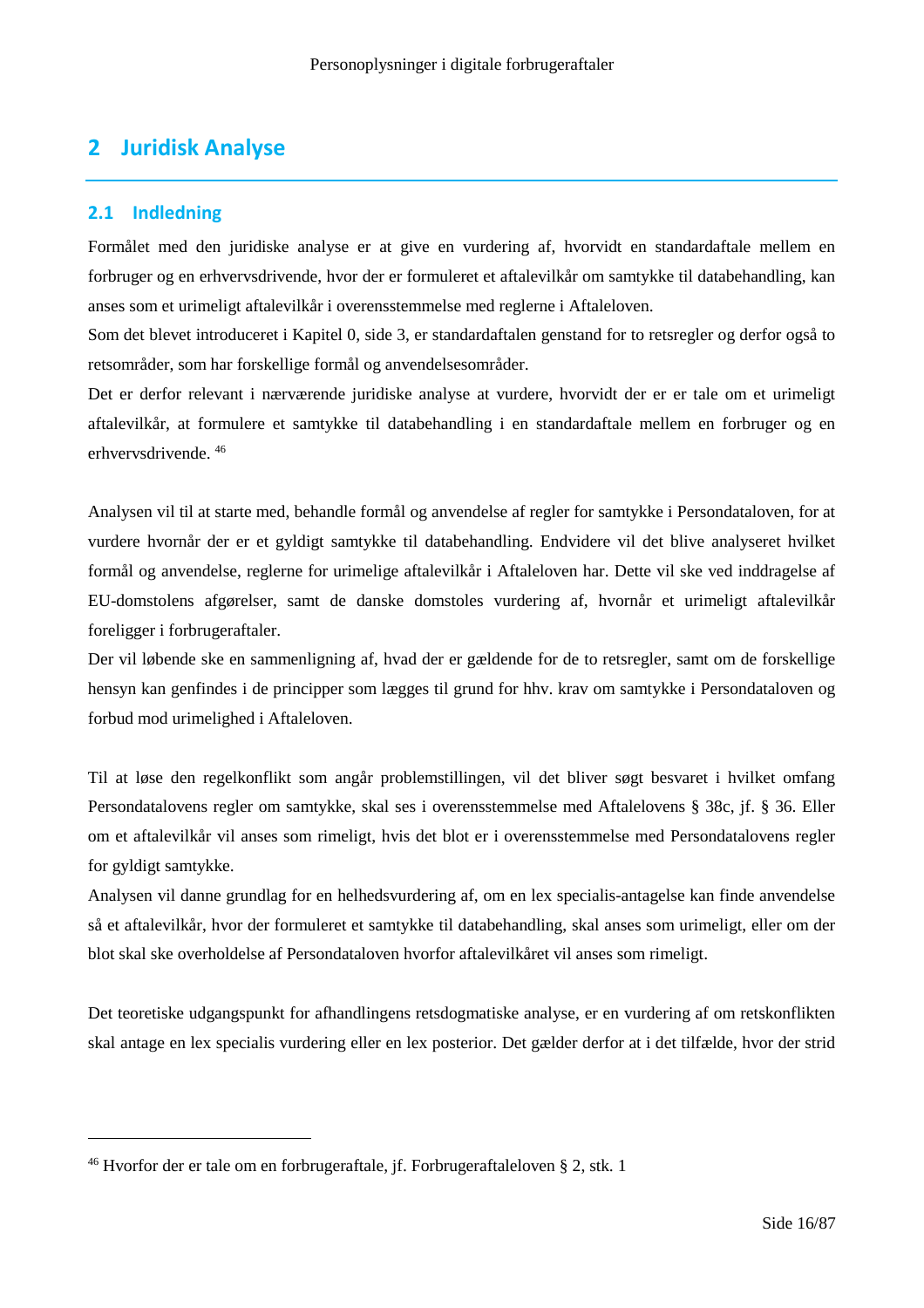mellem en generel regel og en speciel regel, skal den specielle regel anvendes.<sup>47</sup> Endvidere gælder det af lex posterior princippet, at den nye lov går forud for en ældre lov.<sup>48</sup>

Dermed vil der ske en retsdogmatisk fortolkning af om der skal tillægges en lex specialis fortolkning eller en lex posterior fortolkning.<sup>49</sup> Disse fortolkningsprincipper vil udgøre et element i en helhedsvurdering af i hvilket omfang de kan og skal sammenlignes.<sup>50</sup>

## **2.2 Formål for de to retsområder**

## **2.2.1 Persondataloven**

Persondataloven er en harmonisering af Databeskyttelsesdirektivet.

Endvidere er Databeskyttelsesdirektivet et totalharmoniseringsdirektiv, jf. C-468-469/10<sup>51</sup>, hvilket betyder at der vil ske en anvendelse af Databeskyttelsesdirektivet i de tilfælde hvor Persondataloven er uklar.<sup>52</sup>

Formålet med Persondataloven findes i direktivtekstens betragtninger. Her er formålet defineret ved at skulle sikre de grundlæggende rettigheder, herunder menneskers rettighed til privatlivets fred, <sup>53</sup> hvorfor databehandling af personoplysninger skal ske i overensstemmelse hermed.<sup>54</sup>

Ligeledes lægges det til grund for formålet med direktivet, at reglerne for behandling af persondata er ensartet i medlemsstaterne, for at sikre det indre marked og beskyttelsen af det privatlivets fred. <sup>55</sup> Databeskyttelsesdirektivet har derfor ikke til formål at sikre et kontraktretsligt krav eller et spørgsmål om hvorvidt parterne i en kontrakt er bundet af aftalen.

## **2.2.2 Aftaleloven**

Aftalelovens regler i kapital IV §§ 38a-38d er en harmonisering af Direktivet om urimelige kontraktvilkår i forbrugeraftaler.

Dette direktiv vil derfor blive anvendt i forhold til fortolkning af, hvad der skal forstås og lægges til grund for urimelige aftalevilkår i forbrugeraftaler, jf. Doktrinen om EU-rettens forrang.

<sup>47</sup> Andersen I (2002), s. 70

<sup>48</sup> Andersen I (2002), s. 70

<sup>49</sup> Nielsen og Tvarnø (2008), s. 226-227.

<sup>50</sup> Nielsen og Tvarnø (2008), s. 227 – se også U.1974.263, hvor en ældre generel regel blev foretrukket frem for en yngre specielle regel. Dette modsiger både lex specialis og lex posterior.

<sup>51</sup> Sager C-468-469/10

 $52$  Dette skal ske i overensstemmelse med doktrinen om EU-retten forrang, if. Kapitel 1.4

<sup>53</sup> Den Europæiske menneskerettighedskonvention art. 8

<sup>54</sup> Betragtning 2 i Præamblen til Databeskyttelsesdirektivet

<sup>55</sup> Betragtning 8 i Præamblen til Databeskyttelsesdirektivet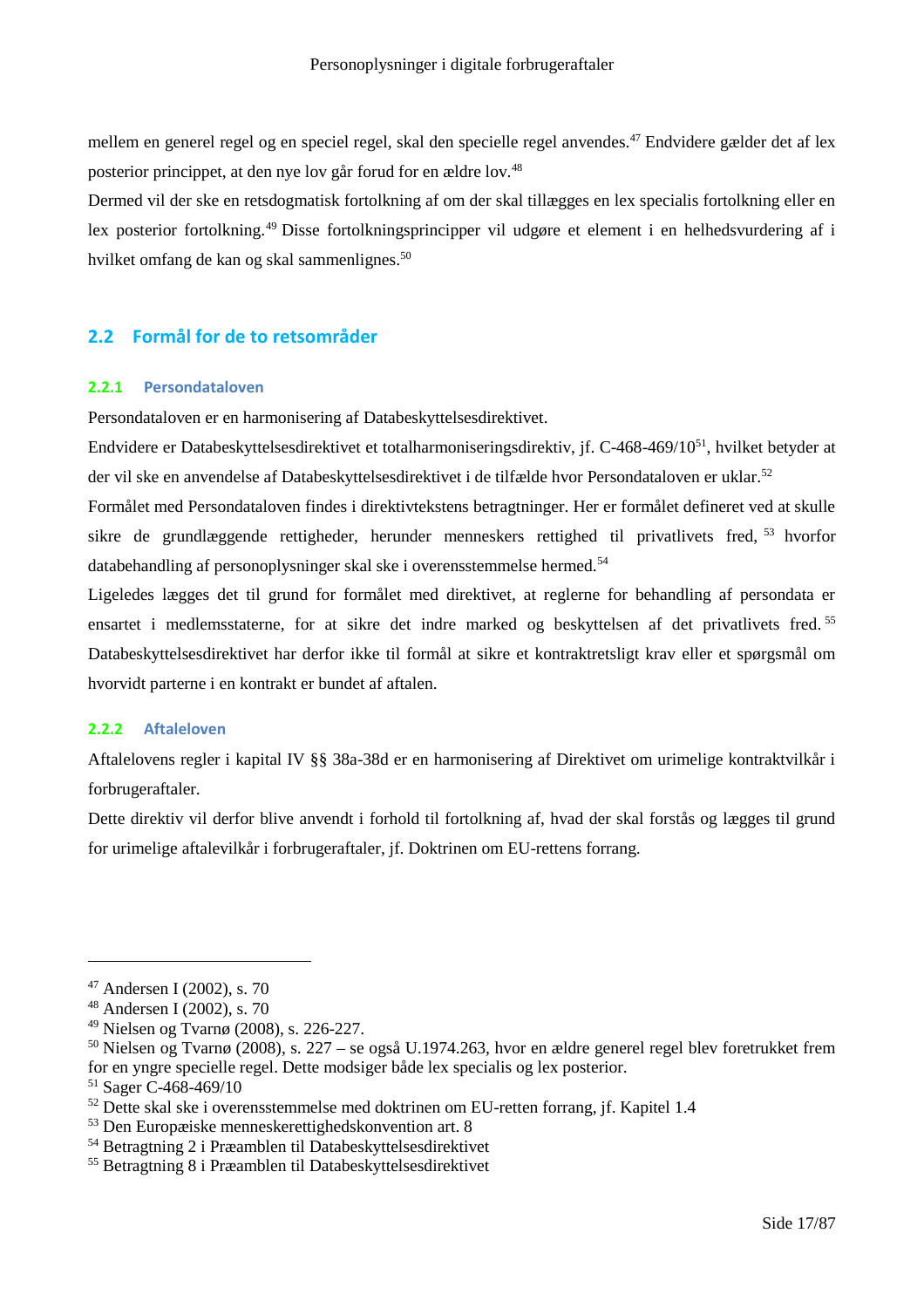Det gælder af art. 1, i Direktivet om urimelige kontraktvilkår i forbrugeraftaler, at formålet med reglerne er at tilnærme sig ensartede bestemmelser om urimelige aftalevilkår i forbrugeraftaler, medlemsstaterne imellem, samt at sikre en bedre forbrugerbeskyttelse<sup>56</sup> og en bedre konkurrence på det indre marked.<sup>57</sup> Formålet i direktivet om urimelige kontraktvilkår i forbrugeraftaler angår derfor ikke en rimelig behandling af personoplysninger eller krav om gyldighed herfor.

## *2.2.2.1 Grundlag for sammenligning*

Persondataloven har ikke noget forbrugerpræceptivt formål, da anvendelsesområdet er er beskytte individer, som bliver gjort til genstand for databehandling, hvorfor reglerne om samtykket har til hensigt at beskytte privatlivets fred for alle individer.

Endvidere har Aftaleloven ikke noget persondataretligt formål, da anvendelsesområdet kun gælder for urimelige aftalevilkår i forbrugeraftale, som ikke har været genstand for individuel forhandling, hvorfor reglerne herom har til hensigt at sikre, at indholdet af aftalevilkårene ikke skaber en ubalance mellem forbruger og erhvervsdrivende, til skade for forbrugeren. Derfor har aftalelovens bestemmelser om urimelige kontraktvilkår i forbrugeraftaler, også et beskyttelseshensyn, men dette gælder specifikt over for forbrugeren. Det er uvist i hvilket omfang det er muligt sammenligne, da problemstillingen kun danner grundlag for gisninger om, hvorvidt det kan lægges til grund at samtykke til databehandling, skal anses som urimeligt.

Der er stillet spørgsmålstegn ved om samtykkekravet skal anses som tilstrækkeligt som behandlingsgrundlag eller om det vil fremstå som et svagt værn i de tilfælde personoplysninger skal behandles inden for forbrugerretten. <sup>58</sup> Derfor vil der formentligt kunne drages nytte af forbrugerpræceptive regler, som skal mindske den store betydning som samtykke har, som databehandlingsgrundlag i dag.<sup>59</sup> Området har derfor ikke i litteraturen været genstand for den store behandling, men interessen for omfanget af anvendelse af samtykke som tilstrækkeligt værn er stadigt større. <sup>60</sup>

Artikel 29-gruppen udtalte i 2011, om definition af samtykke at "*Persondataloven skal ses i lyset af de civilretlige bestemmelser*".<sup>61</sup>

Dermed lægger arbejdsgruppen til grund, at reglerne i databeskyttelsesdirektivet, som er en offentligretlig lov, skal ses i lyset af civilretlige regler og derfor formentligt, at der skal tages hensyn til det civilretlige område; Dog ikke i hvilket og hvor stort et omfang.

<sup>56</sup> TEUF art. 169 - om bedre forbrugerbeskyttelse i EU

<sup>57</sup> Indledende betragtninger til Direktiv om urimelige kontraktvilkår i forbrugeraftaler

<sup>58</sup> Blume (2013), s. 166 og 170

<sup>59</sup> Blume (2013), s. 166

<sup>60</sup> Loos (2014), s. 623-624, overvejelse om aftalevilkår om samtykke skal anses som urimelig.

<sup>61</sup> WP187 (2011), s. 7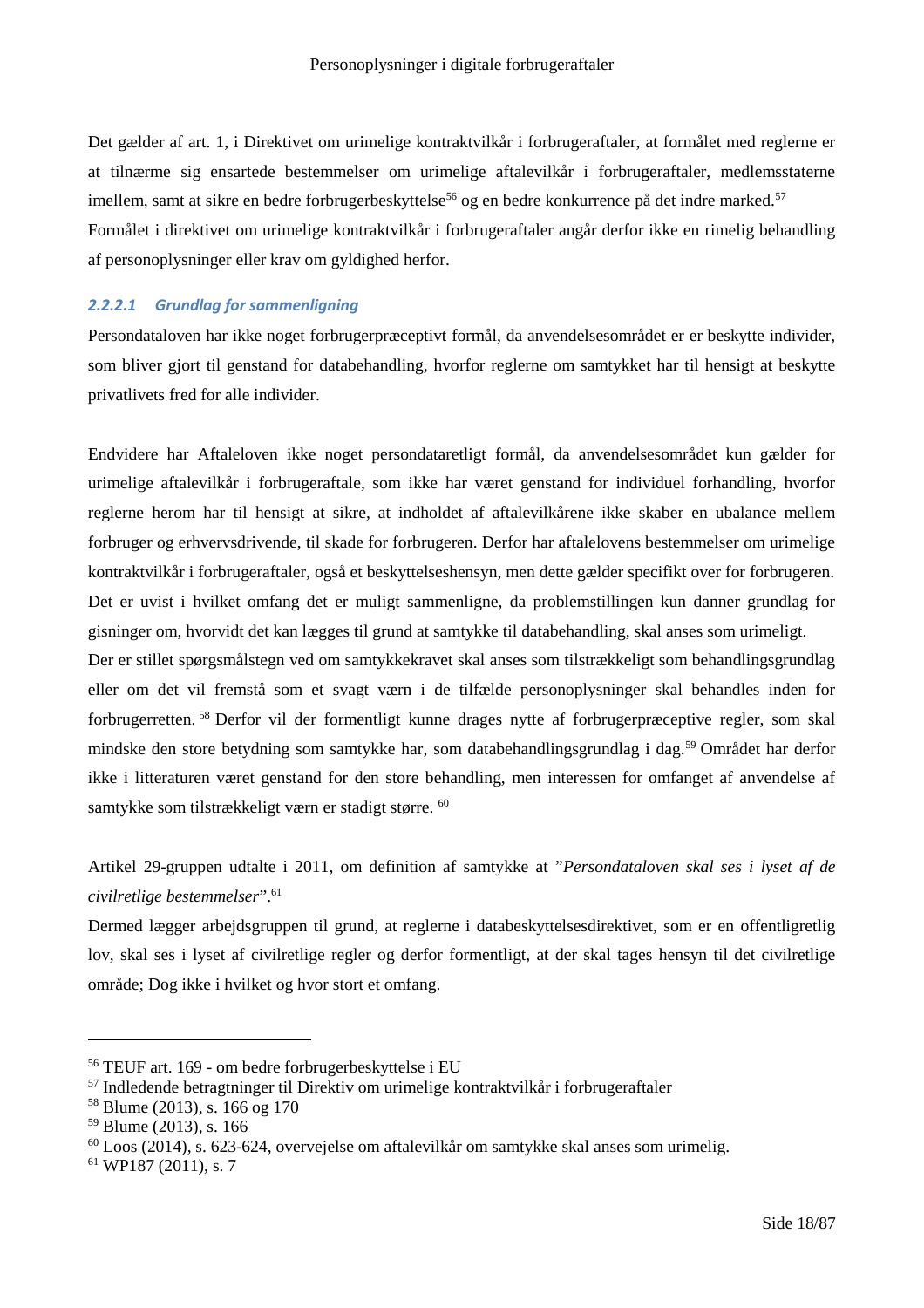Aftaleloven vil derfor ud fra dette godt kunne være genstand for en sammenligning, af i hvilket omfang det vil kunne ske en anvendelse af Aftalelovens regler om urimelige aftalevilkår på Persondatalovens regler om samtykke. Men det er uklart i hvilket omfang og på hvilke områder, ligeledes om Aftaleloven skal vælge frem for Persondataloven, hvor der grundlag for ligheder.

## **2.3 Anvendelsesområde for de to retsregler**

## **2.3.1 Aftalelovens anvendelsesområde**

Reglerne om urimelige aftalevilkår i forbrugeraftale i §§ 38a – 38d, finder kun anvendelse på forbrugeraftaler, hvorfor det lægges til grund i § 38a, stk. 2; "*Ved en forbrugeraftale forstås i denne lov en aftale, som en erhvervsdrivende indgår som led i sit erhverv, når den anden part (forbrugeren) hovedsagelig handler uden for sit erhverv. "*

Derfor gælder der endvidere af Aftalelovens § 38b et krav om, at et urimeligt aftalevilkår falder ind under anvendelsesområdet, skal der være tale om en standardaftale. Dermed skal de "*pågældende aftalevilkår ikke have være genstand for individuel forhandling"*. 62

Det uddybes af Direktivet om urimelige kontraktvilkår i forbrugeraftaler, art. 3, stk. 2, at kontraktvilkår ikke anses for at have være genstand for individuel forhandling, når det er udarbejdet på forhånd og forbrugeren ikke har haft indflydelse på indholdet af vilkåret.

Dette er en implementering af Direktivet om urimelige kontraktvilkår i forbrugeraftaler, hvor anvendelse finder sted på ikke-individuelt forhandlede vilkår, hvor vurdering af om vilkåret er ugyldig ikke omhandler hovedgenstanden for kontrakten, og som ikke omhandler forholdet mellem pris og kvalitet. <sup>63</sup> Det er præciseret i betragtning 20 til Direktivet om urimelige kontraktvilkår i forbrugeraftaler, i hvilket omfang direktivets anvendelse har på de vilkår som kan lægges til grund for vurderingen af urimelighed.

I betragtningen til direktivet fremgår det, at der *" (…) ved anvendelse af dette direktiv bør vurderingen af om et vilkår er urimelig, ikke omfatte vilkår der omhandler hovedgenstanden og pris"*

På baggrund heraf vil disse vilkår ikke ligge til grund for urimelighedsvurdering, hvis de er affattet klart og forståeligt.<sup>64</sup> Endvidere gælder direktivets bestemmelser også for vilkår, som er uklare.<sup>65</sup>

<sup>62</sup> Aftaleloven § 38b

<sup>63</sup> Direktiv om urimelige kontraktvilkår i forbrugeraftaler art. 4, stk. 2

<sup>64</sup> Direktiv om urimelige kontraktvilkår i forbrugeraftaler art. 4, stk. 2

<sup>65</sup> Direktiv om urimelige kontraktvilkår i forbrugeraftaler art. 5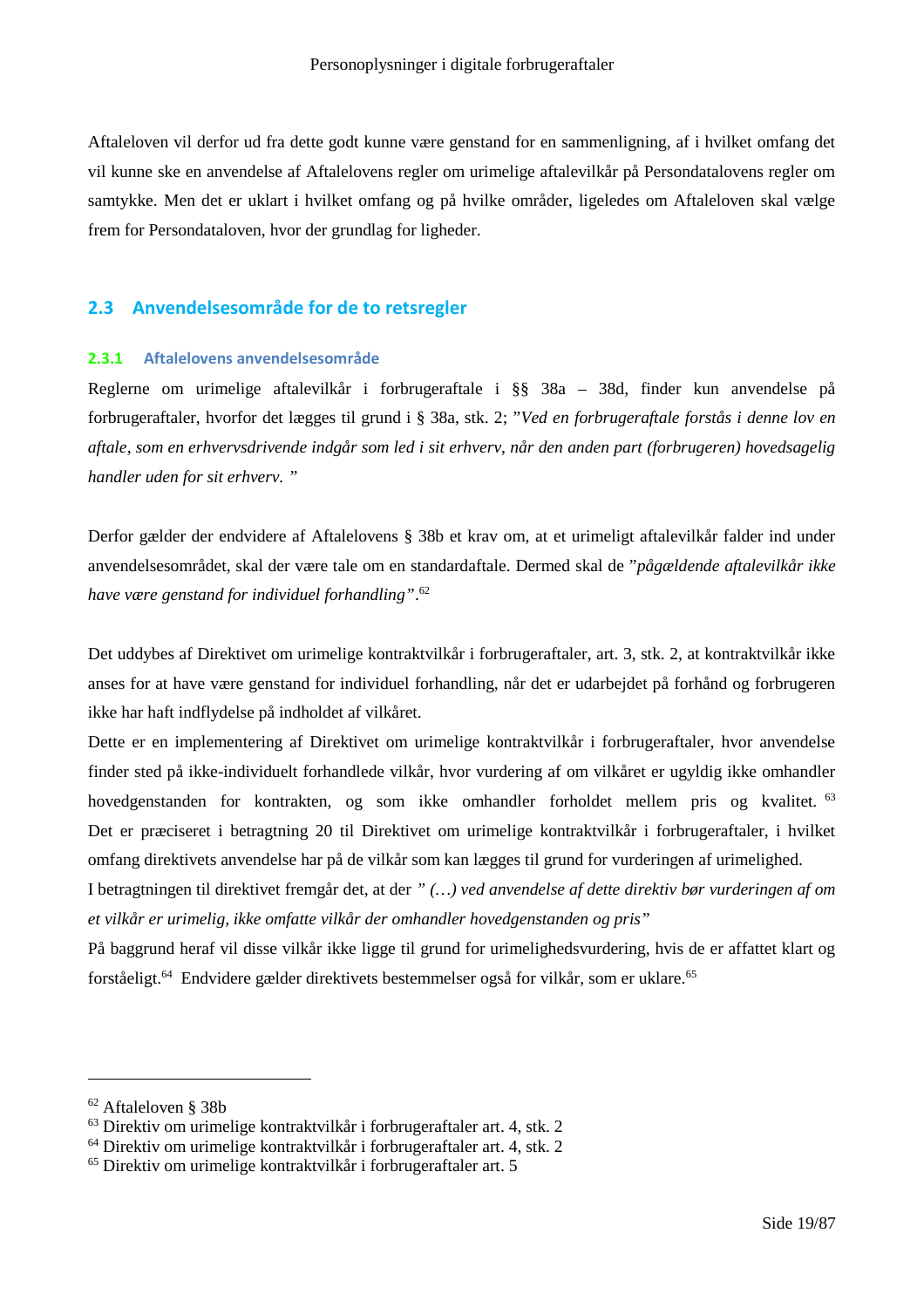Det gælder videre af § 38b, at der i tvivlstilfælde skal ske en vurdering og fortolkning af *vilkåret til gunst for forbrugeren*. Endvidere skal aftalevilkåret, når det er skriftligt, være udarbejdet klart og forståeligt, for forbrugeren, jf. § 38b, stk. 2

### *2.3.1.1 Sammenligning*

Et aftalevilkår som er genstand for afhandlingens problemstilling, hvor samtykke til databehandling er formuleret, vil derfor falde ind under anvendelsesområdet for reglerne om urimelige aftalevilkår, jf. Aftaleloven § 38a, stk. 2 og § 38b. Disse forhold vil kunne anses som opfyldt, fordi der vil være tale om et aftalevilkår i en standardaftale, som er udarbejdet på forhånd af den erhvervsdrivende, hvor vilkåret om samtykke ikke som udgangspunkt angår hovedgenstanden.<sup>66</sup>

## **2.3.2 Forbud mod urimelig aftalevilkår**

Som en generel regel for urimelige aftalevilkår gælder Aftalelovens § 36, hvorfor *"En aftale kan ændres eller tilsidesættes helt eller delvis, hvis det vil være urimeligt eller i strid med redelig handlemåde at gøre den gældende. Det samme gælder andre retshandler.*

*Stk. 2. Ved afgørelsen efter stk. 1 tages hensyn til forholdene ved aftalens indgåelse, aftalens indhold og senere indtrufne omstændigheder. "*

Ved vurderingen af, hvorvidt et aftalevilkår er urimeligt, fremgår det af Direktivet for urimelige kontraktvilkår i forbrugeraftaler, art. 3, stk. 1, med følgende formulering, at et vilkår kan " (…) *anses for urimeligt, hvis det til trods for kravene om god tro bevirker en betydelig skævhed i parternes rettigheder og forpligtelser ifølge aftalen til skade for forbrugeren*. "<sup>67</sup>

Dette kriterium er harmoniseret i Aftaleloven, men med en ændret formulering,<sup>68</sup> således gælder det af Aftaleloven § 38 c, at aftalevilkåret vil kunne anses som urimeligt " (…) *såfremt det vil være stridende mod hæderlig forretningsskik og bevirke en betydelig skævhed i parternes rettigheder og forpligtelser til skade for forbrugeren at gøre et aftalevilkår gældende. "*

<sup>66</sup> Se afsnit 0, om definition af markeder for personoplysninger

<sup>67</sup> Direktiv om urimelige kontraktvilkår i forbrugeraftaler art. 3, stk.1

<sup>68</sup> Hvilket er muligt fordi der tale om minimumsdirektiv, jf. Direktiv om urimelige kontraktvilkår i forbrugeraftaler art. 8.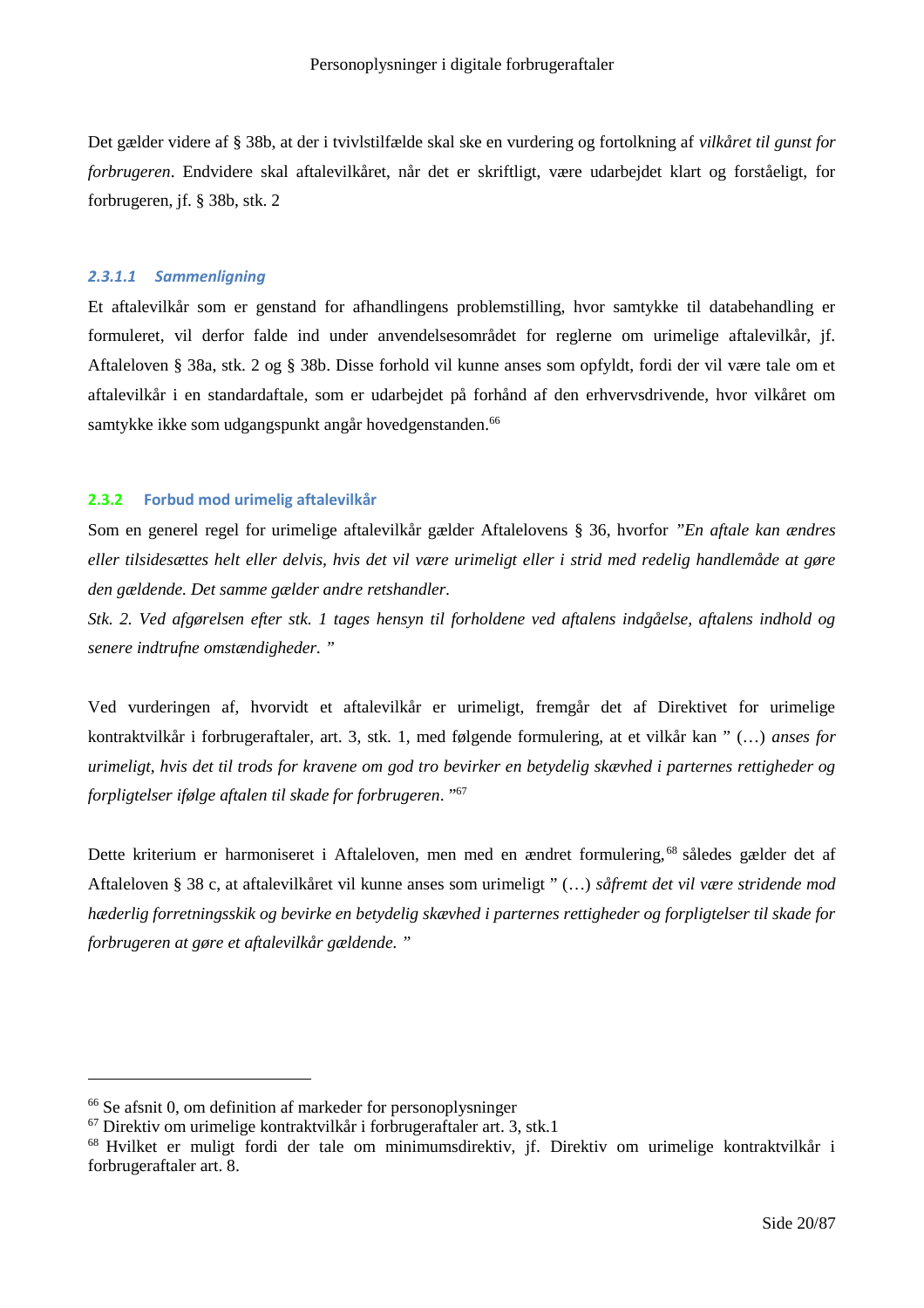Derfor skal vurderingen af § 38c, om aftalevilkårets urimelighed, ske ud fra to kriterier; om aftalevilkåret strider mod hæderlig forretningsskik, samt om aftalevilkåret vil medføre en betydelig skævhed mellem forbruger og erhvervsdrivende.

Det betyder at § 38c rummer en selvstændig retsstandard, som skal gælde ved siden af den rimelighedsnorm som § 36 opstiller.<sup>69</sup>

EU-domstolen har ikke i sine afgørelser vurderet, hvornår et konkret vilkår er urimeligt, men overlagt det til nationale domstole at vurdere urimeligheden, ud fra generelle kriterier, <sup>70</sup> samt henvisningen til den vejledende liste, som er bilag til Direktivet om urimelige kontraktvilkår i forbrugeraftaler og som vil anses som urimeligt.<sup>71</sup>

I forhold til denne liste vil der kunne drages sammenligning mellem bilagslisten nr. I, hvor det gælder, at et aftalevilkår vil være ugyldigt, hvis formål eller virkning er " (…) *bindende for forbrugerne at fastslå, at denne har accepteret vilkår, som han rent faktisk ikke har haft mulighed for at stifte bekendtskab med inden aftalens indgåelse. "<sup>72</sup>*

Dette forhold er relevant for afhandlingens problemstilling, da der tale om aftaleindgåelse, hvor samtykke til databehandling, gøres gældende. Dette forhold vil danne grund for sammenligning i Kapitel 2.4 nedenfor.

## *2.3.2.1 Indhold*

Vurdering af hvorvidt et aftalevilkår kan anses som urimeligt, bygger på en beskyttelsesordning, hvor grundlaget er et hensyn om at udligne den ulige balance som potentielt er tilstede mellem forbrugeren og den erhvervsdrivende. EU-domstolen har i en række præjudicielle sager taget stilling til hvordan Direktivet om urimelige kontraktvilkår i forbrugeraftaler, skal fortolkes.<sup>73</sup>

Derfor er det gældende for en del af de sager der er afsagt af EU-domstolen, en fortolkning i relation til *generalklausulen* i direktivet art. 3*.* 74

I C-240/98–C-244/98 <sup>75</sup> har EU-domstolen i præmis 25 udtalt: " (…) *den ved direktivet indførte beskyttelsesordning hviler på den betragtning, at forbrugeren befinder sig i en svagere stilling end den erhvervsdrivende, såvel hvad angår forhandlingsstyrke som informationsniveau, og at forbrugeren som følge*

<sup>69</sup> Andersen og Madsen (2006), s. 234

<sup>70</sup> Direktiv om urimelige kontraktvilkår i forbrugeraftaler, art. 6

<sup>71</sup> Bilagslisten til Direktiv om urimelige kontraktvilkår i forbrugeraftaler, Kontraktvilkår som omhandlet art. 3, stk. 3

<sup>72</sup> Bilagslisten til Direktiv om urimelige kontraktvilkår i forbrugeraftaler.

<sup>73</sup> TEUF art. 267, hvorfor EU-domstolen har kompetence til at træffe præjudicielle afgørelser.

<sup>74</sup> Direktivet (93/13)

<sup>75</sup> Sag C-240/98 – C-244/98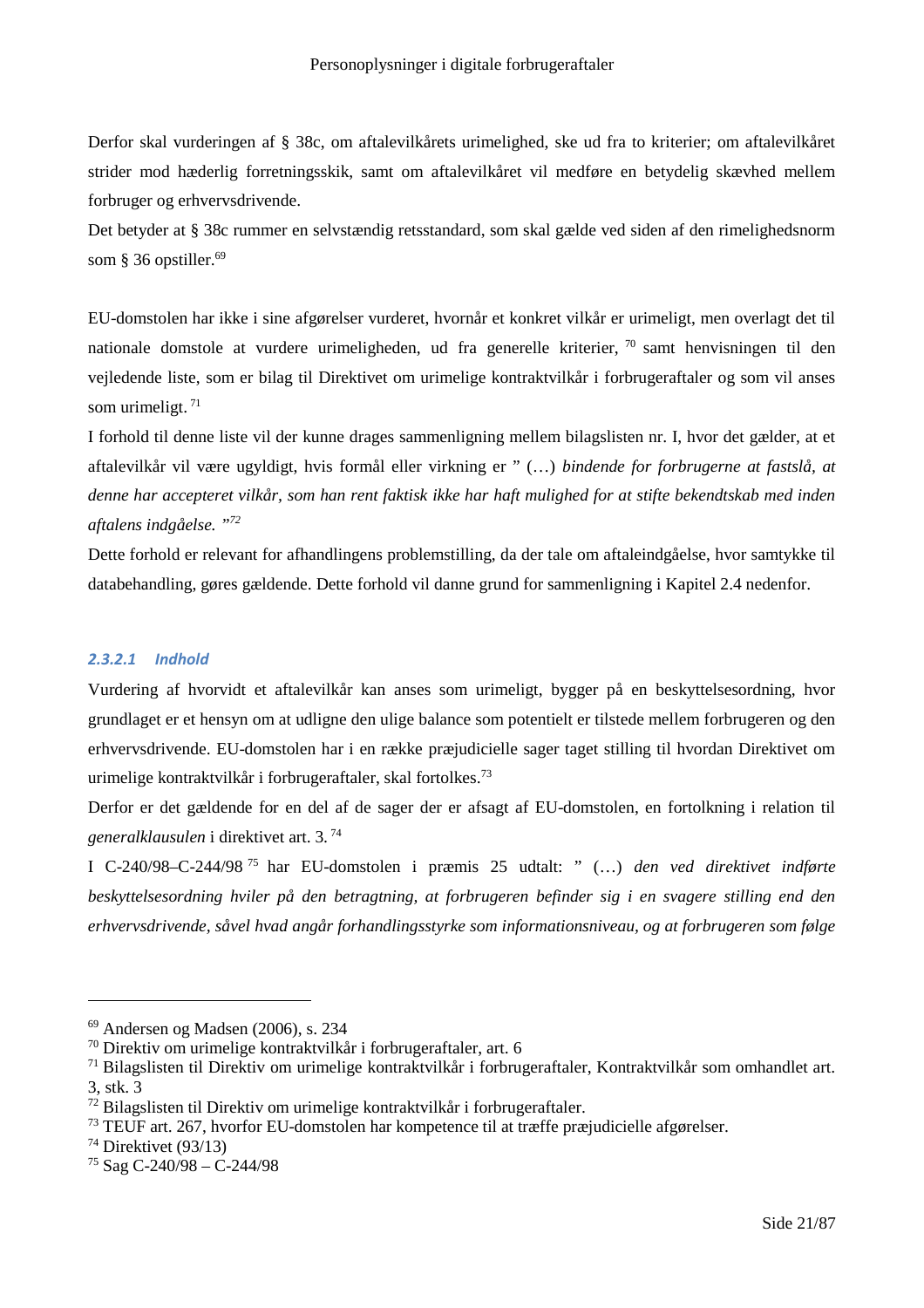*heraf tiltræder betingelser, som på forhånd er udarbejdet af den erhvervsdrivende, uden at han kan øve nogen indflydelse på disses indhold. "*

Derfor skal det i forhold til forståelsen af Aftalelovens § 38c, jf. § 36, lægges vægt på at vurderingen af, hvorvidt aftalevilkåret er urimeligt, ses i lyset af om indholdet af aftalevilkåret, ikke fører til en ubalance i forholdet. Derfor gælder det, at aftalevilkåret kan anses som urimeligt, når indholdet af vilkåret er til skade for forbrugeren. Det er de nationale domstole, der skal vurdere de konkrete sager, for hvornår der er tale om et urimeligt aftalevilkår.<sup>76</sup>

Det er i sagen om et VIASAT-abonnement<sup>77</sup> blevet fremhævet, hvad domstolen har lagt til grund for hvornår et aftalevilkår kan anses som urimeligt, og hvad der skal forstås med *betydelig skævhed*, hvor automatisk forlængelse af en VIASAT-abonnementsaftale, var i strid med Aftaleloven § 38c, jf. § 36.

Her blev det lagt til grund, at vilkåret resulterede i en betydelig skævhed i rettigheder og pligter, fordi forbrugeren ikke efter eget ønske kunne forlænge aftalen, samt at der fulgte en udgift med forlængelsen. Det vil ifølge dommen resultere i at forbrugeren, med vilkåret, blev pålagt en risiko, i form af en økonomisk forpligtelse.

I forhold til dommen, præciseres det i hvilket tilfælde der kan være tale om en betydelig skævhed, som det er formuleret af Aftaleloven § 38 c.

Modsat blev det vurderet i sagen omkring standardvilkår om tilmelding til PBS ved kunders oprettelse af et Statoil kundekort, <sup>78</sup> kunne det ikke anses som være et urimeligt aftalevilkår, jf. Aftaleloven § 38c, jf. § 36. Det blev lagt til grund at selv om der var tale om en standardaftale i overensstemmelse med direktivets<sup>79</sup> regler, men vilkåret om at det var muligt for Statoil at ophæve aftalen, hvis tilmelding til PBS blev ophævet eller opsagt, uden varsel, ikke kunne anses som *urimeligt* eller i strid med *redelig handlemåd*e – eller i øvrigt kunne anses at skabe en ubalance i rettigheder og pligter, som påhviler parterne. <sup>80</sup> Retten havde lagt vægt på at personer som var tilmeldt PBS, havde en bedre betalingsadfærd. Samt at Statoil tilbød kunderne rentefri kredit, ved oprettelse af kundekort og der var mulighed for alternativer til det rentefri kundekort. <sup>81</sup>

Der er ikke mulighed for forbrugeren at tilgå en alternativ aftale, hvor der ikke forelægges et krav om samtykke til databehandling. Denne sondring vil også finde grund for vurdering senere i analysen, bl.a. i

<sup>76</sup> Direktiv om urimelige kontraktvilkår i forbrugeraftaler art. 7, stk. 2

<sup>77</sup> U.2005.2960 SH (Visat-dommen)

<sup>78</sup>U.1999. 1067 SH (Statoil-dommen)

<sup>79</sup> Direktiv om urimelige kontraktvilkår i forbrugeraftaler

<sup>80</sup> U.1999. 1067 SH, Sø- og Handelsrettens afgørelse

<sup>81</sup> U.1999. 1067 SH, henvisning til s. 1070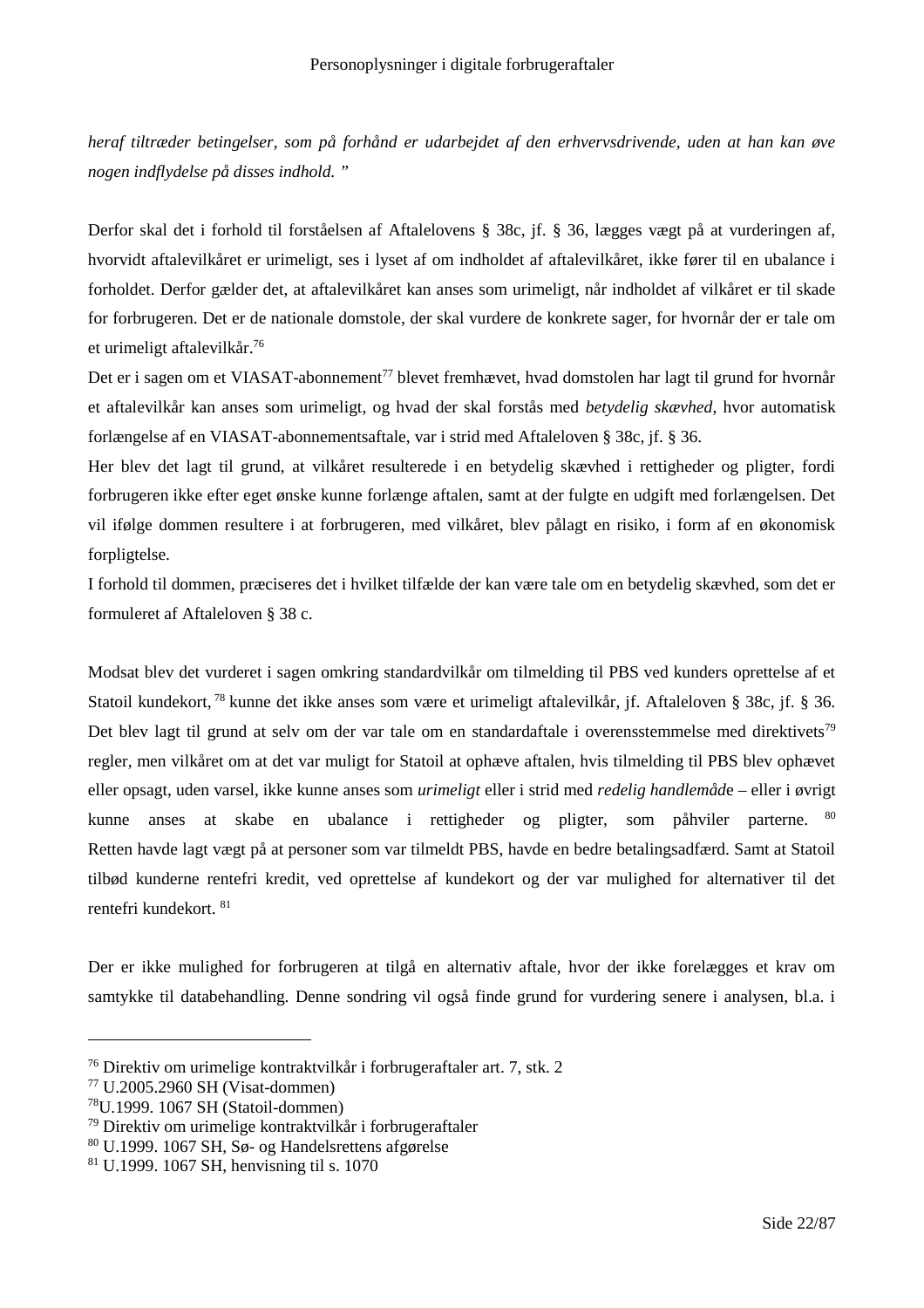forhold til frivillighed og i hvilket omfang et aftalevilkår om samtykke skal anses som urimeligt. Derfor vil der senere i afsnit 2.4.1.3.1 vurderes om de forhold, om aftalevilkårets indhold, som Domstolen har lagt vægt på, kan genfindes for aftalevilkår om samtykke til databehandling.

## *2.3.2.2 Information*

Det er i vurderingen af, hvornår et aftalevilkår er urimeligt, gjort gældende i Direktivet om urimelige kontraktvilkår i forbrugeraftaler, art. 5, at hvor vilkårene tillige er skriftlige, skal være udarbejdet på en klar og forstålig måde.

Dette er ligeledes harmoniseret i Aftaleloven, med formuleringen: *"En skriftlig aftale, der tilbydes forbrugeren, skal af den erhvervsdrivende være udarbejdet på en klar og forståelig måde. "* <sup>82</sup>

EU-domstolen har i sagen RWE Vertrieb AG<sup>83</sup> fortolket, hvad der skal forstås med direktivets art. 5, hvorfor det er relevant og udtalt i præmis 44 at: "*Det er nemlig af afgørende vigtighed for forbrugeren, at han før indgåelsen af en kontrakt informeres om kontraktbestemmelserne og konsekvenserne af denne indgåelse. Det er bl.a. på grundlag af disse oplysninger, at sidstnævnte tager stilling til, om han ønsker at lade sig binde af de vilkår, som den erhvervsdrivende forinden har udarbejdet*. "

Det er ligeledes afsagt dom om at forholdet om klart og forståeligt, skal ses i forhold til vurderingen af urimeligheden af aftalevilkåret. I sagen hvor en bilist, A havde holdt seks dage parkeret på et privat parkeringsområde og var blevet pålagt fire kontrolafgifter af et parkeringsselskab. <sup>84</sup> Parkeringsselskabet havde lagt sag an mod A, for ikke at betale de fire kontrolafgifter, efter at være parkeret på privat område, hvor A måtte anses som at have *accepteret* de restriktioner der var for parkering. Højesteret gjorde gældende at der var skiltet *klart og forståeligt*, samt at de kontrolafgifter der var pålagt var i rimelig sammenhæng med overtrædelse af vilkårene. Derfor var det i denne sag ikke tale om et urimeligt aftalevilkår og sagen kunne ikke tilsidesættes efter Aftaleloven § 38 c, jf. § 36.

EU-domstolen har ligeledes videre udtalt sig omkring standardkontrakten i præmis 47 <sup>85</sup> , at *"Et standardiseret kontraktvilkår, der muliggør en sådan ensidig tilpasning, skal imidlertid opfylde de nævnte direktivers krav om god tro, jævnbyrdighed og gennemsigtighed. "*

Samt om informationskravet for aftalevilkåret i præmis 55<sup>86</sup> *"Selv om det nødvendige informationsniveau kan variere afhængigt af de faktiske omstændigheder i det konkrete tilfælde, og de pågældende varer eller*

<sup>82</sup> Aftalelovens § 38b, stk. 2

<sup>83</sup> Sag C-92/11

<sup>84</sup> U. 2014. 1719 H, (City Parkeringsservices-dommen)

<sup>85</sup> Sag C-92/11

<sup>86</sup> Sag C-92/11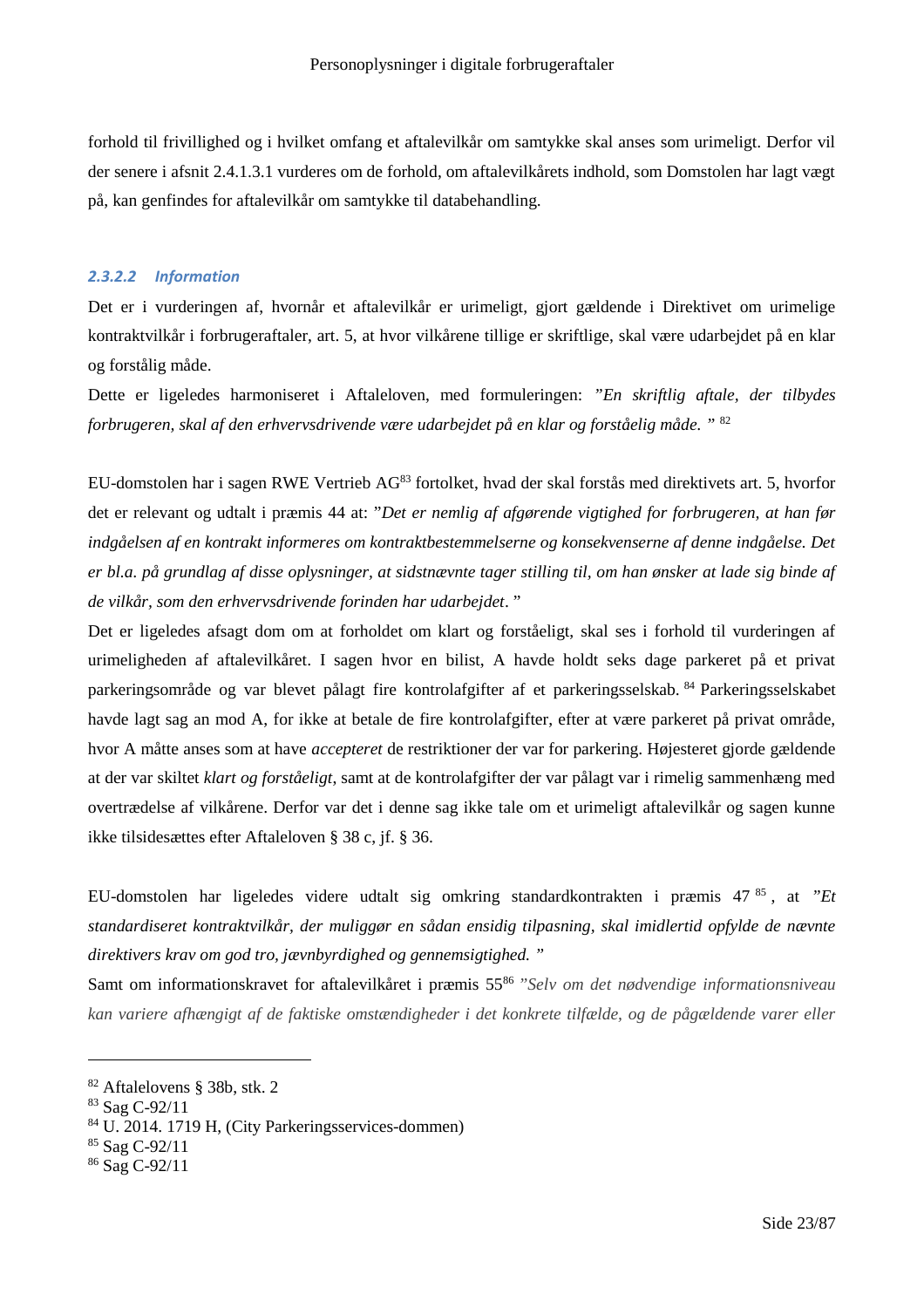*tjenesteydelser, kan der i princippet ikke kompenseres for en mangel på oplysninger herom forinden kontraktens indgåelse (…) "*

Der skal derfor være sket en information inden, men der vurderes ikke i hvilket omfang informationsniveauet skal forstås og vurderes, hvorfor det skal vurderes ud fra de enkelte tilfælde om informationen var tilstrækkelig. Dette er vurderet i en række domme, hvor det er vurderet hvilken betydning informationskravet har for en vurdering af om aftalevilkåret vil kunne anses som urimeligt.

Det blev lagt til grund at informationskravet kunne anses som en faktor for vurdering af urimelighed i sagen omhandler en forbruger, som blev fritaget fra krav om betaling til TDC, for datatrafik til st. Helena, <sup>87</sup> jf. Aftaleloven § 38 c, jf. § 36.

Sagen handler om A der havde haft datatrafik til St. Helena, hvorefter TDC opkrævede en højere takst end ved almindelig internetforbindelse. Dette var blevet oplyst over for A ved tegning af internetabonnementet, at der kunne blive udløst disse krav.

Herefter fandt landsrette at der var tale om et urimeligt aftalevilkår, samt at dette var i strid med *redelig handlemåde*, jf. Aftaleloven § 38c jf. § 36, at TDC ikke havde søgt at mindske problemet eller målrettet og detaljeret informationskampagnen, så internetabonnenten kendte sin risiko ved download.<sup>88</sup>

Det er dermed vurderet af domstolen i denne dom, at informationen omkring den risiko der blev pålagt forbrugeren i internet- abonnementsaftalen ikke kunne anses som redelig handlemåde, hvorfor den manglende information om at forbrugeren pålægges en risiko vurderes at være et urimeligt aftalevilkår.

Modsat blev det vurderet i sagen omkring brugtbilbranchens kontraktvilkår, <sup>89</sup> at der skulle lægges til grund at der var tale om et urimeligt aftalevilkår, jf. Aftaleloven § 38c jf. § 36, at der i en standardaftale var et vilkår hvor forbrugeren skulle betale 10 % af købesummen i erstatning, hvis køberen annullerede aftalen på en brugt bil, fordi det skulle anses som *i strid mod redelig forretningsskik* og bevirke en *betydelig skævhed* til skade for forbrugeren.<sup>90</sup>

Det blev af Forbrugerombudsmanden endvidere fastlagt at et sådan vilkår måtte fremhæves og at muligvis ikke ville kunne gøre gældende, selvom det blev fremhævet over for forbrugeren.<sup>91</sup> Det kan ud fra dommene gøres gældende at vurderingen af urimelighed i forhold til informationen om vilkåret ikke kan stå alene, men indholdet af vilkåret også skal være i overensstemmelse med reglerne i Aftaleloven § 38c, jf. § 36.

<sup>87</sup> U 2003. 1883 V (TDC-dommen)

<sup>88</sup> U. 2003. 1883 V, henvisning til s. 1889

<sup>89</sup> U. 2002. 706 H (Brugtbil-dommen)

<sup>90</sup> U.2002. 706 H, henvisning til s. 710

<sup>91</sup> U. 2002. 706 H. Se Nævnets Bemærkninger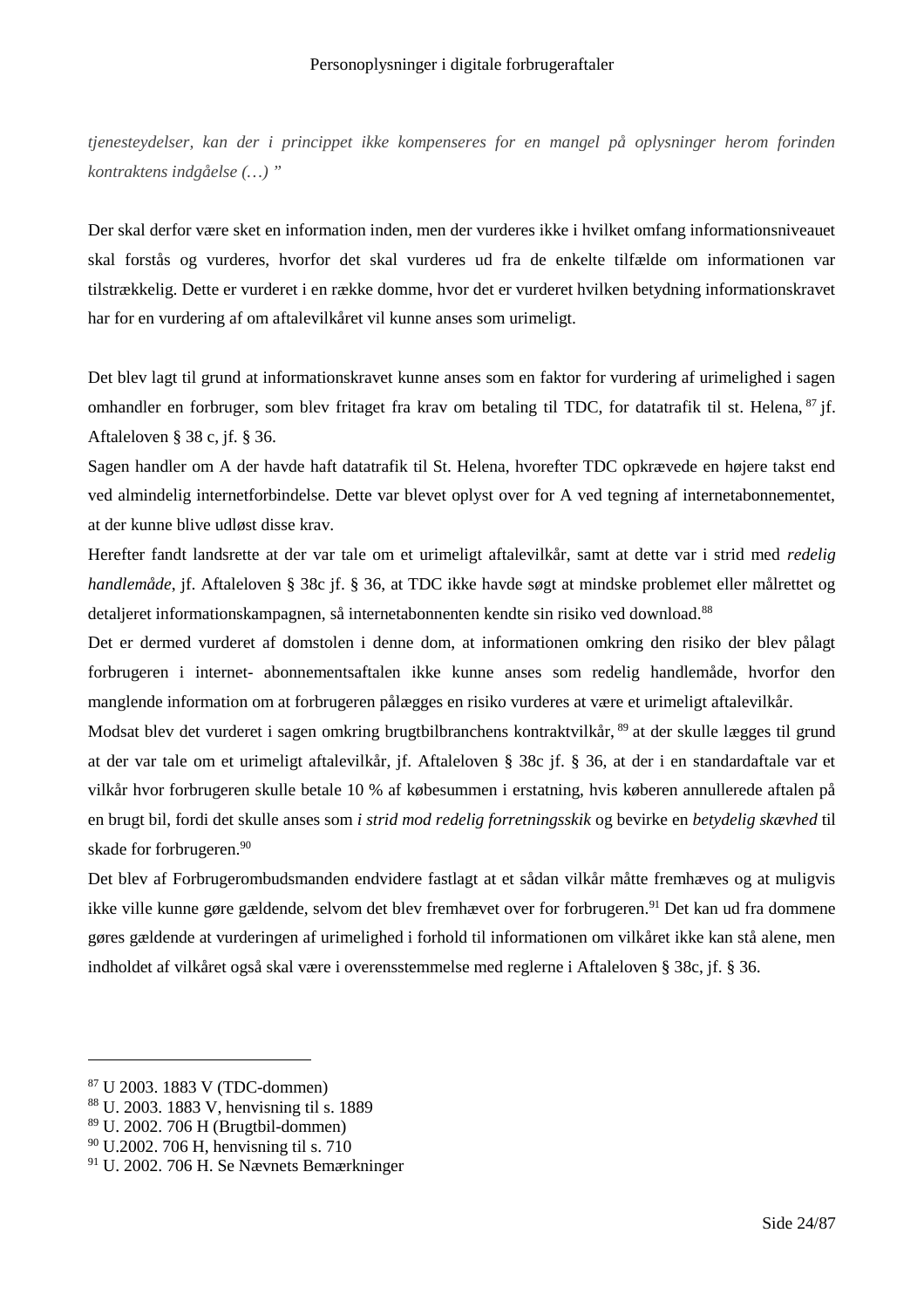Dermed vil selve indholdsvurderingen af aftalevilkåret, skulle vægte højre end at de er sket en information om. Samtidig anses vurderingen om urimeligt indhold at gå på at forbrugeren bliver pålagt en økonomiske forpligtelse, som pålægger forbrugeren en risiko. <sup>92</sup>

Dermed skal der ud fra de hensyn domstolene har lagt vægt på tages højde for indhold og information, ved vurdering af urimelige aftalevilkår. Indholdsmæssigt kan det ses af de udvalgte domme, at der lægges vægt på at forbrugeren ved aftalevilkåret, pålægges en forpligtelse som er økonomisk. Endvidere skal der i bedømmelse af rimeligheden i aftalevilkåret, lægges vægt på forbrugeren er informeret om denne forpligtelse, samt at forpligtelsen står mål med formålet med vilkåret. <sup>93</sup> Derfor skal forbrugeren, have forelagt informationen så denne er bekendt med konsekvenserne af at indgå aftalen. <sup>94</sup>

## **2.3.3 Persondatalovens anvendelsesområde**

Ven anvendelse af Persondataloven skal behandling af personoplysninger, ske i overensstemmelse med en række principper, som gælder af loven. Heri blandt andet, at der skal ske samtykke til databehandling. Derfor vil der først lægges til grund, hvad der gælder af principper for at gøre databehandling gældende, for herefter at gøre gældende hvornår og hvad der gælder for gyldigt samtykke. Disse principper vil løbende danne sammenligning for analyse af hvad der bliver gjort gældende for vurdering af et urimeligt aftalevilkår.<sup>95</sup>

## *2.3.3.1 Forbrugerens personoplysninger*

Persondataloven finder anvendelse på hvorvidt der kan ske behandling af personoplysninger, når dette gøres ved hjælp af elektronisk databehandling og ikke-elektronisk databehandling, jf. Persondataloven § 1, stk. 1. Derfor omfatter loven elektronisk behandling af personoplysninger gennem informationsteknologiske medier, såsom internettet.<sup>96</sup>

Ved indgåelse af en standardaftale, hvor der i et aftalevilkår er formuleret et samtykke til databehandling, vil dette aftalevilkår falde ind under anvendelsesområdet for Persondataloven.

Det gælder af Persondatalovens § 3, stk. 1, nr. 1, at personoplysninger defineres som: *"Enhver form for information om en identificeret eller identificerbar fysisk person"*.

<sup>92</sup> Dette forhold blev også lagt til grund i dommen U. 2005.2960 SH, jf. Afsnittet ovenfor

 $93$  Som det kunne ses i dommen U. 2014. 1719 H, se afsnit

<sup>&</sup>lt;sup>94</sup> Ligeledes som det blev lagt til grund i U.2014. 1719 H, se også dommen U. 2003. 1883 V

<sup>&</sup>lt;sup>95</sup> Se afsnit 2.3.2

<sup>96</sup> Betænkning nr. 1345 (1997), s. 23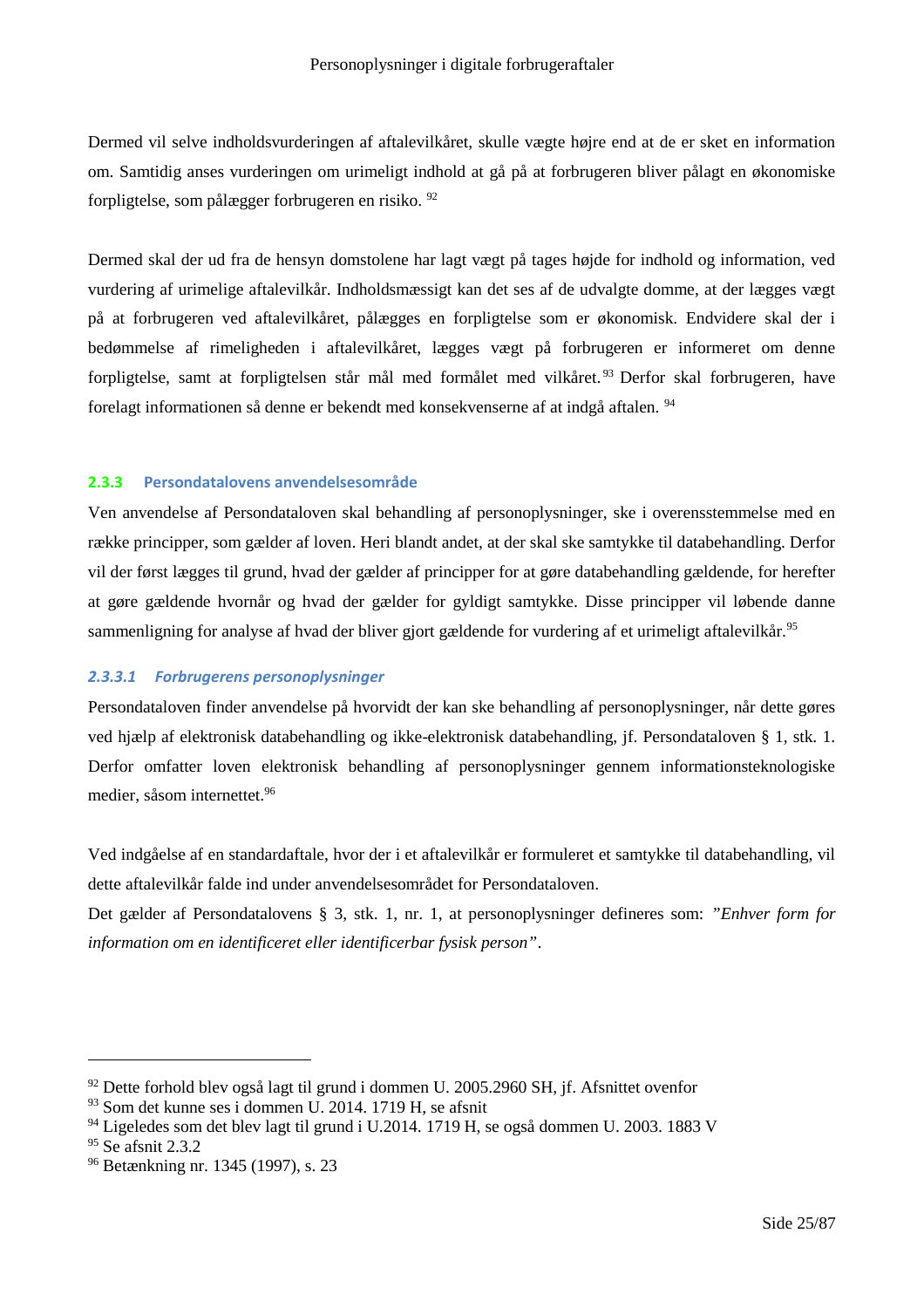Det defineres ligeledes af Databeskyttelsesdirektivet art. 2, litra a, at der med "identificerbar person forstås en person der direkte eller indirekte kan identificeres, bl.a. ved elementer, der er særlige for denne persons fysiske, fysiologiske, psykiske, økonomiske, kulturelle eller sociale identitet". *<sup>97</sup>*

Dette er en forholdsvis bred definition, hvilket betyder at der i mange tilfælde vil være tale om en identificerbar person, da disse oplysninger kan føres tilbage og identificere personen, hvorfor denne person vil nyde beskyttelse efter Persondataloven.

Artikel 29-gruppen har endvidere i 2007 udtalt, at der kan lægges til grund at: *"* (…) *web traffic surveillance tools make it easy to identify the behavior of a machine and, behind the machine, that of its user (…) In other words, the possibility of identifying an individual no longer necessarily means the ability to find out his or her name".<sup>98</sup>*

Det gælder af Artikel 29-gruppens udtalelse, at der muligvis kan lægges den adfærd der udvises og spores på internettet, til grund for definitionen af identificerebare personer. Dette betyder dermed, at definitionen formentlig kan anvendes bredere end hvad der først var antaget, hvorfor det også kan lægges til grund at den adfærd som forbrugerne udviser kan falde ind under definitionen "identificeret eller identificerbar fysisk person", hvorfor forbrugeren vil falde ind under lovens anvendelsesområde.

Dermed gøres forbrugerne til subjekt for databehandling, i de tilfælde hvor de tilgår en aftale, indeholdende et aftalevilkår som formulerer et samtykke til databehandling, hvor forbrugeren giver personoplysninger til den erhvervsdrivende.

Eksempelvist vil der ikke være tale om personoplysninger, hvor en erhvervsdrivende indsamler oplysninger om hvornår på dagen, forbrugerne indkøber forskellige varesortimenter, da disse informationer ikke kan klassificeres som personlige, så længe der ikke sker registrering af, hvem der køber varerne.<sup>99</sup> Omvendt vil der være tale om personoplysninger, hvis den samme butik indsamlede oplysninger om hvem, der købte hvilke varer, da disse oplysninger per definition er personlige.<sup>100</sup>

## *2.3.3.2 Dataansvarlig*

Den erhvervsdrivende vil kunne anses som dataansvarlig, da det gælder af Persondataloven at dataansvarlig defineres som: *"Den fysiske eller juridiske person, offentlige myndighed, institution eller ethvert andet*

<sup>97</sup> Betragtning 26 i Præamblen til Databeskyttelsesdirektivet, beskriver i hvilket omfang dette er tilfældet.

<sup>98</sup> WP136 (2007), s. 14

<sup>99</sup> Andersen (2005), s.609

<sup>100</sup> Andersen (2005), s.608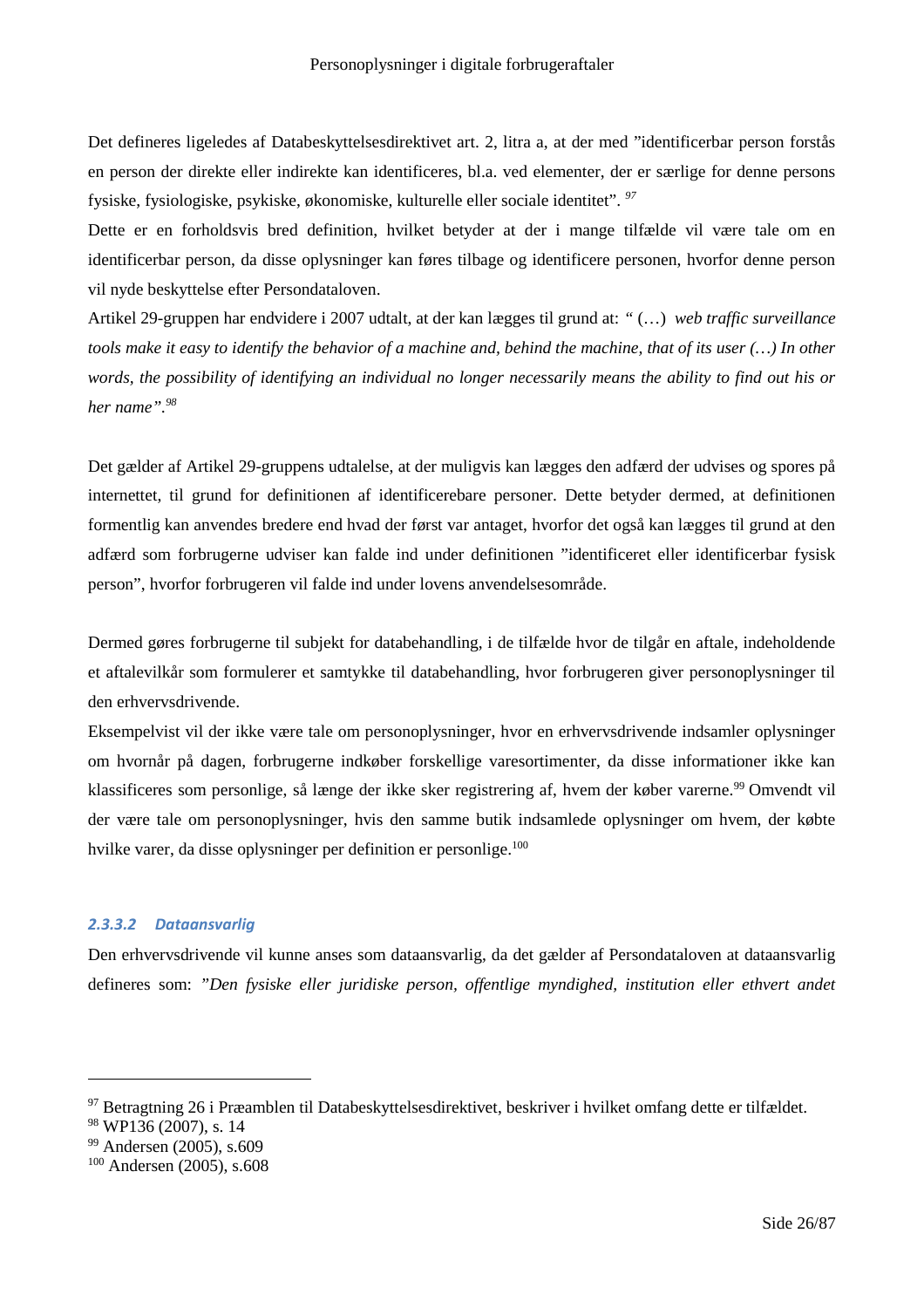*organ, der alene eller sammen med andre afgør, til hvilket formål og med hvilke hjælpemidler der må foretages behandling af oplysninger".* <sup>101</sup>

Når den erhvervsdrivende vælger at databehandle og indsamle personoplysninger, i forbindelse med en standardaftale, vil den erhvervsdrivende anse som dataansvarlig i overensstemmelse med persondataloven, dermed pålægges den erhvervsdrivende at indhente et samtykke til databehandling.

#### *2.3.3.3 Databehandling*

Persondataloven regulerer ligeledes hvad der skal forstås med behandling af personoplysninger, hvorfor det efter Persondataloven § 3, stk. 1, nr. 2, hermed skal forstås som "*Enhver operation eller række af operationer med eller uden brug af elektronisk databehandling, som oplysninger gøres til genstand fo*r:" Det følger ligeledes af Databeskyttelsesdirektivet eksempler på, hvad der kan ases som databehandling. Heri er eksempler på databehandling beskrevet " (…) *eks. indsamling, registrering, systematisering, opbevaring, tilpasning eller ændring, selektion, søgning, brug, videregivelse ved transmission, formidling eller enhver anden form for overladelse, sammenstilling eller samkøring samt blokering, slettelse eller tilintetgørelse*".<sup>102</sup> Der lægges derfor et bredt behandlingsbegreb til grund i Persondataloven, hvilket også betyder en bred anvendelse for hvornår den erhvervsdrivende i aftalerelation, hvor samtykke til databehandling er et aftalevilkår, vil være omfattet af lovens databehandlingsregler.

## 2.3.3.3.1 Krav til databehandling

For at der kan ske databehandling skal den erhvervsdrivende, udover at have et gyldigt behandlingsgrundlag, også opfylde de krav der gælder af Persondataloven § 5, stk. 2, nemlig at "*Indsamling af oplysninger skal ske til udtrykkeligt angivne og saglige formål, og senere behandling må ikke være uforenelig med disse formål*. "

Informationskravet betyder dermed, at det indhentede samtykke til databehandling, skal stemme overens med princippet om formålsbestemthed (finalité-princippet), hvorfor det er pålagt den erhvervsdrivende at fastlægge, hvilket formål indsamlingen af personoplysninger har.<sup>103</sup>

Dernæst skal databehandlingsformålet begrænses til, at de oplysninger som behandles, ikke omfatter mere end hvad der anses nødvendigt for at opfylde formålet, som behandlingen tilsigter, jf. § 5, stk. 3. Derfor er den erhvervsdrivende, som indsamler personoplysninger også underlagt det proportionalitetsprincip, som stk. 3 opstiller.<sup>104</sup>

<sup>101</sup> Persondatalovens § 3, stk. 1, nr. 4

<sup>102</sup>Databeskyttelsesdirektivet, definition i art. 2 litra b.

<sup>103</sup> Betænkning nr. 1345 (1997), s. 37

<sup>104</sup> Betænkning nr. 1345 (1997), s. 37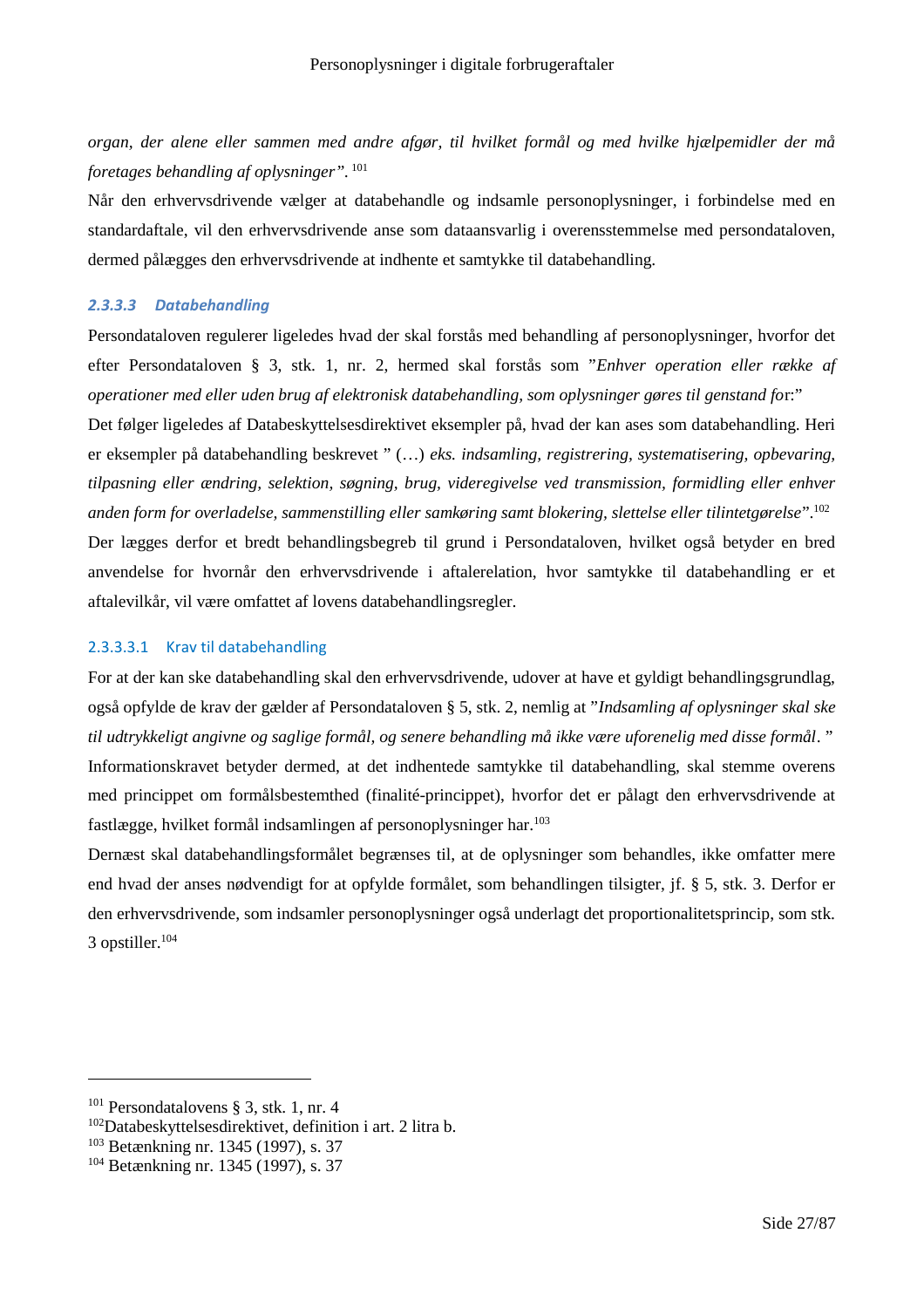Endeligt skal et krav om *god databehandlingsskik*, jf. Persondataloven § 5, stk. 1 sikre at enhver behandling af personoplysninger er velbegrundet og behandlingen ikke går videre end formålet retfærdiggør.<sup>105</sup> De begrænsninger som ligger i bestemtheden af formålet til databehandling, skal derfor skabe en balance mellem retssikkerhed og fleksibilitet.<sup>106</sup>

Derfor gælder der et krav til information, før at der kan ske indsamling og ikke kun et krav om information til selve samtykke som gælder af Persondataloven § 6, stk. 1, nr., samt § 7 og § 8.

Forbrugerne skal dermed informeres om, til hvilket formål der indsamles oplysninger, samt at der gives et samtykke til at dette finder sted.

De lovregulerede informationer skal være givet i overensstemmelse med Persondataloven § 28, og disse oplysninger skal forlægges forbrugerne inden samtykket afgives.<sup>107</sup>

## 2.3.3.3.1.1 Sammenligning

Dette krav om formålsbestemthed og sondringen mellem retssikkerhed og fleksibilitet, kan sammenlignes med de hensyn domstolen har lagt vægt på ved bedømmelse af urimelige aftalevilkår, hvor sondringen mellem indhold af aftalevilkår og information om konsekvenserne ved aftaleindgåelse.<sup>108</sup>

Der kan dog ses den forskel i anvendelsesområdet for de to retsområder, hvor Persondatalovens krav til databehandling, ikke skal sikre beskyttelse af en svag part eller genoprette en ulige balance. <sup>109</sup> Persondataloven finder anvendelse på en gennemsnitsbruger, hvorfor reglerne ikke skal sikre styrkeforholdet mellem den registrerede og den dataansvarlige. <sup>110</sup>

## **2.4 Samtykke som aftalevilkår**

I overensstemmelse med Persondataloven skal dataansvarlig og dermed den erhvervsdrivende, have et gyldigt behandlingsgrundlag, som udgør et hjemmelsgrundlag til databehandling. Derfor skal den erhvervsdrivende enten have et samtykke fra forbrugeren, eller finde et retligt grundlag i lovens §§ 6 – 13, samt overholde de grundlæggende bestemmelser i § 5, jf. afsnittet ovenfor.

Der vil løbende ske en sammenligning af ligheder og forskelle, med de hensyn og principper, som blev lagt til grund for vurderingen af urimelige aftalevilkår i Aftaleloven § 38c, jf. § 36 og de krav der opstilles for et gyldigt samtykke i Persondataloven.

<sup>105</sup> Andersen (2005) afsnit 13. 5a,

 $106$  WP203 (2013), s. 5

<sup>107</sup> WP187 (2011), s. 22

<sup>108</sup> Se domme anvendt i afsnit 2.3.2

<sup>109</sup> Se beskyttelsesordning i Direktivet om urimelige aftalevilkår i forbrugeraftaler, art. 3

<sup>110</sup> WP187 (2011) s. 20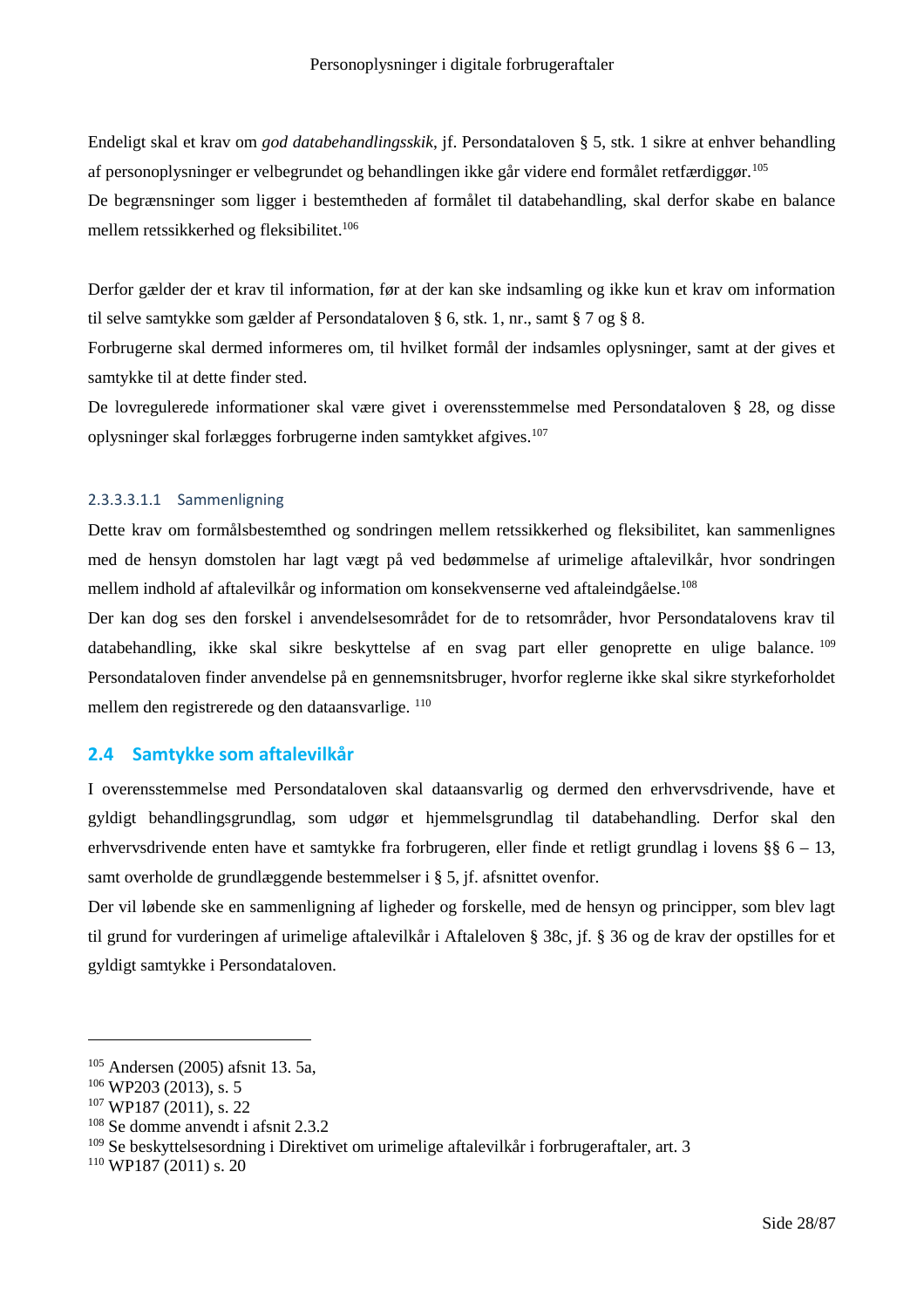### **2.4.1 Reglen om samtykke til databehandling**

Reglen om samtykke udgør derfor et af flere retlige grundlag til behandling af persondata hos den dataansvarlige, og skal derfor ikke ses som hovedregel.<sup>111</sup> Der gælder andre forhold i lovens, hvor samtykke ikke kræves, hvorfor der kan ske databehandling på andre grundlag.<sup>112</sup>

Det gælder af Persondataloven § 6 - § 8 hvornår der kan ske databehandling, hvorfor det gælder at " (…) *den registrerede har givet sit udtrykkelige samtykke hertil".* Dermed tillægges der det samme krav om udtrykkelighed til grund for samtykke til ikke-følsomme og følsomme personoplysninger.<sup>113</sup>

Som udgangspunkt vil der ikke kunne ske databehandlingen af følsomme personoplysninger, såsom racemæssige eller etnisk baggrund, politiske, religiøse eller filosofiske overbevisninger, fagforeningstilhørsforhold, og oplysninger om helbredsmæssige og seksuelle forhold, samt andre rent private forhold, jf. § 7, stk. 1 og § 8, stk. 1.,

Udtrykkeligt samtykke vil dog gøre det muligt, også at databehandle følsomme oplysninger, jf. §7, stk.2, nr.1 og § 8, stk. 2, nr. 1.

På trods af, at samtykket ikke kan anses som en hovedregel til databehandling, vil det anses som et bærende princip for Persondataloven, da behandling af følsomme personoplysninger også har hjemmel i samtykket.<sup>114</sup>

Bestemmelsen om, at der skal gælde et udtrykkeligt samtykke i Persondataloven § 6, stk. 1, nr. 1, forudsætter, at der er tale om en personoplysning.

Eksempelvist vil der ikke være krav om samtykke, for at en erhvervsdrivende indsamler oplysninger om hvornår på dagen, forbrugerne indkøber forskellige varesortimenter, da disse informationer ikke kan klassificeres som personlige, så længe der ikke sker registrering af, hvem der køber varerne.<sup>115</sup> Omvendt vil der stilles krav om udtrykkeligt samtykke, hvis den samme butik indsamlede oplysninger om hvem, der købte hvilke varer, da disse oplysninger per definition er personlige.<sup>116</sup>

Hermed betyder det, at en forbrugeraftale, hvor der bliver gjort personoplysninger tilgængelige, også må lægges til grund at det går udover, hvad der gælder af Persondataloven § 6, stk. 1, nr. 2, hvor samtykke til databehandling ikke er relevant.

 $111$  Blume (2013), s. 164

<sup>112</sup> §§ 9, 10, 13, 15 og 19 i Persondataloven som ikke kræver samtykke, der vil dog ikke ske en nærmere behandling af disse regler, jf. Afhandlingens afgrænsning.

<sup>113</sup> Betænkning nr. 1345 (1997), s. 24, Retsudvalget gør gældende at reglerne for behandlingers lovlighed skal baseres på art. 7 og 8 i Databeskyttelsesdirektivet

<sup>114</sup> Udsen (2013), s. 341

<sup>115</sup> Andersen (2005), s.609

<sup>116</sup> Andersen (2005), s.608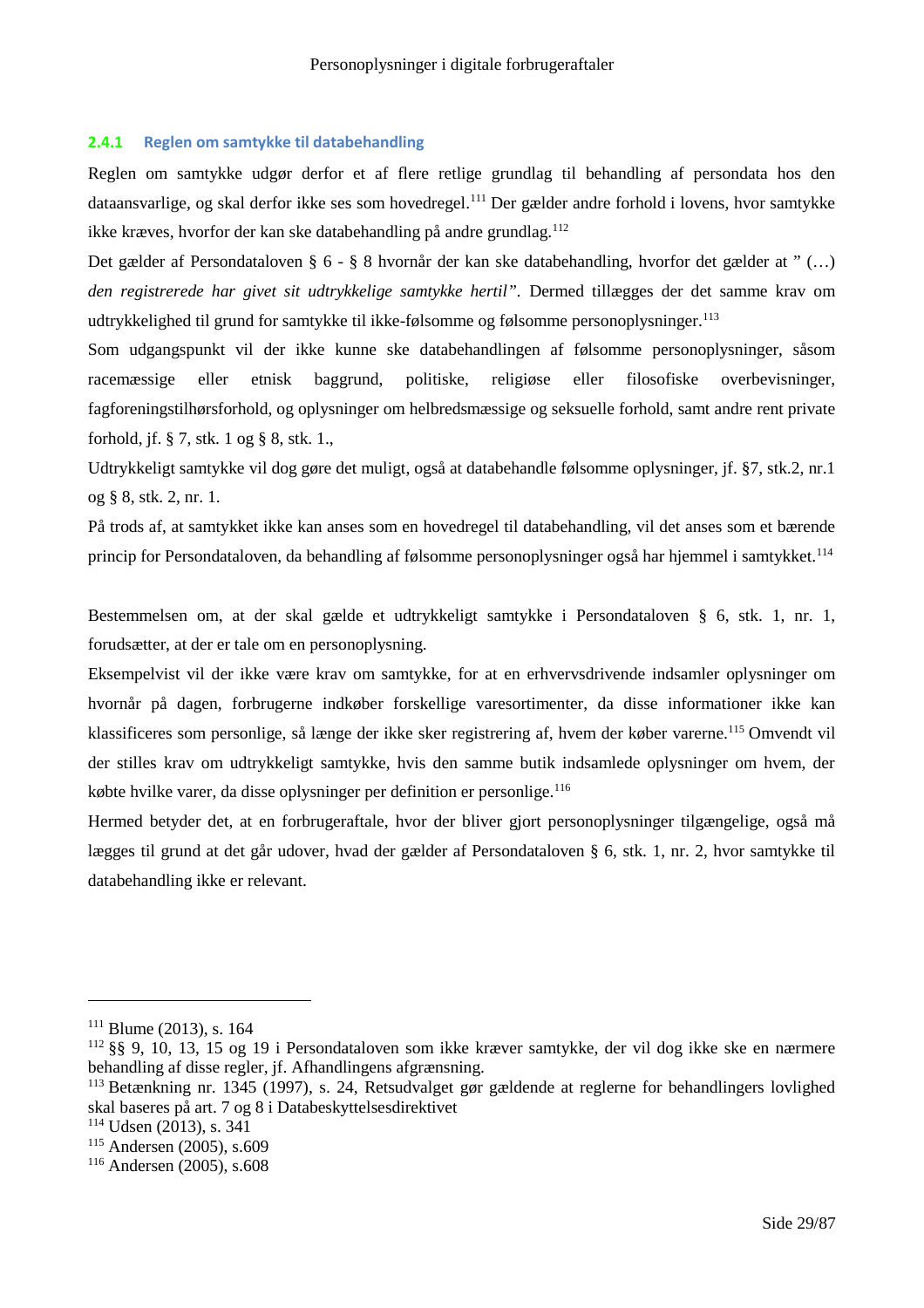Dette skyldes, at der i de fleste tilfælde, hvor der indgås en aftale mellem forbrugeren og den erhvervsdrivende, behandles oplysninger i et omfang, der går ud over, hvad der er nødvendigt for at opfylde aftalen.<sup>117</sup>

Kravet om samtykke vil derfor skulle opfyldes i den henseende, hvor et aftalevilkår herom, skal legitimere den yderligere databehandling, som den erhvervsdrivende vil gøre gældende.

## *2.4.1.1 Definition*

I Persondatalovens § 3, stk. 1, nr. 8, defineres hvad, der skal forstås med den registreredes udtrykkelige samtykke, hvorfor samtykke skal anses som; "*Enhver frivillig, specifik og informeret viljestilkendegivelse, hvorved den registrerede indvilger i, at oplysninger, der vedrører den pågældende selv, gøres til genstand for behandling"*.

Det er dermed ikke klart defineret af loven, hvad der skal forstås med *frivillig, specifik og informeret*, betragtninger til Databeskyttelses kan endvidere anvendes, for at vurdere hvad der lægges til grund for formuleringen i § 3, stk. 1, nr. 8.  $^{118}$ 

For at der sker lovlig behandling, og at denne sker i overensstemmelse med at retten til privatlivets fred sikres, gælder det af betragtning 30,<sup>119</sup> at der skal være et udtrykkeligt samtykke førend der kan ske lovlig behandling.

Derudover gælder det af betragtning 38,<sup>120</sup> at det skal gøres gældende for den registrerede at der indsamles og sker databehandling.

På denne måde er det centralt, for det udtrykkelige samtykke, at der ydermere er sket en tilstrækkelig information omkring at forbrugerne ved indgåelse af en pågældende aftale, gør data tilgængelig for den pågældende erhvervsdrivende, hvilket skal være gældende i et aftalevilkår om samtykke, formuleret i standardaftalen.

## *2.4.1.2 Viljestilkendegivelse*

Som det er fremlagt af definition i Persondataloven § 3, nr. 8, er samtykket en *viljestilkendegivelse*. Den viljestilkendegivelse som samtykket er udtryk for, kan grundlæggende anses som en viljeserklæring,<sup>121</sup> hvor den registrerede indvilger til at der må ske databehandling. Selv om Persondataloven ikke regulerer et

<sup>117</sup>Datatilsynets afgørelse nr. 2014-212-0278 d. 9/11 2015. Om web-shop anvendelse autoudfyldning af personoplysninger, kun kan anvendes ved samtykke

<sup>118</sup> Betænkning nr. 1345 (1997), s. 24 Retsudvalget gør gældende at reglerne for behandlingers lovlighed skal baseres på art. 7 og 8 i Databeskyttelsesdirektivet

<sup>119</sup> Databeskyttelsesdirektivet

<sup>120</sup> Databeskyttelsesdirektivet

<sup>121</sup> Blume (2013), s. 164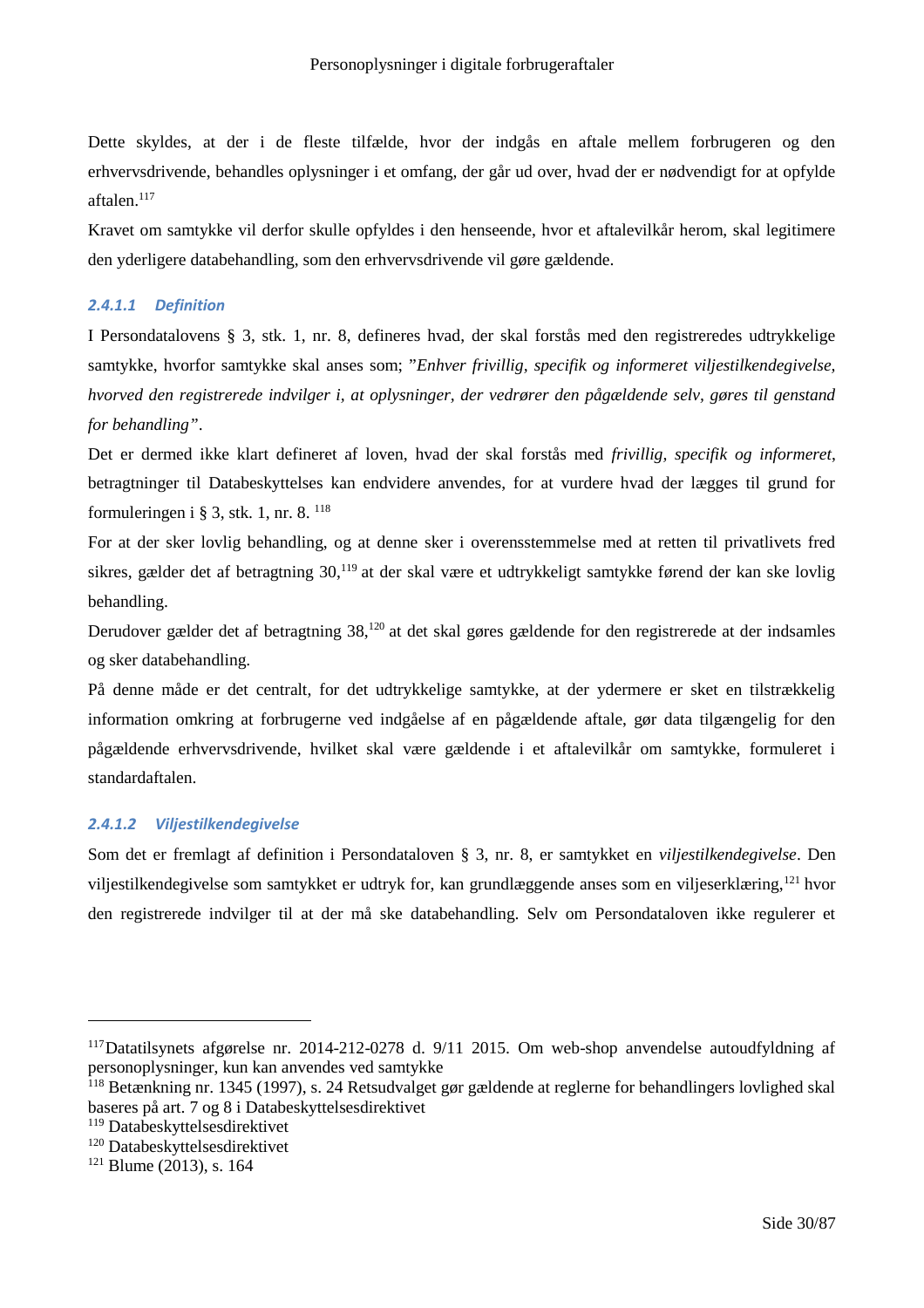kontraktretligt område, vil samtykket anses som en viljeserklæring og skal dermed anses som en accept i overensstemmelse med Aftaleloven § 1, som en accept af et tilbud.<sup>122</sup>

Det fremgår af Artikel 29-gruppens udtalelser at der kan lægges en bred vifte af antagelser til grund for, om der er tale om en viljeserklæring;"*Consent should include any indication of a wish, by which the data subject signifies his agreement: it could include a handwritten signature affixed at the bottom of a paper form, but also oral statements to signify agreement, or a behavior from which consent can be reasonably concluded. (…) action should be understood to constitute to the processing of such data insofar as it is necessary to process and respond to the request."*<sup>123</sup>

Hermed ses det tydeligt, at samtykket kan være enhver form for indikation af et ønske og signalering af en accept. Dermed kan en viljeserklæring anses som alt fra en underskrift i bunden af et stykke papir, til mundtlig aftale, accept eller en adfærd, der tilstrækkeligt indikerer at samtykke er afgivet. <sup>124</sup>

Det er ikke uddybet i Persondataloven eller Databeskyttelsesdirektivet, hvad der skal forstås med udtrykkeligt, men i betænkningen til Persondataloven lægges til grund at " *Kravet om udtrykkelighed må antages at føre til, at der ikke er mulighed for, at den dataansvarlige opnår stiltiende eller indirekte tilslutning fra den registrerede. "<sup>125</sup>*

#### *2.4.1.3 Frivilligt*

I forhold til definitionen af samtykket i Persondataloven § 3, nr. 8, skal samtykket være *frivilligt.*

Der opstilles et krav om at samtykke skal være frivilligt, dermed vil det kunne udledes at frivilligheden betyder at samtykket ikke skal være afgivet under tvang.<sup>126</sup>

I forhold til i hvilket omfang der forlægger tvang når forbrugerne tilgår en standardaftale, hvor der forlægger et aftalevilkår, om samtykke til databehandling, kan overvejes i hvilke denne afgivelse sker frivilligt.

Artikel 29-gruppen har udtalt at frivilligheden i et ansættelsesforhold, formentlig ikke er opfyldt, hvis arbejdstager ikke har mulighed for at sige nej, hvorfor der ikke vil være tale om samtykke, <sup>127</sup> men at samtykket dermed kun kan ases som ufrivilligt hvis et nej, har negative konsekvenser for den ansætte, som ikke vil afgive sit samtykke.<sup>128</sup>

Det kan ligeledes diskuteres hvorvidt der pålægges forbrugeren en form for tvang i de tilfælde, hvor den erhvervsdrivende er pålagt at generhverve et samtykke, til senere databehandling end formålet for

<sup>128</sup> Udsen (2013), s. 344

<sup>122</sup> Andersen II (2002), s. 80

<sup>123</sup> WP187 (2011), s.11

<sup>124</sup> Betænkning nr. 1345 (1997), s. 435

<sup>&</sup>lt;sup>125</sup> Betænkning nr. 1345 (1997), s. 216 – dette er en fortolkning af Databeskyttelsesdirektivet art. 7, litra a og art. 26, stk. 1, litra a.

<sup>126</sup> Betænkning nr. 1345 (1997), s. 436

 $127 \text{ W}P187 (2011), s. 14-15$  – se tilmed WP 48 (2001).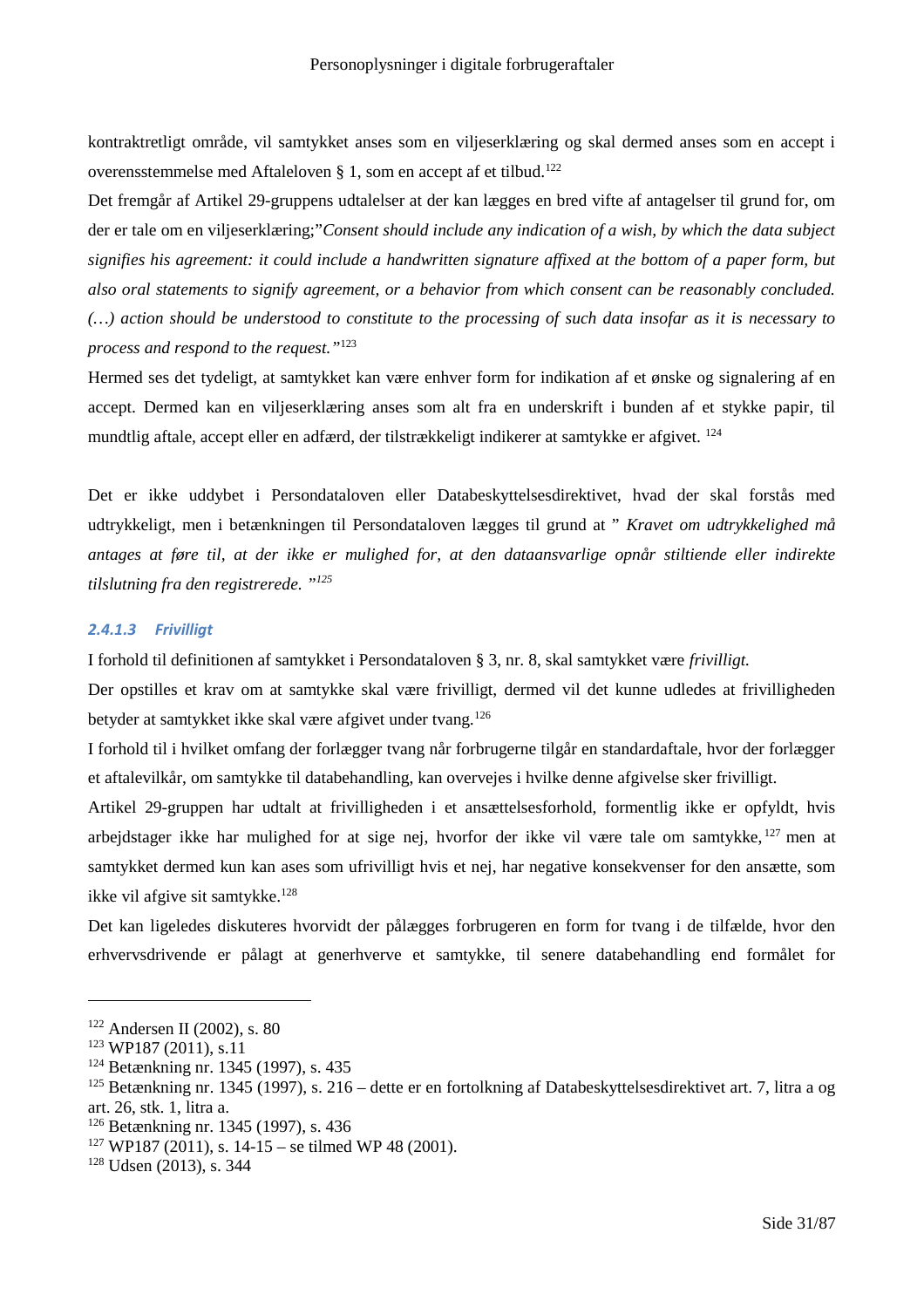databehandlingen ved indgåelse af aftalen, jf. Persondataloven § 5, stk. 2. Det vil kunne diskuteres om forbrugeren i dette tilfælde, vil blive pålagt en form for tvang eller begrænset frivillighed, da den erhvervsdrivend og forbrugeren allerede indgår i en relation.<sup>129</sup>

I forlængelse af ovenstående, vil det yderligere kunne diskuteres om frivillighed kan anses som opfyldt i de tilfælde, hvor deltagelse i en aktivitet eller modtagelse af en ydelse forudsætter et samtykke.<sup>130</sup>

Dette er særligt relevant, hvor samtykke skal anses som en ydelse der vedlægges i forhold til at opnå en modydelse. <sup>131</sup> I disse tilfælde kan det diskuteres om der er opnået et frivilligt samtykke, men det må forventes at samtykket skal anses som frivilligt, når der et ønske hos forbrugeren om at modtage den modydelse mod afgivelse af et samtykke.<sup>132</sup>

## 2.4.1.3.1 Sammenligning

Forholdet om frivillighed, fremgår ikke som en direkte formulering af reglerne i Aftaleloven § 38c, jf. § 36, men det er gældende som en ugyldighedsregel at der ikke må forlægge tvang, jf. Aftaleloven § 28.

Det blev tidligere analyseret i afsnit 2.3.2.1., hvad der skal lægges til grund for vurdering af et urimeligt aftalevilkår, hvor Statoil-dommen, om kundekort til Statoil, blev behandlet. <sup>133</sup>

Der kan i dette forhold ske en sammenligning for forholdet, hvor samtykke skal anses som en modydelse i et aftaleforhold mellem en forbruger og en erhvervsdrivend, vil kunne anses som urimelig, fordi der i standardaftaler, hvor samtykke er formuleret som et aftalevilkår, ikke tilbydes forbrugeren en alternativ aftale, hvor samtykke ikke indgår. Det blev ikke lagt til grund i statoil-dommen, om rimeligheden kun skulle bedømmes ud fra om, der var mulighed for alternativ aftaleindgåelse.

Det i forlængelse af sondring af modydelse og frivillighed, vurderes om der kan ske en sammenligning i forholdt, for at samtykke skal anses som økonomisk forpligtelse i overensstemmelse med hensyn som domstolen lagde vægt på ved vurdering af urimeligheden i aftalevilkår.<sup>134</sup>

Når personoplysninger afgives som en modydelse, for at opnå en ydelse, vil der samtidig kunne foretages den overvejelse om personoplysninger skal anses som betaling, hvorfor aftalevilkåret om samtykke, vil

<sup>&</sup>lt;sup>129</sup> Dette forhold vil ikke blive behandlet yderligere, da problemstilling skal besvare samtykke ved aftaleindgåelse.

<sup>&</sup>lt;sup>130</sup> Blume (2013), s. 169

<sup>&</sup>lt;sup>131</sup> Blume (2013), s. 169

<sup>132</sup> Udsen (2013), s. 344

<sup>133</sup> UfR 1999.1067 SH, se afsnit 2.3.2.

<sup>134</sup> Se afsnit 2.3.2.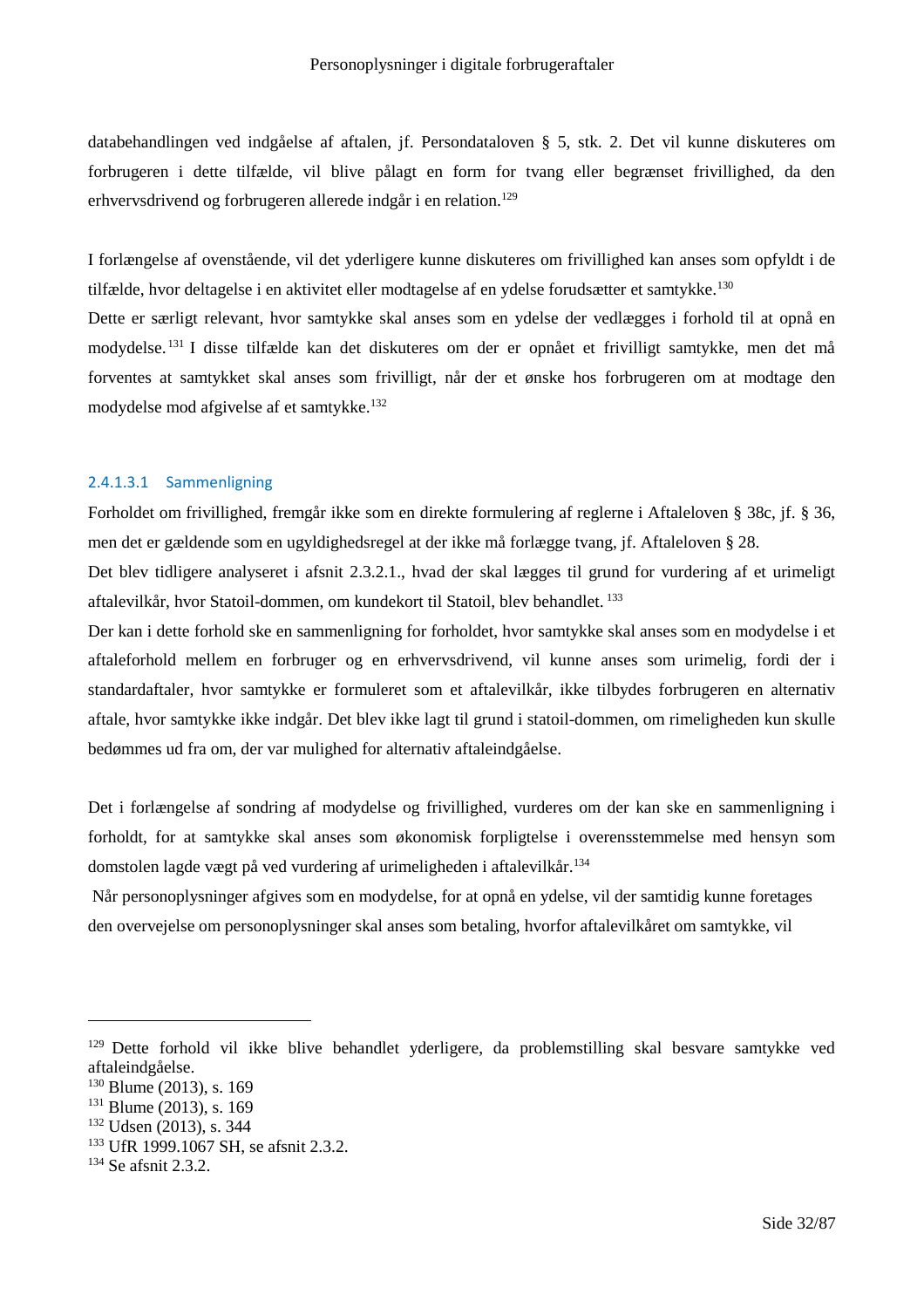kunne anses som betalingsmiddel.<sup>135</sup> Derfor kan det sondres mellem om afgivelse af retten til persondata, og den retssikkerhed som Persondataloven skal beskytte, vil pålægge forbrugeren en byrde, som kan sidestilles med en økonomisk forpligtelse. Det vil dog kunne argumenteres for at det forhold, hvor samtykke skal anses som en modydelse som er afgivet frivilligt, ikke vil kunne genfindes i at sidestille med en økonomiske forpligtelse, som indholdsvurderingen er lagt til grund i domstolens hensyn i vurdering af urimelighed. Denne vurdering af, hvad der skal anses økonomisk forpligtelse vil ikke ud fra en rent juridisk vurdering, kunne uddybes nærmere i dette forhold.

Alternativt vil det kunne diskuteres, i de tilfælde hvor personoplysningerne skal anses som en betaling, hvor samtykke og afgivelse af personoplysninger giver adgang til en "gratis" tjeneste.<sup>136</sup>

Her vil det kunne argumenteres for at der ikke vil kunne ske en sammenligning, da forholdet falde uden for betingelsen om at bedømmelse af urimelighed, ikke angår aftalens hovedgenstand, så som pris.<sup>137</sup> Dette kræver aftalevilkår herom er affattet *klart og forståeligt*. 138

## *2.4.1.4 Specifikt*

I forhold til definitionen af samtykket i Persondataloven § 3, nr. 8, skal samtykket være *specifikt.*

For kravet om at samtykket skal være specifikt, skal det indebære at det angives hvilken behandling af hvilken type personoplysninger, som skal anvendes.<sup>139</sup>

Artikel 29-gruppen udtaler at "*Specific consent is therefore intrinsically linked to the fact that consent must be informed*."<sup>140</sup> Der lægges derfor til grund, specifikationen af samtykket, skal ses i lyset af informationen. Hvorfor graden af specifik opnås i forhold til, hvor informeret samtykket er.

## *2.4.1.5 Informeret*

I forhold til definitionen af samtykket i Persondataloven § 3, nr. 8, skal samtykket være *informeret.*

Information om af der afgives et samtykke fremhæves, som det blev fremlagt af Databeskyttelsesdirektivet betragtning 38, hvorfor det skal gøres gældende for forbrugeren at der sker databehandling af forbrugerens persondata.

Information skal derfor sikre, en bevidsthed om at der gives et samtykke, hvilket betyder at den erhvervsdrivende har et gyldigt grundlag at behandle på.<sup>141</sup>

<sup>&</sup>lt;sup>135</sup> Blume (2013), s. 170, se også afhandlingens afsnit 1, hvor definition af markeder for personoplysninger fremgår.

<sup>&</sup>lt;sup>136</sup> Loos & Luzak (2015) s. 5. – se også afsnit 0til afhandlingen, hvor definition af markeder for personoplysninger fremgår.

<sup>&</sup>lt;sup>137</sup> Betragtning 20 til Direktivet om urimelige aftalevilkår i forbrugeraftaler.

<sup>138</sup> Direktivet om urimelige aftalevilkår i forbrugeraftaler, art. 4, stk. 2

<sup>&</sup>lt;sup>139</sup> Blume (2013), s. 169

<sup>140</sup> WP202 (2013), s. 17

<sup>&</sup>lt;sup>141</sup> Se afsnit 2.4.1.1.1.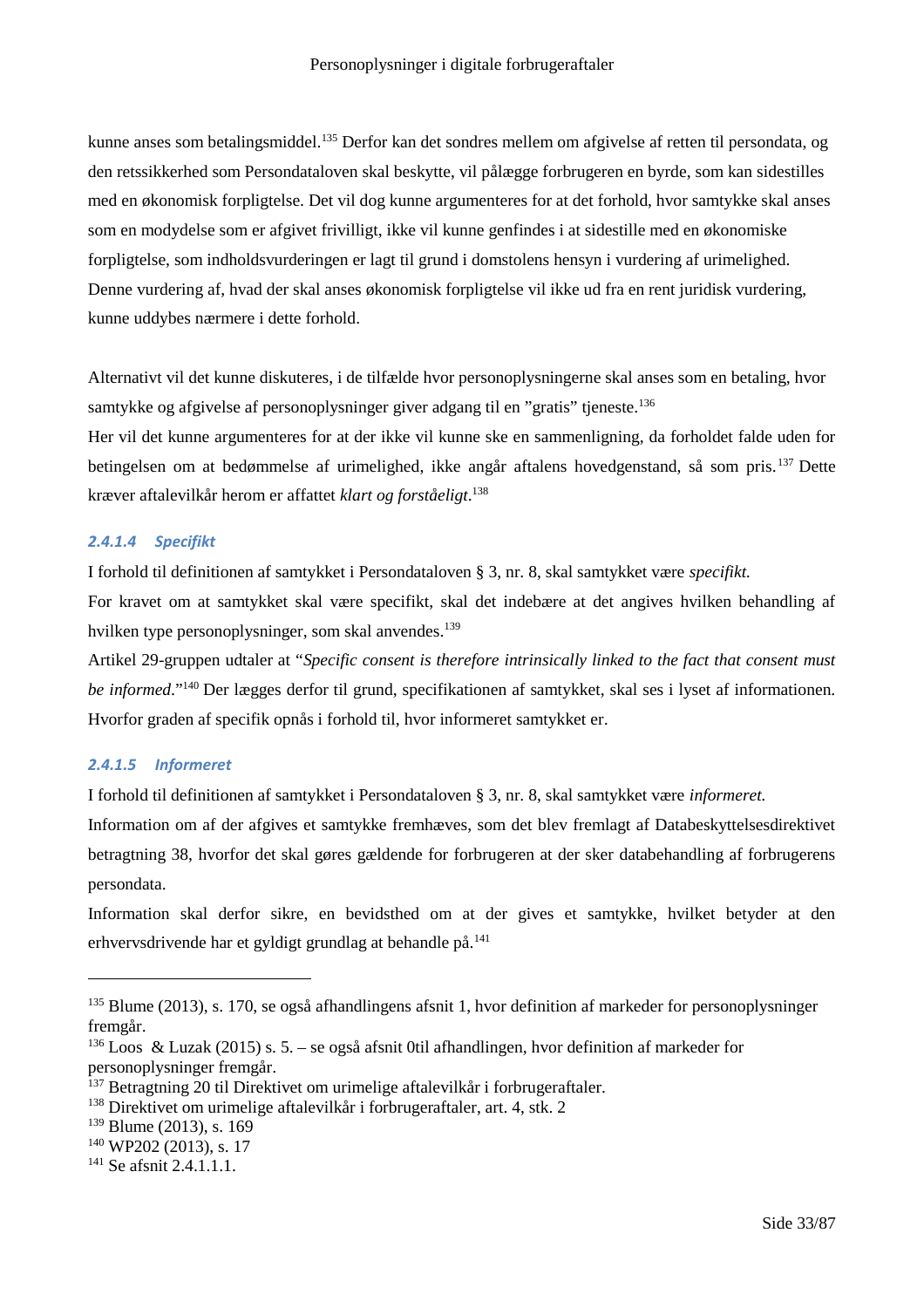Den bevidsthed, som informationskravet påpeger, skal sikre at samtykke ikke skaber en illusion om at der er et gyldigt behandlingsgrundlag.<sup>142</sup>

Dette forhold knytter sig også til, at samtykke ikke kan anses som værende afgivet, hvis det er stiltiende eller indirekte, eller hvor forbrugeren undladt at reagere på at der skal afgives samtykke.<sup>143</sup>

Artikel 29-gruppen har udtalt at to krav skal identificere, hvorvidt der er sket tilstrækkelig information om samtykket til databehandling.<sup>144</sup>

- 1. For det første skal en tilstrækkelig informationen være af en sådan kvalitet, at en gennemsnitsbruger forstår indholdet af den information der gives.
- 2. For det andet skal informationen være tilgængelig og synlig, direkte for brugerne. Derfor formuleres der et krav om en klarhed i de informationer, som gøres tilgængelige.

Artikel 29-gruppen har udtalt hvordan der synligt og klart kan gøres information tilgængelig; *"As mentioned above in relation to "specific consent", on-line information tools are especially useful in relation to social network services, in order to provide sufficient granularity and clarity to privacy settings. "<sup>145</sup>*

Derfor skal der drages nytte af, at forbrugeren tilgår standardaftalen online, hvor samtykket er formuleret som aftalevilkår, for at fremlægge og fremhæve information på en *klar, tilgængelig og synlig* måde, over for forbrugeren.

Dermed vil der være sket information i overensstemmelse med det, som Artikel 29-gruppen fremhæver i forhold til, at der er informeret tilstrækkeligt om at der afgives et samtykke, hvorefter den erhvervsdrivende, i overensstemmelse hermed opnår legitimt og dermed gyldigt behandlingsgrundlag.

## 2.4.1.5.1 Sammenligning

Krav om information blev også fremhævet som relevant i Aftalelovens vurdering af urimelighed af aftalevilkår, som det blev lagt til grund i sagen om TDC mangelfulde information om ekstrasatser<sup>146</sup> og sagen hvor forbrugeren blev pålagt erstatning ved afbrydelse af køb af brugte biler. <sup>147</sup>

Her blev det begge steder vurderet at informationen om aftalevilkåret spiller ind for vurderingen af urimeligheden. Derfor blev det i TDC-dommen lagt til grund, at TDC ikke havde informeret detaljeret nok omkring den risiko som forbrugeren blev pålagt ved download uden for den almindelige takst. Modsat blev

<sup>142</sup> WP187 (2011)

<sup>&</sup>lt;sup>143</sup> Se afsnit 2.4.1.1.1.

<sup>144</sup> WP187 (2011), s. 20

<sup>145</sup> WP187 (2011), s. 21

<sup>146</sup> U. 2003. 1883 V, se afsnit 2.3.2.2.

<sup>147</sup> U. 2002. 706 H, se afsnit 2.3.2.2.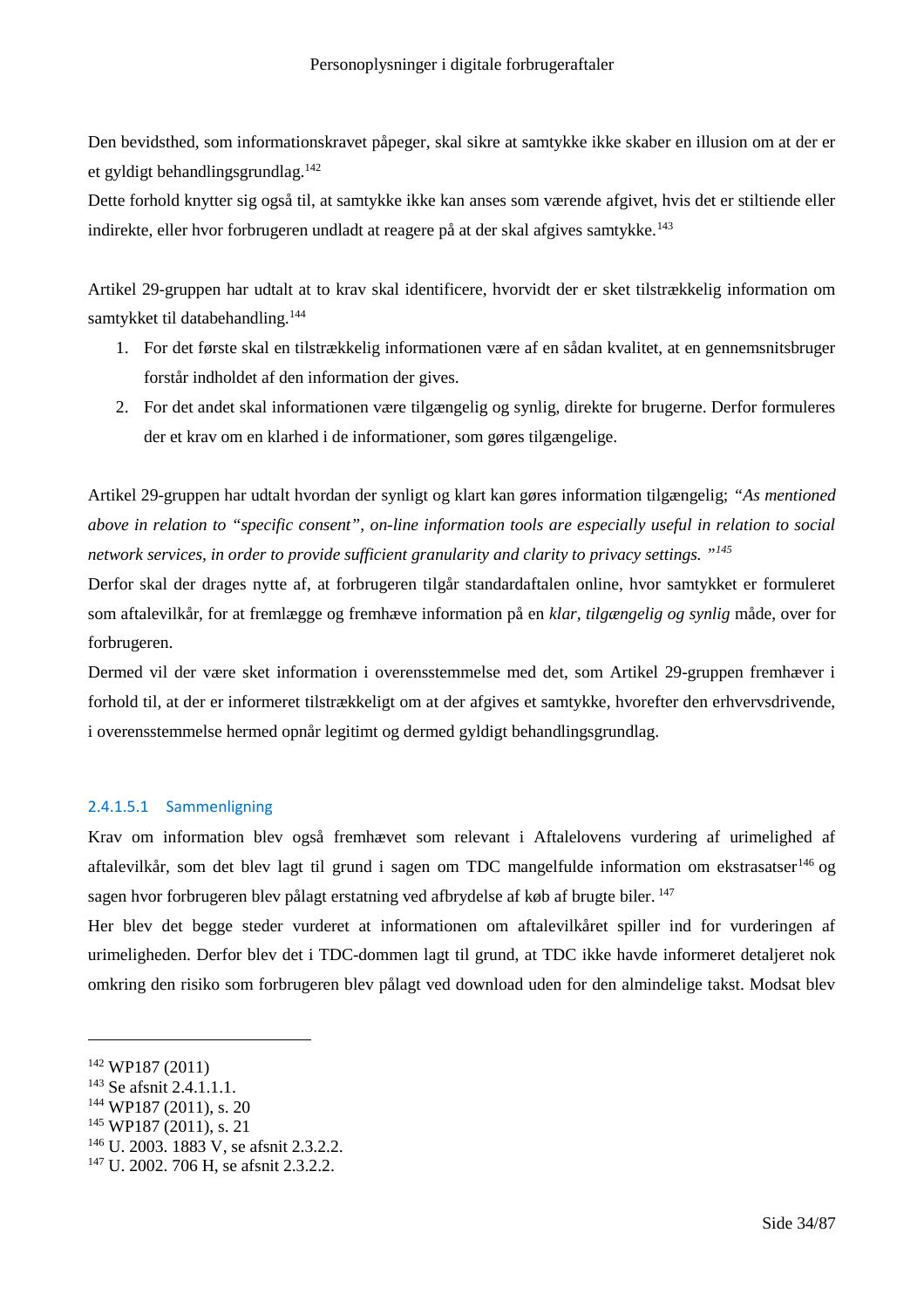det lagt til grund i Brugtbils-sagen at information om et aftalevilkår ikke var tilstrækkeligt, hvis vilkåret kunne anses som urimeligt.

Vurderingen af urimeligheden i Aftalelovens bestemmelser, skal ses i overensstemmelse med information om aftalevilkåret, samt at indholdet af aftalevilkåret ikke må pålægge forbrugeren en risiko, i form af en økonomisk forpligtelse.<sup>148</sup>

Persondatalovens krav til samtykke § 3, nr. 8, stiller ikke krav til indholdet, når samtykket er formuleret som et aftalevilkår. Dermed er det centrale for bestemmelsen at der informeret om forholdet, derfor kan reglerne danne grundlag sammenligning på informationskravet, mens indholdsvurderingen af aftalevilkåret skal ses som den store forskel i de to retsregler.

Der stilles yderligere krav om informationen i Persondataloven, hvorfor samtykke formuleret som et aftalevilkår, kunne anses som udtrykkeligt og gyldigt, hvor informationen var fremlagt på en direkte, syn og tilgængelig måde. Dette om forhold kan genfindes i reglerne for urimelig aftalevilkår, men forholdet om tilstrækkelig information var ikke formuleret som en række specifikke krav, hvorimod vurderingen skulle ske ud fra de konkrete tilfælde.<sup>149</sup>

Dette forhold ses endvidere af Artikel 29-gruppen udtalelse fra 2013, for hvornår der er sket gyldigt samtykke og tilstrækkelig/direkte information i forhold til databehandling. Behandlingen tog udgangspunkt i applikationer som er installeret på en enhed, som en standard. Artikel 29-gruppen beskrev her: "*I mange tilfælde bør en separat samtykkemekanisme overvejes, (…) for at gøre det muligt for den registeransvarlige at give slutbrugeren tilstrækkelig information".<sup>150</sup>*

I forhold til udtalelserne om de to kriterier, som Artikel 29-gruppen opstillede i deres udtalelse i 2011,<sup>151</sup> lægges det til grund, at det skal anses som databehandling i overensstemmelse med loven, hvor der opstilles en separat samtykkemekanisme. Dermed er en accept-boks som er afkrydset på forhånd ikke tilstrækkelig til at signalere et udtrykkeligt samtykke. <sup>152</sup> Et aftalevilkåret, hvor samtykket er formuleret, skal derfor været udformet og præsenteret så direkte for forbrugeren, som gør forbrugeren yderligere opmærksom på at der også sker databehandling af dennes personoplysninger.<sup>153</sup>

<sup>148</sup> U.2002. 706 H, samt U. 2005. 2960 SH, se afsnit 2.3.2.2.

<sup>149</sup> Se afsnit 2.3.2.2

<sup>150</sup> WP202 (2013), s. 15

<sup>151</sup> WP187 (2011), s. 20, se også afsnit 2.4.1.1.3.

<sup>152</sup> Udsen (2013), s. 342

<sup>153</sup> Udsen (2013), s. 343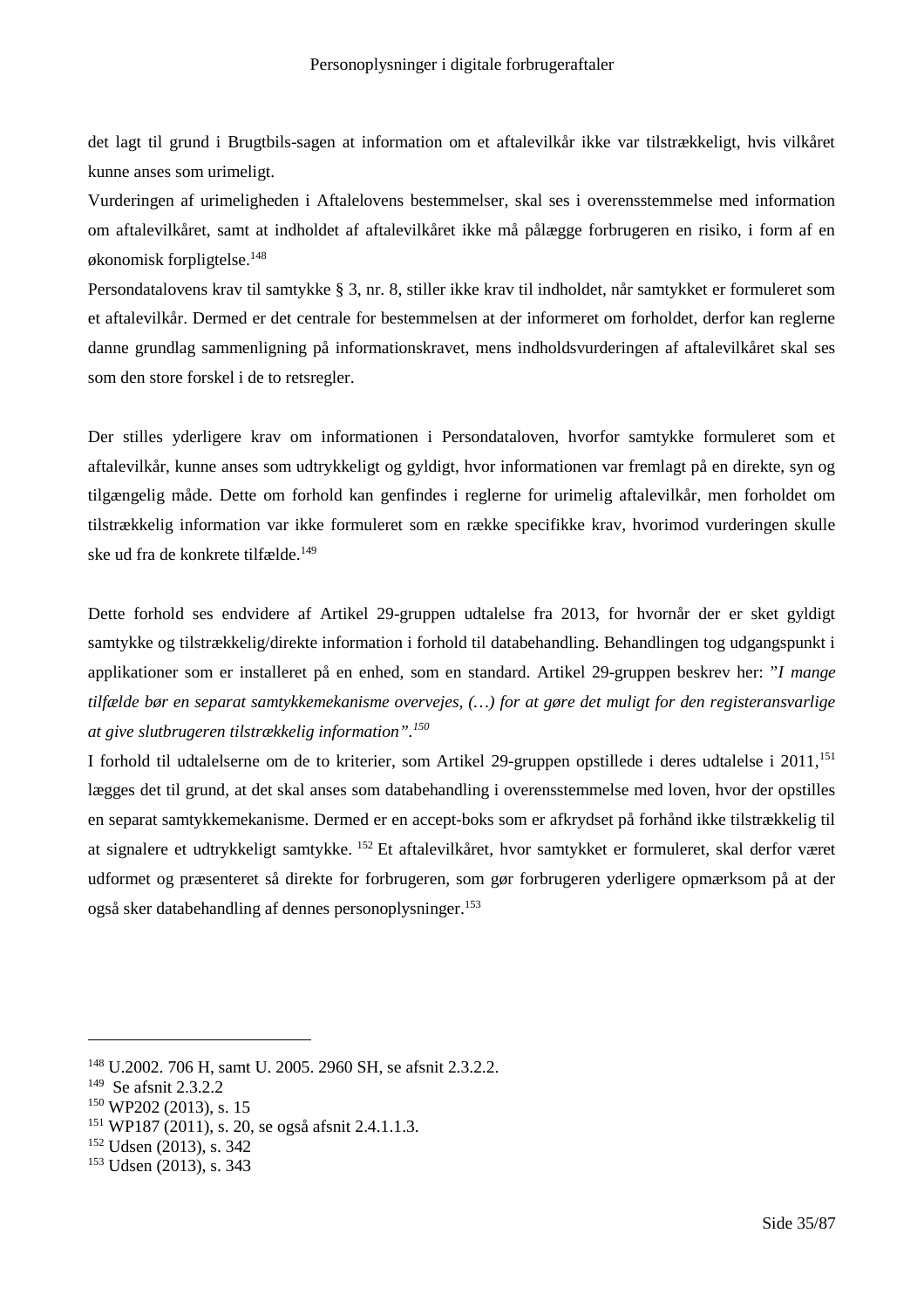Dermed skal forudsætningen om, at der informeres om samtykket og dette gøres på en specifik måde, gøre forbrugerne bekendt med hvad der accepters, så forbrugeren kender de konsekvenser der ved at afgives sit samtykke.<sup>154</sup>

I de situationer hvor det vil blive vanskeligt for en gennemsnitsbruger at gennemskue hvad samtykket skal anvendes til og hvor databehandlingen er kompleks, vil der dermed stilles større krav til den erhvervsdrivende, som vil behandle personoplysninger.<sup>155</sup>

Dermed tillægges reglen om samtykke en række specifikke krav, som ikke på samme måde blev tillagt informationskravet, i vurdering af et urimeligt aftalevilkår. Hvorfor information i samtykke til databehandling, som et aftalevilkår bliver stille over for en række krav for at informationen kan anses som tilstrækkelig i overensstemmelse med Persondataloven.

# **2.5 Delkonklusion**

Det vil på baggrund af den juridisk analyse, kan det konkluderes at der er grundlag for sammenligning af de to retsområder, i kravet om information inden, der tilgås en standardaftale.

Der kan ske en sammenligning af det forhold, at der i Persondataloven lægges en stor grad af information til grund for om et lovligt og udtrykkeligt samtykke er indhentet, samtidig med at det gælder af Aftaleloven at forbrugeren skal være informeret om de aftalevilkår, som de pålægges, så konsekvenserne af aftaleindgåelsen er klar for forbrugeren.

Det blev analyseret og lagt til grund at Persondataloven har til formål at sikre en balance mellem retssikkerhed og fleksibilitet, hvor der skal ske en beskyttelse af individers ret til privatliv.

Aftaleloven har til formål at sikre at der ikke anvendes aftalevilkår, som er med til at forrykke den i forvejen ulige balance i forholdet mellem forbruger og erhvervsdrivende, til ulempe for forbrugeren.

Det kan konkluderes at begge retsområder og retsregler, hhv. krav til om samtykke til databehandling og forbud mod urimelige aftalevilkår, har et beskyttelseshensyn til formål.

Endvidere kan det konkluderes, at et aftalevilkår som er genstand for afhandlingens problemstilling, hvor samtykke til databehandling er formuleret, vil falde ind under anvendelsesområdet for reglerne om urimelige aftalevilkår, jf. Aftaleloven § 38a, stk. 2 og § 38b.

I forholdet og besvarelsen af om et aftalevilkår om samtykke til databehandling skal anses som urimeligt, kan det ud fra de hensyn domstolene lagde vægt på, i vurderingen af urimelighede af aftalevilkåret, konkluderes at forholdet mellem indhold og information havde lige stor betydning,

<sup>154</sup> Blume (2013), s. 169

<sup>155</sup> WP187 (2011) s. 22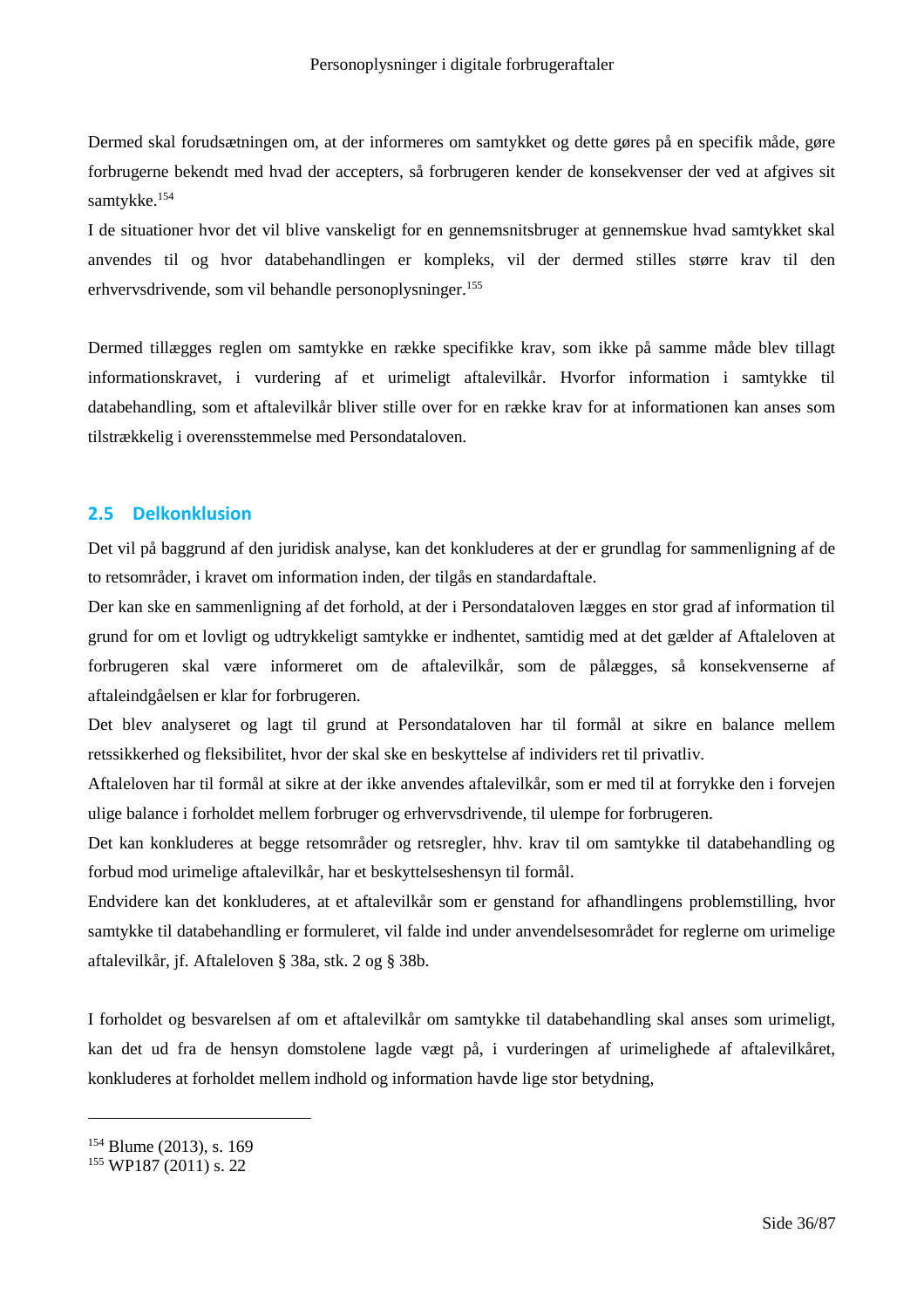Det blev vurderet i de relevante domme at manglende information og byrdefyldt indhold, begge kunne anses som udfaldet for et urimeligt aftalevilkår

Af den Indholdsmæssige vurdering af et urimeligt aftalevilkår kunne det ses af de udvalgte domme, at der blev lagt vægt på, at forbrugeren med aftalevilkåret, pålægges en økonomisk forpligtelse, der udgjorde en risiko for forbrugeren. Endvidere blev der i bedømmelse af rimeligheden i aftalevilkåret, lagt vægt på om forbrugeren var informeret om denne forpligtelse, samt at forpligtelsen skulle stå mål med formålet med vilkåret. Forbrugeren, skulle derfor have forelagt informationen så forbrugeren var bekendt med konsekvenserne af at indgå aftalen. Informationskravet blev også konkluderet som afgørende i anvendelse af Persondatalovens regler for samtykke, hvor det blev konkluderet et krav om direkte, synlig og tilgængelig information, hvor samtykke skulle anvendes som et aftalevilkår i en standardaftale.

Den indholdsmæssige sondring af aftalevilkårets rimeligheden, kunne genfindes i vurderingen af kravet om frivillighed i samtykke. Det blev konkluderet at samtykket skal anses som frivilligt, når der er et ønske hos forbrugeren, om at modtage den modydelse mod afgivelse af et samtykke, som en modydelse.

Endvidere vil det kunne konkluderes for det forhold, hvor samtykke skal anses som en modydelse, som er afgivet frivilligt, ikke vil kunne genfindes som en økonomiske forpligtelse, som den der blev lagt til grund i domstolens hensyn i vurdering af urimeligheden af indholdet i aftalevilkåret.

I forhold besvarelse af den juridiske problemstilling vil det konkluderes at der er grundlag for sammenligning af de to retsområder, i kravet om information inden, der tilgås en standardaftale.

Endvidere kan det konkluderes hvorvidt et aftalevilkår om samtykke skal anvendes i overensstemmelse med reglerne om urimeligt aftalevilkår, vil det kunne konkluderes at informationskravet i Persondataloven, kan anses som mere detaljeret og sikrer det forhold at der skal ske databehandling på baggrund af samtykket, end efter reglerne i aftaleloven, hvor information og indholdet af aftalevilkåret udgjorde en samlet vurdering, som var afgørende i bedømmelsen af urimelighed.

Derfor vil det kunne konkluderes at gældende ret vil være en overholdelse af Persondataloven i de tilfælde, hvor samtykke til databehandling er formuleret som et aftalevilkår, hvorfor aftalevilkåret vil anses som rimeligt.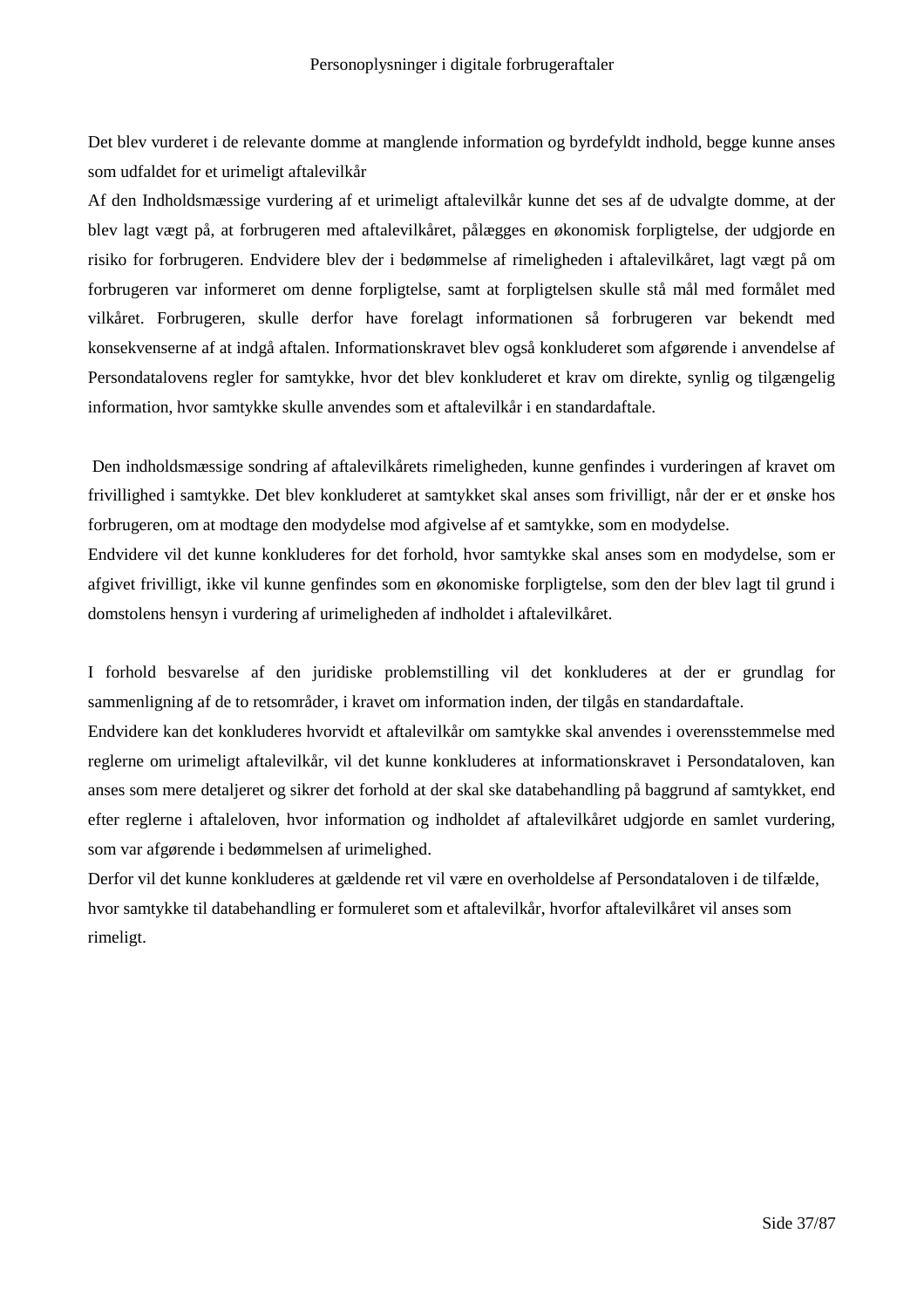# **3 Økonomisk Analyse**

# **3.1 Indledning**

Formålet med den økonomiske analyse vil være at behandle, i hvilket omfang der opstår informationsasymmetri i indsamlingen af personoplysninger, samt at undersøge de adfærdsøkonomiske beslutningsprocesser i forhold til forbrugerens evner, til rationelt at kunne navigere i det trade-off med personoplysninger, som opstår når forbrugerne indgår standardaftale.

Analysen vil dermed tage udgangspunkt i en økonomisk analyse af de implikation der opstår ved en lovreguleret ret, for herigennem at sammenkoble overvejelser omkring asymmetrisk information med de problemer som Agent-Principalteorien opstiller, suppleret af den nyere adfærdsøkonomiske teori om begrænset rationalitet.

Den økonomiske analyse vil bygge videre på den juridiske analyse, hvorfor der her vil ske en analyse af, hvilken virkning persondatalovens definition om samtykke, jf. § 3, nr. 8, har når samtykke er anvendt som aftalevilkår i en standardaftale.

Som det også blev beskrevet indledningsvist, er området for disse forbrugeraftaler, grundlag for to retsområder. Det er dermed relevant at vurdere ud fra en økonomisk analyse, om der sker en efficient beskyttelse af forbrugerens privatliv eller om der kan konkluderes at der skal ske en efficiensforbedring af databehandling på forbrugerområdet, ud fra Kaldor-Hicks-kriteriet. Hvorfor en alternativ anvendelse af Aftalelovens § 38c, jf. § 36, vil skabe en forbedring.

Derfor vil den Økonomiske analyse undersøge og besvare i hvilket implikationer som anvendelse af samtykke formuleret som et aftalevilkår, kan skabe ud fra den økonomiske teorianvendelse og om det vil kunne anses at skabe en inefficiens.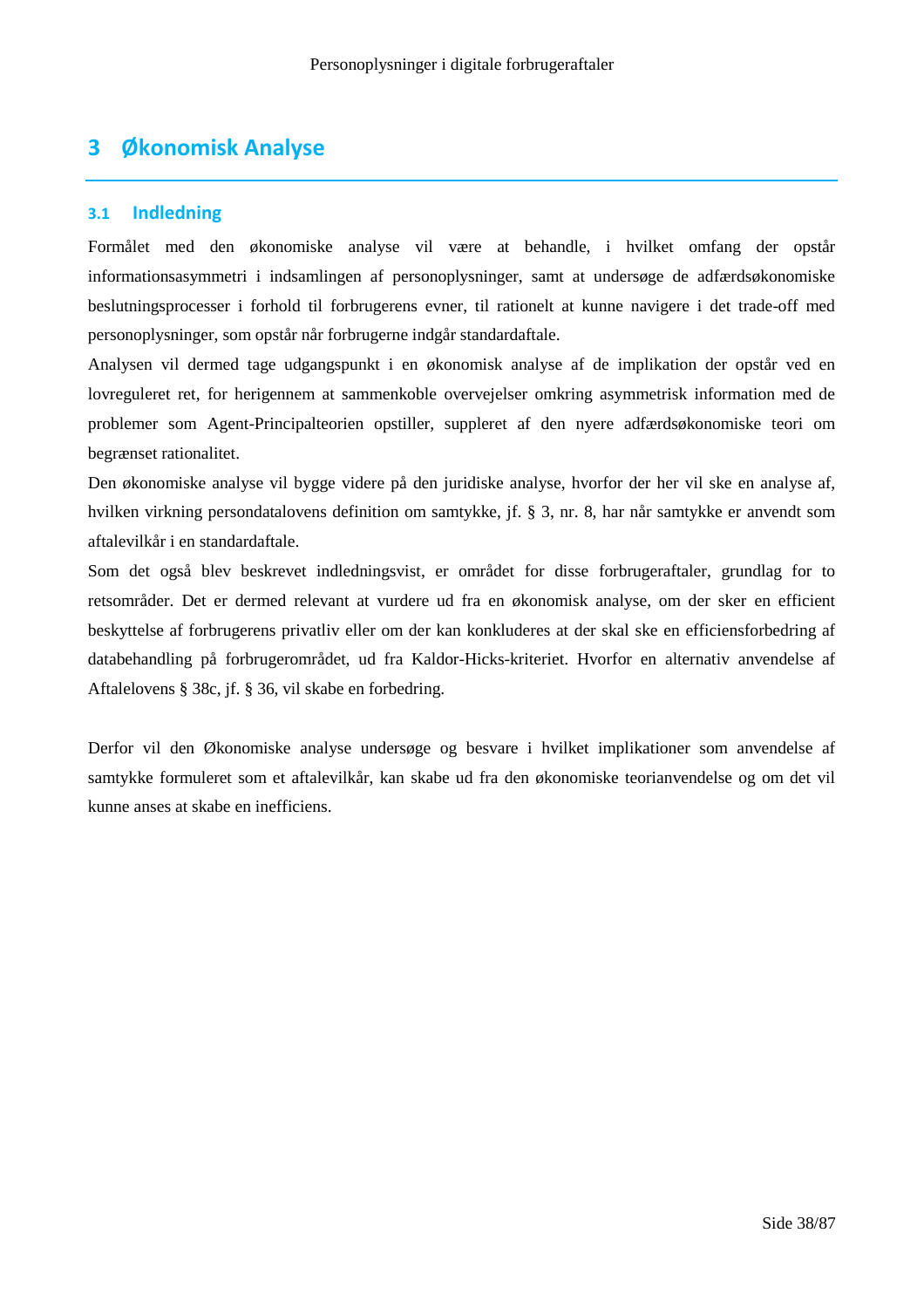## **3.2 Retsøkonomisk vurdering af retsreglen**

Den økonomiske analyse af loven er generelt baseret på retsøkonomi, som har til formål at forklare virkningen af retsregler.<sup>156</sup>

Der er som udgangspunkt aftaletalefrihed i dansk ret, men de offentligretlige regler, og dermed Persondataloven, opstiller en række krav til at der skal ske beskyttelse af rettigheder, hvorfor loven vil begrænse aftalefriheden til fordel for at sikre at rettighederne ikke tilsidesættes.<sup>157</sup>

Derfor sker der en begrænsning i aftalefriheden, som skal ses i forhold til velfærdsteoriens 1. Fundementaltheoreme, beskrevet nedenfor, hvor det forudsættes at der er private ejendomsretter og fri aftaleindgåelse,<sup>158</sup> og det lægges til grund at fri konkurrence, kan sikre en effektiv allokering af samfundet ressourcer, uden indblanding fra staten.<sup>159</sup>

Udgangspunktet for retsøkonomien, og analysen af lovens formål og funktion, er at retten vil kunne overdrages i det omfang at parterne ønsker det, hvilket forklares ud fra Coase-teoremet.<sup>160</sup>

Generelt har lovgivning til formål at styre den måde som individer handler på, hvorfor retsreglerne regulerer en bestemt adfærd, for at opnå formålet med loven.<sup>161</sup>

Dette er også tilfældet med Persondataloven og Aftaleloven, da de hhv. skal regulere en balance for beskyttelse af at personoplysninger bliver brugt i overensstemmelse med legitimt formål samt i Aftaleloven om urimelige aftalevilkår, hvor der skal ske beskyttelse af forbrugerne, over for den risiko, at den erhvervsdrivende anvender aftalevilkår som pålægger forbrugeren en unødvendig forpligtelse.

I dette tilfælde gælder det for Persondataloven §§ 6-8 at der kan ske databehandling såfremt der foreligger et gyldigt samtykke, hvorfor reglen på baggrund af samtykket skal sikre, at der er gyldigt behandlingsgrundlag og sikre formålet med loven, om at beskytte privatlivets fred. <sup>162</sup>

# **3.2.1 Fuldkommen konkurrence - udgangspunkt**

Ved vurderingen af, hvorvidt den gældende retsregel er efficient, ligger der en fuldkommen konkurrencebetragtning til grund, for at vurdere hvordan en retsregel bør være, således at fuldkommen konkurrenceforudsætningen bliver opfyldt.<sup>163</sup>

<sup>160</sup> Tvarnø & Nielsen (2008), s. 418

<sup>156</sup> Eide & Stavang (2008), s. 26

<sup>157</sup> Eide & Stavang (2008), s. 419

<sup>158</sup> Eide & Stavang (2008), s. 419

<sup>159</sup> Frank (2010), s. 353

<sup>161</sup> Eide & Stavang (2008), s. 27

<sup>162</sup> Jf. Formål for de to retsområder i kaptitel 2.2

<sup>163</sup> Eide & Stavang (2008), s. 35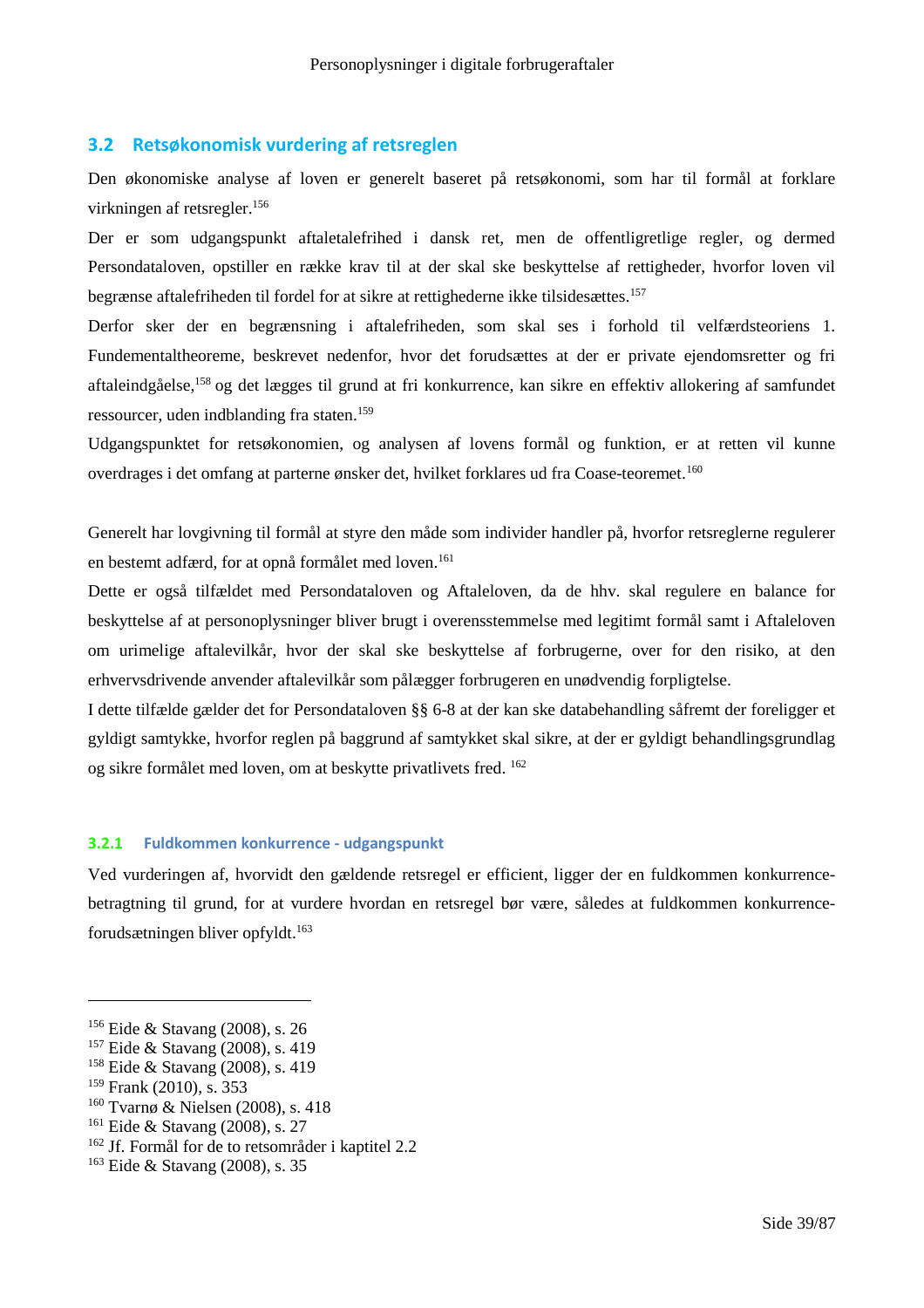I neoklassisk økonomisk teori, her særligt velfærdsteorien, vil et udfald være efficient, hvis de knappe ressourcer bruges på den mest effektive måde, hvorved der opnås det størst mulige udbytte rent objektivt.<sup>164</sup> Et marked med fuldkommen konkurrence, vil være efficient, mens der vil forekomme en inefficient tilstand, hvor der opstår markedsfejl.<sup>165</sup>

Det gælder i teorien for at marked med fuldkommen konkurrence at;<sup>166</sup>

- 1. Antallet af efterspørgere og udbydere er stort, så den enkelt forbruger eller erhvervsdrivende ikke kan påvirke prisen
- 2. Der er perfekt mobilitet af produktionsfaktorer
- 3. Varerne er homogene
- 4. Forbrugere og producenter har fuld information om alle markedsforhold
- 5. Nye producenter har fri adgang til at indtræde på markedet og eksisterende producenter har fri adgang til at forlade markedet.

Retsøkonomien er ligeledes koncentreret omkring den effektivitet som velfærdsteorien påpeger, hvilket kan betyde at spørgsmålet om, hvordan individer reagerer på incitamenter, kommer i baggrunden.<sup>167</sup>

Endvidere kan rationalitet hos fx forbrugere studeres selvstændigt uden at iagttage effektivitet og efficiens. Det er dog en grundlæggende prioritet i økonomi at beskæftige sig med effektivitet i samfundet, hvorfor det endvidere er særligt interessant, i hvilket omfang de incitamenter som en lovregel skal påvirke hos det rationelle individ, leder til en effektiv udnyttelse af ressourcerne.<sup>168</sup>

Fuldkommen konkurrence er dog også en virkelighedsfjern teori, selvom retsøkonomien bygger på den, da forudsætningerne for fuldkommen konkurrence i sig selv vil være urealistiske at opnå.<sup>169</sup>

På den baggrund vil der derfor blive fokuseret på, hvordan de virkelige markeder reagerer og hvordan de afviger fra den teoretiske model, samt hvad denne afvigelse har af betydning.

De grundlæggende antagelser for hvordan en rationel forbruger vil agere, bliver desuden vurderet i afsnittet om Rationalitetsteorien nedenfor, for på den måde videre i analysen at kunne vurdere hvordan virkeligheden afviger fra dette udgangspunkt, og dermed analysere i hvilket omfang samtykke-reglen<sup>170</sup> er en efficient retsregel.

<sup>164</sup> Cooter & Ulen (2003), s. 43

<sup>165</sup> Eide & Stavang (2008), s. 95

<sup>166</sup> Frank (2013), s. 337

<sup>167</sup> Eide & Stavang (2008), s. 33

<sup>168</sup> Cooter & Ulen (2003), s. 43

 $169$  Mankiw & Taylor (2014), s. 7

<sup>170</sup> Persondataloven §3, nr.8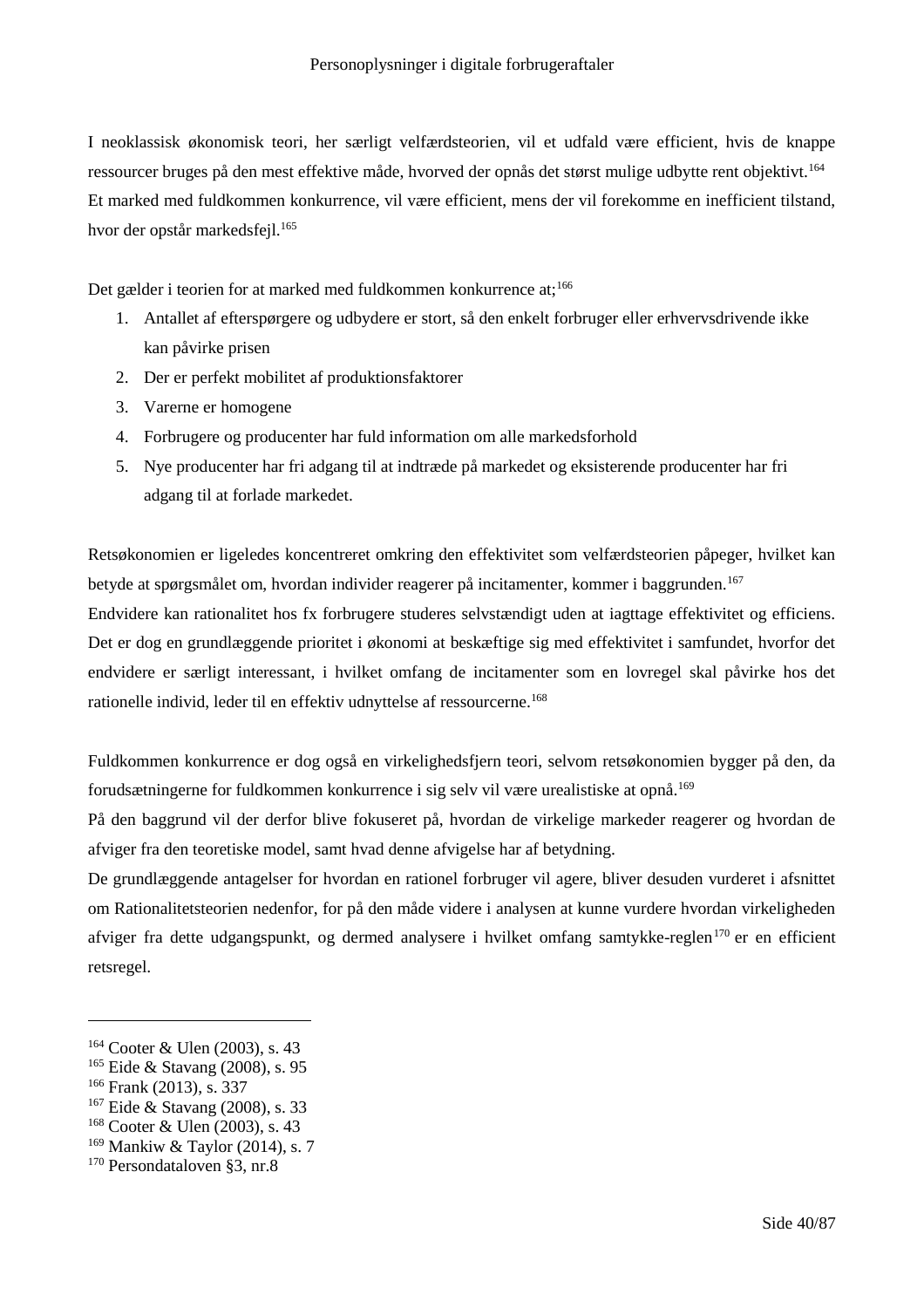## **3.2.2 Coase-teoremet**

Det gælder af Coase-teoremet, at hvis rettighederne er veldefinerede og transaktionsomkostningerne er nul, vil parterne uafhængigt af den retlige fordeling af rettigheder, gennem forhandling opnå et efficient resultat.<sup>171</sup>

Dermed gælder det af Coase-teoremet, at der sker en mere efficient allokering af ressourcerne når parterne selv forhandler om fordelingen, hvormed rettigheder bliver overført til den som værdsætter den/dem mest, ellers er resultat ikke efficient.<sup>172</sup>

Denne forudsætning i teoremet gælder dog kun så længe, at parterne er rationelle og kender fordele og særligt omkostninger ved de rettigheder, som de forhandler om.

## *3.2.2.1 Transaktionsomkostninger*

Forudsætningen for Coase-teoremet er, at der ikke er nogen transaktionsomkostninger, herunder søgeomkostninger, forhandlingsomkostninger og kontrolomkostninger.<sup>173</sup>

Det gælder endvidere at transaktionsomkostninger vil stige, hvis rettighederne er uklare eller komplekse, fordi det dermed bliver ressourcekrævende at søge, forhandle og kontrollere disse.<sup>174</sup>

Det kan derfor argumenteres for, at en standardaftale, som afhandlingen behandler, vil mindske disse transaktionsomkostninger, men samtidig vil der skabes en aftale som er mindre fleksibel, hvor parterne ikke får opfyldt alle deres ønsker optimalt.

Forbrugeren har derfor kun mulighed for at tilgå denne ene aftale og der er ikke mulighed for at indgå en alternativ aftale, som ville give forbrugeren en større nytte. Dermed vil forbrugeren, i de tilfælde hvor det er muligt at vurdere samtykket, ikke have mulighed for at forhandle den ønskede standardaftale og vil være nødsaget til at tage til takke med en "take-it-or-leave-it"-aftale.<sup>175</sup>

Når regulering af privatlivets fred skal ses i lyset af Coase-teoremet, vil det uagtet af at forbrugernes personoplysninger enten beskyttes eller fremlægges (ved afgivelse af sit udtrykkelige samtykke), ikke have en betydning for allokeringen af rettigheden til privatlivets fred. Muligheden for at personoplysningerne enten gives videre eller beskyttes, afhænger af hvilken værdi de tillægges af den af parterne (der indgår en

<sup>171</sup> Coase (1960)

<sup>172</sup> Eide & Stavang (2008), s. 137

<sup>173</sup> Eide & Stavang (2008), s. 129

<sup>&</sup>lt;sup>174</sup> Eide & Stavang (2008), s.  $129 - 130$ .

 $175$  Acquisti & Grossklags (2006), s. 18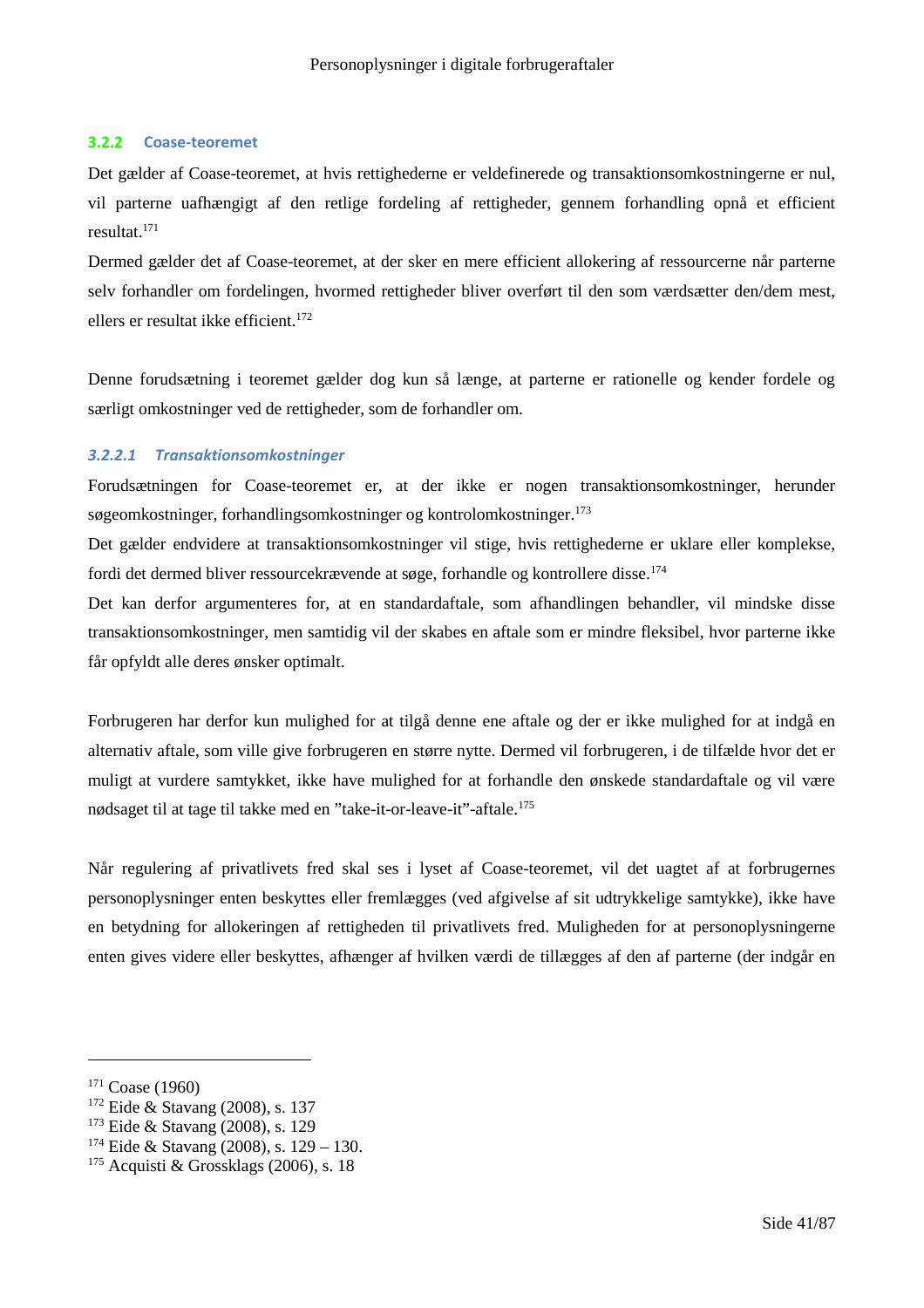aftale), som er mest interesserede i informationen.<sup>176</sup> Derfor skal rettigheden allokeres derhen til den part der værdsætter den mest, jf. analysen ovenfor.

Derfor vil det ud fra Coase-teoremet kunne anses som en positiv ting at der er udarbejdet standardaftaler, hvori retten til personoplysninger, afgives gennem denne aftale. Det betyder en sænkning af transaktionsomkostningerne, som ellers ville være til stede, hvis der skulle forhandles om evt. afgivelse af personoplysninger, hver gang forbrugeren skulle købe et gode eller tilgå en tjeneste.

## **3.2.3 Efficiens**

Som det blev gjort gældende ovenfor, kan retsregler ases som et værktøj til at styre incitamenter, hvis individet handler rationelt. Derfor vil det bliver vurderet hvornår, retsreglen, ud fra økonomisk teori, kan anses som værende efficient.

Efficiensbetragtningen bygger på fuldkommen konkurrence, hvorfor denne betragtning bygger på en forudsætning om at marked er i ligevægt, og dermed at udbud og efterspørgsel er lige store.<sup>177</sup>

Inden for økonomisk teori opstilles to paradigmer for adfærdsregulering ved hjælp af retsregler; Normativ og Positiv økonomisk teori. <sup>178</sup>

Disse to teoretiske tilgange til løsningen af økonomiske problemer, kan ligeledes overføres på brugen af en retsregel til at styre individers adfærd.

Hvor den Normative teori bygger på en holistisk tankegang for problemløsning, med fokus på den mest optimale løsning af et problem, bygger den Positive teori i langt højere grad på resultatorienterede handlinger, som kortsigtet vil regulere en adfærd hos et individ.<sup>179</sup>

I forbindelse med analysen af en efficiensbetragtning på retsreglen, vil den Normative teori ligge til grund for den optimale løsning i økonomisk forstand, og dermed maksimal samfundsmæssig velfærd.

Inden en egentlig analyse af efficiens af retsreglen, skal der fastlægges et efficienskriterium til at kunne måle ud fra. Nedenfor vil der indledningsvist blive gennemgået de to hovedteorier inden for efficiens, hhv. Paretoog Kaldor-Hicks-efficiens, for at identificere dette efficienskriterium.

<sup>176</sup> Posner, Richard (1981), s. 12

<sup>177</sup> Frank (2010), s. 29

<sup>178</sup> Frank (2010), s. 19-20

<sup>179</sup> Riis (1999), s. 1152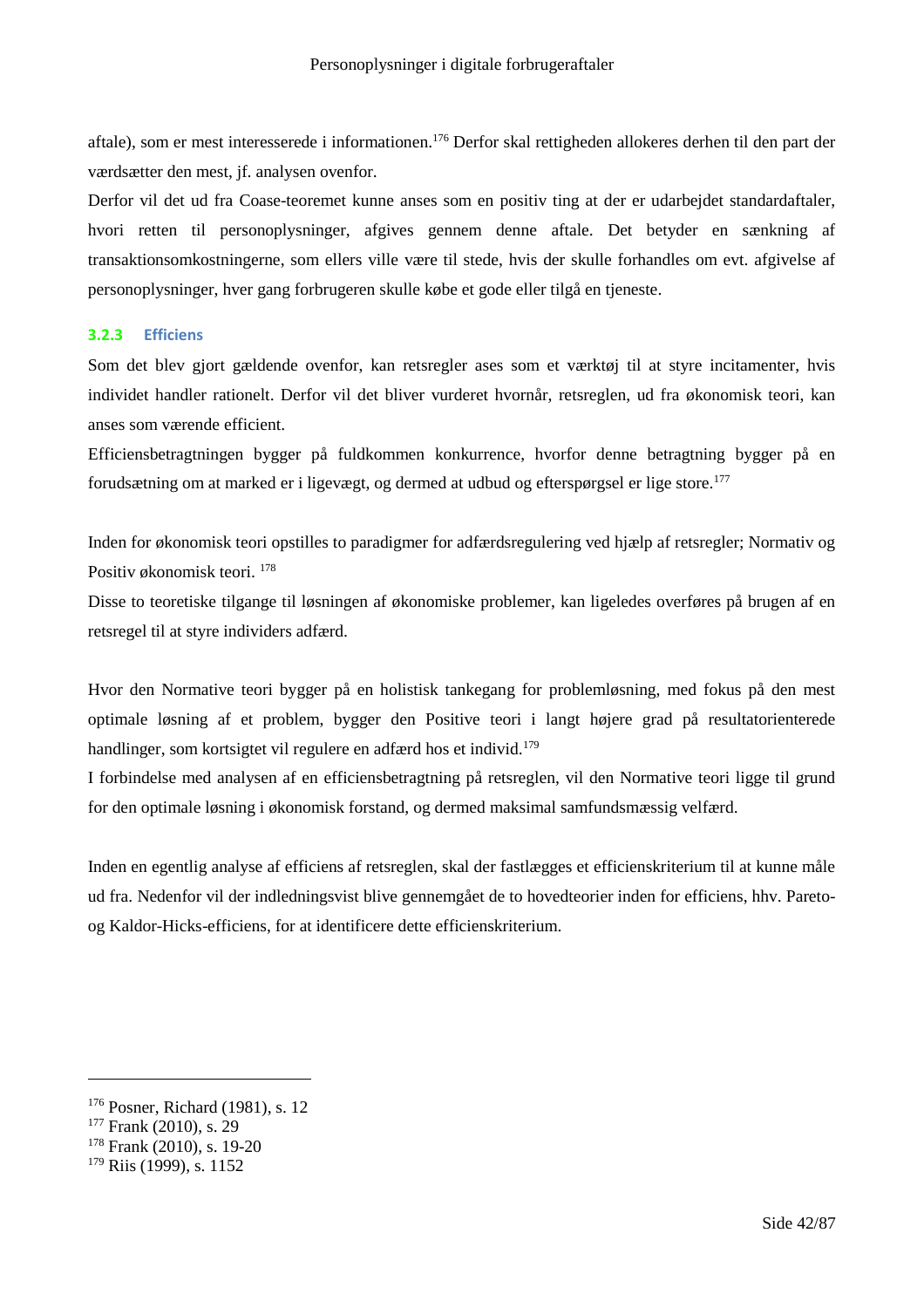## *3.2.3.1 Pareto-efficiens*

Efficienskriteriet, som bygger på Pareto-efficiens omhandler en situation, hvor en ændring kun skal ske hvis det betyder at mindst en person stilles bedre og ingen andre stilles værre. <sup>180</sup> Denne tilstand kan derfor, ud fra teorien om Pareto-efficiens, kaldes samfundsøkonomisk effektiv.<sup>181</sup>

Dette forklares ligeledes ud fra velfærdsteoriens to fundamentalteoremerne, som beskrives af Eide og Stavang;

Velfærdsteorien 1. Fundamentalteoreme*:*

*Enhver likevektløsning i en frikonkurrransemodell for et økonomisk system er Paretoeffektiv.*<sup>182</sup>

Velfærdsteorien 2. Fundamentalteoreme:

*Hvis inntekt kan omfordeles kostnadsfritt, kan en hvilken som helst Pareto-effektiv løsning oppnås ved frikonkurranse som økonomisk system.*<sup>183</sup>

Da teorien om Pareto-effektivitet bygger på teorien om fuldkommen konkurrence, vil denne teori ligeledes have sine udfordringer med, at fuldkommen konkurrence er en teoretisk tilstand, som i virkeligheden ikke er opnåelig.<sup>184</sup>

Derudover vil denne teori kunne vurderes til at være irrelevant for de fleste retsøkonomiske analyser, da en ændring af en retsregel, som oftest vil medføre, at mindst én part vil blive stillet dårligere.<sup>185</sup>

Dette betyder derfor, at der som oftest vil være tale om en Pareto-efficient retstilstand, selvom denne alligevel, ud fra Normativ teori, ikke synes at være samfundsmæssig efficient.

Problemet med denne teori bliver derved, at en optimering af retsområdet ud fra en Pareto-efficient betragtning, vil betyde stilstand.

På denne baggrund, vil nærværende afhandling tage udgangspunkt i det andet efficienskriterium, som er defineret ud fra Kaldor-Hicks-kriteriet.

<sup>&</sup>lt;sup>180</sup> Riis (1999), s. 1155

<sup>181</sup> Eide & Stavang (2008), s. 97

<sup>182</sup> Eide & Stavang (2008), s. 97

<sup>183</sup> Eide & Stavang (2008), s. 98

 $184$  Mankiw & Taylor (2014), s. 7

<sup>185</sup> Riis (1999), s. 1555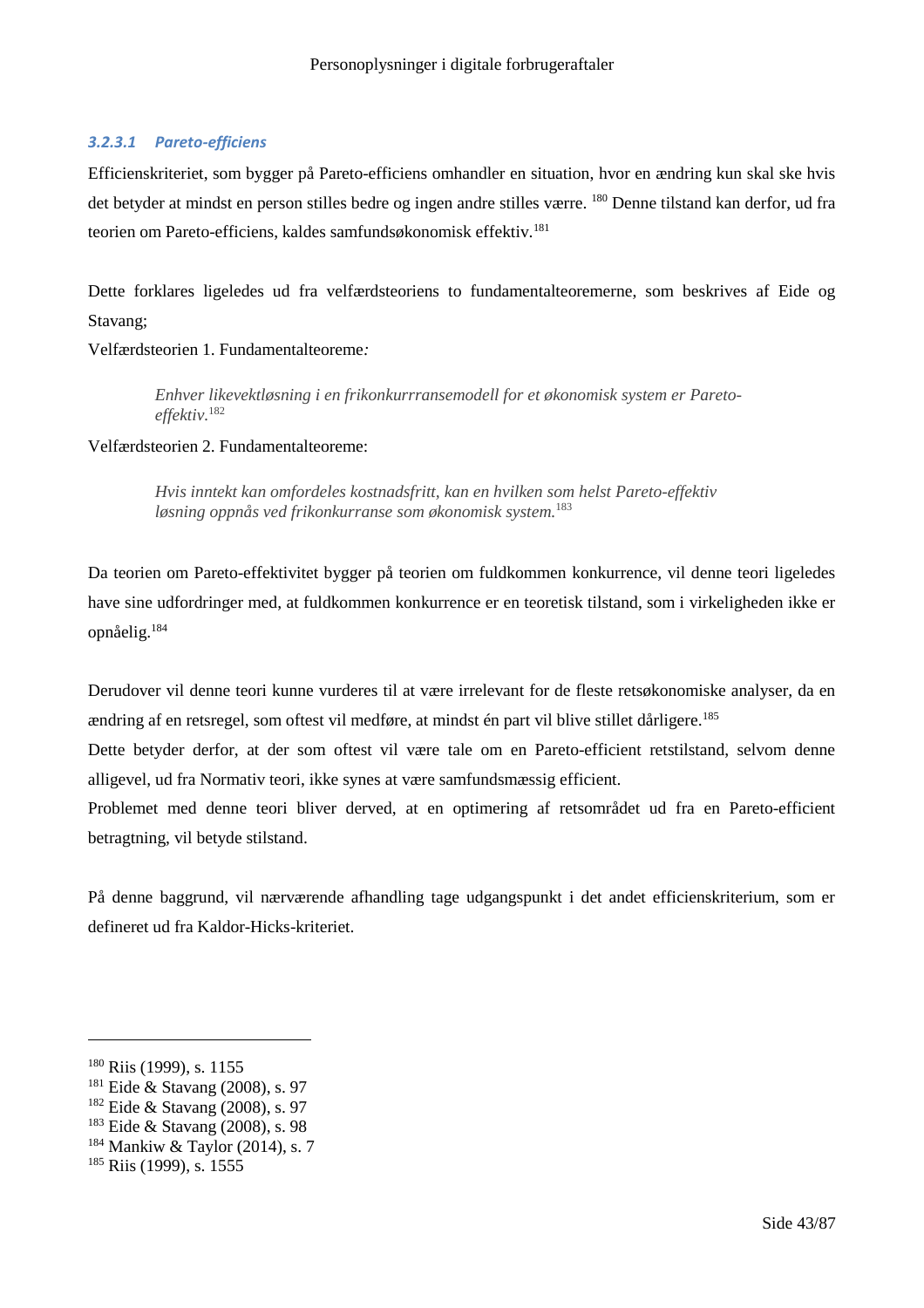## *3.2.3.2 Kaldor-Hicks-efficiens*

Som en udbygning til den foregående Pareto-efficiens, er Kaldor-Hicks-efficiens ikke i samme grad orienteret mod den uhensigtsmæssighed, som dét at stille mindst én part bedre, betyder for det samlede billede. Kaldor-Hicks-efficiens bygger derfor i langt højere grad på, at vinderne ved en omfordeling af ressourcerne, kan kompensere den tabende part, hvorved det samlede udbytte bliver større end tidligere.<sup>186</sup>

Endvidere er det i arbejdet med retspolitiske spørgsmål relevant at anvende Kaldor-Hicks-efficiens, til at sammenligne forbedringsmuligheder ved indførslen af en alternativ retsregel.<sup>187</sup>

Dette efficienskriterium vil derfor ligge til grund for den videre analyse af, hvorvidt den gældende retsregel er efficient eller ej.

Afhandlingen vil først behandle den retspolitiske analyse i kapitel 4 i den integrerede analyse, hvor det skal vurderes om de mulige implikationer ved Persondataloven § 3, nr. 8, skal lægges til grund for en efficiensforbedring ved en alternativ anvendelse af Aftalelovens § 38c, jf. § 36, hvorfor der vil ske en mere efficient allokering af samfundets ressourcer.

#### **3.2.4 Rationalitetsteorien**

Den klassiske teori omkring rationalitet er et relevant udgangspunkt for analysen, da denne teori tilsiger, at aktøren som retsreglen henvender sig til, vil blive vurderet at handle rationelt i alle henseender.<sup>188</sup> Det er denne teori, som ligger til grund for, at når individer bliver konfronteret med en række forskellige valg, vil de vælge den mulighed, som giver den største nytte.

Dette er udgangspunktet for den retsøkonomiske analyse af loven.<sup>189</sup>

Som udgangspunkt benyttes en standardøkonomimodel i økonomisk teori, <sup>190</sup> som vil afvige fra de adfærdsøkonomiske teorier, som det vil blive belyst nedenfor i afsnit 3.3. Standardøkonomimodellen benytter flere forudsætninger, hvoraf følgende vil være relevante for afhandlingens problemstilling:

- Agenter er rationelle
- Agenter er motiveret af maksimering af forventet nytte
- Agenters nytte er selvcentreret, og tager derfor ikke højde for andre agenters nytte.<sup>191</sup>

<sup>186</sup> Riis (1999), s. 1556

<sup>187</sup> Eide & Stavang (2008), s. 36

<sup>188</sup> Eide & Stavang (2008), s. 54

<sup>189</sup> Eide & Stavang (2008), s. 28 - 29

<sup>190</sup> Wilkinson (2010), s. 5

<sup>191</sup> Wilkinson (2010), s. 5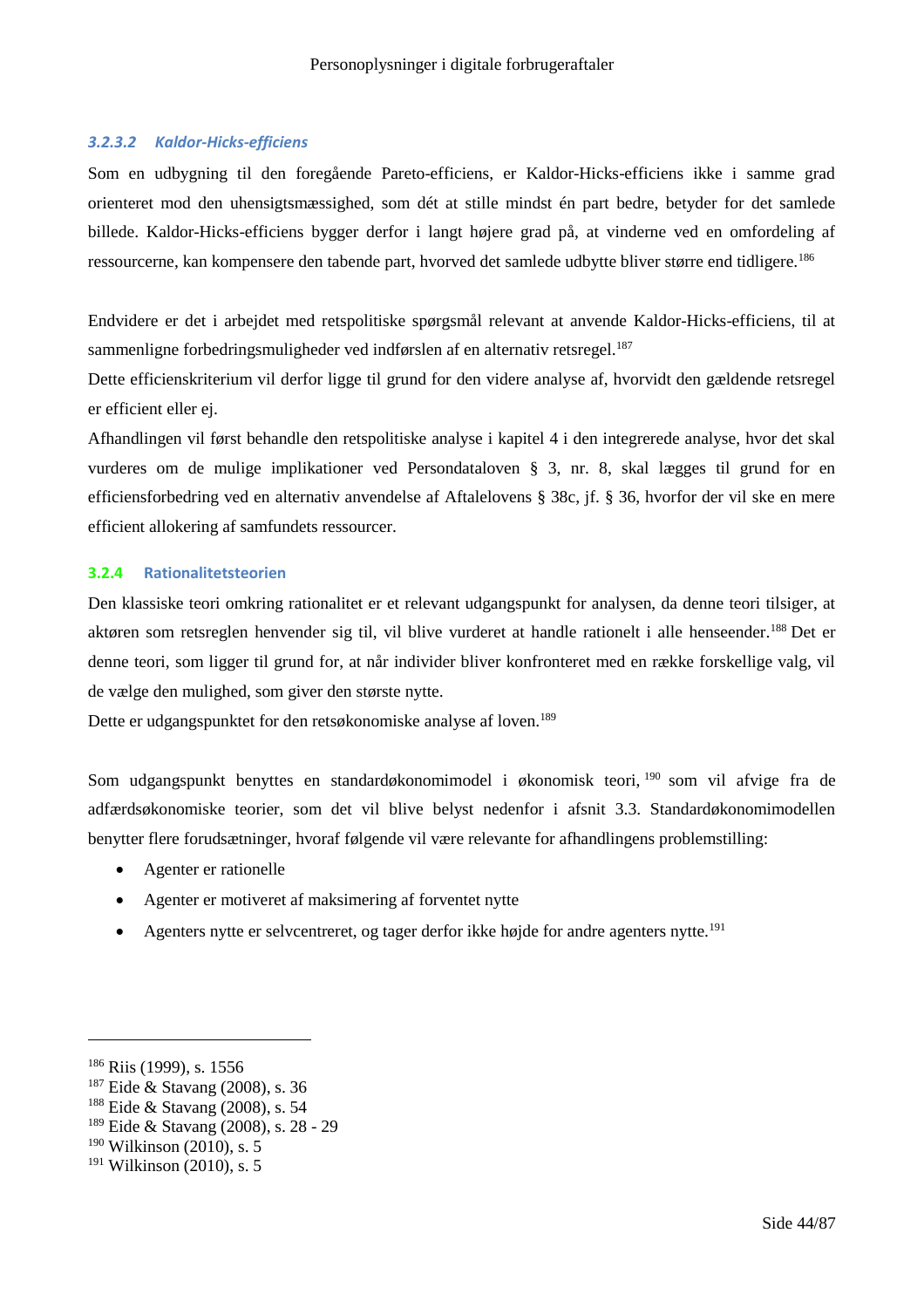Det gælder, at når forbrugeren skal træffe et valg, vil denne gøre det subjektivt ved at opveje fordele og ulemper herved. Derfor skal forbrugeren, for at kunne træffe det bedste valg, være klar over og forstå de muligheder, som de har tilgængelig, samt hvad disse valg de træffer har af konsekvenser.<sup>192</sup>

Dette betyder derfor, at der er en opportunity cost, når forbrugeren skal træffe valg om, hvad de helst vil erhverve.<sup>193</sup>

Denne opportunity cost er dermed de omkostninger, som medfølger når forbrugeren opgiver ét gode for at få et andet, og dermed også den indkomst, som kunne være tjent, hvis forbrugeren havde investeret i et andet gode.

Den rationelle forbruger vil derfor træffe det valg, hvor oppportunity cost er lavest og derfor hvor der er mindste tab for forbrugeren. Derfor vil der være tale om et valg mellem to eller flere investeringsalternativer, hvor det bedste vælges og det valg med de største offeromkostninger vælges fra.

Dernæst vil den rationelle forbruger, på baggrund af sunk cost-effekten, hvor forbrugeren allerede har investeret tid og anstrengelser på at vælge det produkt eller den service, som efterspørges, ikke investere yderligere tid på at læse komplekse og lange standartaftale igennem til sidst. <sup>194</sup>

Dette er ligeledes forklaret ud fra Von Neumann-Morgenstern-modellen,<sup>195</sup> som kort beskriver den simple rationalitet ved valg. Rationaliteten, som ligger til grund for denne teori, tilsiger at forbrugerne altid vil vælge den løsning som giver det største forventede output. Dette betyder dermed, at denne teori forudsætter, at forbrugeren er i stand til at beregne sandsynlighederne samt output ved de forskellige valgmuligheder, for derigennem at kunne handle rationelt ud fra forbrugerens egennyttefunktion. <sup>196</sup> Dette betyder at under rationalitetsteorien, vil en hver kombination af hændelser, som øger den samlede velfærd også vil øge den samlede egennytte. Derfor vil en sådan nyttefunktion være konkav, og dermed risikoavers, <sup>197</sup> som illustreret nedenfor:

<sup>192</sup> Mankiw & Taylor (2014), s. 4

 $193$  Mankiw & Taylor (2014), s. 5

<sup>194</sup> Mankiw & Taylor (2014), s. 158

<sup>195</sup> Frank (2010), s. 180

<sup>196</sup> Frank (2010), s. 181

<sup>197</sup> Frank (2010), s. 181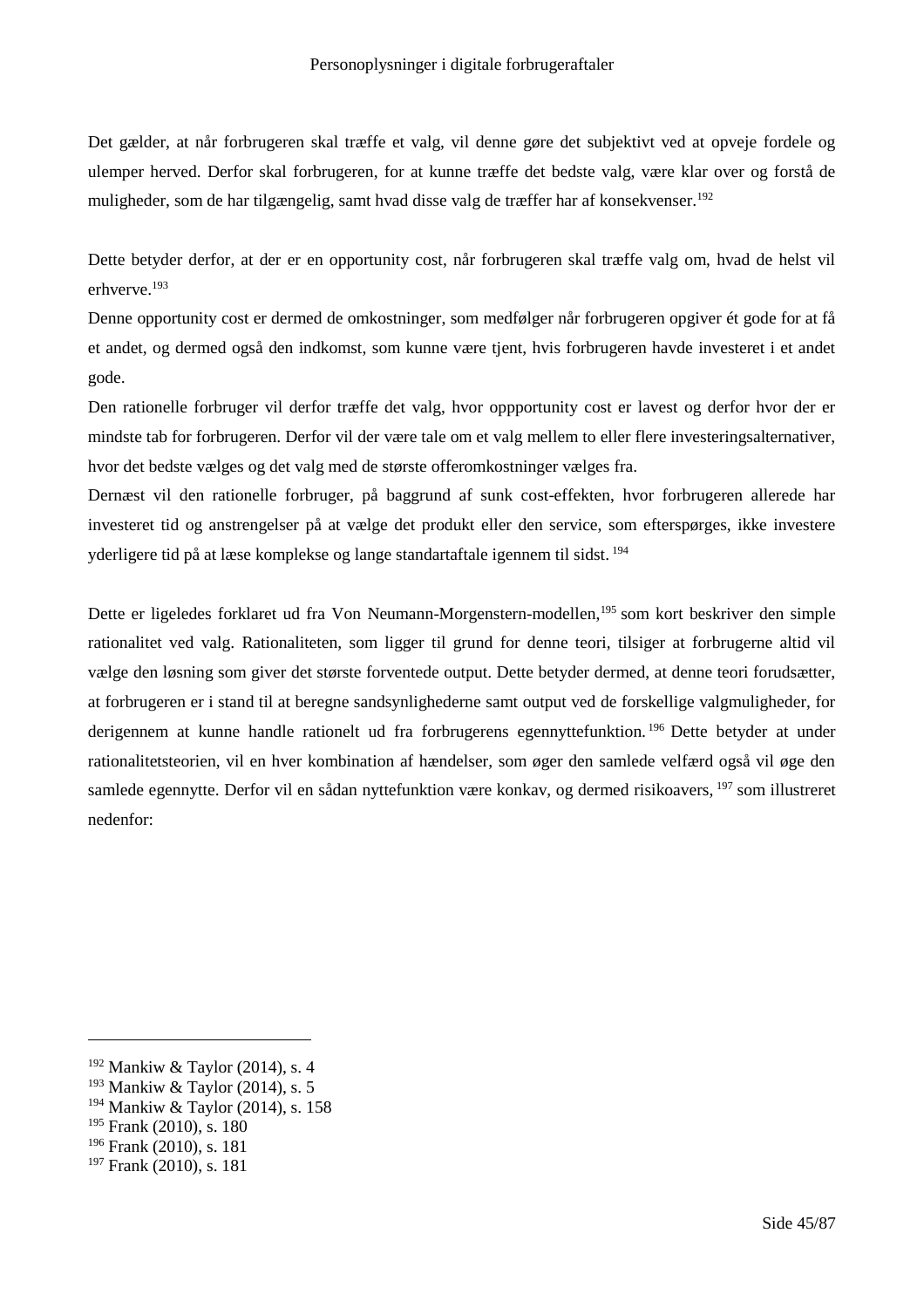

Som det ses i de tre ovenstående illustrerede nyttefunktioner, for hhv. en risikoavers og risk-seeking forbruger, afhænger den marginale nytte af udgangspunktet for forbrugerens indledende velfærd. For en risikoneutral forbruger, vil den indledende velfærd ikke have nogen effekt på den marginale nytte, da denne person neutralt tager udgangspunkt i forventet nytte.

For forbrugere, som er risikoaverse, betyder denne faldende marginale nytte, at forbrugeren bliver tiltagende mere risikoavers, jo større forbrugerens velfærd er.

I forhold til afhandlingens problemstilling, vil denne tankegang kunne overføres på forbrugerens valgmulighed mellem ikke at gøre personoplysninger tilgængelige for en erhvervsdrivende (og dermed ikke indgå aftalen) og at afgive sit samtykke, samt den ret der medfølger (og dermed at indgå aftalen).<sup>198</sup>

Dette betyder, at den rationelle forbruger skal kende alle standardaftaler og disse valg og omkostninger, samt fordele der følger med de beslutninger som de træffer.

Mange retsregler tager generelt sigte på at påvirke de fordele og ulemper, samt påvirke de incitamenter der er til at træffe det rette valg, så formålet med loven opnås.<sup>199</sup>

Dette betyder endvidere, at retsreglen vil påføre det individ, som retsreglen henvender sig til, en række fordele og ulemper, der kan opfattes som indtægter og omkostninger, hvorfor aktøren vil tilpasse sig disse fordele og ulemper på en rationel måde, så aktøren vil søge at optimere sin egen nytte.<sup>200</sup> Det betyder endeligt at der i de tilfælde hvor forbrugeren ikke handler rationelt, vil opstå inefficiens.

<sup>198</sup> Mankiw & Taylor (2014), s. 4

<sup>199</sup> Eide & Stavang (2008), s. 27

<sup>200</sup> Eide & Stavang (2008), s. 29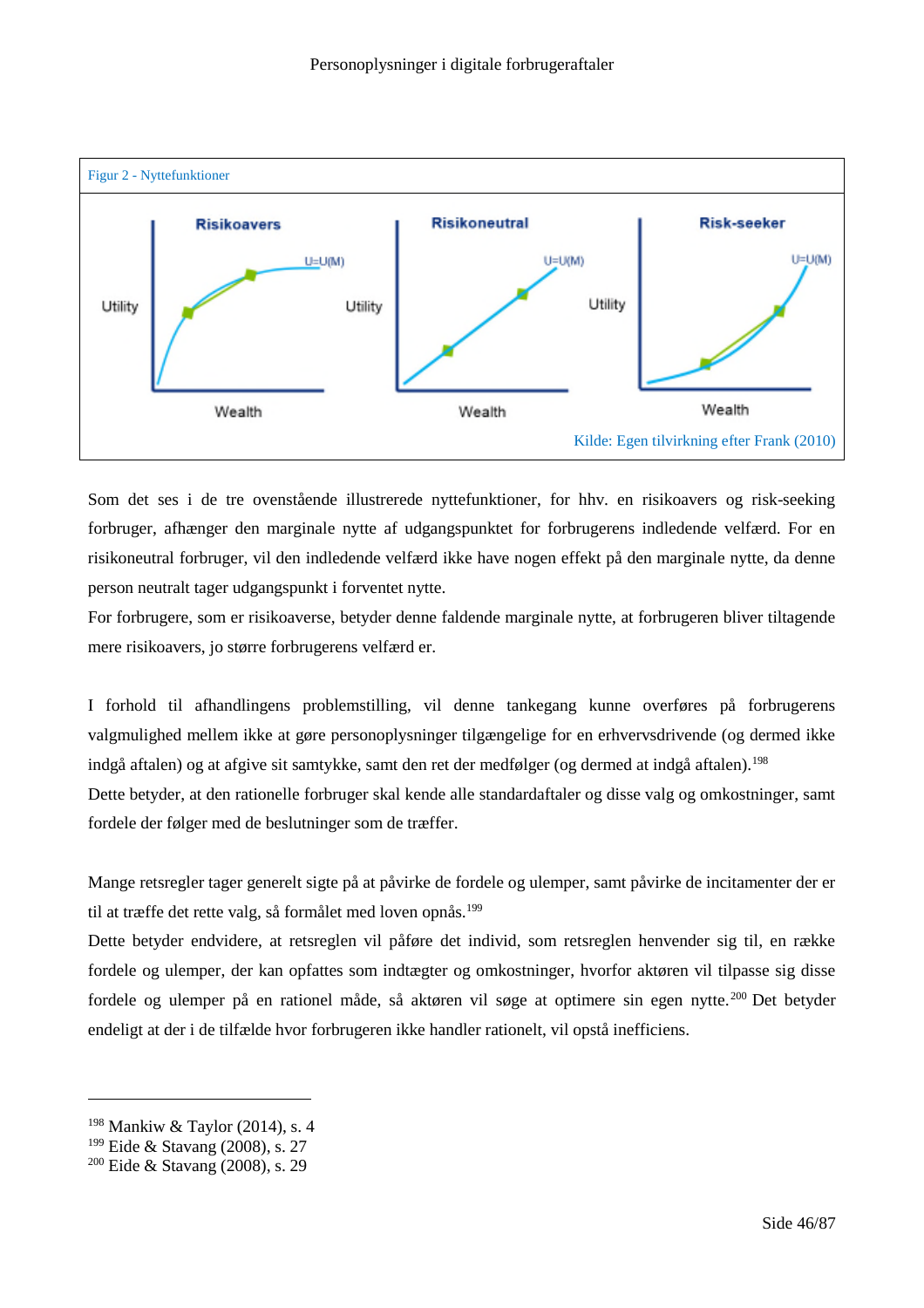Set i forhold til problemstillingen vil dette betyde, at hvis retsreglen skal fungere optimalt, skal forbrugere der indgår en standardaftale, hvori der er et aftalevilkår om samtykke til databehandling, kunne overskue alle fordele og ulemper ved aftalen og trade-off med personoplysninger. Dette skal ske på baggrund af den information som Persondataloven kræver til et gyldigt samtykke, derfor kræves det af den erhvervsdrivende at informationerne tilstrækkelige til at forbrugeren kan overskue de konsekvenser som følger med samtykke.<sup>201</sup>

Endvidere vil forbrugeren skulle kunne vurdere, at omkostningen ved at afgive retten til personoplysninger som gøres tilgængelige ved indgåelse af denne aftale, opvejes af de fordele der er ved at få det gode eller den tjeneste, som forbrugeren efterspørger, og derefter træffe det valg hvor der sker den største nyttemaksimering.

#### *3.2.4.1 Bounded Rationality*

Rationalitetsteorien er en normativ teori,<sup>202</sup> som skal forudsige hvordan folk vil handle i overensstemmelse med at opnå bestemte mål i forskellige situationer, for på den måde at forudse et resultat.

Forudsætningen for rationalitet udfordres af Herbert Simons teori om bounded rationality.<sup>203</sup>

Det må dermed siges, at den rationalitet som forbrugerne tillægges i den traditionelle rationalitets teori, ikke er mulig, da vi som forbrugere ikke har et ønske og/eller har mulighed for at indsamle og bearbejde al relevant information, inden indgåelse af en standardaftale og vurdering af trade-off af personoplysninger, som først antaget.

Dermed opstår der det begreb, at folk er *begrænset rationelle*, når de ikke har fuldkommen information i de valg der træffes.<sup>204</sup> Denne begrænsning i rationaliteten forklares også ud fra Agent-Principalteorien, senere i afhandlingen.<sup>205</sup>

Det vil senere i analysens afsnit om Privacy-Paradokset vurderes, hvordan begrænsning og afvigelse fra den traditionelle opfattelse af rationalitet, kan ses i forhold til forbrugerne beslutningsproces om beskyttelse eller afgivelse af deres privatliv.

I forbindelse med afgivelsen af retten til personoplysninger, og transaktioner hvori personoplysninger er et element, finder sted på forskellige typer af transaktioner og forskellige typer af markeder. Derfor skal forbrugeren kende alle de investeringsalternativer, samt omkostninger forbundet hermed, som der er ved at

<sup>&</sup>lt;sup>201</sup> Se afsnit 2.4.1.1.3.

<sup>202</sup> Mankiw & Taylor (2014), s. 24

 $203$  Simon (1957)

<sup>204</sup> Mankiw & Taylor (2014), s. 126

<sup>205</sup> Jf. kapitel 3.4.1.1, s. 50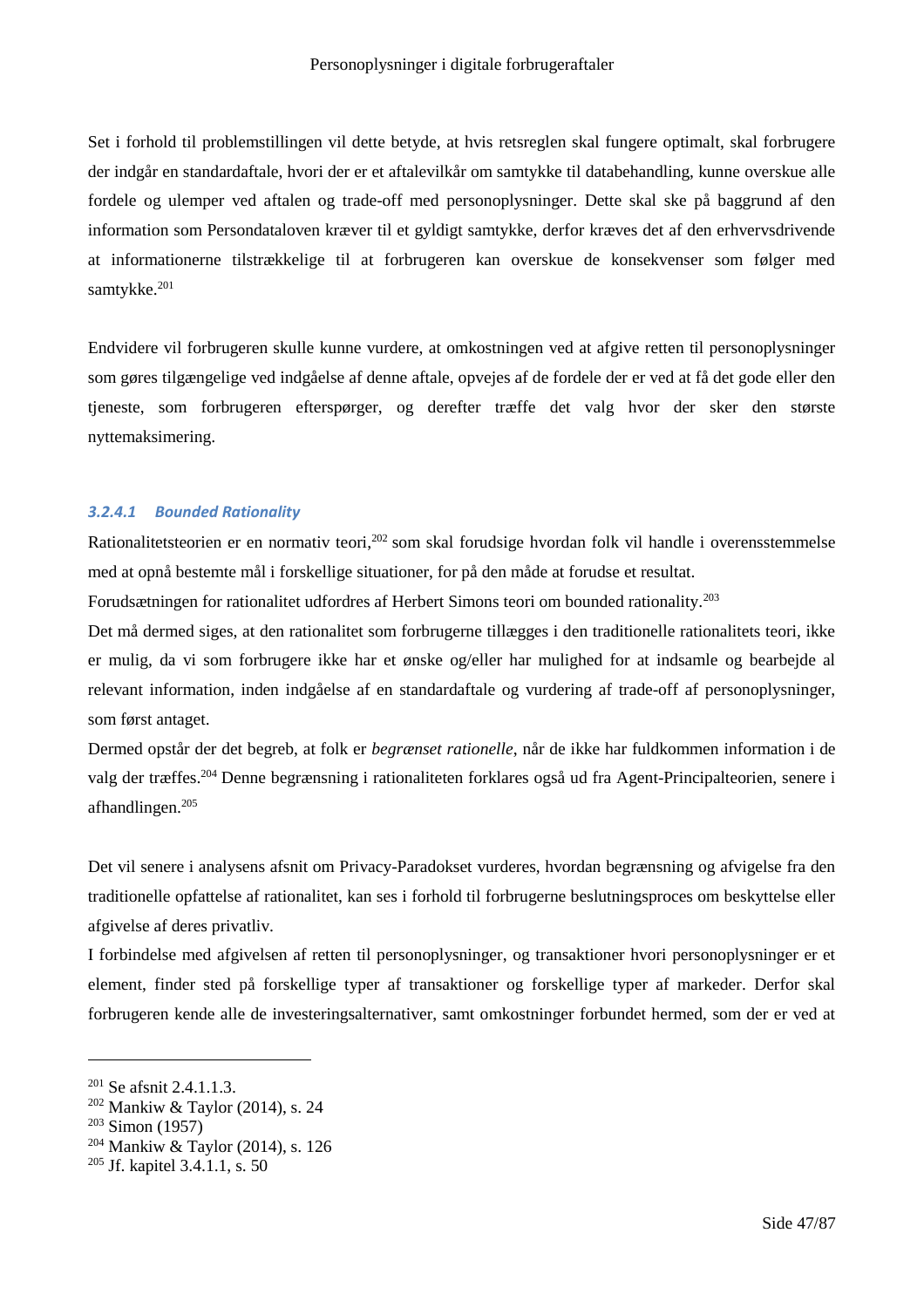afgives sit samtykke, og dermed sine personoplysninger. For herefter at træffe et valg om at handle på de markeder, hvor personoplysninger er en del af trade-off, som indgås mellem forbruger og erhvervsdrivende.

## **3.2.5 Økonomisk teori og retten til privatliv**

Tilgangen til hvorvidt regulering af retten til privatlivets fred generelt er efficient er blevet belyst af flere økonomer tidligere, som har argumenteret for forskellige holdninger til virkning af øget eller begrænsninger i regulering af privatlivets fred, samt de informationer, som samtykke giver adgang til. <sup>206</sup>

George Stigler påpeger i sin artikel, at beskyttelse af privatlivet og personoplysningerne sænker kvaliteten af informationen om aktørerne på markedet. <sup>207</sup>

Dermed vil en overdreven beskyttelse af privatlivets fred skabe en inefficiens i det omfang, at der ikke kan ske en effektiv prisfastsættelse af de produktive faktorer.

Samstemmende argumenterer Richard Posner i sin artikel for, at en lignende holdning, hvor de skjulte oplysninger kan overføre omkostninger fra den ene part til den anden, dermed vil skabe en inefficiens, grundet asymmetriske information. <sup>208</sup> Den som har informationen om den anden, får en fordel, som markedet selv kan regulere derhen til den, som værdsætter informationen mest. <sup>209</sup>

Denne vurdering er relevant og interessant for nærværende afhandlings problemstilling, hvorfor der sker en særskilt behandling heraf, på side 52.

Både George Stigler og Richard Posner konkluderer dermed ud fra en traditionel anvendelse af økonomisk teori, at regler som beskytter privatlivets fred vil opstille restriktive krav over for den erhvervsdrivende, som vil skabe en inefficiens. De restriktive krav vil betyde en omkostning, som vil fører til en prisstigning, der endeligt vil føre til et velfærdstab.

Holdningen til hvordan regulering af privatlivets fred skal anskues ud fra den neoklassiske teori, bliver udfordret af en anden tilgang til den samme anvendelse af efficiensteoriens forklaring af reguleringens effekt.

Jack Hirshleifer har i sin artikel beskrevet at der opstår et modsat resultat end det Stigler og Posner argumenterer for. <sup>210</sup>

<sup>206</sup> Stigler (1980), Posner, Richard (1981), Hirsheleifer (1980) samt Taylor (2004)

<sup>207</sup> Stigler (1980), s. 623-644

<sup>208</sup> Posner, Richard (1981), s. 405-409

<sup>209</sup> Se afsnit 3.3.2

<sup>210</sup> Hirshleifer (1980), s. 649-664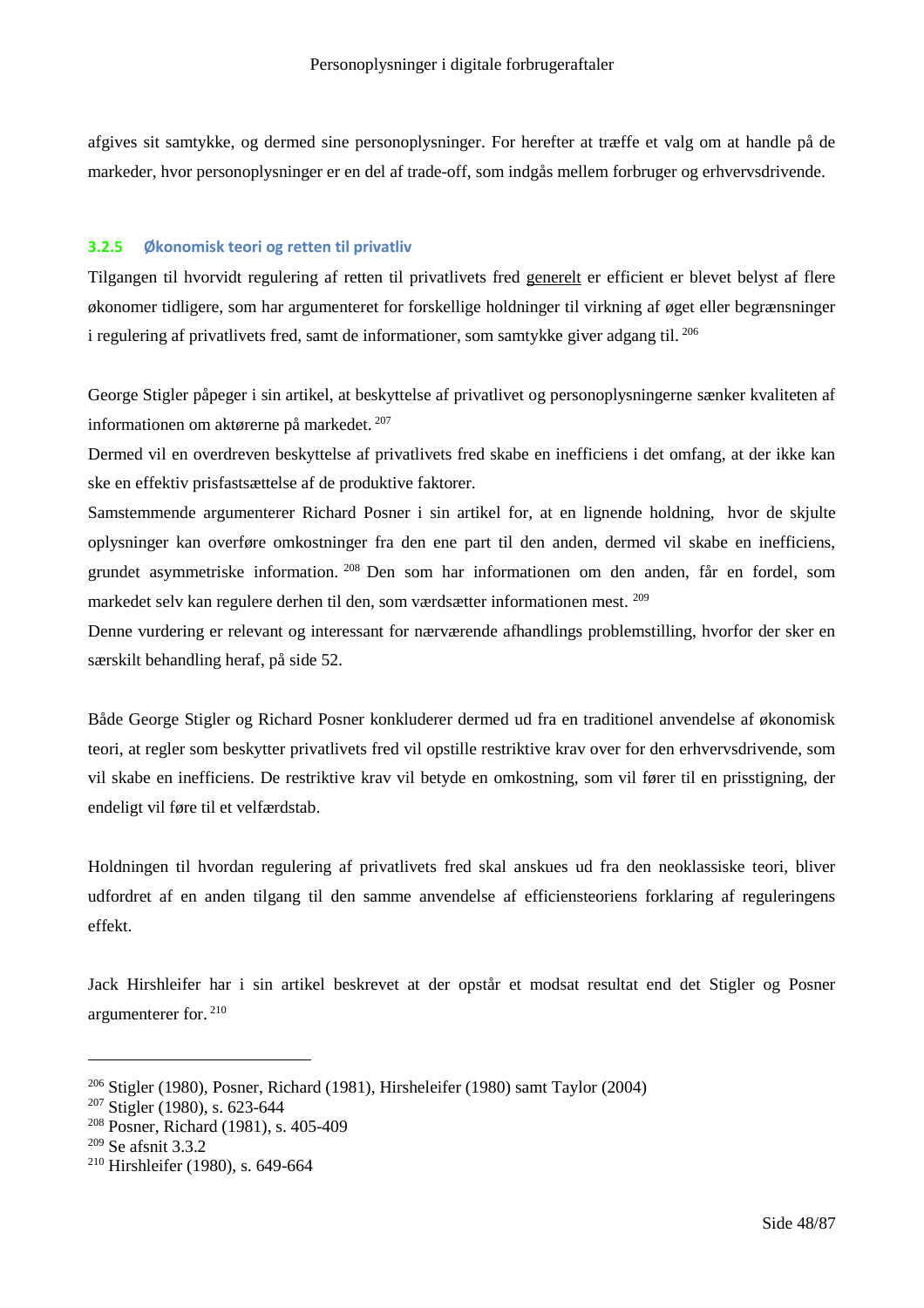Han argumenterer for, at hvor det er muligt at investere i personoplysninger, vil der ske en inefficiens, fordi brugen af personoplysninger vil skabe en fordelingsvirkning, som vil føre til en overinvestering i informationsindsamlingen.

I forlængelse heraf påpeger Curtis Tayler i sin artikel, at markedskræfterne ikke alene vil skabe efficiens, fordi virksomheder, i konkurrence, vil have incitament til at investere mere i indsamling af personoplysninger end det er nødvendigt. <sup>211</sup> Øget beskyttelse vil betyde et økonomisk tab i forhold til den information, som efter beskyttelsen ikke gøres tilgængelig for andre. Derfor skal der ske en økonomisk sondring mellem de økonomiske omkostninger i at øge beskyttelsen og fordelene ved at beskytte sig yderligere.

Hvis forbrugerne er rationelle vil et regime for beskyttelse af privatlivet og personoplysninger ikke være nødvendig. En økonomiske analyse ud fra den neoklassisk teori, vil påpege både fordele og ulemper ved regulering af personoplysninger, samt i hvilket omfang og hvordan de skal være tilgængelige – men det vil ikke give et entydigt svar på hvilken indvirkning reguleringen har, når samtykket er anvendt som et aftalevilkår i en forbrugeraftale.<sup>212</sup>

Derfor er det relevant for den videre analyse af forklare de problemer som opstår, når forbrugeren skal træffe beslutning om at afgive retten, samt hvilke implikationer beslutningskompetence har for det forhold at forbrugeren indgår en standardaftale, hvor samtykke er formuleret som et aftalevilkår.

Dette vil lede til en konklusion af, i hvilket omfang det vil kunne anses som en efficient virkning af anvendelsen af samtykke som et aftalevilkår i en forbrugeraftale, samt i hvilket omfang der kan argumenters for en efficiensforbedring, hvorfor retstilstanden bør ændres.

# **3.3 Afvigelse fra standardøkonomimodellen om fuldkommen konkurrence**

Grundlæggende er den største udfordring ved forbrugerbeslutninger, at der opstår en række problemer i de tilfælde, hvor en forbrugere bliver stillet foran valgmuligheder og dermed skal afveje fordele og ulemper af sit eget valg.

Kompleksiteten og problematikken omkring afgivelse af personoplysninger, kan ses i en undersøgelser som Erhvervsstyrelsen har lavet. <sup>213</sup> Her blev befolkningen spurgt om, de ville lokkes til at afgive personoplysninger, hvis de fik noget til gengæld.<sup>214</sup>

<sup>211</sup> Taylor (2004), s. 3-10

 $2^{12}$  Acquisti & Grossklags (2006), s. 6

<sup>213</sup> Erhvervstyrelsen (2015)

 $214$  Erhvervstyrelsen (2015), s, 10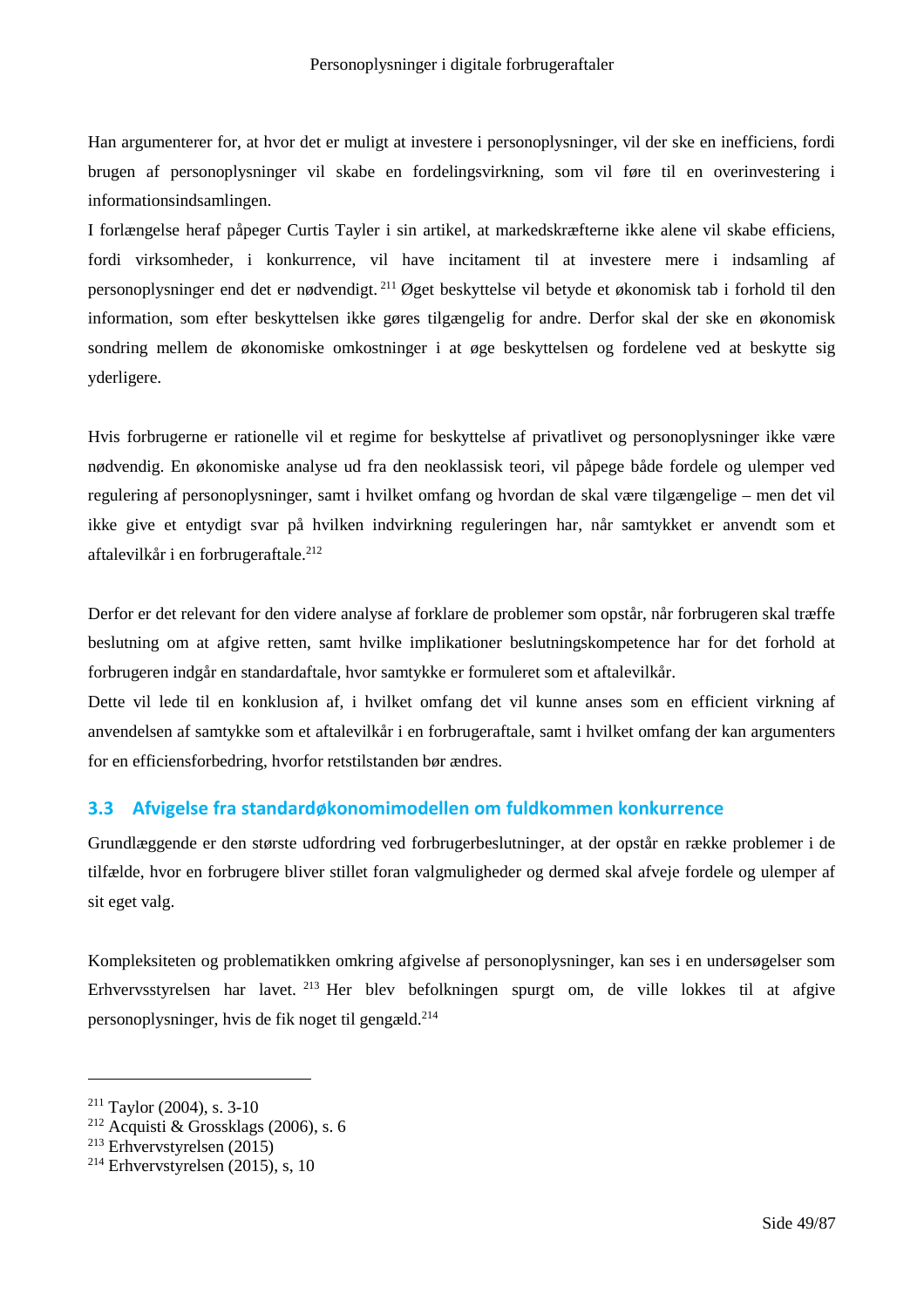Det blev bl.a. konkluderet, at der var en tendens generelt i befolkningen, til ikke at ville lokkes til afgive sine personoplysninger (i alt ca. 43 pct.). Samtidig er der er en stor del, som alligevel ville være villige til at acceptere aftalevilkår og dermed indvilliger i at afgive deres personoplysninger (ca. 31 pct. heraf). <sup>215</sup>

Samtidig er det i en OECD-undersøgelse blevet belyst at forbrugere ofte føler, at der er et informationstab og at informationen er svær og kompleks at forstå. <sup>216</sup> Rapporten konkluderer, at der i forlængelse af den stigende aktivitet på nettet, er et behov for at tage fat på praksis omkring information ved indgåelse af aftaler omkring digitale tienester/ydelser. $217$ 

Undersøgelsen viser dermed, at en væsentlig del af forbrugerne af de digitale tjeneste oplever problemer forbundet med de forudgående informationer ved indgåelse af aftalen om brugen af digitale tjenester. <sup>218</sup>

Dette problem bliver yderligere relevant for afhandlingens problemstilling, da OECD-rapporten estimerer hvilket samfundstab disse problemer føre til.

Estimatet over det samlede samfundstab i EU udgør 27.005 mio. EUR om året! <sup>219</sup>

Dermed ses der et klart samfundsøkonomisk problem ved, at forbrugerne af digitale tjenester ikke reelt forstår de standardaftaler, som de indgår ved brugen af digitale tjenester.

Dette er relevant for nærværende afhandlings problemstilling, da rapporten slår fast, at teknologiens indgriben i vores hverdag betyder, at langt flere af vores valg i dag foregår online via såkaldte "web-wraps" eller "click-wraps", som i bund og grund er et udtryk for en omfattende standardaftale, som blot kan godkendes ved et click, hvor betingelserne til selve standardaftalen ligger som et underliggende link til den pågældende besøgte internetside.<sup>220</sup>

## **3.4 Privacy-Paradokset**

Problemet med, at forbrugere generelt ikke vil afgive sine personoplysninger, men samtidig i stor stil accepterer aftalevilkår indeholdende aftaler om afgivelse af personoplysninger, som påvist i undersøgelsen fra Erhvervsstyrelsen, kan anses som et Privacy-Paradoks. <sup>221</sup>

Dette paradoks, beskrevet af Alessandro Acquisti, Curtis Taylor og Liad Wagman, opstår, fordi forbrugerne på den ene side ønsker at der sker en sikring af privatlivets fred og dermed ikke har en interesse i, at deres personoplysninger gøres tilgængelige. Samtidig er der ikke en villighed hos forbrugeren til at betale for at

<sup>215</sup> Erhvervstyrelsen (2015), s.10

<sup>216</sup> OECD (2013)

 $2^{17}$  OECD (2013), s. 7

<sup>218</sup> OECD (2013), s. 16

<sup>219</sup> OECD (2013), s. 23.

<sup>220</sup> Europe Economics (2011)

<sup>&</sup>lt;sup>221</sup> Acquisti, Taylor & Wagman (2015), s. 38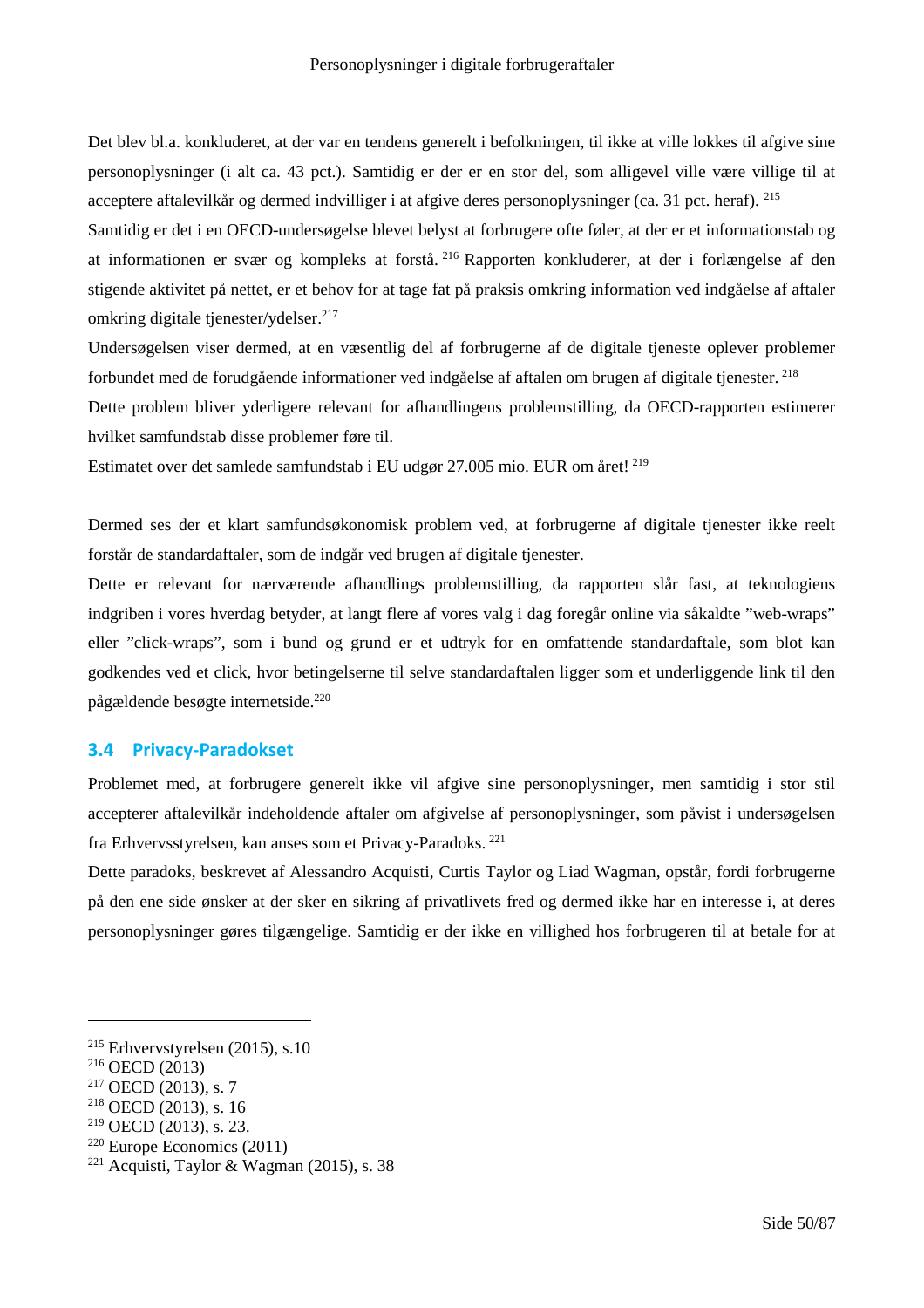sikre sig en beskyttelse, endvidere vil forbrugerne, som vurderer at personoplysninger er private, være villige til at afsløre sensitive personoplysninger for selv små beløb. <sup>222</sup>

Paradokset viser en afvigelse fra standardøkonomimodellen, hvorfor forbrugerne ikke altid handler rationelt men begrænset rationelt<sup>223</sup> og at dette skyldes ufuldkommen information, samt begrænsninger i at bearbejde de information som er gjort tilgængelige.<sup>224</sup>

Standardøkonomimodellen inkluderer at forbrugerne er rationelle og derfor vil overveje alle informationer når der skal træffes en beslutning som maksimerer forbrugerens egennytte.<sup>225</sup>

Dermed betyder denne afvigelse at der opstår tvivl om i hvilket omfang forbrugeren handler rationelt, som er grundlæggende i standardøkonomimodellen. Dermed kan de forudsætninger om rationalitet, som lægges til grund for at forudse folks beslutninger, formentligt ikke kan lægges til grund for de valg som forbrugerne ville træffe i virkeligheden.

Acquisti, Taylor og Wagmans beskriver videre i deres artikel, at der i selve beslutningsprocessen kan opstilles tre problemer, som forbrugerne støder på når de skal indgå i en trade-off, hvor personoplysninger og privatlivets fred indgår.<sup>226</sup>

- 1. Ufuldkommen information,
- 2. Begrænset kapacitet til at bearbejde de informationer som gøres tilgængelige for forbrugeren,
- 3. Kognitive begrænsninger som systematisk leder til beslutninger som afviger fra det teoretiske udgangspunkt i økonomien. (Heurestik)<sup>227</sup>

Forbrugerne lider under disse beslutningsproblemer og som Acquisti, Taylor og Wagmans i deres artikel har konkluderet, vil disse også kunne finde sted når forbrugerne skal træffe beslutninger om deres privatliv og i hvilket omfang retten skal overdrages eller ej.

Denne afvigelse bliver i afhandlingen belyst ud fra adfærdsøkonomisk teori, som bygger sin resultater på psykologiske undersøgelse om hvordan individer i virkeligheden agerer, og ikke blot en forudsætning om at forbrugere altid agerer rationelt.<sup>228</sup>

 $222$  Acquisti, Taylor & Wagman (2015), s. 38

<sup>223</sup> Se afsnittet omkring Bounded Rationality (3.2.4.1), s. 46

 $224$  Mankiw & Taylor (2014), s. 126

 $225$  Mankiw & Taylor (2014), s. 127

 $226$  Acquisti & Grossklags (2006), s. 17

 $227$  Mankiw & Taylor (2014), s. 127

<sup>228</sup> Mankiw & Taylor (2014), s. 126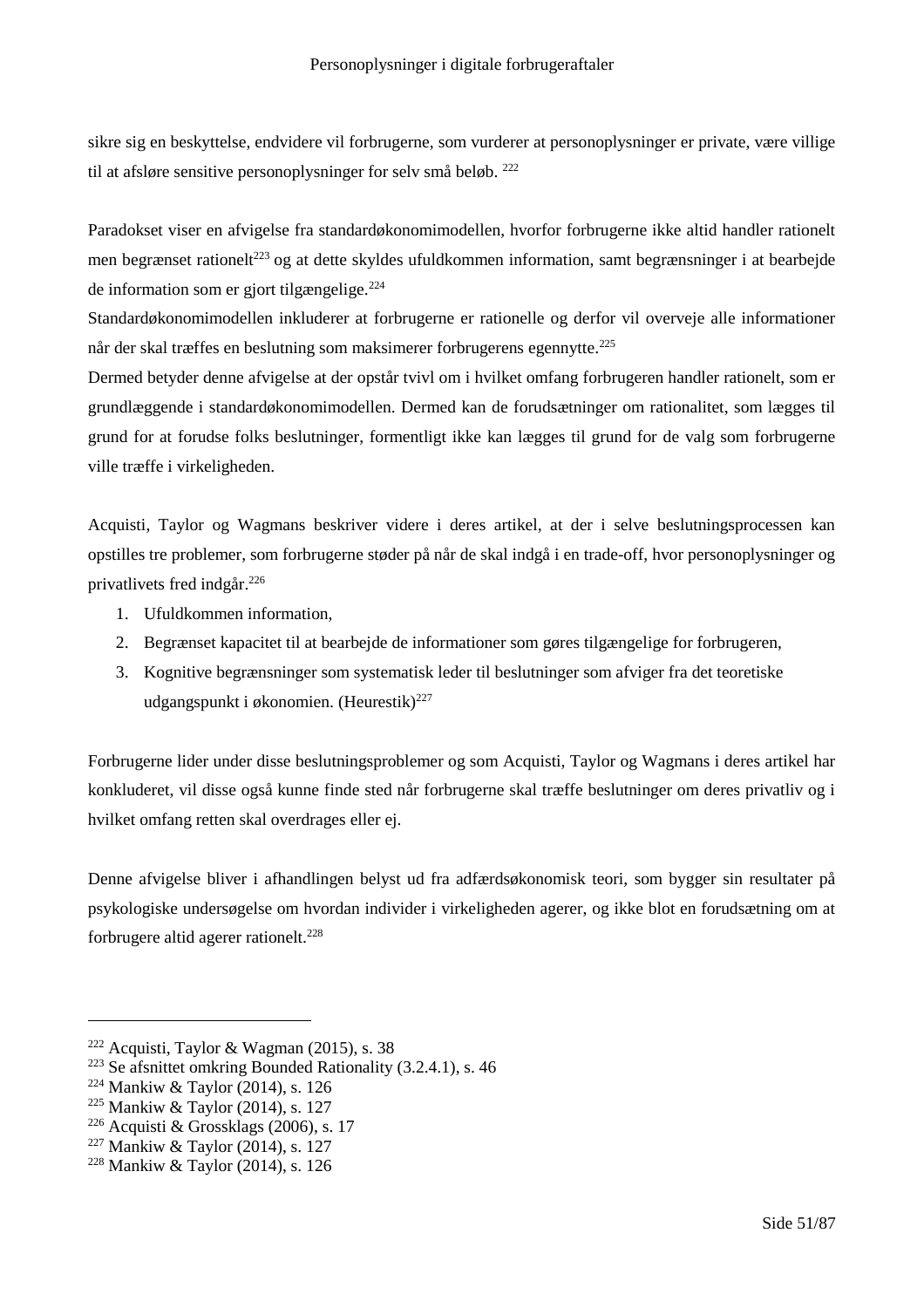På denne baggrund vil Agent-Principalteorien og den adfærdsøkonomiske tilgang til retsøkonomisk teori, ske som supplement til den neoklassiske teori, for på den måde at underbygge teorien og gøre den mere nuanceret og virkelighedsnær for på den måde at vurdere hvilken problemer disse afvigelser har for retsreglens efficiens.

De implikationer som de to modstridende interesser i Privacy-Paradokset medfører, samt den mulige manglende opfyldelse af lovens formål, vil blive søgt forklaret ud fra nyere økonomiske adfærdsteori i afsnit 3.4.2, hvor punkt 2 og 3 i Privacy-Paradokset, vil bliver analyseret.

Her vil bliver vurderet, hvorfor disse implikationer og problemet med at bearbejde den information som gøres tilgængelig, opstår. Hvilket vil overføres på det forhold at forbrugeren skal træffe en beslutning om afgivelse af personoplysninger, hvor kravet i Persondataloven er at informationen er tilstrækkelig.

#### **3.4.1 Ufuldkommen information**

#### *3.4.1.1 Agent-Principalteori*

Den måde parterne træffer deres valg på, kan som udgangspunkt beskrives ud fra Agent-Principalteorien.<sup>229</sup> Generelt er Agent-Principalteorien en økonomisk teori om de incitamenter der opstår mellem agenten og principalen. <sup>230</sup> I den klassiske Agent-Principalteori er forholdet mellem Agenten og Principalen, et spørgsmål om optimal risikodeling, hvor balancen mellem incitamenter til at bære risikoen, gøres under særligt informationsmæssige begrænsninger. <sup>231</sup> I forhold til forbrugerens risikovillighed, vil dette blive behandlet i afsnittet om Prospektteori, hvor det vil blive vurderet i hvilket omfang usikkerheden i de valg der træffes, sammenkobles med forskellig risikovillighed.

I nærværende afhandling vil forbrugerne anses som principalen, mens den erhvervsdrivende anses som agenten, som skal performe en handling over for forbrugeren, ved at levere en ydelse eller et gode.<sup>232</sup>

Agent-Principalteorien er relevant for afhandlingens overordnede problemstilling, fordi der tale om en kontraktindgåelse mellem en forbruger og en erhvervsdrivende, hvor det uden/med lidt iagttagen fra forbrugeren bliver muligt for at den erhvervsdrivende at anvende personoplysninger, ved indgåelse af aftalen. <sup>233</sup>

 $229$  Mankiw & Taylor (2014), s. 265

<sup>230</sup> Hansen (2007), s. 111

<sup>231</sup> Hansen (2007), s. 112 og 116

<sup>232</sup> Mankiw & Taylor (2014), s. 264

<sup>233</sup> OECD (2013), s. 30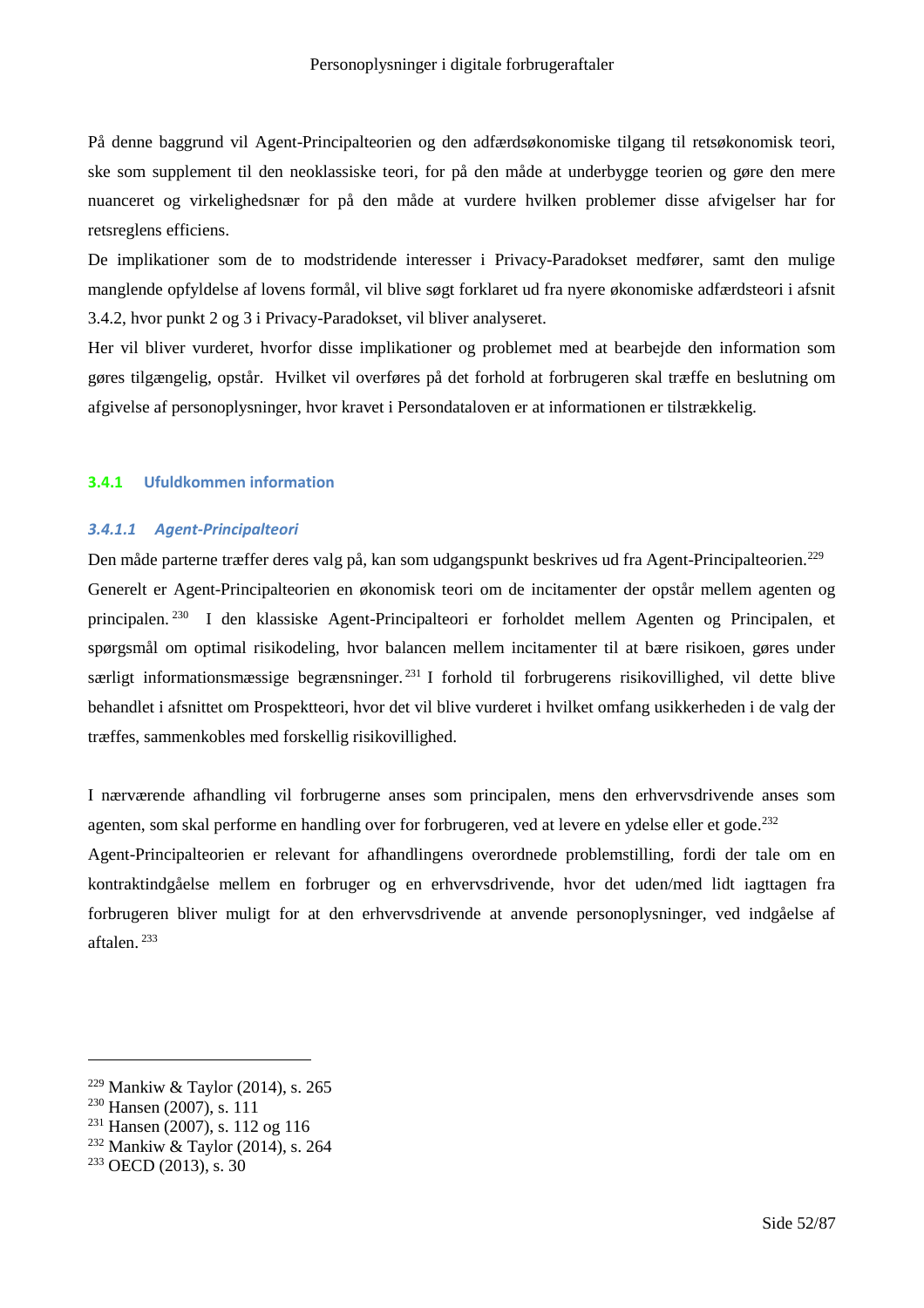## 3.4.1.1.1 Asymmetrisk incitamentsstruktur

Personoplysninger kan anses som information, som enten skal tilbageholdes eller fremlægges. Som det blev vurderet tidligere i analysen, vil en information om hvordan de andre aktører vil opfører sig, skabe en fordel, for den som ligger inde med informationen.<sup>234</sup>

Derfor vil informationen som personoplysningerne bidrager med, kunne anses som et værktøj, der kan kontrollere den af parterne som ikke har den samme information, hvorfor det alt andet lige vil have en effekt på den økonomiske balance mellem parterne i de tilfælde hvor forbrugeren ikke vil give sine personoplysninger til den erhvervsdrivende.<sup>235</sup>

Der kan argumenteres for, at forbrugerens personoplysninger vil fremme den opportunistiske adfærd hos den erhvervsdrivende, til at anvende samtykket hyppigt, når der skal legitimeres en databehandling.<sup>236</sup>

I forhold til teorien, opstår det problem at agenten og principalen har en asymmetrisk incitamentsstruktur, da der er væsentlig forskel i formålet med den erhvervsdrivendes incitament til at indsamle og forbrugeren incitament til at afgive sine personoplysninger.

Dette kan forklares ud fra det begreb der kaldes Screening<sup>237</sup>, hvor agenten anvender metoder til at få principalen til at give oplysninger. Dermed vil det kunne antages at den erhvervsdrivende opstiller en lang række information og derved skaber et informations-overload, der presser forbrugeren til at afgive sin accept. Det er ikke muligt for forbrugeren at overvåge eller overskue, hvad deres personlige oplysninger, som standardaftalen giver mulighed for, skal anvendes til.<sup>238</sup>

#### 3.4.1.1.2 Asymmetrisk information

På baggrund af ovenstående, vil det kunne forklares hvorfor der opstår en asymmetrisk information i forholdet mellem den erhvervsdrivende og forbrugeren.<sup>239</sup>

Den asymmetriske information opstår fordi forbrugeren ofte ikke er i stand til at overvåge de afgivne personoplysninger eller hvad de bliver anvendt til, og endeligt om de bliver delt eller misbrugt.<sup>240</sup>

Der kan dog ligeledes argumenteres for en omvendt asymmetrisk information, da forbruger inden aftalens indgåelse vil ligge inde med en viden, som den erhvervsdrivende ikke har (fx forbrugerens betalingsvillighed for et bestemt gode).

<sup>234</sup> Se afsnit 3.3.6.

<sup>235</sup> Posner, Richard (1981), s.3-4

<sup>236</sup> Zeadally & Badra (2015), s. 314

<sup>237</sup> Mankiw & Taylor (2014), s. 270

<sup>238</sup> Zeadally & Badra (2015), s. 314

<sup>239</sup> Mankiw & Taylor, s. 265

<sup>240</sup> Zeadally & Badra (2015), s. 316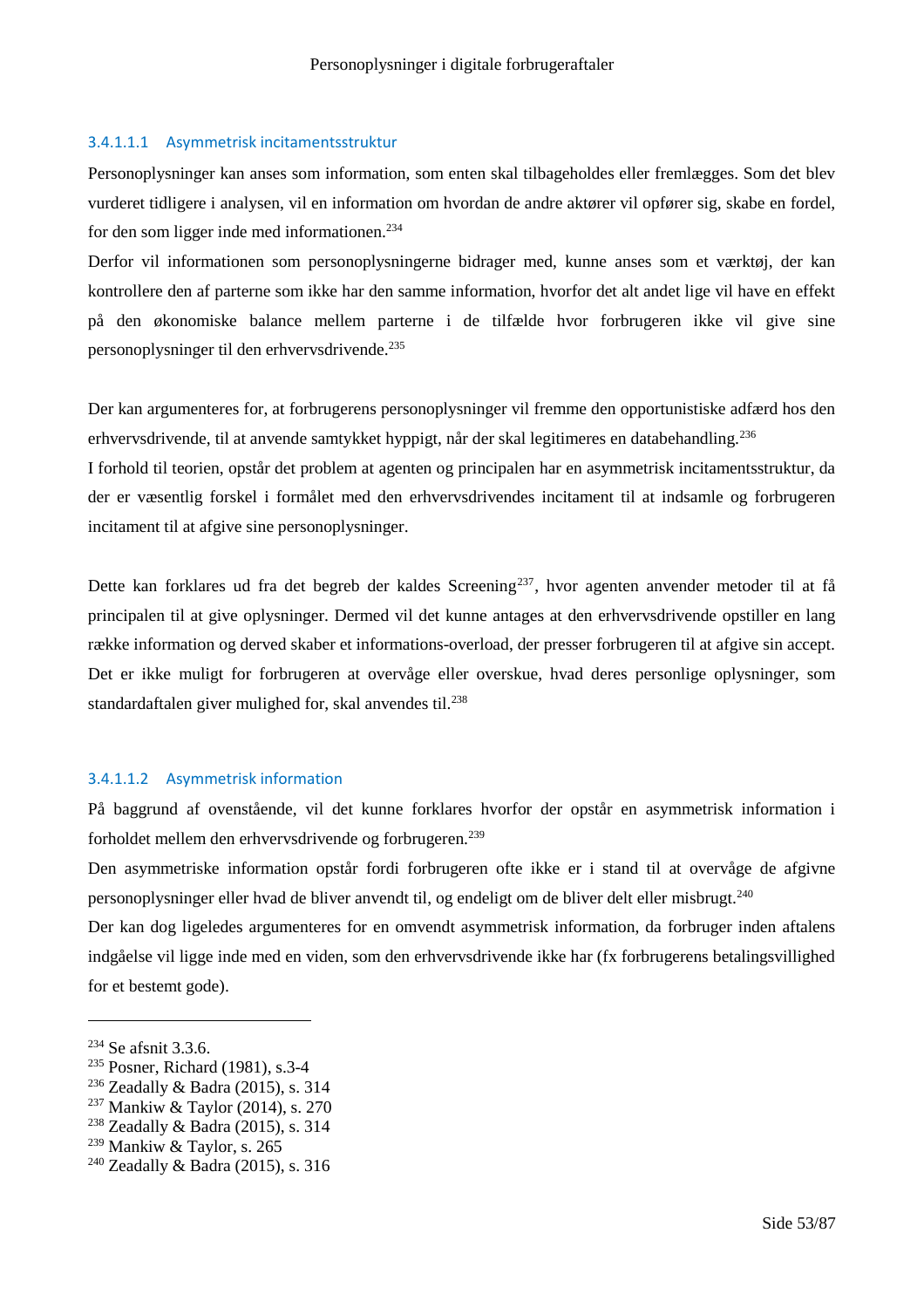Dette forhold vil dog vende efter aftalens indgåelse, da forbrugeren herefter ikke kan vide præcist hvad den erhvervsdrivende vil fortage sig med de personoplysninger, forbrugeren har afgivet og hvilke konsekvenser det får (fx beregne forbrugeren reservationspris og kræve en højere pris på godet). <sup>241</sup>

Muligheden for at få forbrugeren til at fremlægge så mange oplysninger som muligt, vil fremme de asymmetriske incitamenter hos den erhvervsdrivende til at anvende personoplysningerne på uønsket måde, i forhold til de incitamenter som forbrugeren har haft til at indgå standardaftalen og afgive sine personoplysninger.

Hvis der var tale om en perfekt kontrakt, ville den opportunistiske adfærd fra agenten svare til hvordan principalen ønsker at agenten agerer.<sup>242</sup> Endvidere har bestemmelsen i Persondataloven ikke til hensigt at regulere et forhold mellem en erhvervsdrivende og en forbruger, men at beskytte individet ved behandling af dennes personoplysninger.<sup>243</sup>

Derfor er der i regelsættet, for et udtrykkeligt samtykke, ikke taget højde for en svag part og en stærk part, men derimod en vurdering om at information der er fremlagt for den registrerede, vil gøre den registrerede i stand til at vurdere at samtykke afgives.

Som det blev vurderet i den juridiske analyse,<sup>244</sup> ville et aftalevilkår om samtykke til databehandling, være udtrykkeligt, hvis der er informeret tilstrækkeligt og direkte om det. Dermed er der ikke taget stilling til om den erhvervsdrivende i dette forhold og som teorien tilsiger, vil udnytte sin position og fremlægge færre informationer end reglen kræver.<sup>245</sup>

Det gælder for det forhold hvor der opstår asymmetrisk information, hvor parterne har adgang til forskellig viden, på forskellige tidspunkter, ar der opstå problemer med Moral Hazard og Adverse Selection, som forklaret nedenfor.

## 3.4.1.1.3 Moral Hazard

I forbindelse med et Agent-Principalforhold er der en risiko for, at der vil opstå et såkaldt Moral Hazardproblem, som følge af at Principalen ikke er i stand til at kontrollere Agentens handlinger. <sup>246</sup>

I forbindelse hermed, tilsiger teorien derfor, at agenten vil begynde at opføre sig illoyalt eller uønsket, efter aftalen er indgået.<sup>247</sup>

<sup>241</sup> Posner, Richard (1981), s. 5-6

<sup>242</sup> Se afsnit 3.3.2

<sup>243</sup> Se afsnit 2.3.3.

<sup>&</sup>lt;sup>244</sup> Se afsnit 2.4.1.5

<sup>&</sup>lt;sup>245</sup> Se afsnit 3.5.1.1.4.

 $246$  Mankiw & Taylor, s. 265.

 $247$  Mankiw & Taylor, s. 265.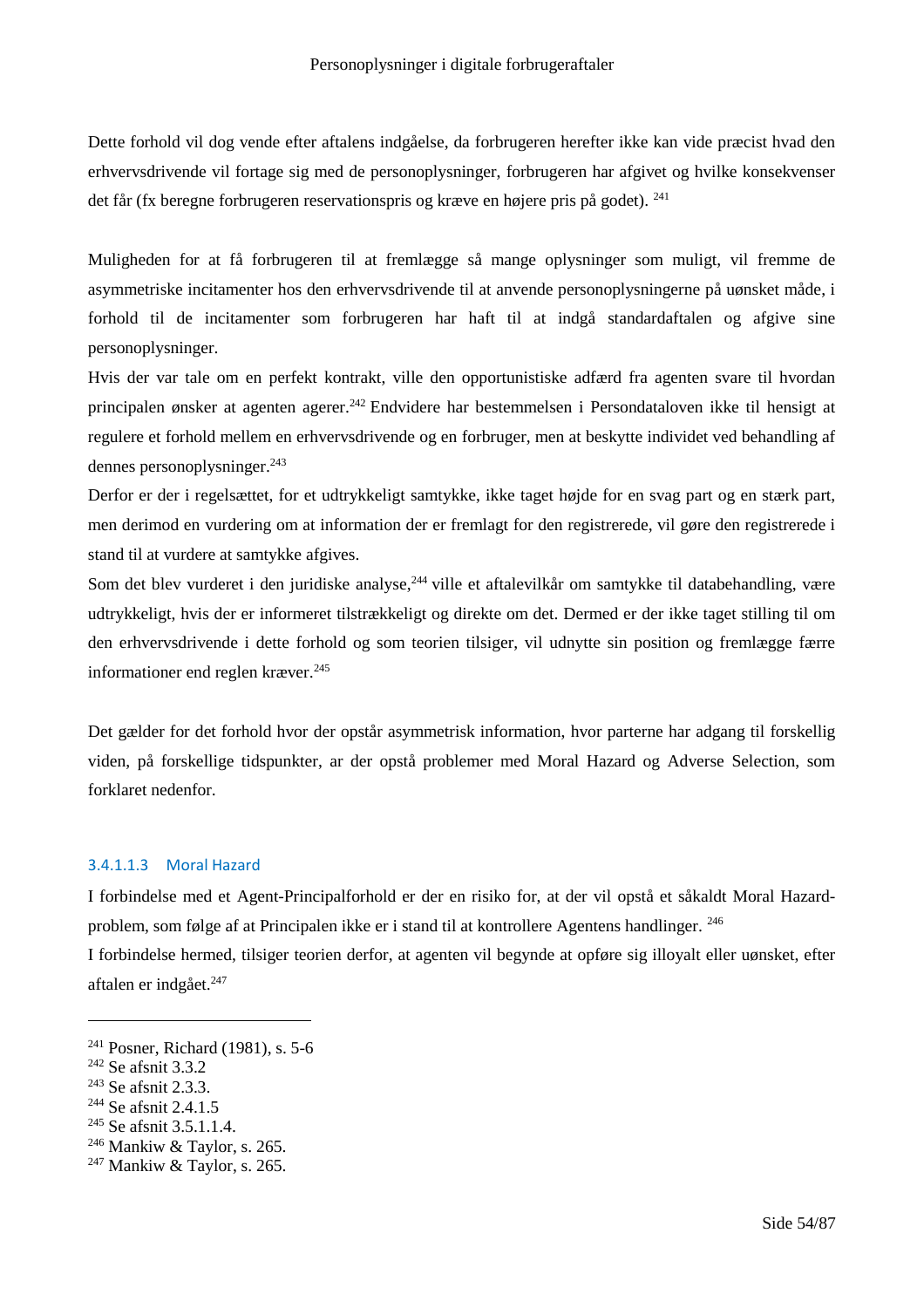Overført på problemstillingen, kan dette problem opstå når den erhvervsdrivende ikke fremlægger tydlige formål, eller for brede formål med databehandlingen, hvorved det er ugennemsigtigt for forbrugeren, hvad samtykket til databehandling vil medføre når samtykket er afgivet og standardaftalen er accepteret. Dette kan resultere i at der opstår en illusion om at der er afgivet et samtykke, hvis forbrugeren og den erhvervsdrivende ikke har de samme intentioner med anvendelse af personoplysninger. Hvilket vil teoretisk lede til tvivl om, i hvilket omfang den erhvervsdrivende opfylder kravet i Persondatalovens § 3, nr. 8 om at samtykket skal være tilstrækkeligt informeret.

#### 3.4.1.1.4 Adverse Selection

Som følge af problemet med assymetrisk information og den dertilhørende efterfølgende Moral Hazard, opstår ifølge økonomisk teori, problemet med Adverse Selection.<sup>248</sup>

Når dette problem opstår, vil dette betyde en modsat situation end ved Moral Hazard, da Principalen i dette tilfælde har flere informationer om agenten, hvilket betyder at principalen ikke vil handle med agenten, hvormed der vil ske prisstigning, da udbuddet vil falde.<sup>249</sup>

Overført på afhandlingens problemfelt, vil dette betyde en situation hvor forbrugeren mister tilliden til, at de erhvervsdrivende kan varetage forbrugerens personoplysninger efter forbrugerens ønsker, men at dette ofte er svært at overvåge.

Som det også er beskrevet i George Akerlofs artikel<sup>250</sup>, vil Adverse Selection have den betydning, at forbrugeren er villig til at betale en gennemsnitlig pris, for det gode som den erhvervsdrivende udbyder. Den erhvervsdrivende har derimod en detaljeret viden om det gode der udbydes og kender kvaliteten, pga. asymmetrisk information. Dermed vil den erhvervsdrivende tilbyde et gode, der er dårligere end gennemsnittet, men til den gennemsnitlige pris, som forbrugeren er villig til at betale.

I det tilfælde hvor den erhvervsdrivende er pålagt en forpligtelse i Persondataloves § 3, nr. 8 om at der skal ske tilstrækkelig information inden aftaleindgåelsen, vil den erhvervsdrivende levere en information, hvor kvaliteten vil være lavere end det der kræves.

Samlet set vil problemet med Adverse Selection betyde, at der i teorien vil opstå det problem, at den erhvervsdrivende ikke afspejler forbrugernes forventninger til at opstille et aftalevilkår, hvor kravet om tilstrækkelig information, jf. Persondataloven § 3, nr. 8, ikke opfyldes i det omfang lovgiver ønsker.

 $248$  Mankiw & Taylor, s. 266

<sup>249</sup> Mankiw & Taylor, s. 266

<sup>250</sup> Akerlof (1970), s. 489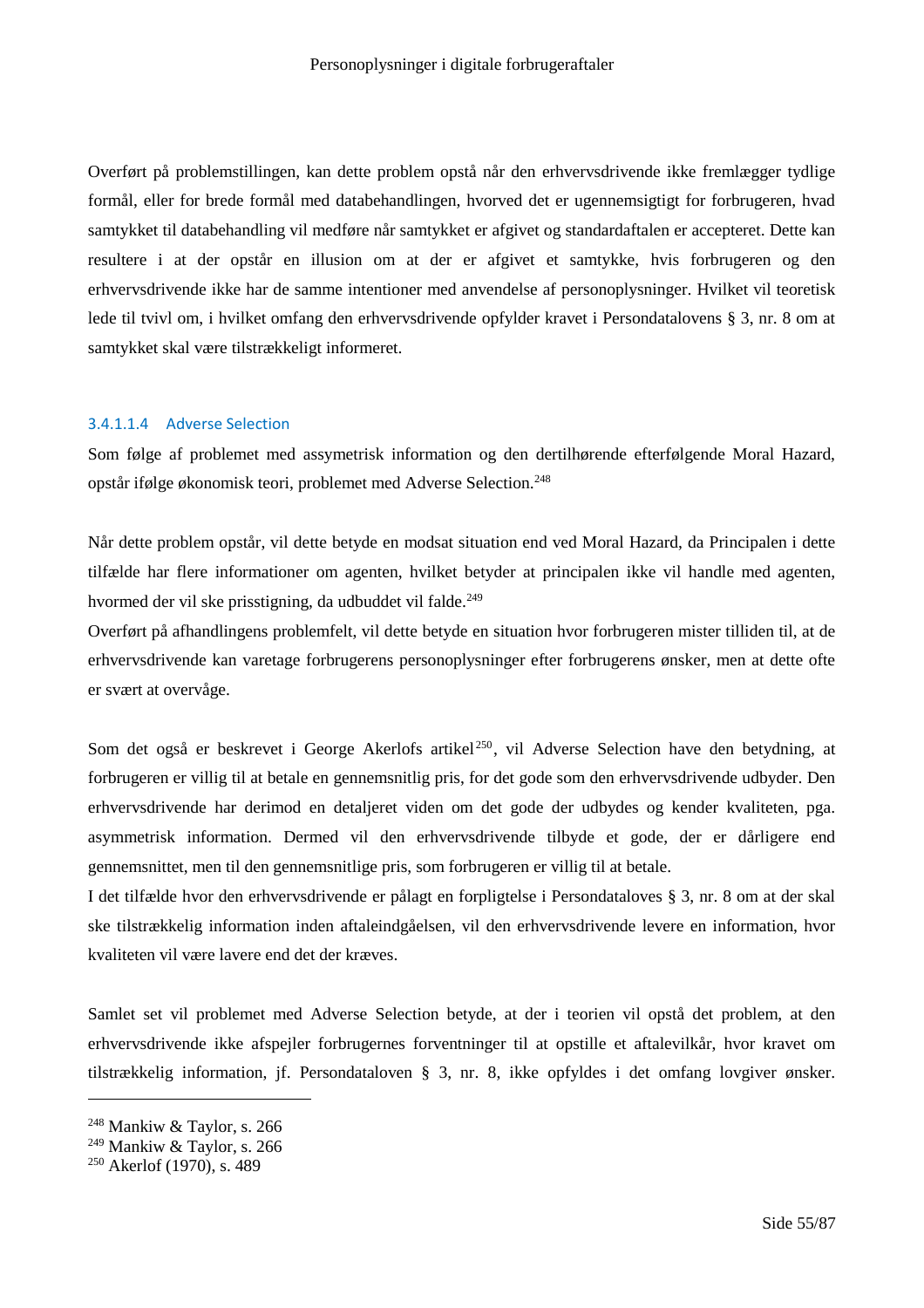Kvaliteten af aftalevilkåret og krav om informeret samtykke vil derfor, som det blev forklaret ud fra Adverse Selection, være af en ringere kvalitet, end hvis der ikke var asymmetrisk information.

## *3.4.1.2 Løsning på problemet med asymmetrisk information*

Det problem som bliver begrundet i Agent-Principalteorien, forklarer dem manglende information som vil opstå i et forhold mellem en forbruger og en erhvervsdrivendende, grundet en asymmetrisk incitamentstruktur, som dermed vil lede til en asymmetrisk information mellem parterne.

Dermed er det i denne del af analysen blevet argumenteret for den markedsfejl som opstår i det forhold hvor forbrugeren stilles over for et valg om at afgive sit samtykke og dermed retten til dennes personoplysninger.

Den direkte løsning på problemet og en rettelse af den markedsfejl, som teoretisk er påvist, vil være at der påkræves den erhvervsdrivende at fremlægger al information.<sup>251</sup> Forbrugeren vil dermed kunne afgøre de fordele og ulemper af det output som forbrugeren får, ved enten at afgive samtykke eller søge en øget beskyttelse og dermed ikke afgive sit samtykke. Men et øget krav om information vil betyde flere omkostninger for den erhvervsdrivende til at fremlægge disse informationer, som i sidste ende vil betyde en stigning i prisen. <sup>252</sup>

Dette er imidlertid ikke den bedste løsning på problemet med asymmetrisk information. Som det gælder af Privacy-Paradokset, vil forbrugeren få problemer med at bearbejde den information som bliver gjort tilgængelig.

Dette problem bliver forklaret som en afvigelse fra standardøkonomimodellen, og det som lægges til grund for en anvendelse af adfærdsøkonomisk teori.<sup>253</sup>

Her er det blevet påvist, at uagtet at der er fuld information, og den erhvervsdrivende forelægger forbrugeren al informationen inden transaktionen, vil der opstår det problem at forbrugerne ikke kan bearbejde den information som stilles til rådighed for dem.<sup>254</sup>

Antagelsen som er blevet lagt til grund for retsreglen om samtykke, bygger på at der skal være sket en tilstrækkelig information, for at et udtrykkeligt/gyldigt samtykke skal anses som afgivet og dette kan legitimere en databehandling af personoplysningerne.

Det at fremlægge information som skulle gøre forbrugeren bevidst om at der afgives samtykke, vil derfor formentlig ikke kunne anses som nok. Dette vil endvidere blive belyst nedenfor, hvor der vil ske en

 $251$  Cseres (2005), s. 187

 $252$  Cseres (2005), s. 186

<sup>253</sup> Wilkinson (2008), s. 4

<sup>&</sup>lt;sup>254</sup> Acquisti & Grossklags (2006), s. 6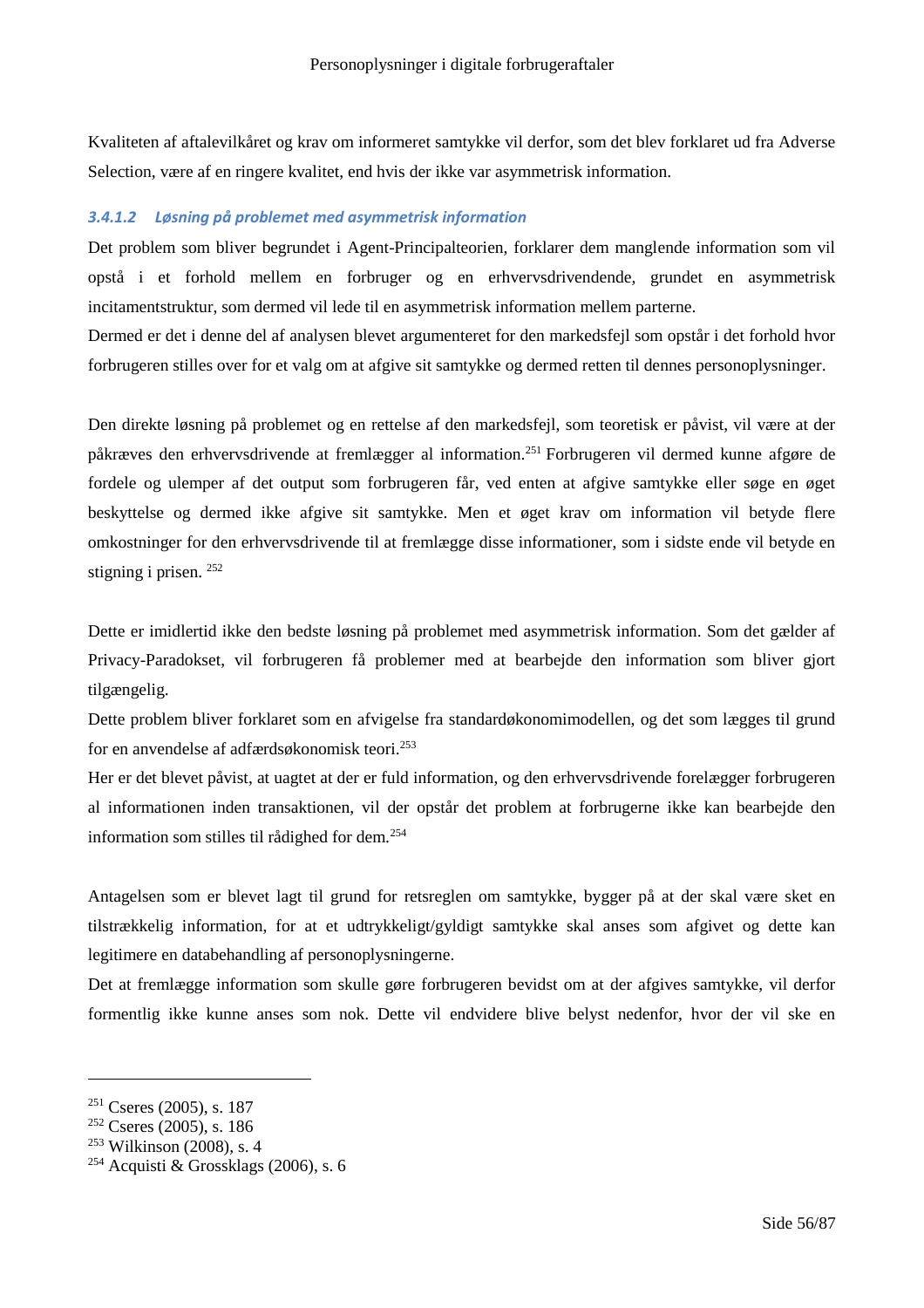vurdering af de implikationer, som den adfærdsøkonomiske teori vil påpege i anvendelse af et aftalevilkår, hvor der er formuleret et samtykke til databehandling i overensstemmelse Persondataloven § 3, nr. 8.

#### **3.4.2 Problemet i et Adfærdsøkonomiske perspektiv – Begrænset rationalitet**

Som beskrevet indledningsvist, bygger neoklassiske teori på forudsætningen om, at alle forbrugere vil handle rationelt, hvis der eksisterer fuld information omkring valgmulighederne.

Som det blev vurderet tidligere i analysen har Herbert Simon udfordret rationalitetsteorien, hvorfor det er en mere virkelighedsnær antagelse at lægge til grund at folk er begrænset rationelle.<sup>255</sup> Dermed vil forbrugeren ikke kunne anses som rationel og maksimerende af sin egennytte, hvorfor den adfærdsøkonomiske teori kan anvendes til foretage mere præcise forudsigelse om forbrugerne beslutningsproces.<sup>256</sup>

Generelt bygger adfærdsøkonomien på empiriske forsøg inden for psykologiske studier af, hvordan forskellige typer af tankegang og mentale processer, sker forskellige steder i hjerne og derfor fører til forskellige resultater. <sup>257</sup> Disse resultater er særligt relevante for at forstå begrænsninger i beslutningsprocesser, læringsprocesser og den rolle som følelser spiller her.<sup>258</sup>

Adfærdsøkonomien er med til at udfordre og skabe en afvigelse fra rationalitetsteorien som lægges til grund for den neoklassiske teori. Derfor vil problemstillingen ikke udelukkende kunne besvares ud fra Agent-Principalteorien, da problemet om begrænset rationalitet lå til grund for manglende information og asymmetri i hvem der var tilbageholdende med hvilke informationer.<sup>259</sup>

Dette afsnit vil vurdere de udfordringer, som forbrugerne støder på i bedømmelse af fordele og ulemper ved en transaktion, hvis der eksisterer asymmetrisk information. Dermed vil det ud fra et adfærdsøkonomisk perspektiv, betyde at forbrugeren baserer sit valg på forkerte forudsætninger, når forbrugeren skal vurdere graden af beskyttelse (ved ikke at afgives sit samtykke) eller offentliggørelse af personoplysninger (ved at afgives sit samtykke).<sup>260</sup>

Den adfærdsøkonomiske tilgang til besvarelsen af problemstillingen skal ses i lyset af kompleksiteten i de valg der træffes, når forbrugeren indgår i en standardaftale.

Forbrugeren skal kunne overskue flere lag af mulige konsekvenser og sandsynligheder for forskellige resultater af det valg, der træffes, hvilket i sagens natur er umuligt i den pågældende situation.

<sup>255</sup> Se afsnit 3.3.4.1.

<sup>256</sup>Wilkinson (2008), s. 11

<sup>257</sup> Wilkinson (2008), s. 13

<sup>258</sup> Wilkinson (2008), s. 13

<sup>259</sup> Se afsnit 3.5.1.1.4

 $260$  Acquisti & Grossklags (2006), s. 3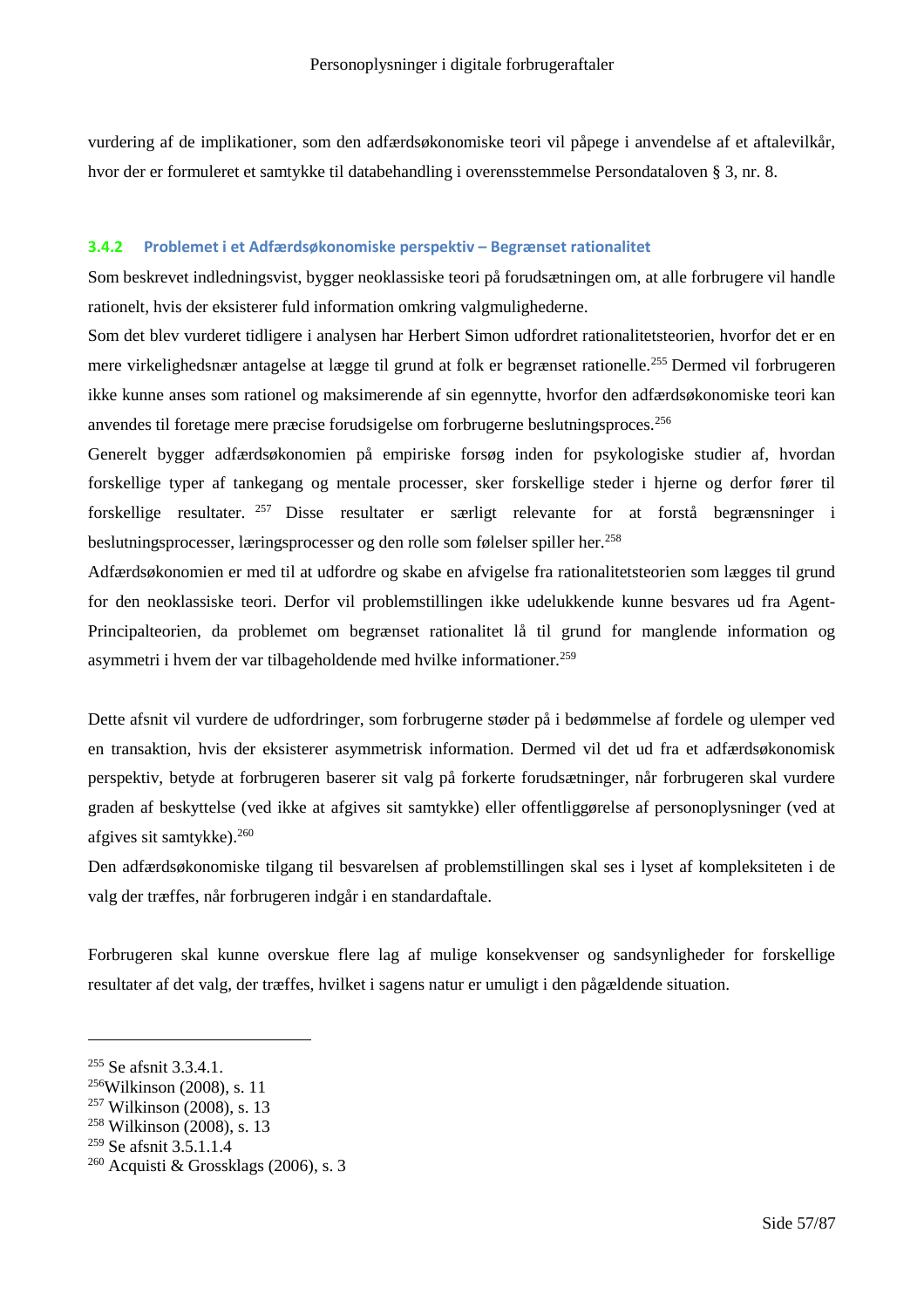Dette kompliceres ydermere af, at der kan være forskellige resultater af hver standardaftale, som indgås af forbrugeren, hvorfor en fortsat kritisk stillingtagen, hos forbrugeren er nødvendig hver gang der afgives en ny accept til samtykke i en standardaftale.

#### *3.4.2.1 Prospektteorien*

Problemet hos forbrugeren i at overskue de sandsynligheder/risici, som er forbundet med de valg som forbrugeren skal træffe,<sup>261</sup> har Daniel Kahnemann og Amos Tversky belyst i deres Prospektteori.<sup>262</sup> Dette vil derfor overføres på selve problemstillingen, for de problemer som forbrugeren oplever ved at afgive samtykke eller ej, samt den betydning det har for at overskue de fordele og ulemper det medfører.

Prospektteorien er en kritik af Von Neumann-Morgensterns nytteteori<sup>263</sup> og en forklarende model for, hvordan der træffes beslutninger i virkeligheden, når beslutningerne er underlagt en risiko.<sup>264</sup>

Dermed vil nyttefunktionen være en S-kurve, som vil være stejl og konveks ved tab i den samlede velfærd og modsat konkav i ved en stigning i den samlede velfærd. <sup>265</sup>

Dermed forklarer teorien bl.a. hvordan forbrugere værdsætter gevinst og tab forskelligt, særligt i situationer hvor sandsynligheden af resultatet (outcome) af den beslutning der træffes, ikke er eksplicit for den som træffer valget, hvilket betyder at der vil være en tendens til at undgå tab mere end søge gevinst.<sup>266</sup>

Dette er forklaret ved den såkaldte "Endowment Effekt", som forklarer hvorfor folk ofte vil foretage risikoaverse valg ved postive forventede pay-offs og risk-seeking i deres valg, når der er en stor sandsynlighed for negativt forventet pay-off. <sup>267</sup> Omvendt vil forbrugeren være risk-seeking, <sup>268</sup> ved valg med positive forventede pay-offs og risikoaverse<sup>269</sup> i deres valg når der er en lille sandsynligheden for et negativt forventet pay-off.<sup>270</sup> Som illustreret nedenfor:

<sup>&</sup>lt;sup>261</sup> Som beskrevet under afsnit 3.2.3.

<sup>262</sup> Kahneman & Tversky (1979)

<sup>263</sup> Frank (2010), s. 180. Derudover beskrevet kort i afsnit 3.2.3.

<sup>264</sup> Kahneman & Tversky (1979), s. 1

 $265$  Frank (2010), s. 240

<sup>266</sup> Kahneman & Tversky (1979), s. 27

<sup>267</sup> Wilkinson (2008), s. 119

<sup>&</sup>lt;sup>268</sup> En person er risk-seeking, når det foretrækkes at vælge den investering med størst gevinst – Cooter & Ulen (2003), s. 52

<sup>&</sup>lt;sup>269</sup> En person er risikoavers, når det foretrækkes at vælge den investering med den mindste risiko – Cooter & Ulen (2003), s. 50

<sup>270</sup> Wilkinson (2008), s. 119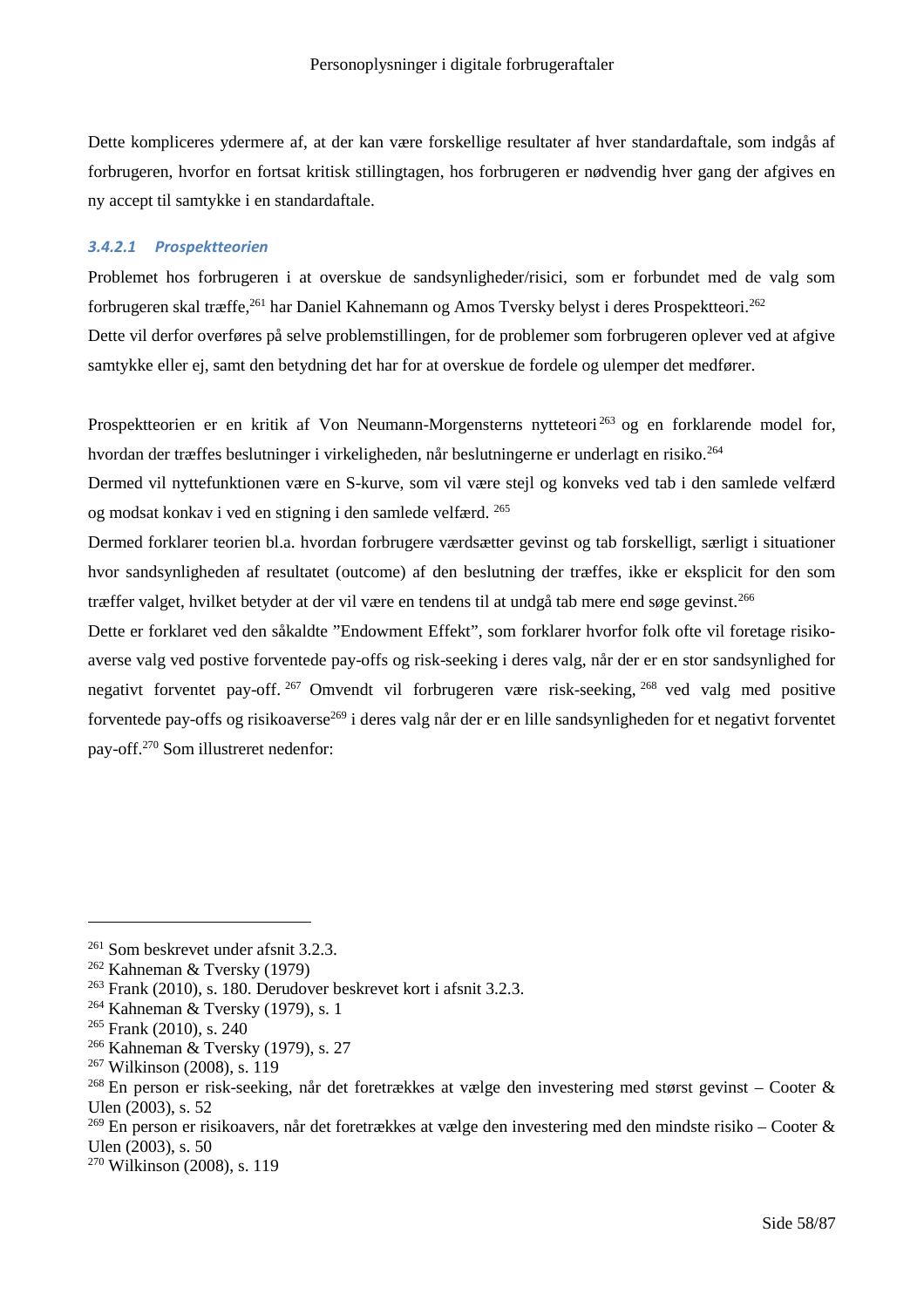

Det betyder at forbrugeren vil undgå tab mere end at søge en gevinst. Dette er en afvigelse fra nyttemaksimeringsteorien, hvor den rationelle forbruger vil vælge det bedste alternativ ud fra forbrugerens betalingsvillighed /budget begrænsningen.<sup>271</sup>

Prospektteori er dermed relevant for at forklare den begrænserede rationalitet, som forbrugerne besidder og som vil føre til en begrænsning i at bearbejde den information, som gøres tilgængelig for forbrugeren.

Det betyder at der opstår en begrænsning i at søge det bedste alternativ blandt mange muligheder, som vil føre til at der systematisk begås begrænset rationelle valg, som Daniel Kahneman og Amos Tversky argumenterer med ovenfor.<sup>272</sup>

Dermed argumenteres det for, at til trods for at forbrugeren er begrænsede rationelle, fordi der ikke er fuldkommen information, vil der stadig træffes irrationelle valg på baggrund af de informationer der tilgængelige, ud fra det forhold at informationen fremlagt på en måde, så de vil fører et samlet positivt eller negativt pay-off med sig.

Denne teori og effekt skal ses i forhold til, at forbrugeren vil få problemer med at vurdere hvilke relevante resultater, der forekomme under forskellige udfald, hvor personoplysninger er inddraget. Forbrugeren har

<sup>271</sup> Cooter & Ulen (2003), s. 15

<sup>272</sup> Acquisti & Grossklags (2006), s. 6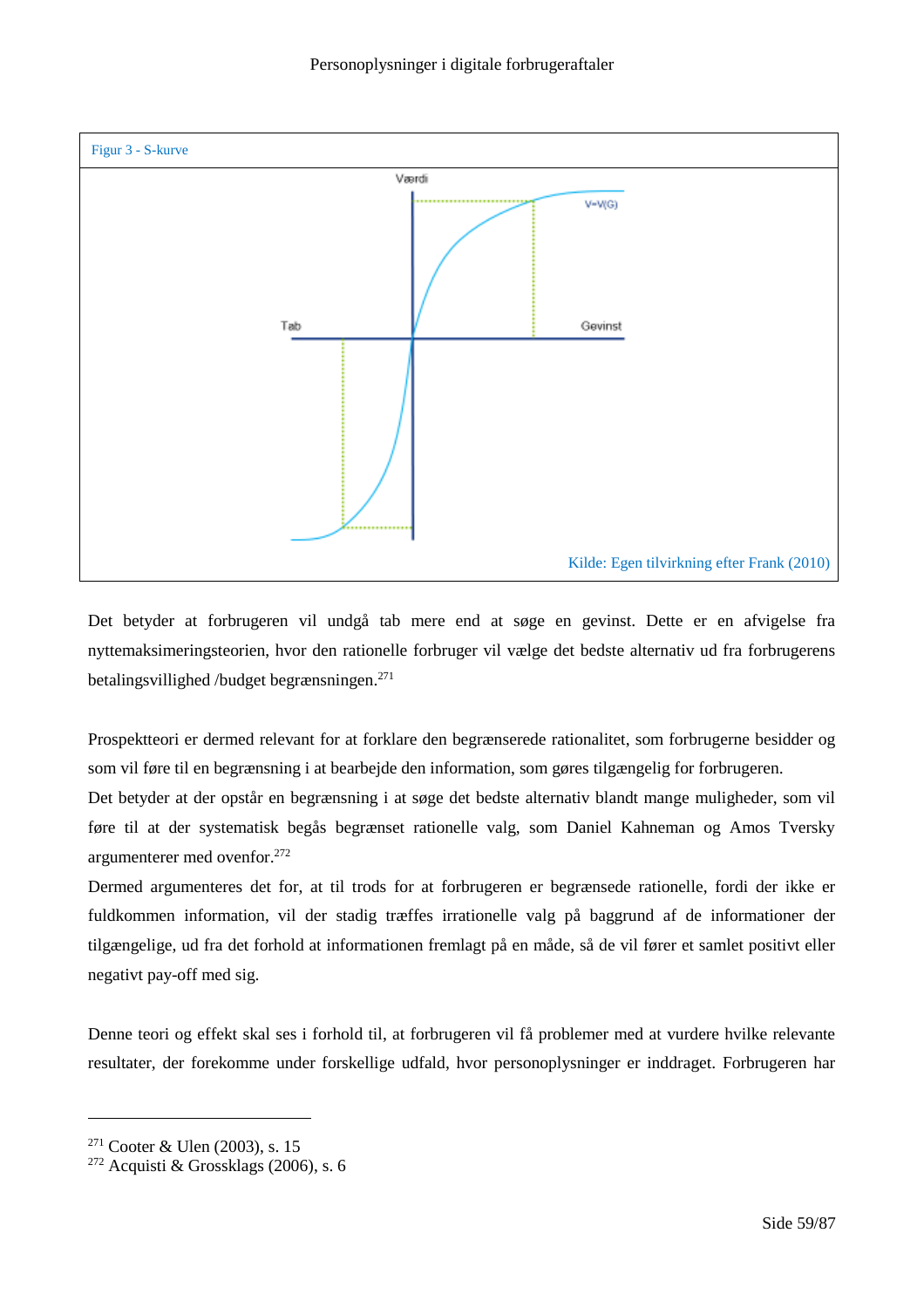begrænset information, som belyst under Agent-Principalteorien, som leder til en begrænset viden og mulighed for at forstå fx det formål, hvormed der sker indsamling af personoplysninger.<sup>273</sup>

Dette betyder at forbrugeren ikke kan gennemskue hvad omkostningerne er, ved at afgive samtykket og dermed vurdere det tab som er forbundet hermed. Dette vil derfor betyde at der en tendens til at tro at der vil være et positivt pay-off ved afgivelse af personoplysninger, særligt hvis den erhvervsdrivende handler i overensstemmelse med teorien og er opportunistisk i fremlæggelsen af information om samtykke til databehandling, samt formål.

Derfor kan det ud fra dette vurderes at forbrugeren vil begå systematiske irrationelle valg, da der skal tages stilling til forskellige forhold, hver gang der skal afgives samtykke til databehandling.

## *3.4.2.2 Framing-teorien*

I forlængelse af Prospektteorien har Daniel Kahnemann og Amos Tversky i nyere studier argumenteret for den såkaldte Framing-teori, der bl.a. fortæller hvilken betydning opstillingen af et spørgsmål har, for den måde som aktørerne vil reagere på dem.<sup>274</sup>

En af de afgørende ting der konkluderes i Kahnemann og Tverskyes artikel er, at det fejlagtigt er den grundlæggende antagelse at folk over tid lærer at træffe korrekte beslutninger, da de over tid vil lære af egne fejl, for derved til sidst at opnå en tilstand udelukkende med korrekte beslutninger.<sup>275</sup>

Dette argumenterer Kahnemann og Tversky imod, da effektiv læring om de valg der træffes kræver gennemsigtighed og feedback i det outcome, som beslutningerne fører til, hvilket i langt de færreste tilfælde vil være virkeligheden, set i lyset af hvordan aftalevilkårene er udformet på og i hvilket omfang de påvirke forbrugeren i den beslutningsproces som går forud.

Denne tilstand af indlærte færdigheder til at træffe korrekte beslutninger er derudover svær at opnå, da det muligvis er sådan, at aftalevilkårene skaber forskellige associationer hos forskellige personer. Dermed vil den måde som aftalevilkårene formuleres på, påvirke forbrugerens vurdering af problemstillingen, såsom de konsekvenser der vil opstå for forbrugeren, ved at indgå aftalen og tilgå aftalevilkåret om samtykke.

Derudover beskriver Kahnemann og Tversky i deres forskning, at en del af denne Framing-effekt<sup>276</sup> kan skyldes det såkaldte fænomen kaldet Anchoring-effect, der som navnet antyder, betyder at beslutningstagen ofte vil være forankret i en forudindtaget holdning til problemstillingen, som følge af tidligere begivenheder.

 $273$  Acquisti & Grossklags (2006), s. 4

<sup>274</sup> Kahneman & Tversky (1986)

<sup>275</sup> Kahneman & Tversky (1986), s. 274

<sup>276</sup> Wilkinson (2008), s. 53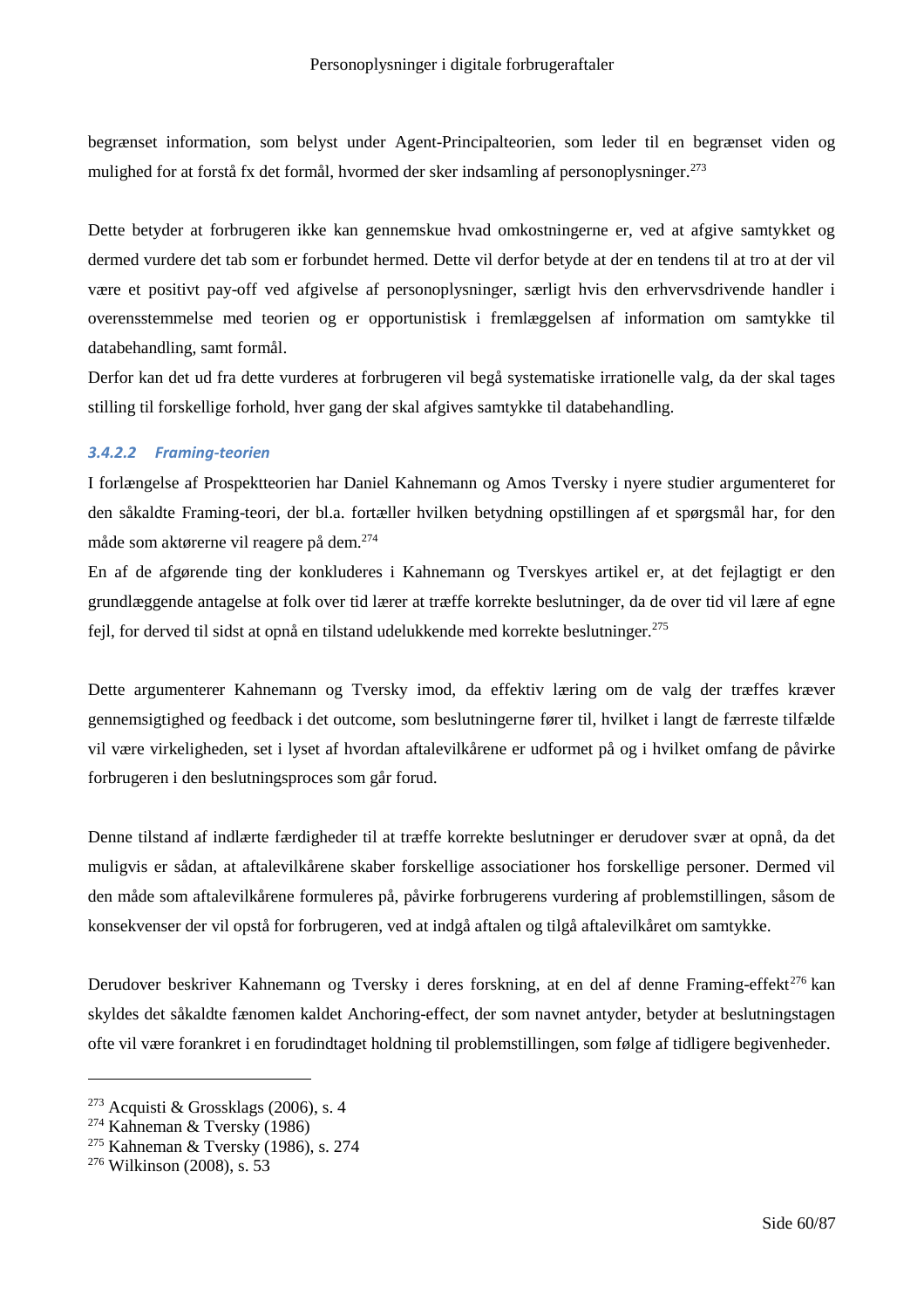Framing-effekten betyder dermed, at forskellige forbrugere kan have tendens til at opfatte valgmuligheder forskelligt, selvom deres umiddelbare outcome er ens, som følge af at forbrugerne har en individuel "bagage" som betyder at holdningen til problemstillingen er forskellig.

Dette leder videre ind i forståelsen af beslutningstagen, som videre bliver begrænset af den sidste af de tre problemer i beslutningsprocessen, som nævnt i Kapitel 3.4 ovenfor, nemlig Heuristikken.

## 3.4.2.2.1 Heuristik

Begrænsningen i at bearbejde informationen skal ses i lyset af at forbrugernes heuristik<sup>277</sup>, hvor der træffes kortsigtede uhensigtsmæssige beslutninger.

Heuristikken er her med til at forbrugerne måske træffer en forkert beslutning, da beslutningen kun træffes på baggrund af kortsigtet opnåelse af et mål.<sup>278</sup> Heuristikken betyder derudover, at forbrugeren træffer et valg, som måske ikke er det korrekte valg, men virker som det mest praktiske valg i øjeblikket. <sup>279</sup> Dette skyldes særligt, at beslutningen om at afgive sit samtykke ofte træffes langt fra den reelle konsekvens af at afgive samtykket, hvormed forbrugeren løser et problem her og nu, og ikke tænker på de langsigtede konsekvenser af afgivelsen af samtykket.

Dertil kommer, at de forventede omkostninger ved at indgå aftalen er forsvindende små for forbrugeren, af to årsager;

Først og fremmest er det umuligt at analysere den reelle omkostning ved at afgive sine personoplysninger, dernæst er det umuligt at analysere hvor stor sandsynligheden er for at disse personoplysninger vil resultere i en omkostning, jf. Prospektteorien.

Sandsynliggørelsen af de forventede omkostninger ved transaktionen er tæt på umulig at opgøre for forbrugeren både Ex ante og Ex post, da forbrugeren som nævnt ikke kan forudse de kommende omkostninger ved afgivelse af accepten, og samtidig er de efterfølgende omkostninger ved at have indgået aftalen sjældent til at måle.<sup>280</sup> Ligeledes vil den erhvervsdrivende, set i lyst af Agent-Principalteorien, ikke have et incitamentet til at fremlægge al information, samt at udforme aftalevilkårene så skabes en positiv association om outcome, ved indgåelse af aftalen og afgivelse af samtykke.

Målingen af de efterfølgende omkostninger er nærmest umulige at måle for den enkelte forbruger, for vedkommende som har indgået en aftale om at afgive sine personlige oplysninger, kan ikke med sikkerhed sige at dette er grunden til at vedkommende efterfølgende bruger flere penge på målrettede reklamer eller på henvendelser fra sælgere.

<sup>277</sup> Wilkinson (2008), s. 69

<sup>278</sup> Mankiw & Taylor (2014), s. 126

<sup>279</sup> Mankiw & Taylor (2014), s. 126

<sup>&</sup>lt;sup>280</sup> Acquisti & Grossklags (2006), s. 8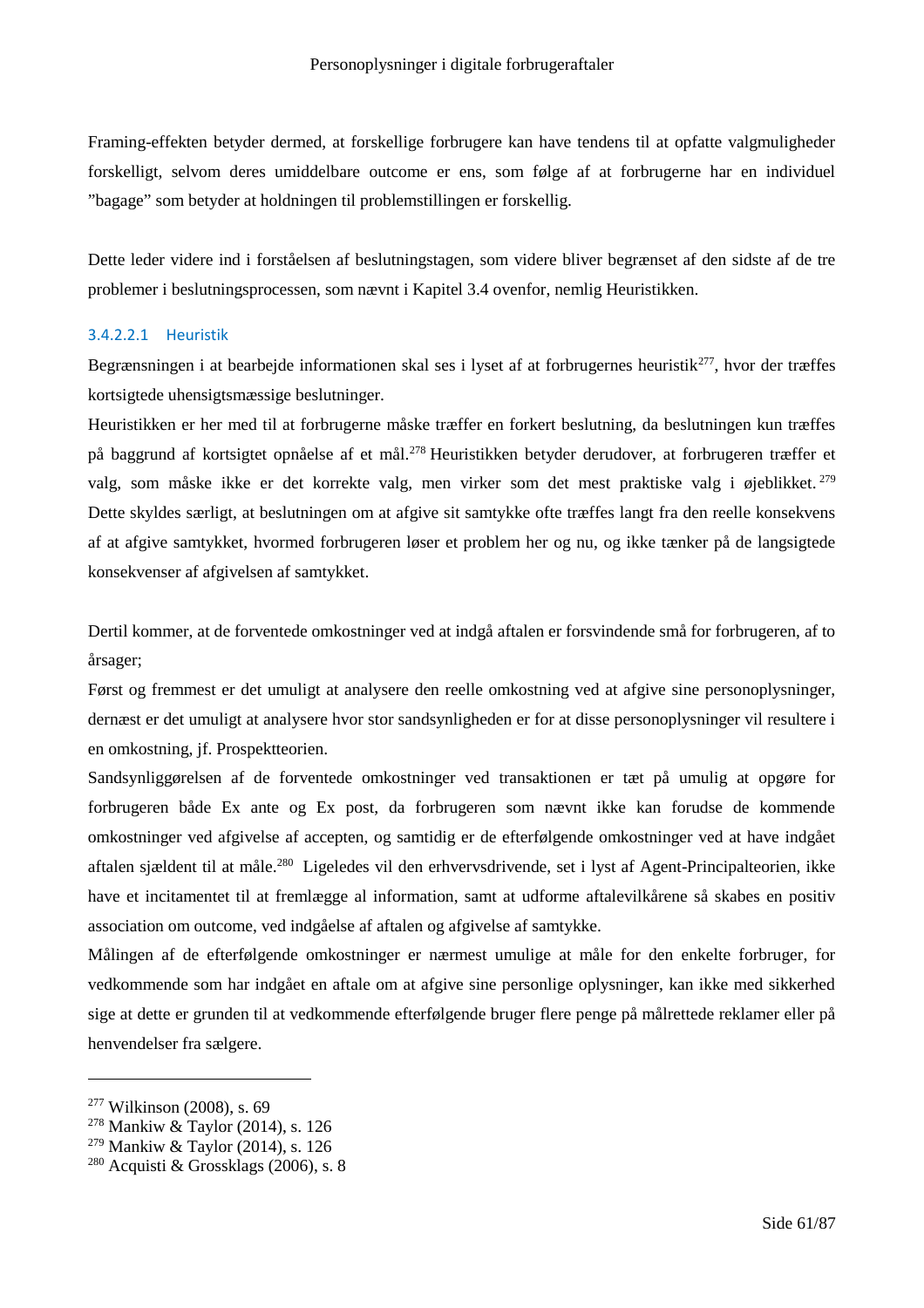## **3.4.3 Opsamling på adfærdsøkonomien**

Meningen med den adfærdsøkonomiske tilgang til problemstillingen om, hvorvidt forbrugeren kan afgive samtykke til databehandling og tage stilling til hele problematikken omkring beslutningen om beskyttelse af personoplysninger, er derfor at påvise udfordringen ved at lægge hele beslutningskompetencen ud til forbrugeren, som efter de adfærdsøkonomiske teorier, ikke vil være i stand til at træffe en rationel beslutning.

På denne baggrund skal adfærdsøkonomien som afvigelse fra standardøkonomimodellen om fuldkommen konkurrence, bidrage med en række værktøjer til at forstå det, der ligger bag den måde, som der træffes beslutning omkring afgivelse af samtykke til databehandling.

Forbrugeren kender ikke de omkostninger, som er forbundet med at acceptere, at der afgives samtykke, også hvor forbrugeren har læst og accepteret dette samtykke. Dernæst blev der lagt til grund ud fra en neoklassisk tilgang til problemet, at den information som personoplysninger giver, vil påvirke den balance som er mellem forbrugeren og den erhvervsdrivende og skabe en fordel hos den som besidder informationen.<sup>281</sup>

Dermed er det også blevet vurderet, at der er i det omfang at mere information skal sikre at der ikke sker asymmetrisk information ikke vil løse problemet, fordi forbrugerne ikke vil kunne bearbejde oplysninger og derfor ikke vil kunne vurdere omkostninger og fordele korrekt, til at afgive deres samtykke.

Der vil derfor ikke ske en efficiensforbedring ved pålægge den erhvervsdrivende det krav, at der skal ske yderligere fremlæggelse af eller en skærpelse i informationskravet.

Derudover siger samtykke-reglen i Persondataloven, at der skal foreligge tilstrækkelig information førend samtykket er gyldigt, hvilket vil være vanskeligt at opretholde i virkeligheden, da adfærdsøkonomien viser, at forbrugerne vil have forskellige synspunkter på hvad der vil være at betragte som tilstrækkeligt informeret. Dette bunder i udfordringen med både Framing, Anchoring og Heuristik, hvor det blev påvist, at forbrugerne vil handle forskelligt alt afhængigt af hvordan et aftalevilkår bliver udformet, da de både er belastet af deres egen fortid og fristelsen til at træffe den nemme kortsigtede løsning. Dette vil betyde at den erhvervsdrivende, vil møde problemer med at fremlægge tilstrækkelig med information, i overensstemmelse med Persondatalovens krav, når dette skal fremlægges i en standardaftale og hvor der ikke er mulighed for alternative aftalevilkår, hvor samtykke til databehandling ikke fremgår.

<sup>281</sup> Se afsnit 3.3.6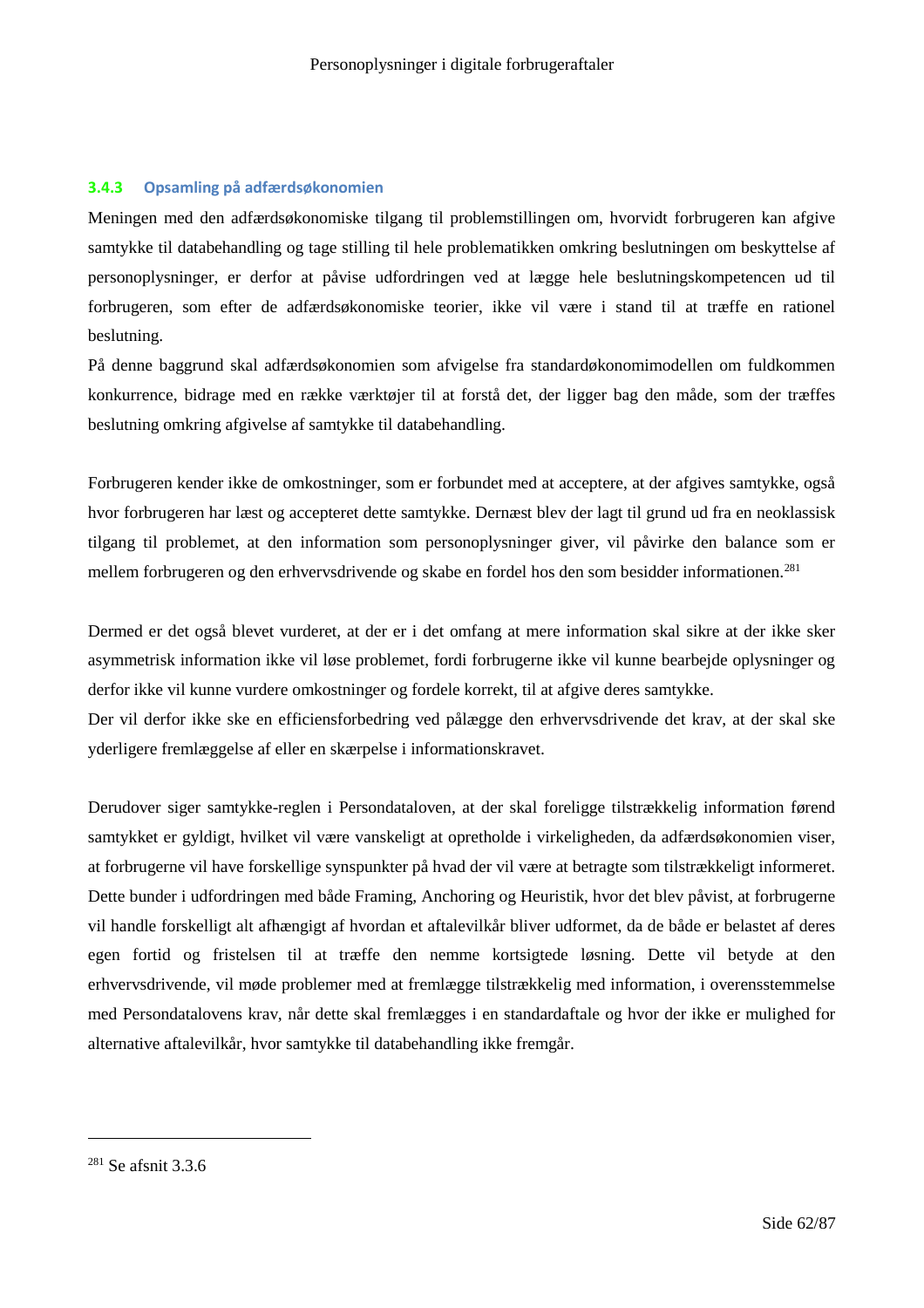## **3.5 Økonomisk tab og inefficiens**

Afhandlingens økonomiske analyse har indtil videre påvist, at der i forbindelse med indgåelse af en aftale mellem en forbruger og en erhvervsdrivende, vil være asymmetrisk information, hvormed der er tale om et Agent-Principalproblem. Dette fører til, at forbrugerne ikke vil være i stand til at træffe den mest hensigtsmæssige beslutning omkring indgåelse af en standardaftale, hvor der kan ske overdragelse af personlige oplysninger.

Forbrugeren oplever at indgå forkerte beslutninger på baggrund af den udfærdigede standardaftale. Dermed blev det påvist at den asymmetriske information som finder sted mellem forbrugeren og den erhvervsdrivende, når forbrugeren skal træffe valg om at indgå standardaftalen og dermed give sit samtykke til databehandling, som kan anses som en markedsfejl.

Foruden dette problem med indgåelse af aftaler mellem forbrugeren og den erhvervsdrivende, har den økonomiske analyse påvist, at selvom den asymmetriske information udlignes ved en fuldkommen information i standardaftalerne, vil forbrugerne stadig være underlagt det såkaldte Privacy-Paradoks. Dette paradoks er begrundet ud fra Prospektteorien og Framing-teorien, som analyseret ovenfor, årsag til at forbrugere frivilligt vil indgå uhensigtsmæssige aftaler, fordi en forbruger oftest vil opføre sig bevidst uvidende, og træffe kortsigtede beslutninger, som ikke kunne anses som det bedste alternativ, blandt mange valgmuligheder.

Begrænsningen i at bearbejde den information som stilles til rådighed for forbrugeren, vil forstærke den markedsfejl som blev påvist ved anvendelse af Agent-Principalteorien. Denne markedsfejl vil medføre et samfundsøkonomisk tab efter velfærdsteorien.<sup>282</sup>

Dette samfundsøkonomiske tab vil betyde et velfærdstab for hele samfundet og ikke udelukkende de parter, som er involveret, hvorfor dette kan anses som et reelt problem, efter teorien.

Den teoretiske påstand om velfærdstab, er blevet begrundet ud fra, den analyse som OECD har udarbejdet tilbage i 2013, som omhandler analyser af forbrugeradfærden, som tilgår standardaftaler online. <sup>283</sup> Her blev estimatet over det samlede samfundstab i EU udgør 27.005 mio. EUR om året.<sup>284</sup>

Det begrunder det informationstab som forbrugeren udsættes for og som kunne begrundes i Principal/agent teorien og den adfærdsøkonomiske teori, hvorfor fremlæggelse af information ikke er tilstrækkeligt til at løse det velfærdstab, som opstår i relationen mellem forbrugeren og den erhvervsdrivende.

<sup>282</sup> Mankiw & Taylor (2014), s. 180

<sup>283</sup> OECD (2013)

<sup>284</sup> OECD (2013), s. 23.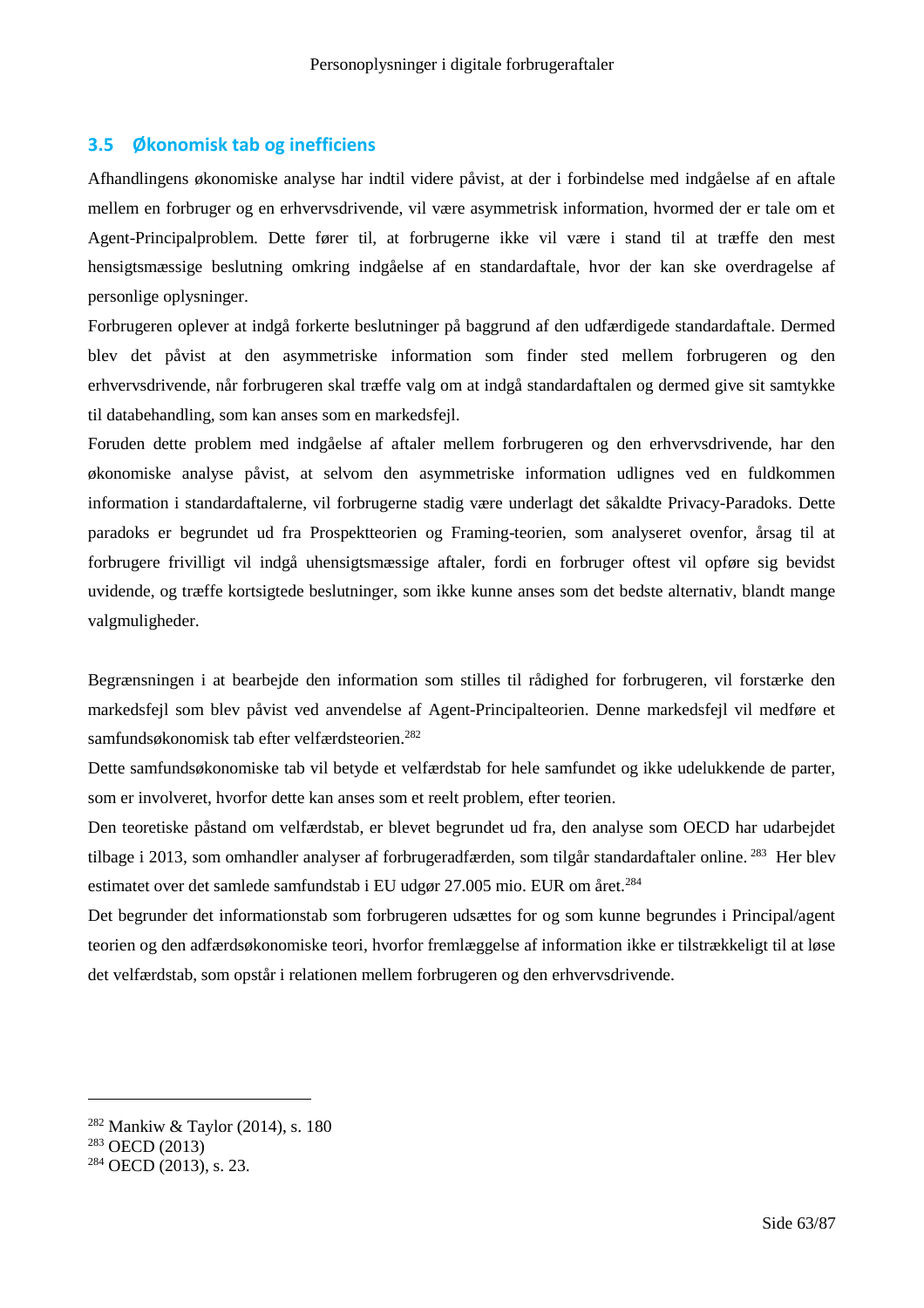I forlængelse af disse to problemer, vil det derfor være relevant at identificere de samfundsmæssige konsekvenser af, at forbrugerne indgår aftaler som ikke opfylder betingelserne for Kaldor-Hicks-efficiens, som forklaret i afsnit 3.2.3.2 ovenfor.

Da det ovenfor er påvist, at den information som gøres tilgængelig i overensstemmelse med loven, alligevel ikke vil blive læst når samtykket er formuleret som et aftalevilkår i en forbrugeraftale, kan det dermed indledningsvist sluttes, at et aftalevilkår om samtykke til databehandling vil kunne føre til en yderligere skævvridning i den ulige balance, mellem forbrugere og erhvervsdrivende. Dermed vil denne aftale i et økonomisk lys, om end den er accepteret af forbrugeren, formentligt kunne anses som et urimeligt aftalevilkår. Dette vil blive endeligt behandlet i den samlede integrerede analyse, i Kapitel 4.

## **3.6 Delkonklusion**

På baggrund af den økonomiske analyse kan det som udgangspunkt konkluderes, at hvis forbrugerne er rationelle vil et regime for beskyttelse af privatlivet og personoplysninger ikke være nødvendig.

En retsøkonomiske analyse ud fra den neoklassisk teori, vil derfor påpege både fordele og ulemper ved regulering af personoplysninger, samt i hvilket omfang og hvordan de skal være tilgængelige – men det vil ikke give et entydigt svar på hvilken indvirkning reguleringen har for beslutningen om at afgive personoplysninger, hvor dette er kompliceret af et forhold mellem en forbruger og en erhvervsdrivende.

Det kan videre konkluderes, at en anvendelse af adfærdsøkonomisk teori, om begrænset rationalitet vil kunne give et mere virkelighedsært billede på den retsøkonomiske vurdering af anvendelsen af samtykkereglen, som et aftalevilkår i en standardaftale. Dermed vil det betyde en afvigelse fra standardøkonomimodellen om fuldkommen konkurrence.

Dermed vil det kunne konkluderes, at det er vanskeligt at opfylde det forhold at retsreglen i Persondataloven om samtykke til databehandling er efficient og opfylde forudsætningen for fuldkommen konkurrence. Samtykkereglen opstiller et krav om, at et udtrykkeligt samtykke, skal anses som afgivet, hvis den erhvervsdrivende har givet tilstrækkelig og direkte information herom. Det vil derfor konkluderes at der i en retsøkonomisk vurdering ud fra Agent-Principalteorien, vil ske asymmetrisk informationen i forholdet mellem den erhvervsdrivende og forbrugerne, hvorfor den erhvervsdrivende ifølge teorien vil have incitament til at fremlægge information som er dårligere end hvad loven kræver. De problemer og det samfundstab som blev påpeget i OECD-rapporten, viste, hvad der underbyggedes af Agent-Principalteorien om asymmetrisk information, som forklarer en begrænset rationalitet.

Endvidere kan det konkluderes på baggrund af den økonomiske analyse, at den asymmetriske information vil forstærkes fordi forbrugeren er begrænsede rationelle. Det vil derfor føre til en begrænsning i at bearbejde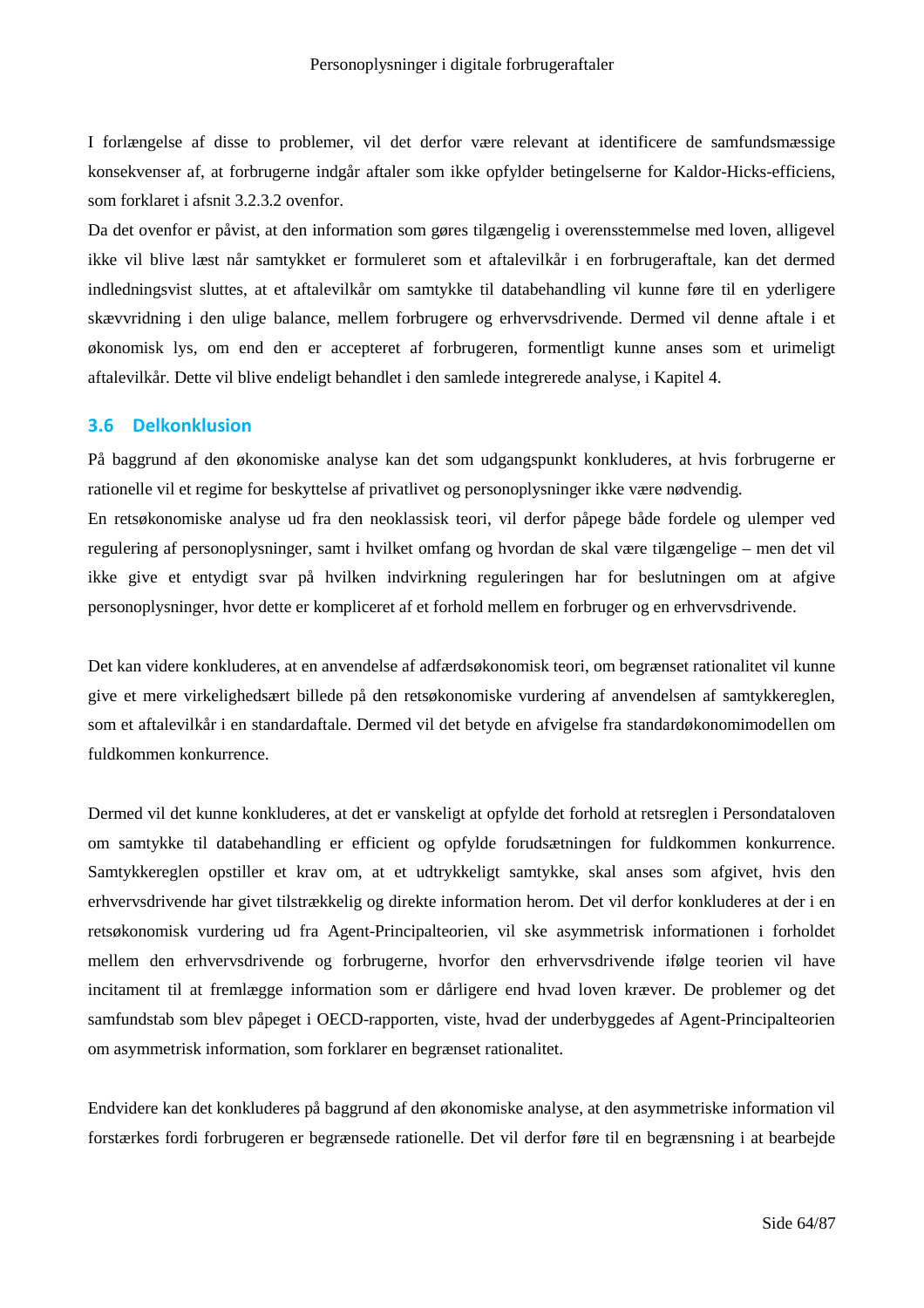den information, som gøres tilgængelig for forbrugeren, hvorfor forbrugeren ikke vil være i stand til at træffe et informeret valg i overensstemmelse med Persondataloven. Forbrugeren vil ikke være i stand til at vælge det bedste alternativ, da usikkerheden om afgivelse at samtykket til databehandling og kompleksiteten i vilkårene vanskeliggøre dette. Dermed forelægger der en markedsfejl, som vil fører til en inefficiens i forhold til anvendelse af samtykkereglen, hvor formålet om at databehandling på baggrund af et informeret samtykke, ikke kan anses som opfyldt ud fra den teoretiske analyse af problemet.

Sammenfattende betyder dette derfor, at anvendelsen af samtykke til databehandling som et aftalevilkår, vil kunne anses som værende inefficient, når samtykket skal danne legitimt grundlag for databehandling af personoplysninger i en forbrugeraftale.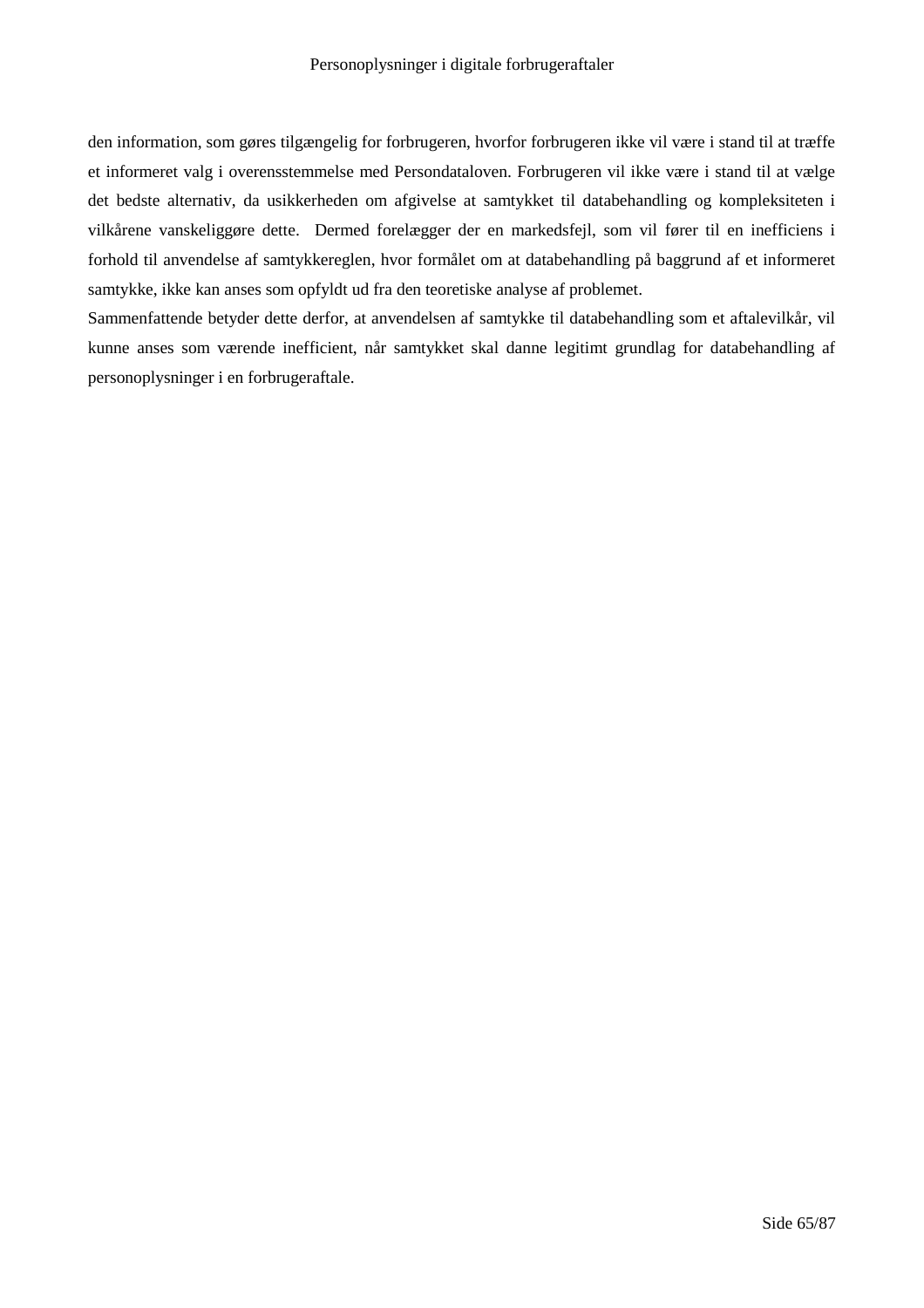# **4 Integreret Analyse**

Der vil i afhandlingens sidste analyseafsnit, ske en integreret analyse, som søger at besvare den integrerede problemstilling, for i hvilket omfang, der bør ske en ændring af retstilstanden, så der bør ske en anvendelse af Aftalelovens regler om urimelige aftalevilkår, jf. §38c, jf. §36.

Der vil derfor ske en retspolitisk analyse, på baggrund af den Juridiske Analyse i Kapital 2 og den Økonomiske Analyse i Kapitel 3, af om et aftalevilkår om samtykke til databehandling, bør anses som et urimeligt aftalevilkår.

Dette vil i så fald betyde en ændring af retstilstanden, hvor Persondatalovens regler, om at der kan ske databehandling på baggrund af samtykke, hvis dette er formuleret som et aftalevilkår i en standardaftale, alligevel ikke vil kunne anses som et gyldigt behandlingsgrund, og tilsidesættes ved anvendelse af Aftalelovens regler om urimelige aftalevilkår.

Problemerne med anvendelse af retsreglen i Persondataloven § 3, nr. 8 i et aftalevilkår, som den økonomiske analyse har belyst skal derfor søges løst i en alternativ anvendelse af retsreglen i Aftalelovens § 38 c, jf. § 36 om urimelige aftalevilkår i forbrugeraftaler.

Som påpeget i den retsdogmatiske analyse er det dermed relevant i afhandlings sidste kapitel at analysere, hvorvidt forbrugeren pålægges en forpligtelse, da dette var et centralt kriterium i vurderingen af, hvad der lå til grund for vurderingen af urimelige aftalevilkår i retspraksis fra de danske domstole.<sup>285</sup> Det forhold, hvor de to retsregler udgjorde en væsentlig forskel fra hinanden, vil derfor ligge til grund for vurdering i denne analyse.

Endeligt vil det blive vurderet om denne ændring af retstilstanden vil skabe en mere efficient allokering af samfundets ressourcer og i hvilket omfang de markedsfejl, som blev analyseret i den økonomiske analyse, vil blive mindske ved anvendelse af Aftalelovens § 38c, jf. § 36

<sup>285</sup> Se afsnit 2.3.2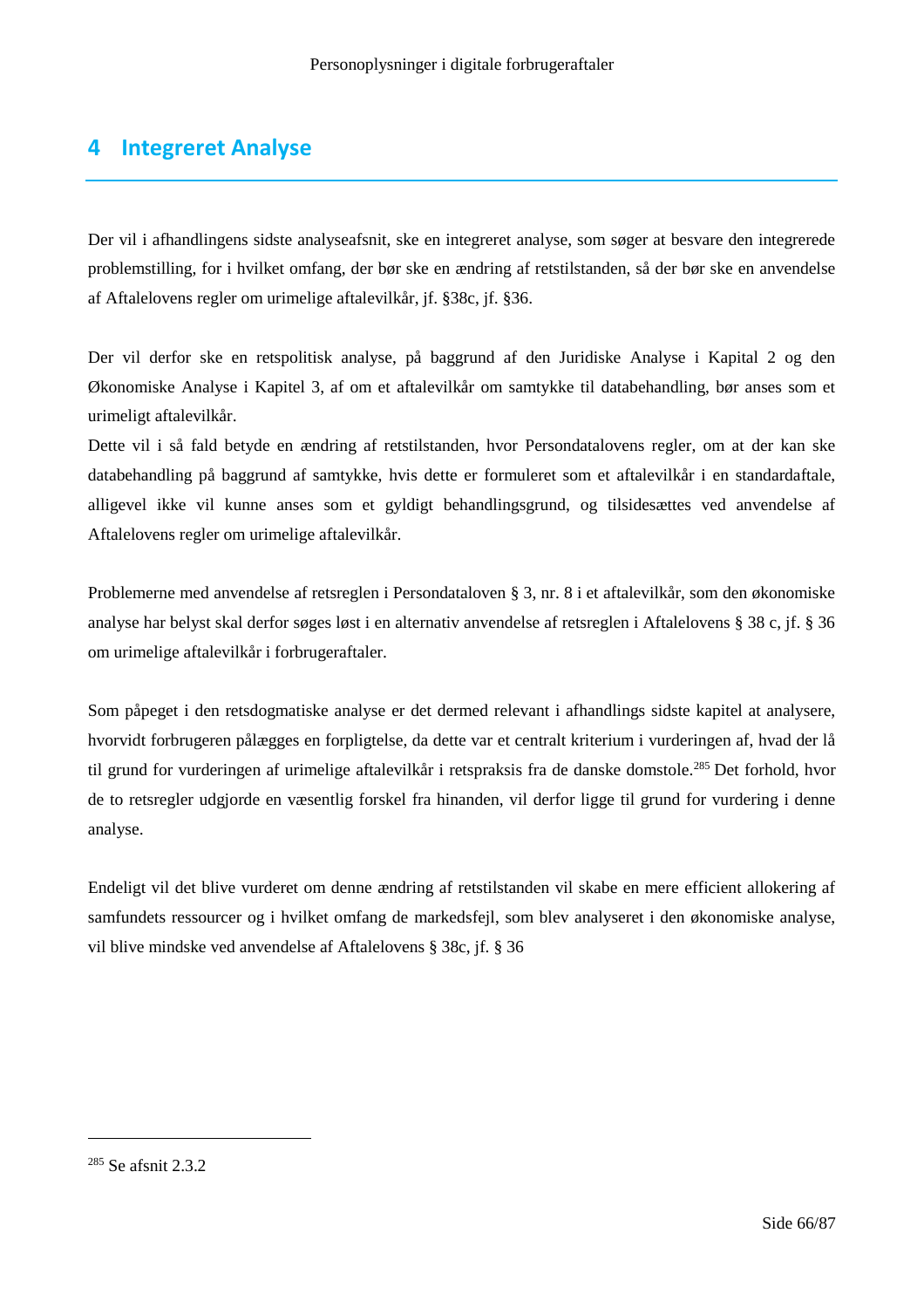# **4.1 Problemer påpeget i den økonomiske analyse i forhold til den retsdogmatiske analyse**

I den retsdogmatiske analyse (kapitel 2) blev det vurderet, at et samtykke formuleret som et aftalevilkår, i overensstemmelse med Persondataloven, vil være lovligt behandlingsgrundlag, såfremt der var sket tilstrækkelig og direkte information om dette til forbrugeren.<sup>286</sup>

Som det blev analyseret i den retsdogmatiske analyse, kunne der godt lægges en sammenligning til grund for de to retsregler. I begge retsregler var der et krav om information af afgivelse af samtykke og indgåelse af standardaftaler, som i begge henseender skulle gøre forbrugeren i stand til at vurdere konsekvenserne.

Derudover måtte aftalevilkåret ikke skabe en skævvridning af balancen mellem forbrugeren og den erhvervsdrivende, jf. Aftaleloven § 38 c.

I Océa Group-sagen <sup>287</sup> har EU-domstolen endvidere lagt en beskyttelsesordning til grund, hvorfor forbrugeren befandt sig i en svagere stilling end den erhvervsdrivende, og hvor forbrugeren bl.a. ikke kunne påvirke indholdet af standardaftalen.<sup>288</sup>

Det kan ligeledes lægges til grund for den anvendte retspraksis i den retsdogmatiske analyse, at de danske domstole i deres vurdering af urimeligheden i forskellige aftalevilkår, skulle sondres mellem om forbrugeren blev pålagt en unødvendig forpligtelse, her økonomiske, samt om forbrugeren var blevet gjort bekendt med den konkvens som aftalevilkåret havde.<sup>289</sup>

Aftalevilkåret om samtykke, som er reguleret gennem Persondataloven, har ikke noget forbrugerpræceptivt formål, men anvendelsen af aftalevilkåret har konsekvenser for forbrugerens vurdering af hvilke omkostninger der er forbundet med aftaleindgåelse, som det blev konkluderet i den økonomiske analyse.<sup>290</sup>

Som det indledningsvist blev analyseret i den juridiske analyse, har loven generelt til formål at regulere økonomiske aktørers adfærd. Ligeledes blevet det analyseret i den juridiske analyse at Persondataloven har til formål at sikre privatlivets fred, hvorfor det i det omfang der skal ske behandling af personoplysninger, kun kan ske ud fra et legitimt behandlingsgrundlag. Her er samtykke en hyppigt anvendt måde at opnå dette gyldig behandlingsgrundlag.<sup>291</sup>

Den selvbestemmelsesret som samtykket er et udtryk for, vil ikke altid vil kunne anses at opfylde de krav som stilles i Persondatalovens § 3, nr. 8.<sup>292</sup>

<sup>286</sup> Se afsnit 2.4.1.1.3.1.

<sup>287</sup> Sager C-240/98 – C-244/98,

<sup>288</sup> Sager C-240/98 – C-244/98, Præmis 25

 $289$  Se afsnit 2.5

 $290$  Se afsnit 3.8

 $291$  Blume (2013), s. 165

 $292$  Blume (2013), s. 165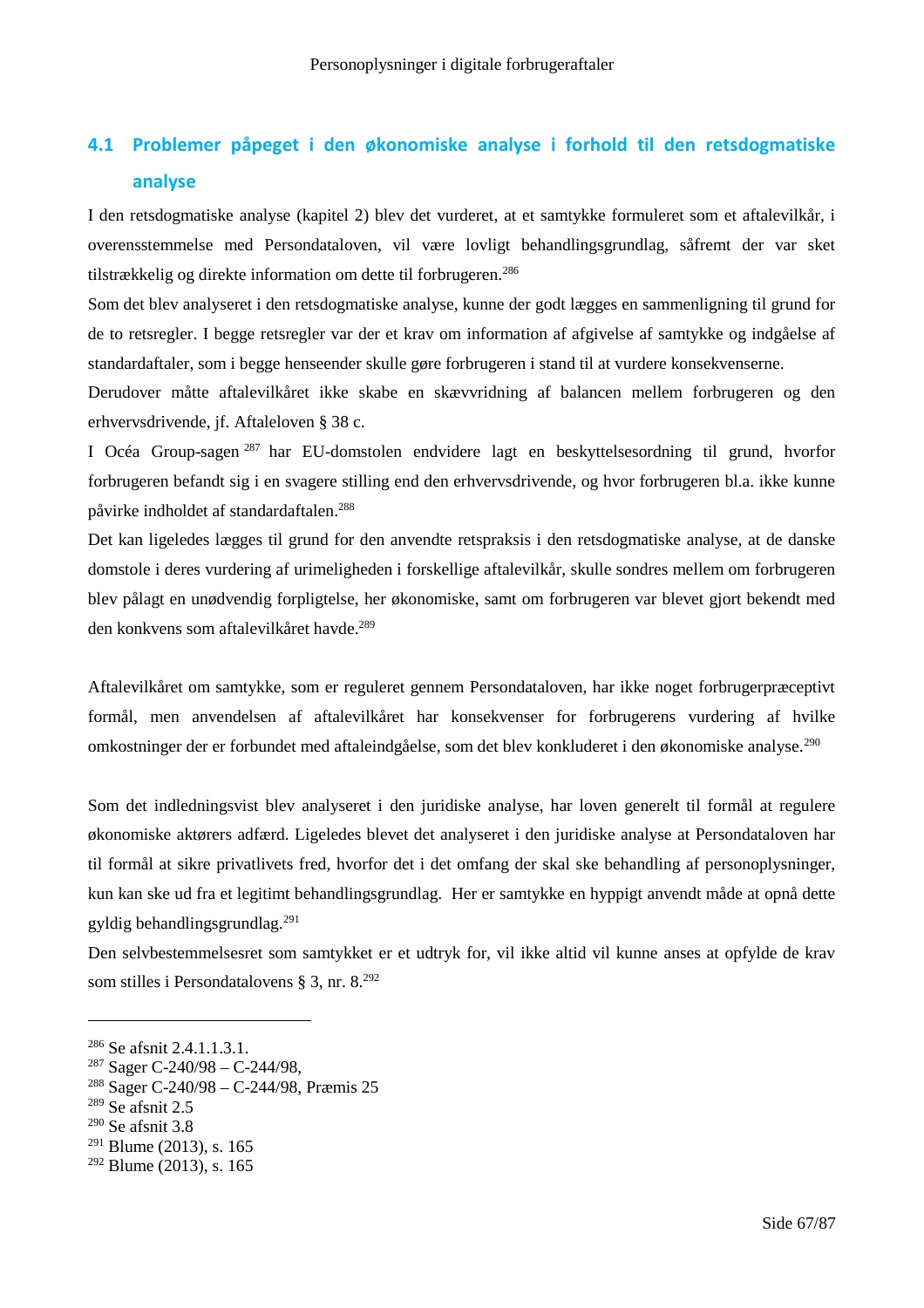Denne tvivl om samtykkets gyldighed, når de er anvendt som aftalevilkår i en standardaftale på forbrugerområdet, blev belyst fra Agent-Principalteorien.

Her blev det analyseret, at der opstår asymmetrisk information, hvilket videre i teorien medfører et informationstab, da den erhvervsdrivende vil have incitament til begå Moral Hazard og derfor vil holde information tilbage for forbrugeren, hvorfor der opstår et problem med Adverse Selection. <sup>293</sup> Hvorfor der vil opstå en mistillid hos forbrugeren, om den kvalitet der tilbydes, hvilket også viser sig i at forbrugeren ikke vil af med deres oplysninger.<sup>294</sup>

Set i lyset af Persondataloven, om kravet at tilstrækkelig information fremlægges til at forbrugeren kan overskue fordele og konsekvenser,<sup>295</sup> vil derfor være udfordret af den analyse af incitamenterne i et forholde mellem en forbruger og erhvervsdrivende.

I de tilfælde hvor databehandlingen er mere kompleks eller hvor den erhvervsdrivende skal behandle følsomme/sensitive personoplysninger, og dermed med det resultat at kravene til at give tilstrækkelig med information øges, vil incitamentet til Moral Hazard stige, da det hermed er mere omkostningsfuldt for den erhvervsdrivende at gøre yderligere information tilgængelig. <sup>296</sup>

Endvidere er det ovenfor i den økonomiske analyse analyseret, at det ud fra en sunk cost-betragtning vil være rationelt af forbrugeren ikke at gennemlæse lange aftalevilkår eller komplekse formulerede vilkår, da omkostninger ville være for store i forhold til de investeringsomkostninger, der havde været for forbrugeren i at vælge produktet eller tienesten.<sup>297</sup>

På denne måde vil personoplysninger og den information de bidrager med, kunne anses som et værktøj, der kan kontrollere den af parterne som ikke har den samme information.

Dermed vil det alt andet lige have en effekt på den økonomiske balance mellem parterne i de tilfælde hvor forbrugeren ikke vil give sine personoplysninger til den erhvervsdrivende.<sup>298</sup>

Forbrugerens personoplysninger vil dermed fremme den opportunistiske adfærd hos den erhvervsdrivende, til at anvende samtykket bredt til at legitimere den databehandling, som den erhvervsdrivende gerne vil foretage sig med forbrugerens personoplysninger.<sup>299</sup>

Denne ubalance mellem den erhvervsdrivende og forbrugeren, som informationstabet påviser, vil skabe en inefficiens fordi informationstabet skaber et velfærdstab.<sup>300</sup>

<sup>296</sup> Mankiw & Taylor (2014), s. 266

<sup>293</sup> Mankiw & Taylor (2014), s. 265 - 266

<sup>294</sup> Erhvervstyrelsen (2015), s. 10

<sup>&</sup>lt;sup>295</sup> Se afsnit 3.5.1.

<sup>297</sup> Se afsnit 3.3.4.

<sup>298</sup> Posner (1981), s.3-4

<sup>299</sup> Zeadally & Badra (2015), s. 314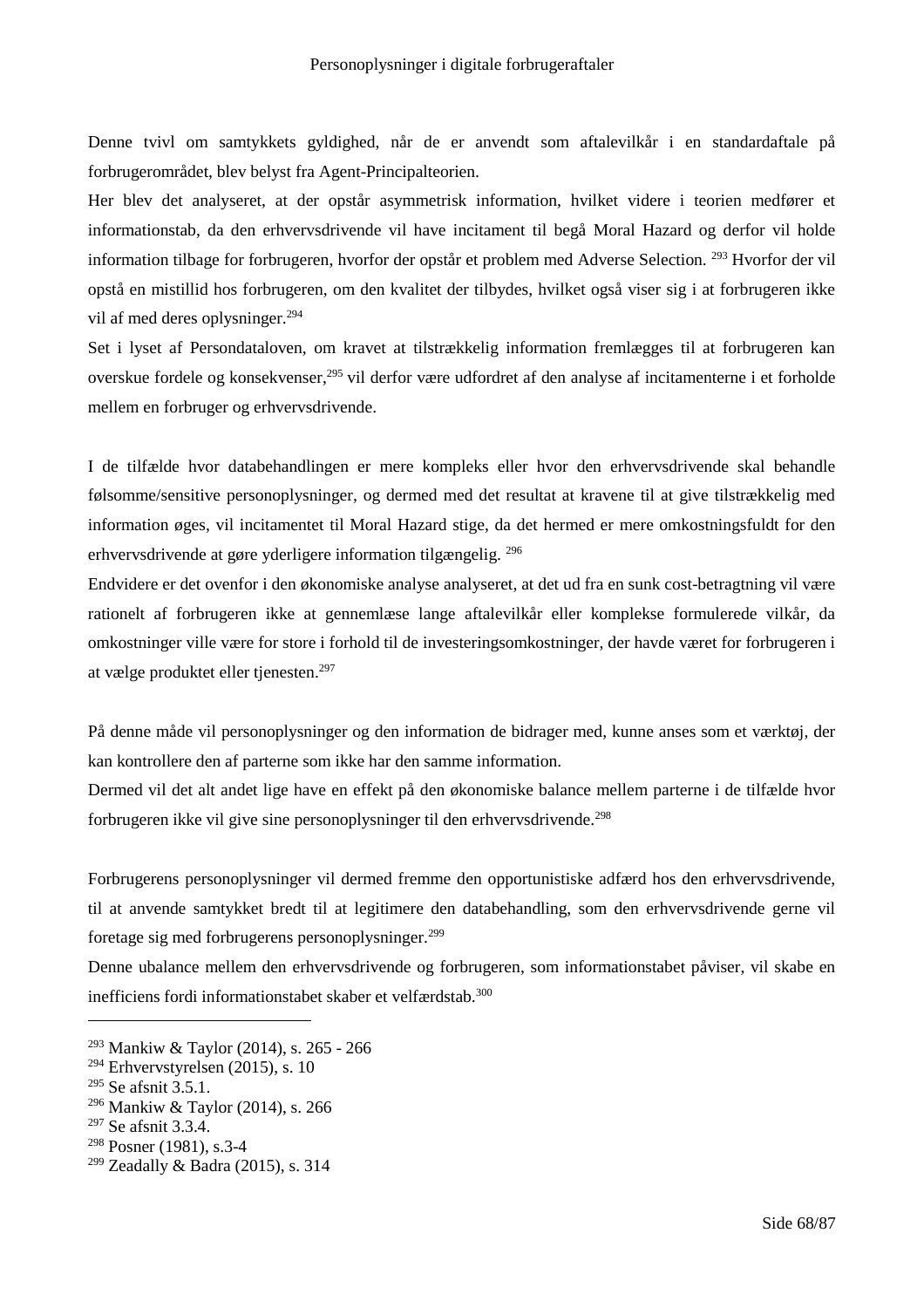Løsningen på problemet med den asymmetriske information ville derfor være, at den erhvervsdrivende blot skulle pålægges et fremlægge al information, for på den måde at undgå asymmetrisk information, når forbrugerens skal træffe et valg om at indgå en standardaftale, hvor et aftalevilkår om samtykke til databehandling er formuleret.

Argumentationen for at information skulle være løsning på problemet, blev afvist ud fra en adfærdsøkonomisk analyse af forbrugerens manglende evne til at overkomme mange informationer, hvilket skal ses i lyset af den måde standardaftalerne er udformet, da både Prospekt-teorien og Framing-teorien<sup>301</sup>, kunne føre til, at et standardaftalevilkår blev gennemsigtig for den enkelte, og dermed skabet en forventning om et positivt pay-off.

Dermed blev det lagt til grund, at forbrugerne formentlig slet ikke kan bearbejde alle de informationen de i så fald ville blev givet, og dermed blev det indledningsvist konkluderet, at der opstår et Privacy-Paradoks. Generelt er der en øget tendens til at behovstilfredsstille frem for at træffe det valg som er den optimale beslutning, når det gælder standardaftaler, hvor forbrugerne skal gennemlæse og forstå lange og komplekse

kontrakter (tabet sås også tydeligt i OECD-undersøgelsen).<sup>302</sup>

Når nu særligt forbrugere, ikke kan træffe en rationel beslutning inden de afgiver deres samtykke til databehandling, når samtykket er formuleret som et aftalevilkår, vil det kunne lægges til grund at anvendelse af Persondatalovens regler om udtrykkeligt samtykke til databehandling, <sup>303</sup> i en standardaftale på forbrugerområdet, ikke vil leve op til formålet om at der skal ske sikring af privatlivets fred, ved databehandling.

Det vil - til trods for at der informeres meget om de konsekvenser, som medfølger afgivelse af samtykke ikke være muligt forbrugeren at værdisætte de konsekvenser, i forhold til muligheden for ikke at indgå i aftalen.

I forlængelse heraf, blev det endvidere vurderet i den økonomiske analyse at informationen skal ses som et middel til magt, hvorfor det har en reel værdi i styrkeforholdet mellem forbrugeren og den erhvervsdrivende. Derfor vil en situation hvor samtykket blot reguleres efter reglerne i Persondataloven, ikke føre til at forbrugerne får beskyttet retten til privatlivets fred på en efficient måde.<sup>304</sup>

<sup>304</sup> Se afsnit 3.7.

<sup>300</sup> Se afsnit 3.6

<sup>301</sup> Se afsnit 3.5.2.1 og afsnit 3.5.2.2.

<sup>302</sup> Faure & Luth (2011), s. 12

<sup>303</sup> Persondataloven § 6, stk. 1, § 7, stk. 2 og § 8 stk. 2.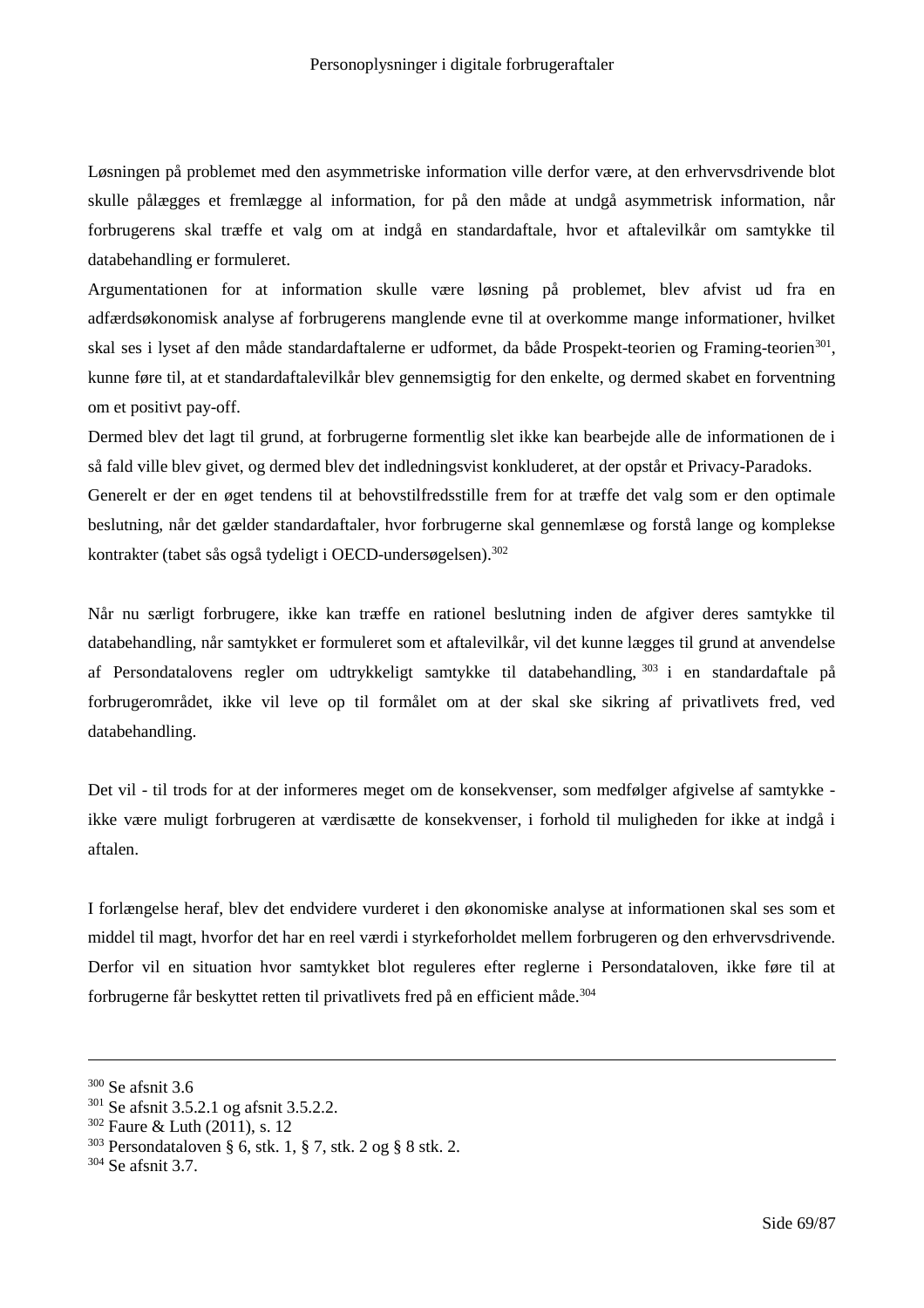Afgivelsen af informationen, vil dermed blot forrykke balancen og stille forbrugeren i en dårligere situation, hvorfor vilkåret i den henseende må anses som urimeligt i forhold til sikre en beskyttelse af balancen, som det er reguleret efter AFTL § 38c, jf. § 36.

Derfor vil formålet om at undgå, at den erhvervsdrivende udnytter sin overlegne position over for forbrugeren også kunne overføres på de implikationer, som teorien påviste i den økonomiske analyse.

# **4.2 Kaldor-Hicks-efficiens**

I den økonomiske analyse blev det vurderet at der opstod en inefficiens ved anvendelse af samtykke, som aftalevilkår og som legitimation for gyldig databehandling i overensstemmelse med Persondataloven. En sådan inefficiens betyder derfor, at der eksisterer en mulighed for en forbedring af retstilstanden på området. Denne forbedring er, som det er beskrevet i den økonomiske analyse, samfundsmæssigt mest optimalt at finde ved en Kaldor-Hicks-forbedring.<sup>305</sup>

Den potentielle Kaldor-Hicks-forbedring, kan anses som en Kaldor-Hicks-efficiens, da der sker en omfordeling af gevinsterne.<sup>306</sup>

Endvidere er det i arbejdet med retspolitiske spørgsmål særligt relevant at anvende Kaldor-Hicks-kriteriet til at sammenligne to situationer, hvor der vurderes eventuel forbedring af situationen - med og uden retsreglen, for at vurdere hvordan en retstilstand bør være. <sup>307</sup> Derfor kan arbejdet med om en Kaldor-Hicks-forbedring, anses som en cost-benefit-analyse, hvor fordelene skal være større end ulemperne ved at fortage en ændring. <sup>308</sup> Der skal i denne vurdering både tages højde for private og sociale fordele og ulemper ved at ændringen gennemførers. <sup>309</sup>

## **4.2.1 Efficiensvurdering af ændring af retstilstanden**

Forbrugerbeskyttelse er udviklet ud fra en generel antagelsen om at marked ikke er perfekt og derfor at efficiens er en tilstand, som markedet ikke selv kan opnå, da der opstår markedsfejl i det omfang man pålægger forbrugerne at træffe en beslutning.<sup>310</sup>

Dette forhold kan også konkluderes ud fra den økonomiske analyse, hvor det blev konkluderet at den virkning af anvendelse af samtykke som et aftalevilkår i forbrugeraftale, vil kunne medfører en inefficiens, fordi der ikke vil kunne opnås et krav om tilstrækkelig information, som loven tilskriver. Den

<sup>305</sup> Eide & Stavang (2008), s. 36

<sup>306</sup> Riis (1999), s. 1556

<sup>307</sup> Eide & Stavang (2008), s. 36

<sup>308</sup> Cooter & Ulen (2003), s. 48

<sup>309</sup> Cooter & Ulen (2003), s. 48

<sup>310</sup> Cseres (2005), s. 151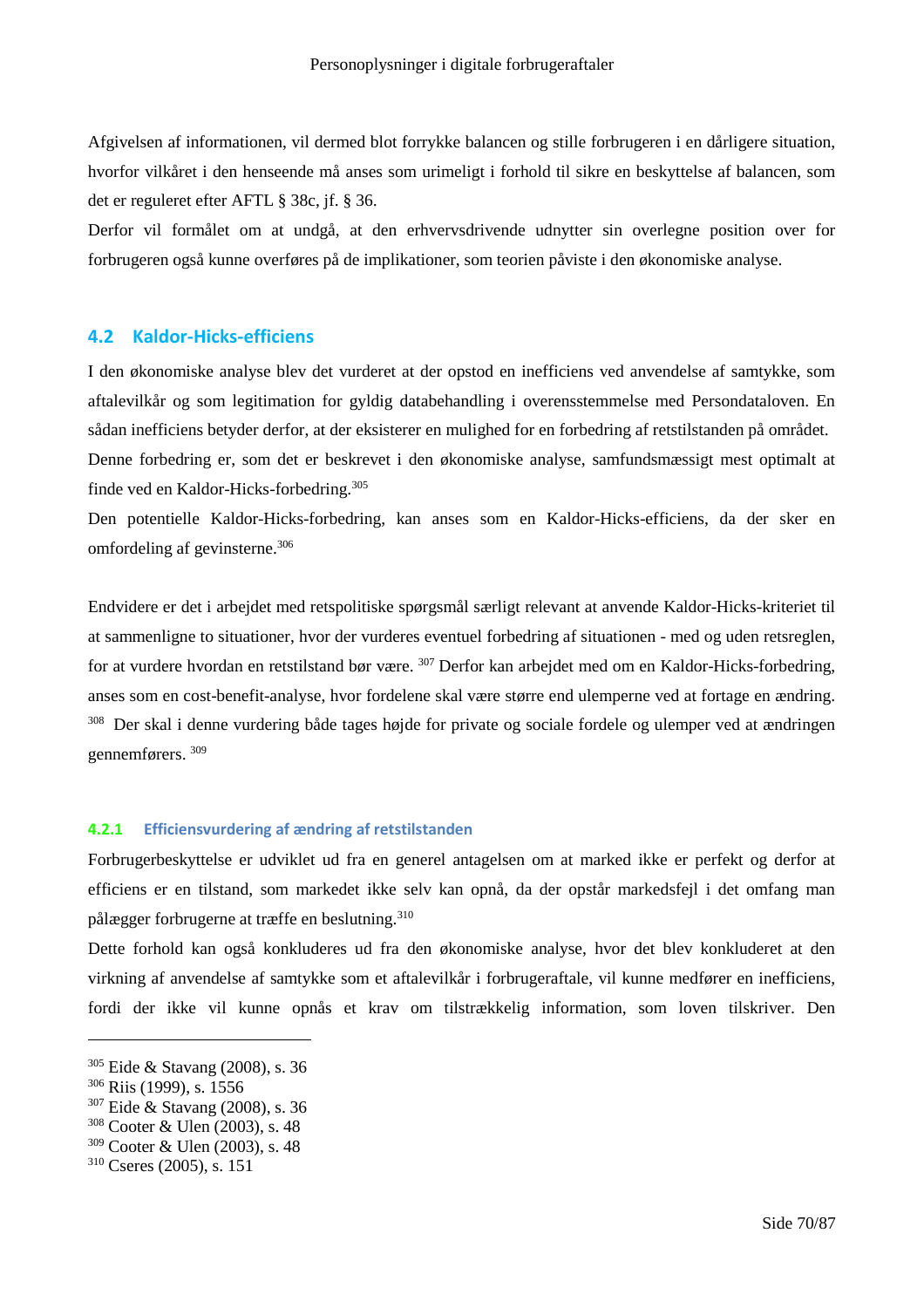erhvervsdrivende vil være underlagt en opportunistisk adfærd efter Agent-Principal teorien og kognitive begrænsninger i forbrugerens evne til at bearbejde informationen, vil forstærke den asymmetriske information som blev påvist.

Det vil derfor kunne argumenteres for et forbud mod de situationer, hvor det er pålagt forbrugeren, at træffe et valg. En sådan konstellation, hvor der skal ske en korrektion af en markedsfejl eller en begrænsning hos forbrugeren i at træffe en beslutning, vil føre omkostninger med sig, som også kan være en byrde for forbrugeren og den samlede samfundsvelfærd. <sup>311</sup>

Derfor skal en ændring eller et tiltag hvor aftalevilkår om samtykke, underlægges et forbrugerpræceptivt hensyn ved anvendelse af Aftalelovens § 38c, jf. § 36, ses i lyset af de omkostninger det medfører.

Dermed kan der opstillet en cost-benefit-analyse der kan assistere i forhold til hvorvidt der skal anvendes en alternativ retsregel, der vil ændre retstilstanden.<sup>312</sup> Dermed skal det vurderes om transaktionsomkostningerne overstiger de fordele, der er ved at fjerne asymmetrisk information og den begrænsede rationalitet som blev beskrevet i Privacy-Paradokset, hvilket i dette tilfælde vil betyde at det anses som urimeligt at anvende samtykke til databehandling som er aftalevilkår. Derfor vil forbrugeren, som det også blev beskrevet i den økonomiske analyse, være rationelle i det omfang de vurdere at gennemlæse lange og komplekse kontrakter, vil betyde store omkostninger, hvorfor de vil vælge ikke at gøre det jf. sunk cost-effekten.

En mindskning af den asymmetriske information, vil betyde en udfordring for den erhvervsdrivende idet der er en mangfoldighed hos forbrugeren vurderingen af om der vil afgive deres samtykke eller ej, som det blev beskrevet under Framing-teorien, hvorfor et generelt aftalevilkår i en standardaftale, vil skabe forskellig association hos forbrugerne.<sup>313</sup>

Derfor vil det være en udfordring for den erhvervsdrivende at gennemføre en overlegen privatlivspolitik for sin databehandling og håndtering, når nu kunderne har en så forskellige balancering mellem dataminimering og komfort (som databehandlingen medfører, i fx mindskede søgeomkostninger). <sup>314</sup>

Anvendelsen af samtykke til databehandling, som et take-it-or-leave-it aftalevilkår, har i den økonomiske analyse vist sig ikke at fungere. Dernæst vil den formentlig kunne anses som et urimeligt aftalevilkår, fordi der i de forhold, hvor følsomme personoplysninger anvendes og er lagt til grund for databehandling, vil give en mere byrdefuld situation for forbrugeren.

<sup>311</sup> Faure & Luth (2011), s. 11

<sup>312</sup> Cseres (2005), s. 187

<sup>313</sup> Se afsnit 3.4.2.2

<sup>314</sup> Zeadally & Badra (2015), s. 340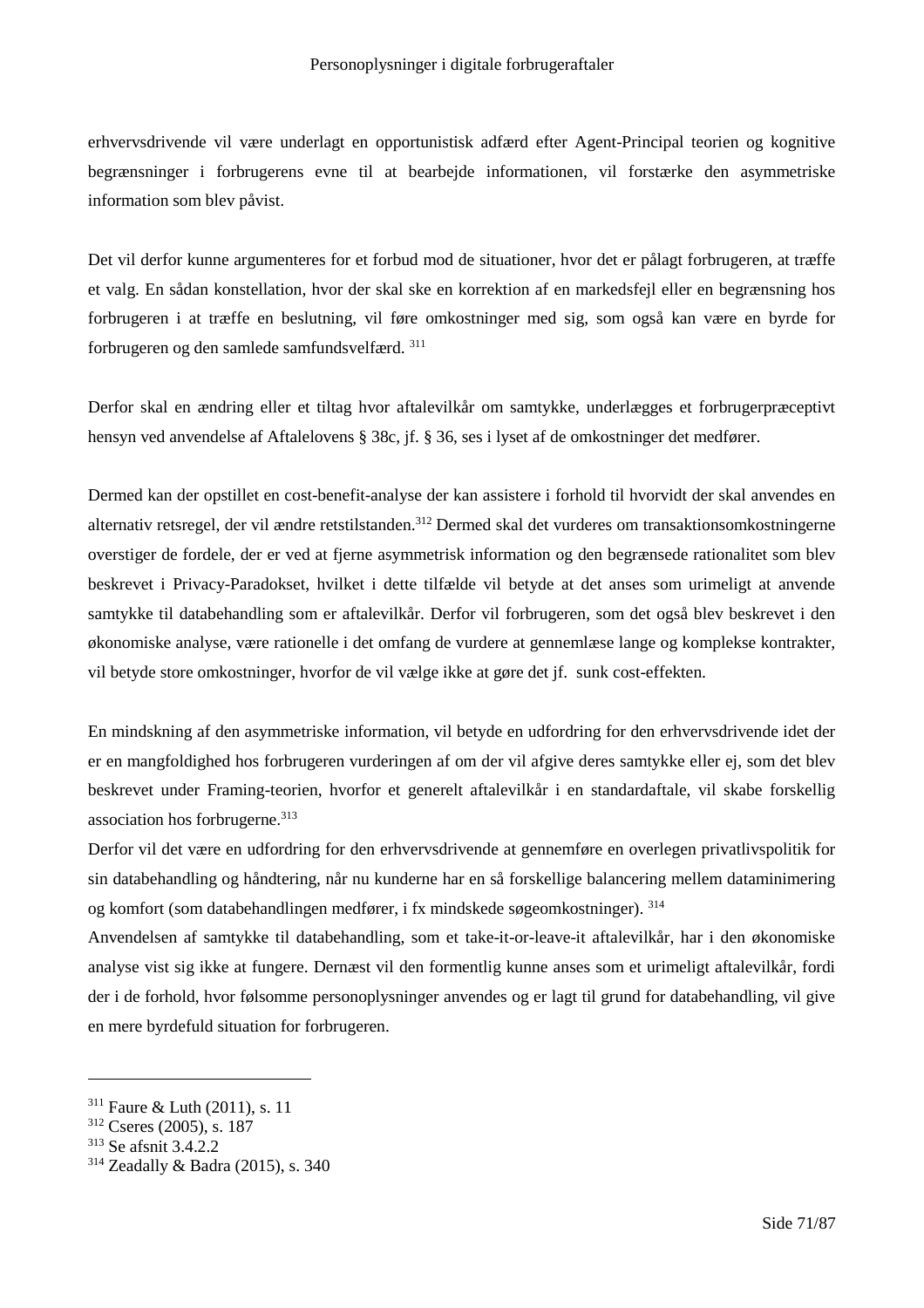Derfor vil fremlæggelse af al information ikke hjælpe forbrugeren til at vurdere konsekvenserne. Derfor skal en mere fleksibel anvendelse af aftalevilkåret muligvis gøres gældende, så det er muligt for forbrugeren at få alternativer til afgivelse af samtykke og i hvilken grad samtykket giver adgang til hvilke oplysninger.

De problemer som er blevet påvist i den økonomiske analyse påviser et problem for forbrugeren i at bearbejde informationer, som vil tale for en direkte regulering – i de tilfælde hvor information enten er for dyr at producere, videreformidle til forbrugerne eller bearbejde for forbrugeren, vil det være nødvendigt med en direkte regulering.<sup>315</sup>

Dette vil være en fortaler for en ændring af retstilstanden.

#### *4.2.1.1 Virkningen af et urimeligt aftalevilkår*

I forhold til en vurdering af et urimeligt aftalevilkår, gælder der endvidere en udvidelse af virkningen i forhold til anvendelse af Aftaleloven § 36, hvorfor det i Aftaleloven § 38 c, gælder at der kan ske tilsidesættelse af det krav der findes urimeligt, mens forbrugeren kan kræve at de øvrige vilkår i aftalen opretholdes uændret.<sup>316</sup>

Dermed kan en standardaftale på forbrugerområdet opretholdes, mens vurderingen af urimeligheden, jf. §36, vil betyde en hel eller delvis tilsidesættelse af aftalevilkåret.

Dette er endvidere påpeget i afgørelsen fra EU-domstolen, <sup>317</sup> at der ikke kan ske en ændring af det urimelige aftalevilkår, men at aftalevilkåret, skal tilsidesætte helt, hvis det findes urimeligt. <sup>318</sup>

Derfor vil der i overensstemmelse med EU-retten ikke ske ændring af urimelige aftalevilkår, for at rette ubalancen i forholdet mellem den erhvervsdrivende og forbrugeren.

Aftalevilkåret, som findes urimeligt i henhold til Aftaleloven § 38 c, jf. §36, skal altså tilsidesættes helt, jf. Direktivet om urimelige aftalevilkår i forbrugeraftaler art. 6, stk. 1.

Det betyder, at skal et aftalevilkår hvor der er formuleret et samtykke til databehandling, anses som et urimeligt aftalevilkår, jf. Aftaleloven § 38c, jf. §36 vil hele vilkåret skulle tilsidesættes. <sup>319</sup>

Derfor vil der ikke kunne ske databehandling på den baggrund, at samtykket er formuleret som et aftalevilkår, hvis reglerne i Aftaleloven § 38 c, jf. § 36, kan finde anvendelse.

<sup>315</sup> Cseres (2005), s. 186

<sup>316</sup> Andersen og Madsen (2006), s. 234.

<sup>317</sup> Sag C-618/10

<sup>318</sup> Sag C-618/10, Præmis 71 og 73

<sup>319</sup> Sørensen (2013), s. 386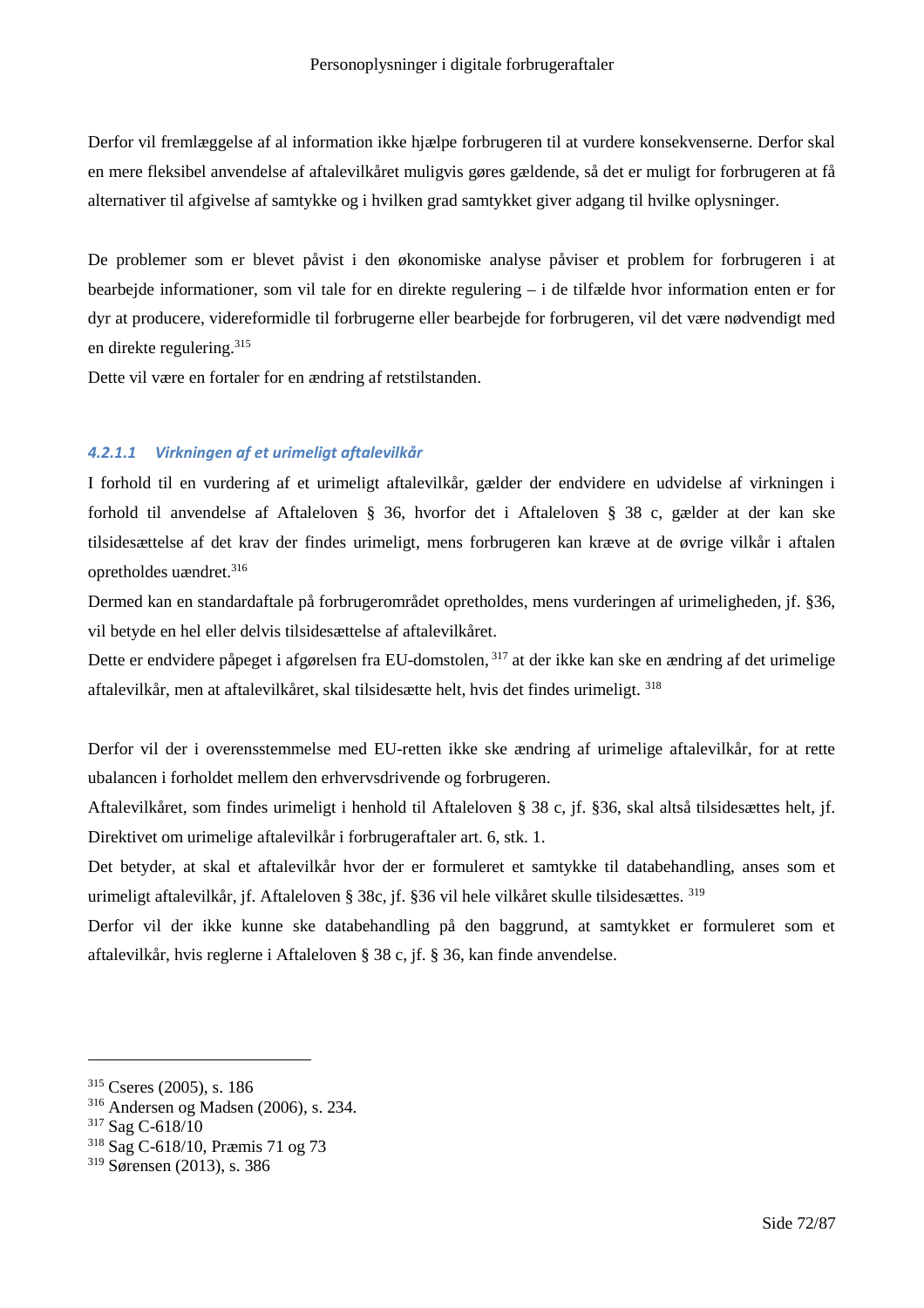#### **4.2.2 Omkostninger og Fordele**

Virkning af et urimeligt aftalevilkår, betyde en stigning i transaktionsomkostningerne, hvis samtykke formuleret som et aftalevilkår, skal anses som et urimeligt aftalevilkår, fordi den erhvervsdrivende skal opstille andre legitime behandlingsgrundlag, som vil betyde en øget søgeomkostning for den erhvervsdriven og forbrugeren, hvis det fx betyder at der kan opstilles forskellige muligheder for indgåelse af aftaler og alternativer til samtykke som aftalevilkår. <sup>320</sup>

Ved afgørelsen og vurdering af, hvorvidt et aftalevilkår skal anses som urimeligt, vil der blive formuleret en tærskelværdi eller et niveau for hvilken kvalitet aftalevilkåret skal have, for at det kan anses som rimeligt.<sup>321</sup> Aftalevilkåret i standardaftaler angår ofte forskellige markeder, som medfører den konsekvens at niveauet

for kvaliteten, efter bedømmelse af urimelighed, vil påvirke effektivitet i det omfang at det, vil være for lavt på et marked og for højt på et andet. <sup>322</sup>

Dette vil også være tilfældet for aftalevilkår om samtykke til databehandling, dog vil det begrænses i det omfang at der er tale om en standardaftale mellem en forbruger og erhvervsdrivende.

Dermed vil anvendelsen af Aftalelovens § 38c, jf.§36 betyde en mindskning i anvendelsen af samtykke til databehandling, da samtykke formuleret i en forbrugeraftale, mellem en forbruger og en erhvervsdrivende ikke vil være mulig.

Et alternativ til samtykke vil formentligt føre til den fordel, at der sker en øget gennemsigtighed og transparens for forbrugeren.<sup>323</sup>

Der kan endvidere argumenteres for at samtykke er blevet tillagt for stor betydning i den anvendelsesmulighed som samtykke-reglen har, særligt i de tilfælde, hvor der er tale om følsomme oplysninger. Hvorfor en øget anvendelses mulighed, vil være til skade for den enkeltes integritet.<sup>324</sup>

Dermed vil anvendelse af aftaleloven § 38c, jf. § 36, skabe en fordel for forbrugeren, hvis det ikke længere er muligt for den erhvervsdrivende at anvende samtykke som et aftalevilkår i standardaftalen. Der vil endvidere kunne argumenteres for en øget gennemsigtighed, som vil genoprette den ubalance som anvendelsen af samtykke som aftalevilkår, var med til at forrykke, jf. den økonomiske analyse.

Endvidere vil en afskaffelse af samtykke til databehandling, som aftalevilkår i standardaftaler på forbrugerområdet, være en løsning på det informationsproblem (asymmetrisk information) som opstår, ved denne type aftaler.

<sup>320</sup> Faure & Luth (2011), s. 16

 $321$  Faure & Luth (2011), s. 17

<sup>322</sup> Se afsnit 1- Indledningen, hvor området for standardaftaler gøres gældende.

<sup>323</sup> Blume (2013), s. 166

<sup>324</sup> Blume (2013), s. 166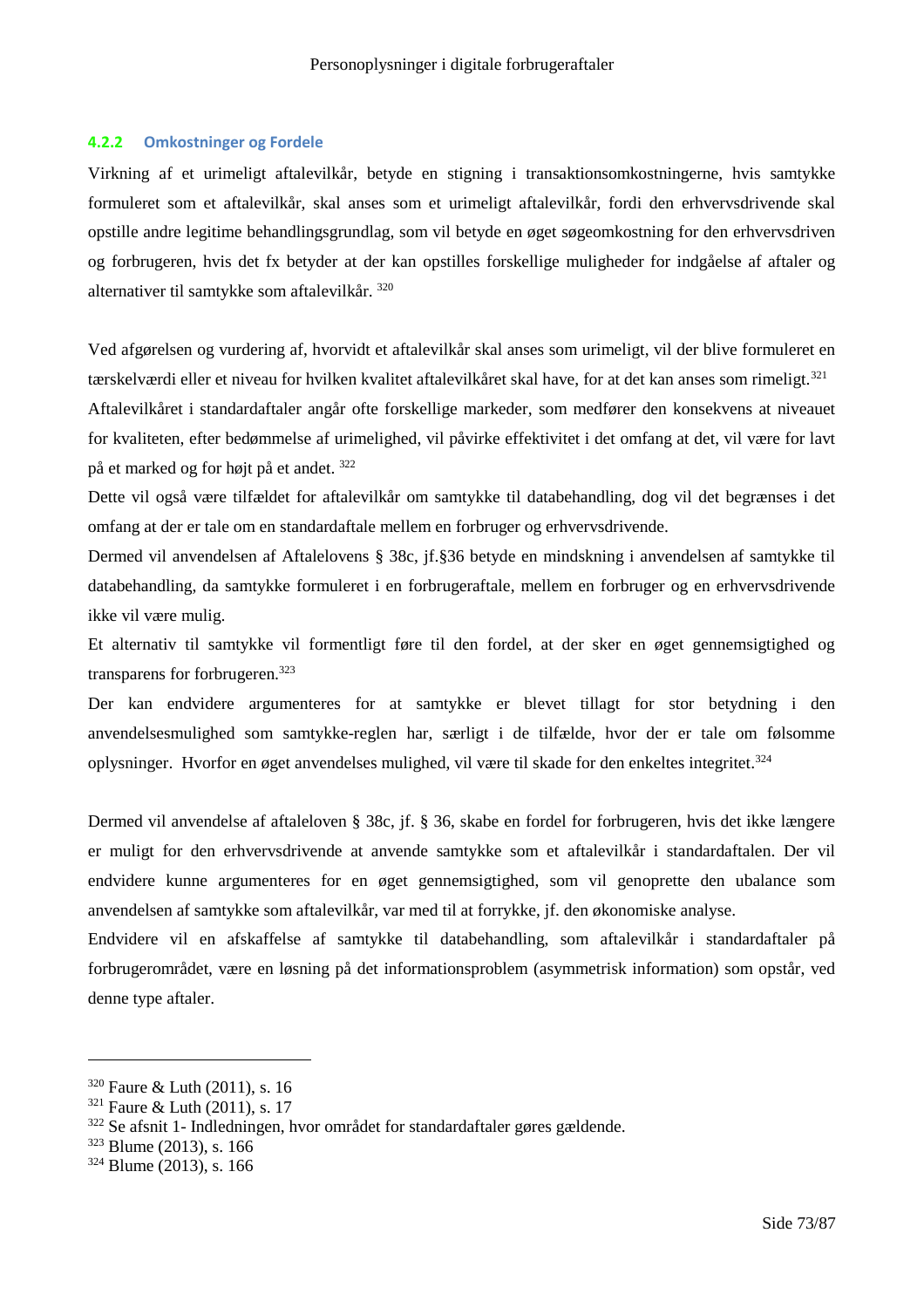Samlet set vil det kunne argumenteres for at forbrugeren vil genvinde en øget tillid til de erhvervsdrivende, som vil resultere i en øget handel uden en skepsis for uvisheden omkring deres personoplysninger.

Dette vil skabe en situation, som det forventes ud fra Kaldor-Hicks-kriteriet, hvor forbrugeren kompenserer den erhvervsdrivende, med en øget tillid og øget villighed til at handle.

Det vil formentligt ændre det samfundstab, som OECD-undersøgelsen påviste. En konkret forudsigelse af, med hvilken størrelse omkostninger bliver nedsat, vil være svær at vurdere.

# **4.3 Delkonklusion**

Det kan ud fra den Integrerede analyse konkluderes, at der vil kunne ske en Kaldor-Hicks-forbedring ved at anse aftalevilkår, hvor der formuleret et samtykke til databehandling, som et urimeligt aftalevilkår, i overensstemmelse med Aftaleloven §38c, jf. § 36.

Den afgivelse af personoplysning som forbrugerne bliver pålagt at tage stilling ved indgåelse af en standardaftale, vil blive mødt af udfordringer som det blev påvist i den økonomiske analyse. Den erhvervsdrivende vil derfor i det tilfælde, at denne skal fremlægge information om samtykke, være påvirket af en opportunistisk adfærd, til ikke at fremlægge tilstrækkeligt med information, som Persondataloven § 3, nr. 8.

Derfor gives den erhvervsdrivende en magt (som forbrugeren ikke kender), som forrykker den ulige balance som eksisterer mellem forbrugere og erhvervsdrivende – og som § 38c, jf. § 36, skal forhindre.

Anvendelsen af Aftalelovens § 38c, jf. § 36 på samtykke som aftalevilkår i forbrugeraftale, vil betyde et forbud, hvorfor forbrugeren ikke pålægges den beslutning, som kræves af samtykke i Persondataloven. Dermed vil forholdet blive underlagt en øget beskyttelse, i form af en forbrugerbeskyttelse, som vil skabe gennemsigtighed, samt en øget villighed hos forbrugeren til at handle med den erhvervsdrivende.

Dette vil også skabe en kompensation af den erhvervsdrivende, for de øgede omkostninger, ændringen vil medføre.

Ud fra en Kaldor-Hicks-betragtning vil det kunne konkluderes, at der bør foretages en ændring af retstilstanden, hvor samtykke til databehandling formuleret som et aftalevilkår, kan anses som et urimeligt aftalevilkår. Reglerne om samtykke til databehandling som et aftalevilkår i en forbrugeraftale, bør derfor vurderes efter reglerne i Aftalelovens §38c, jf. § 36.

Dette vil ændre problemet med asymmetrisk information i forholdet, hvor samtykket er formuleret som et aftalevilkår i en forbrugeraftale, samt mindske problemet med begrænset rationalitet, når forbrugeren skal træffe beslutning om afgivelse af samtykke.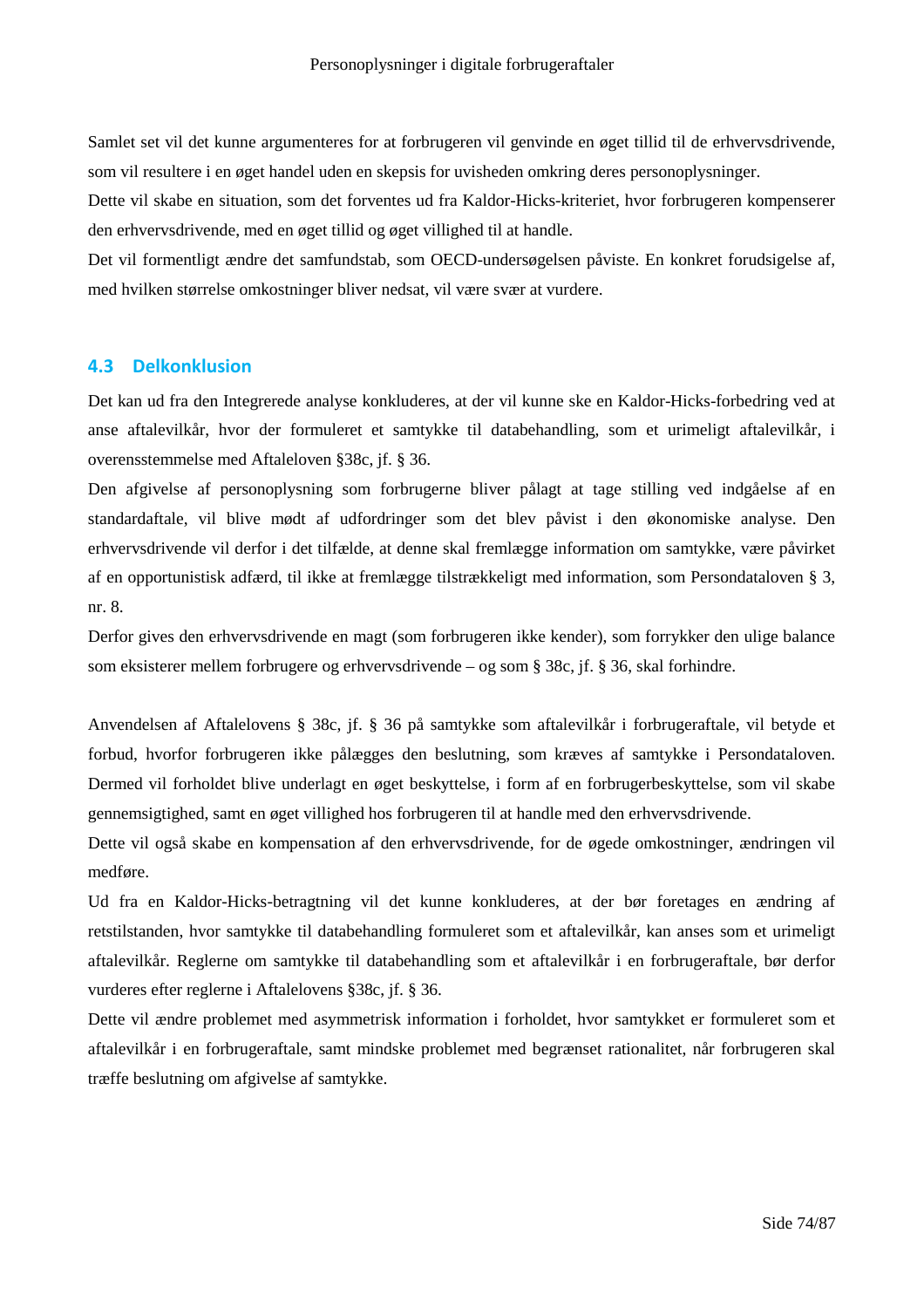# **5 Konklusion**

Nedenfor vil afhandlingens samlede konklusion besvares, ved hjælp af en indledningsvis besvarelse af afhandlingens operationaliserede problemformulering, for til sidst at besvare afhandlingens overordnede problemstilling:

 Vil der gennem en sammenligning af retsområderne samt en efficiensbetragtning kunne argumenteres for, at reglerne om urimelige aftalevilkår i Aftaleloven bør anvendes på samtykke til databehandling, som formuleret i Persondataloven når samtykket er anvendt som et aftalevilkår i en forbrugeraftale?

# **5.1 Juridisk Konklusion**

I arbejdet med den juridiske analyse, er det ved en anvendelse af den retsdogmatiske analyse, blevet undersøgt om de to retsområder, hhv. Aftalelovens regler om urimelige aftalevilkår og Persondatalovens krav om samtykke som legitim behandlingsgrundlag, kan sammenlignes, samt i hvilket omfang anvendelse af samtykke til databehandling, formuleret som er aftalevilkår, skal anses som et urimeligt aftalevilkår.

Indledningsvist er det konkluderet, at begge retsområder og retsregler har et beskyttelseshensyn til formål, selvom de anses som forskellige da Persondataloven har til formål at sikre individers ret til privatliv, mens Aftaleloven har til formål at beskytte forbrugere.

Det kan på baggrund af arbejdet i den juridiske analyse konkluderes, at der kan ske sammenligning i kravet om information, som skulle sikre en bevidsthed om konsekvenserne hos hhv. forbrugeren og den registrerede. Dernæst blev det lagt til grund at der ikke et overordnet krav til hvornår informationen var til strækkelig efter Aftaleloven og de hensyn EU-domstolen har udtalt sig om, men at dette skulle bedømmes fra sag til sag.

Det kunne videre konkluderes, at der efter Persondataloven blev formuleret at reglerne om specifik og informeret skal være tilstrækkeligt, dette betød et krav om at, hvor samtykke angik et aftalevilkår i en standardaftale, skulle være sket på en klar og direkte måde over for forbrugeren. Ligeledes skulle kravet til information skærpes i det omfang personoplysningerne var følesomme.

Dermed vil det kunne konkluderes, at der kan ske sammenligning mellem de to retsregler, i det omfang at der kræves en information, samt at de krav som opstilles for udtrykkeligt samtykke i Persondataloven angår de samme hensyn som de krav der var til information af et rimelige aftalevilkår.

Dernæst var kravet til information om samtykke, når samtykke var anvendt som et aftalevilkår, mere præciseret i det som skulle lægges til grund for kravene i Persondataloven. Dermed kan det konkluderes at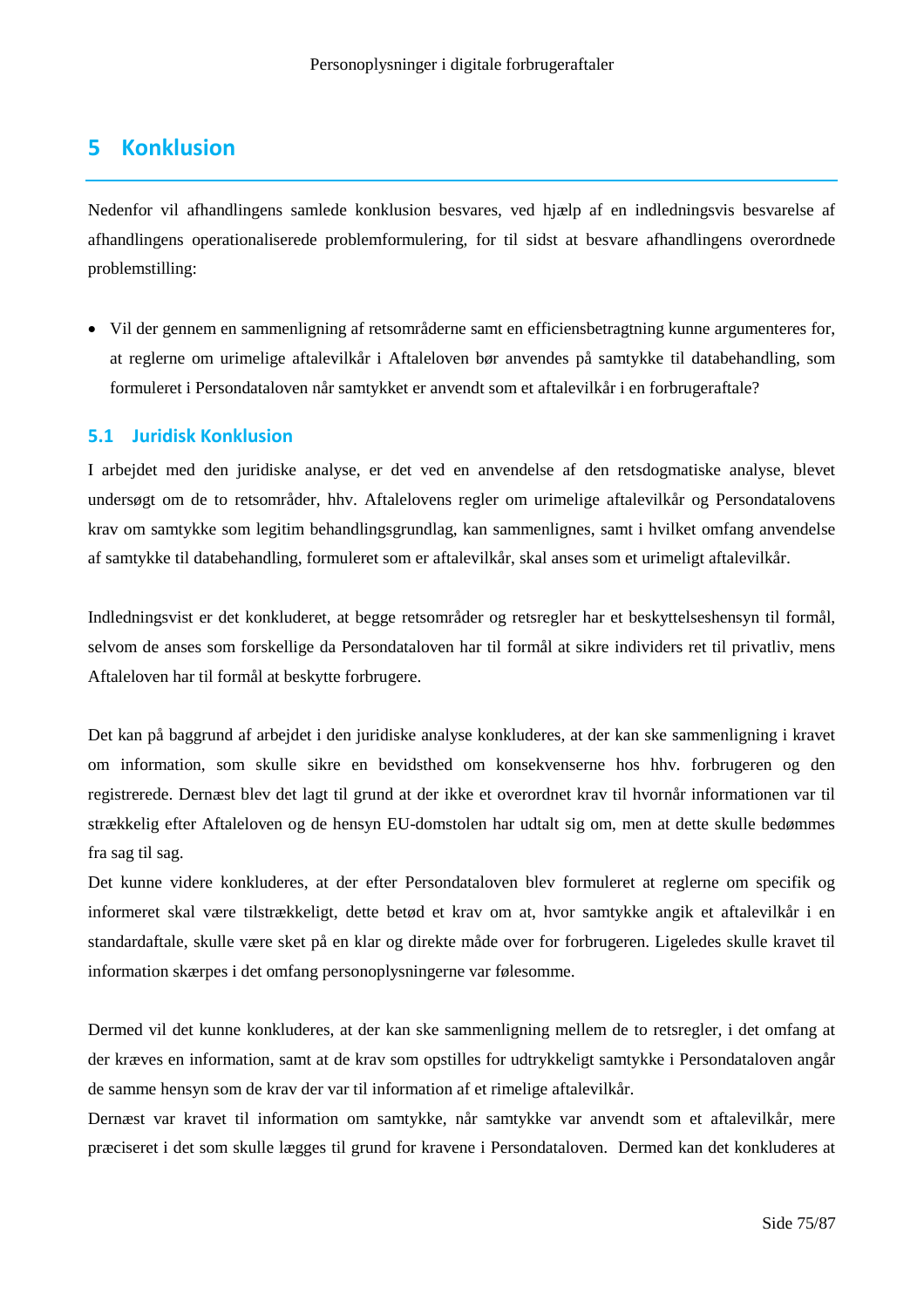anvendelsen af samtykke til databehandling, formuleret som et aftalevilkår i en forbrugeraftale, vil kunne anses som rimeligt, hvis reglerne i Persondataloven overholdes.

# **5.2 Økonomisk Konklusion**

Det er i den økonomiske analyse blevet fortaget en retsøkonomisk vurdering af, hvilken virkning retsreglen for samtykke til databehandling, og de krav som fremgår af Persondatalovens definition i § 3, nr. 8 har, når denne er anvendt som legitimt behandlingsgrundlag i et aftalevilkår i forbrugeraftaler. Dermed er det blevet vurderet hvilke udfordringer som den økonomiske teorien påpeger ved en sådan anvendelse.

Det kunne konkluderes at under Agent-Principalteorien, vil forholdet, hvor den erhvervsdrivende pålægges at fremlægge tilstrækkelig information om samtykke i en standardaftale, være påvirket af en opportunistisk adfærd til at fremlægge information, som er dårligere end den gennemsnitlige kvalitet, som forbrugeren efterspørger, hvilket vil føre til et problem med asymmetrisk information. Dette problem påpeget i teorien kunne også genfindes OECD-undersøgelsen, hvor der var beregnet et samfundstab ved online aftaleindgåelse på forbrugerområdet fordi forbrugerne oplevede et informationstab på grund af manglende kvalitet og stor kompleksitet i den information den erhvervsdrivende fremlagde.

Informationsasymmetrien forstærkes af forbrugerens manglende evne til at bearbejde den information som gøres gældende.

Privacy-Paradokset som opstår, når en forbruger skal træffe beslutning om fremlæggelse af personoplysninger, samt problemet med begrænset rationalitet ved mangelende information, blev yderligere begrundet ud fra adfærdsøkonomisk teori, hvor Prospekt- og Framing-teorien, kunne konkludere at forbrugeren har udfordringer ved at bearbejde den information som forelægges dem.

Dette vil derfor føre til forskellige associationer, ved fremlæggelsen af et generelt aftalevilkår i standardaftale, hvorfor forbrugerne vil få udfordringer ved at vurdere de konsekvenser som accepten af samtykket medfører.

Dette vil ligeledes betyde en begrænsning hos den erhvervsdrivende i at opfylde krav om tilstrækkelig information, i overensstemmelse med det, der blev lagt til grund for Persondatalovens § 3, nr. 8.

Det vil derfor kunne konkluderes ud fra den økonomiske analyse, at teorien påpeger en asymmetrisk information som forstærkes af problemer med begrænsninger hos forbrugerne i at bearbejde information, som skal anses som en markedsfejl og dermed en inefficiens, i virkningen, af anvendelsen af samtykke til databehandling formuleret som et aftalevilkår i en forbrugeraftale. Anvendelsen af samtykke til databehandling som et aftalevilkår, vil dermed kunne anses som værende inefficient.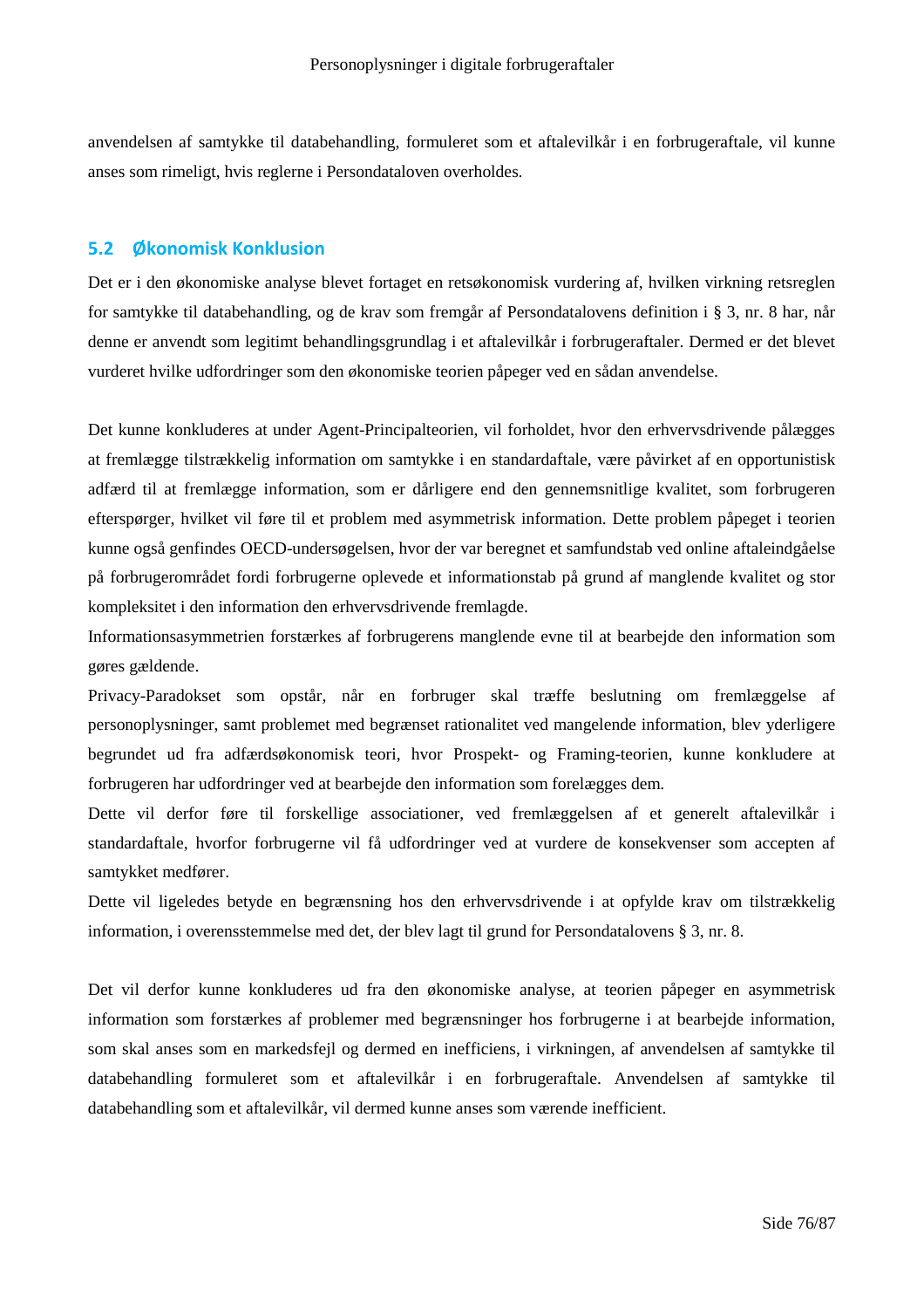# **5.3 Integreret Konklusion**

I den integrerede analyse blev det vurderet i hvilket omfang, der burde ske en ændring af retstilstanden, så anvendelsen af samtykke som et aftalevilkår i en forbrugeraftale, skulle anses som et urimeligt aftalevilkår i overensstemmelse med Aftaleloven § 38c, jf. § 36.

Det blev i analysen konkluderet, at en sådan ændring ville skabe en Kaldor-Hicks-forbedring, hvorfor det konkluderedes, at der bør foretages en ændring af retstilstanden, hvor samtykke til databehandling formuleret som et aftalevilkår, kan anses som et urimeligt aftalevilkår.

Det blev videre konkluderet at den inefficiens som blev lagt til grund i den økonomiske analyse, ville kunne vurderes som et urimeligt aftalevilkår, samt at anvendelse af samtykke som et aftalevilkår, ikke vil anses som tilstrækkeligt reguleret efter Persondatalovens regler, når der er tale om en forbrugeraftale.

Reglerne om samtykke til databehandling som et aftalevilkår i en forbrugeraftale, bør derfor vurderes efter reglerne i Aftalelovens §38c, jf. § 36.

# **5.4 Samlet Konklusion**

Nærværende afhandling har samlet set behandlet problemstillingen med sammenligningen af de to retsområder samt en efficiensbetragtning heraf for at være i stand til at kunne konkludere, hvorvidt reglerne om urimelige aftalevilkår i Aftaleloven bør anvendes på samtykke til databehandling efter Persondataloven.

Det konkluderes at en sådan ændring vil være at foretrække, da ændringen vil medføre en mere efficient retstilstand, da en yderligere beskyttelse, hvor forholdet underlægges de forbrugerpræceptive regler, vil skabe en øget gennemsigtighed og tillid hos forbrugeren.

Dette betyder derfor omvendt, at retstilstanden ikke på nuværende tidspunkt kan klassificeres som værende efficient, hvilket er belyst gennem de tre analyser i afhandlingen. Dette betyder, at vi lige nu befinder os i en retstilstand, hvor forbrugere mister indsigt i deres afgivelse af personoplysninger, når samtykke er formuleret som et aftalevilkår i en forbrugeraftale.

Det er derfor den overordnede konklusion, at reglerne om urimelige aftalevilkår i Aftaleloven, bør anvendes på samtykke til databehandling, som formuleret i Persondataloven, når samtykke er anvendt som et aftalevilkår i en forbrugeraftale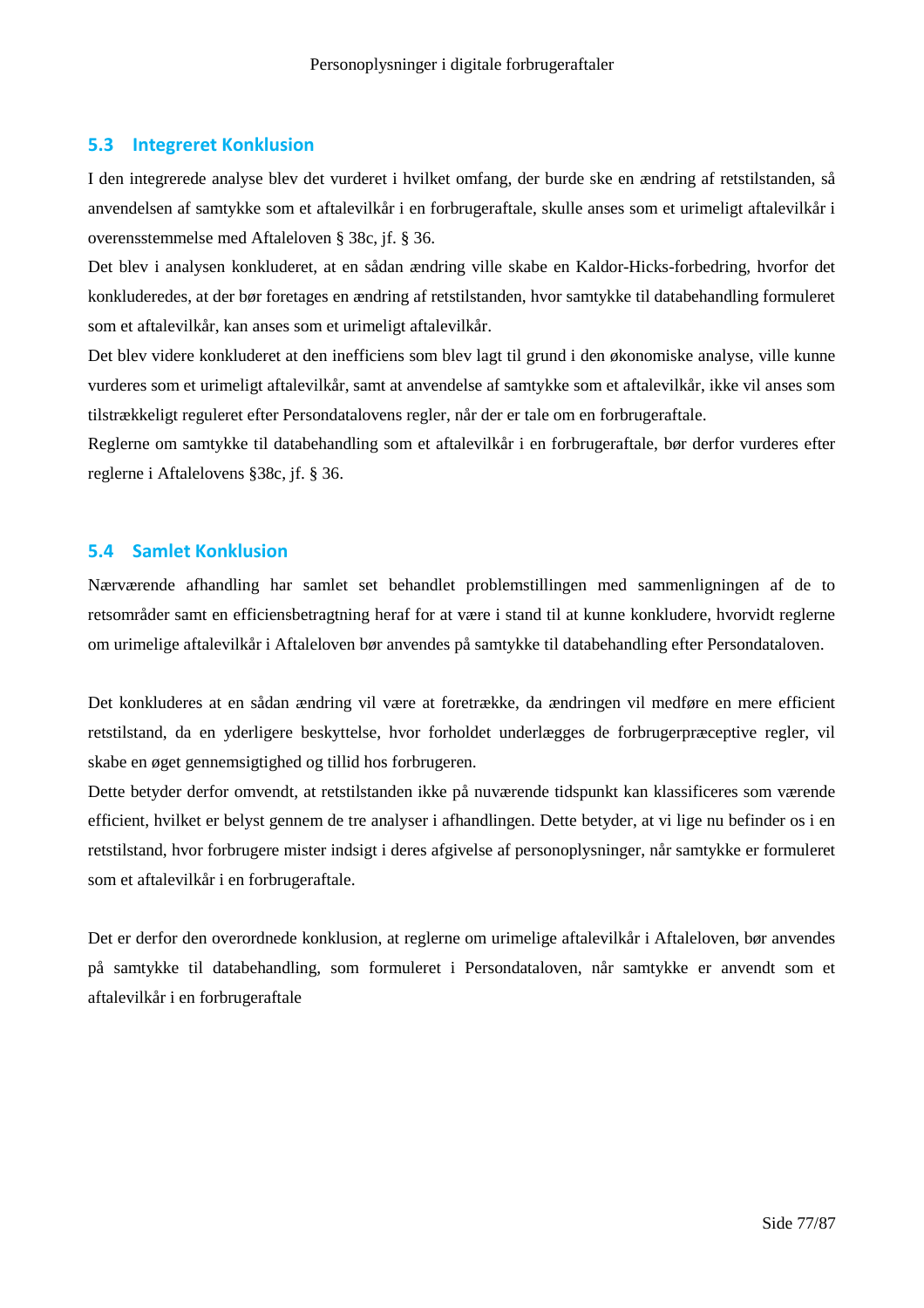# **6 Perspektivering**

Det er er relevant i afhandlingens perspektivering at vurdere, hvilke yderligere problemstillinger der kan rejses efter arbejdet med og besvarelsen af afhandlingens problemstilling.

Der er den 15. april 2016, formelt blevet vedtaget en ny forordning om databehandling af personoplysninger, som det også indledningsvist til denne afhandling blevet forklaret.<sup>325</sup> Arbejdet med forordningen har stået på siden januar 2012, hvorfor der længe har været påbegyndt et arbejde på at nå til enighed om dette komplicerede område. Forordningen vil træde i kraft d. 24 maj 2016 og have virkning i medlemsstaterne senest to år senere d. 24 maj 2018.<sup>326</sup>

Forordningen er vedtaget for at opnå et ensartet regelsæt medlemsstaterne imellem, som skal sikre en opretholdelse af den fundamentale ret til privatlivets fred, samt sikre en effektivitet i reglernes anvendelse i en digital tidsalder og økonomi.<sup>327</sup>

Af relevans for afhandlingens problemstilling kan nævnes at reglerne i forordningen skal sikre at borgerne rettigheder styrkes og der dermed skabes en øget tillid, her særligt hos forbrugeren.

Denne sikring skal ske gennem fem ændringspunkter, hvor det vil gælde af den nye forordning; 1) En mulige for at få slettet sin personoplysninger, hvis den enkelte ønsker det. 2) En mulighed for nemmere at få adgang til de personoplysninger som er indsamlet. 3) En ret til blive bekendt med at en personoplysninger er blevet hacket. 4) Et krav om nem adgang til privatlivsindstillinger på fx sociale medier og i apps. 5) Et øget sanktionsniveau, hvor virksomheder kan blive pålagt bødestraf på 4 pct. af deres årlige globale omsætning.

I den færdigformulerede tekst om forordningen, gælder der en præcisering i forhold til definitionen af samtykke, hvor formulering i Art. 4, nr. 11 er ændret til:

"Samtykke fra den registrerede: enhver frivillig, specifik, informeret og utvetydig viljestilkendegivelse fra den registrerede, hvorved den registrerede ved erklæring eller klar bekræftelse indvilliger i, at personoplysninger, der vedrører den pågældende, gøres til genstand for behandling. "*<sup>328</sup>*

Denne formulering forventes ikke ud fra det som er konkluderet i denne afhandling, at ændre på relevansen af afhandlingens problemstilling.

 $325$  Jf. Afhandlingens Afgrænsning, s. 6

<sup>326</sup> ec.europa.eu

 $327$  Press-release on the Data protection reform (2015)

<sup>328</sup> Databeskyttelsesforordningen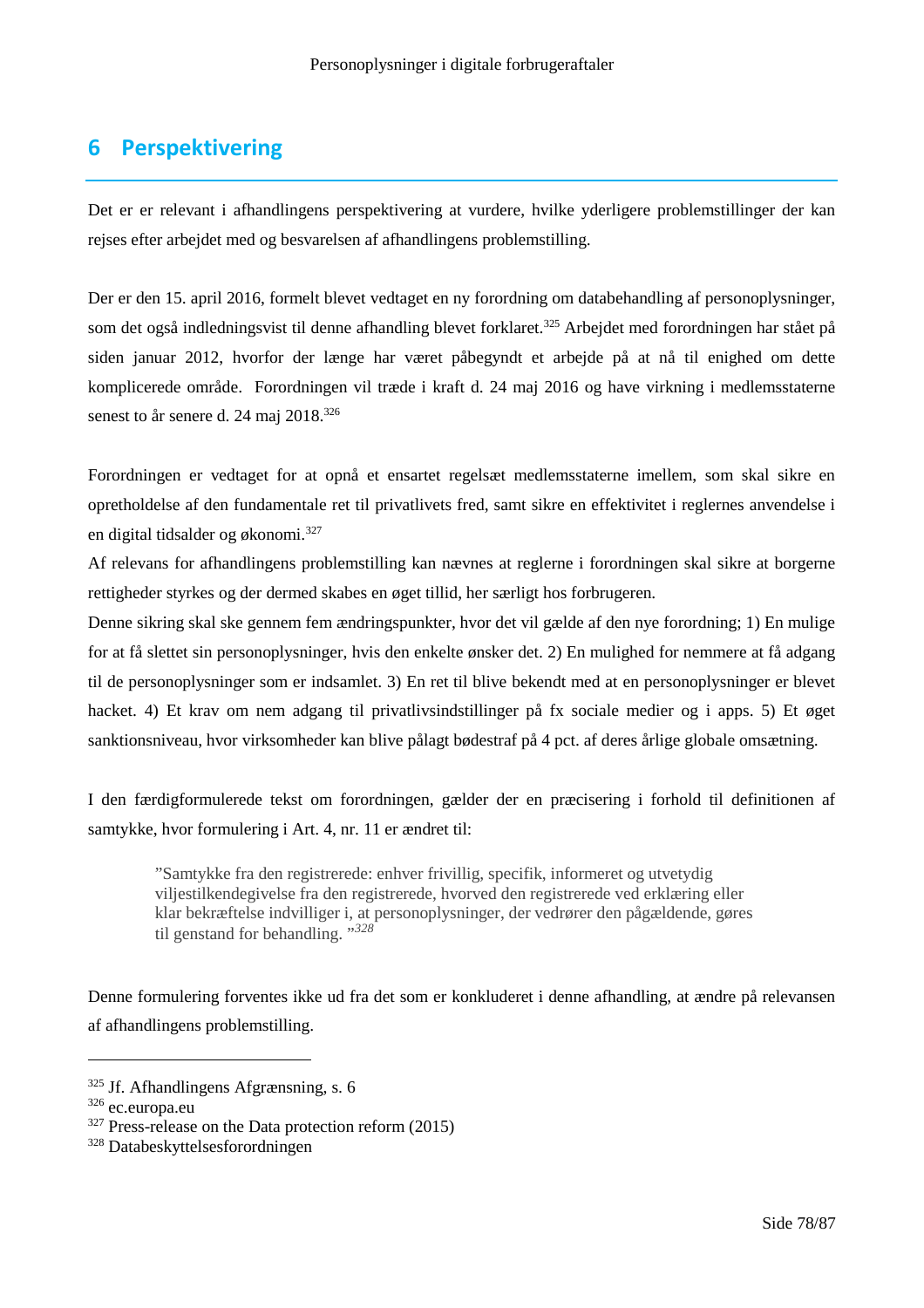Det vil stadig være muligt at anvendes et samtykke, som et aftalevilkår i en standardaftale mellem en forbruger og en erhvervsdrivende, selv efter præciseringen i forordningen.

Det er i afhandlingen ikke vurderet, i hvilket omfang sanktioneringen af bøde og erstatning vil påvirke de incitamenter, som teoretisk er påvist i den økonomiske analyse.

Som situationen er inden implementeringen af forordningen, vil den erhvervsdrivende blive pålagt en bødestraf, hvis der er handlet i strid med Persondataloven<sup>329</sup> og en erstatning, hvis aftalevilkåret skal anses som urimeligt efter Aftaleloven.<sup>330</sup>

Sanktioneringen vil som følge af den nye forordning, være større end dem som gives i dag, hvorfor det vil kunne overvejes om der ved en sådan behandling af problemet, vil ske en ændring af de incitamenter som den erhvervsdrivende besidder, som muligvis mindskes i højere grad end en erstatning pålagt efter reglerne om urimelige aftalevilkår.

Større sanktioner/bødestraffe vil formenligt styrke de gode incitamenter til at overholde retsreglen, men forordningens indtræden vil ikke betyde et forbud om aftalevilkår, hvor der er formuleret et samtykke i en forbrugeraftale.

Nærværende afhandling har kun belyst én problemstilling ud af mange inden for beskyttelse af personoplysninger, hvorfor der kun i afhandlingen er sket behandling af en lille del at et stort og komplekst område, som fortsat fremstår mere eller mindre uudforsket i den økonomiske og juridiske litteratur.

Problemfeltet er dermed snævret væsentligt ind, således at afhandlingens problemstilling udelukkende har behandlet området, som er direkte relevante for problemstillingen.

Afhandlingens samfundsøkonomiske analyse benytter analyser af det samfundsmæssige tab ved uklare kontraktsvilkår, disse kilder står stadig som monolitter i forskningsmiljøet inden for afhandlingens problemfelt. Dette betyder dog, at der måske kunne fremkomme analyser, som modsat ville argumentere for at en begrænsning i den erhvervsdrivendes ret til databehandling vil medføre et erhvervsmæssigt tab, som igen vil blive et samfundsmæssigt tab.

Afhandlingen har ikke yderligere behandlet denne del af problemstillingen, da den ligger uden for afhandlingens problemfelt. Det er dog værd at bemærke, at der altid vil komme en modreaktion på en ændring af gældende ret, da en sådan ændring sædvanligvis vil stille mindst én part dårligere, hvilket understreger afhandlingens pointe om brugen af Kaldor-Hicks-efficiens i stedet for Pareto-efficiens.<sup>331</sup>

<sup>329</sup> Persondataloven §§ 69 og 70

<sup>330</sup> Forbud, erstatning eller andre Civilretlige følger.

<sup>331</sup> Jf. Afsnit 3.2.3, s. 42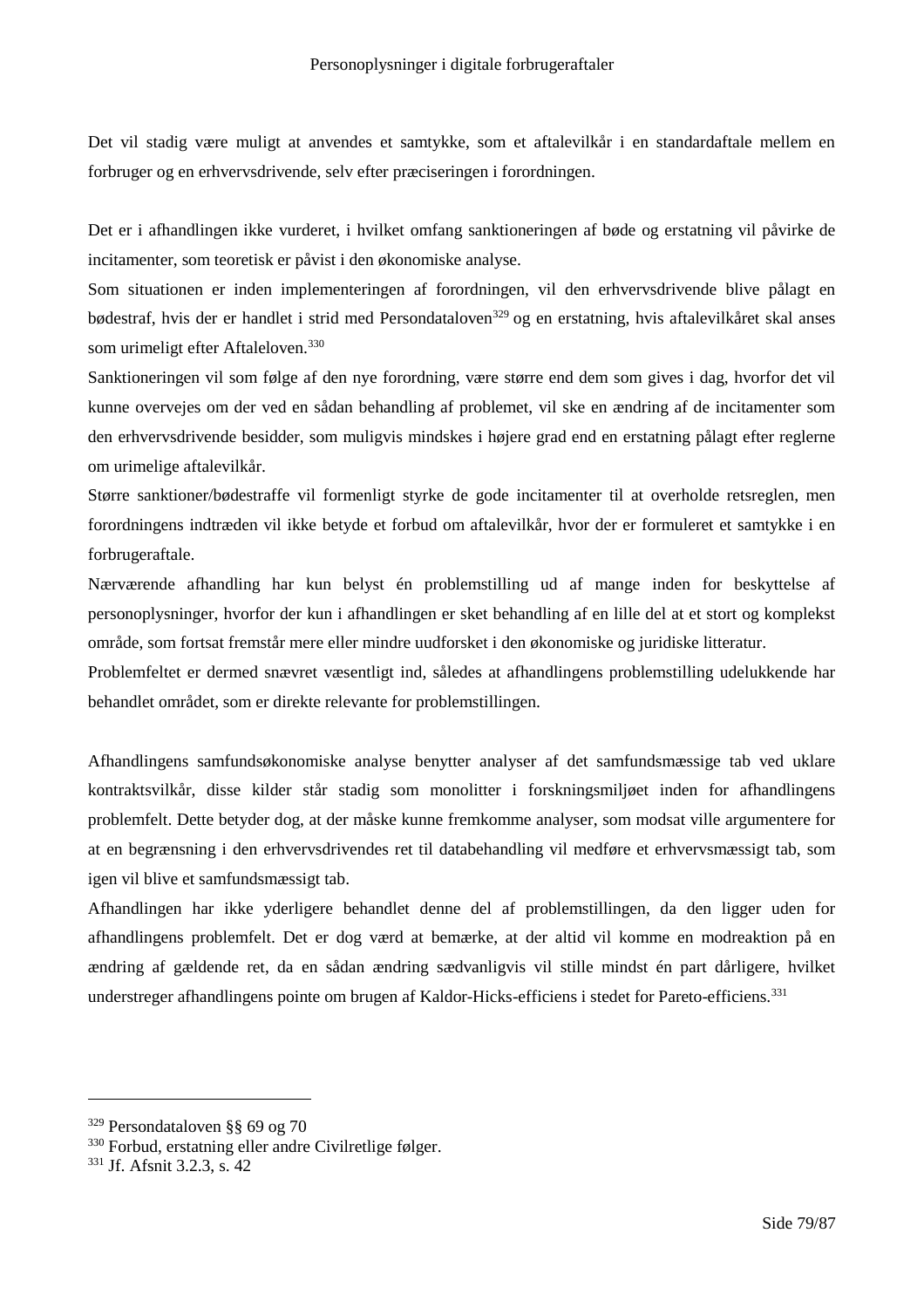# **7 Litteraturliste til Afhandlingen**

# **Regulering**

# Aftaleloven

Lovbekendtgørelse 1996-08-26 nr. 781 *om aftaler og andre retshandler på formuerettens område*

#### Persondataloven

Lov nr. 429 af 31/05/2000 *lov om behandling af personoplysninger*

#### Databeskyttelsesforordningen

Europa-Parlamentets og rådets forordning (EU) 2016/679 af 27. april 2016 *om beskyttelse af fysiske personer i forbindelse med behandling af personoplysninger og om fri udveksling af sådanne oplysninger og om ophævelse af direktiv 95/46/EF (generel forordning om databeskyttelse)*

# Direktivet om urimelige kontraktvilkår i forbrugeraftaler

Europa-Parlamentets og rådets direktiv 1993/13/EØF af 05. April 1993 *om urimelige kontraktvilkår i forbrugeraftaler*

#### Databeskyttelsesdirektivet

Europa-Parlamentets og rådets direktiv 1995/46/EF af 24. oktober 1995 *om beskyttelse af fysiske personer i forbindelse med behandling af personoplysninger og om fri udveksling af sådanne oplysninger*

#### Betænkning nr. 1345

Betænkning til Lov nr. 429 af 31/05/2000, nr. 1345 af 1997 om Behandling af Personoplysninger, afgivet af udvalget om registerlovgivningen

#### **TEUF**

Traktaten om Den Europæiske Unions Funktionsområde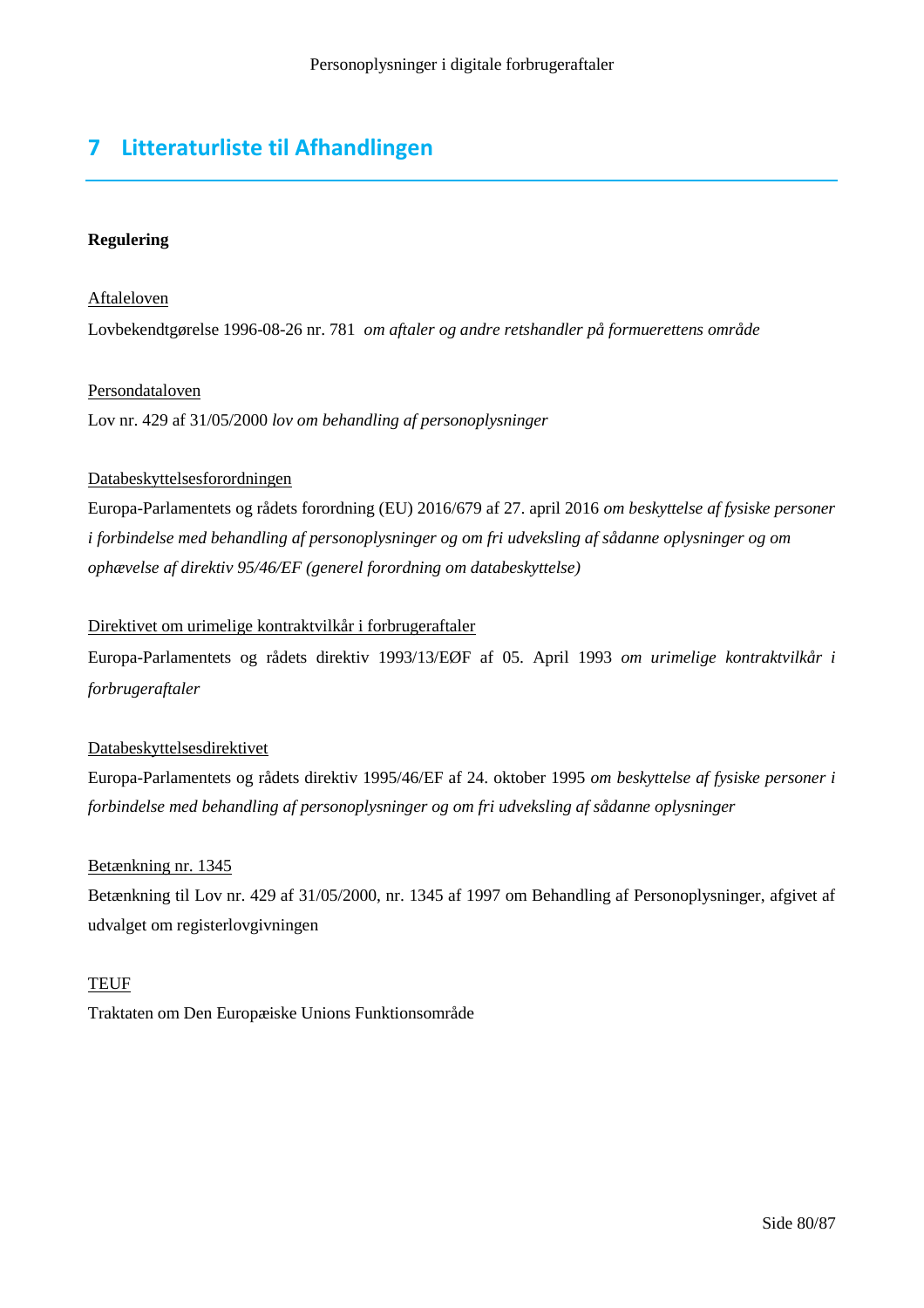#### **EU-Domme**

# Sag C-240/98 – C-244/98

C-240/98 – C-244/98, Océan Group Editorial mod Emilio Vinas Feliu, angående anmodning, om at opnå en præjudiciel afgørelse vedr. Fortolkning af Rådets direktiv 93/13/EØF af 5. april 1993 om urimelige kontraktvilkår i forbrugeraftaler

# Sag C-92/11

C-92/11, RWE Vertrieb AG mod Verbraucherzentrale Nordrhein-Westerfalen eV, anmodning om fortolkning af Direktivet 93/13/EØF, art. 1, stk. 2, art, 3 og 5.

#### Sager C-468-469/10

C-468-469/10, ASNEF og FECEMD mod Administración del Estado, angående anmodning om fortolkning af direktiv 95/46/EF art. 7, litra f og direkte virkning

#### Sag C-222/84

C-222/84, Marguerite Johnston mod The Chief Constable, angående præjudiciel afgørelse vedr. fortolkning af Rådets Direktiv 76/207/EØF af 9. februar 1976 om gennemførelse af princippet om ligebehandling af mænd og kvinder og af EØF-traktatens artikel 224.

#### Sag C-6/64

C-6/64, Kommissionen mod Italien, angående National Italiensk ret i strid med EU-retten

#### Sag C-618/10

C-618/10 af 14. juni 2012, Banco Español de Crédito SA mod Joaquín Calderón Camino; angående en anmodning om præjudiciel afgørelse i henhold til artikel 267 TEUF

#### **Danske-domme**

#### U.1999. 1067 SH (Statoil-dommen)

UfR 1999. 1067 SH, Forbrugerombudsmanden mod Statoil A/S, Sø- og Handelsrettes dom af 8. marts 1999.

#### U. 2002. 706 H (Brugtbil-dommen)

UfR 2002. 706 H, Flemming Sølvsten Automobiler A/S mod Daniel Navne og Forbrugerombudsmanden, Højesterets dom af 4. januar 2002

#### U 2003. 1883 V (TDC-dommen)

UfR 2003. 1883 V, TDC Tele Danmark A/S mod Forbrugerrådet som mandat for A, Vesterlandsrets dom af 14. Maj 2003.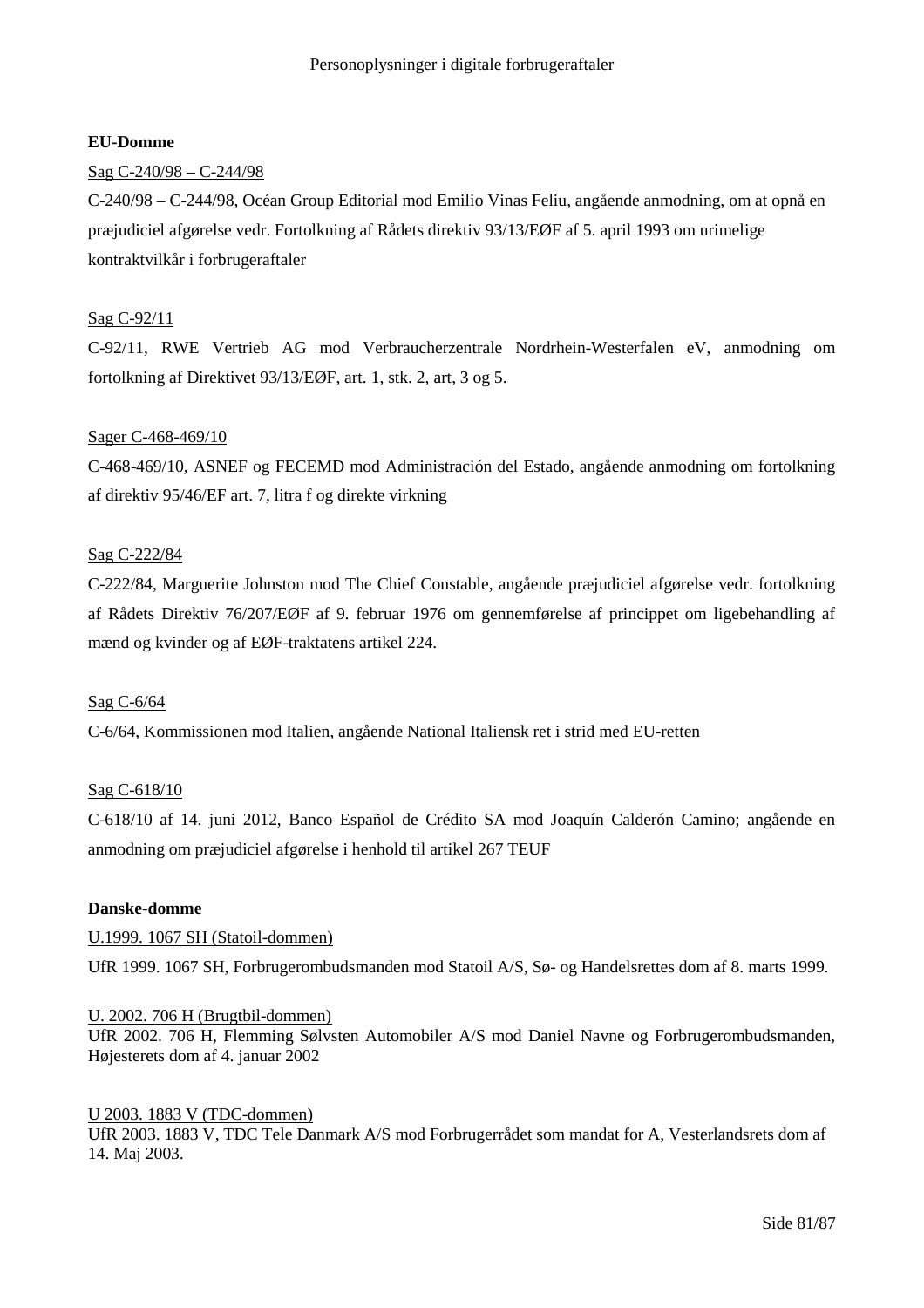# U.2005.2960 SH (Viasat-dommen)

UfR 2005.2960 SH, Forbrugerrådet som mandatar for Poul Jespersen mod VISAT A/S, Sø- og Handelsrettens dom af 15. juni 2005.

# U.2014. 1719 H (City Parkeringsservices-dommen)

UfR 2014. 1719 H, FDM som mandatar for A mod City Parkeringsservice A/S, Højesterets dom af 12. marts 2014.

# **Afgørelser fra Datatilsynet**

Datatilsynets afgørelse nr. 2014-212-0278 af 9/11/2015 Om web-shop anvendelse autoudfyldning af personoplysninger. https://www.datatilsynet.dk/afgoerelser/afgoerelsen/artikel/behandling-af-personoplysninger-i-ehandelsloesning/

# **Artikel 29-Gruppens Henstillinger og Udtalelser**

#### WP187 (2011)

Article 29 Data Protection Working Party - Opinion 15/2011 on the definition of consent (01197/11/EN)

#### WP136 (2007)

Article 29 Data Protection Working Party - Opinion 04/2007 on the concept of personal data (01248/07/EN)

#### WP203 (2013)

Article 29 Data Protection Working Party - Opinion 03/2013 on purpose limitation (00569/13/EN)

### WP 48 (2001)

Article 29 Data Protection Working Party - Opinion 08/2001 on processing of personal data in the employment context (5062/01/EN)

#### WP202 (2013)

Artikel 29-Gruppen Vedrørende Databeskyttelse - Udtalelse 02/2013 om apps i intelligente enheder (00461/13/DA)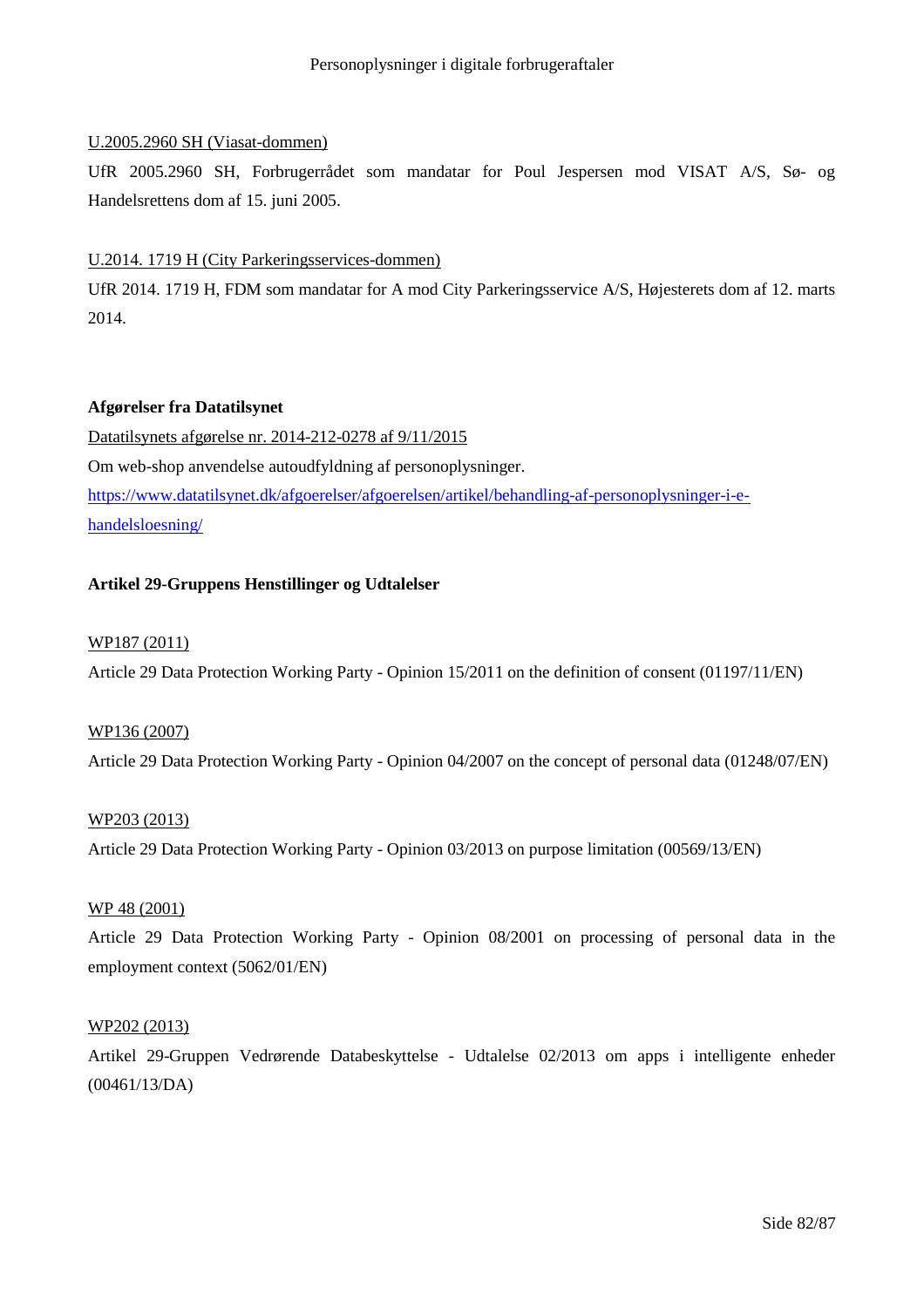# **Bøger**

# Andersen (2005)

Andersen, Mads Bryder; "IT-Retten", 2005, 2. Udgave, Gads Forlag, A/S

#### Andersen I (2002)

Andersen, Mads Bryder; "Ret og Metode", 2002, 1. Udgave, G.E.C. Gads Forlag, A/S af 1994.

# Andersen II (2002)

Andersen, Mads Bryder; "Grundlæggende Aftaleret", 2002, 2. Udgave, G.E.C. Gads Forlag, A/S af 1994

# Andersen & Madsen (2006)

Andersen, Lennart Lynge; Madsen, Palle Bo; "Aftaler og Mellemmænd", 2006, 5. Udgave, Forlaget Thomson

# Blume (2013)

Blume, Peter; "Databeskyttelsesret" 2013, 4. Udgave, Jurist- og Økonomforbundets Forlag

#### Cseres (2005)

Cseres, Katalin Judith; "Competition law and consumer protection", 2005, Kluwer Law International

Cooter & Ulen (2003) Cooter, Robert & Ulen, Thomas, "Law and Economics" 2003, 4. Edition, Pearson Addison Wesley

Eide & Stavang (2008*)* Eide, Erling & Stavang, Endre. "Rettsøkonomi" 2008, Cappelen akademisk forlag

Frank (2010) Frank, Robert H. "Microeconomics and Behaviour" 2010, Eight edition, McGraw-Hill

#### Hansen (2007)

Hansen, Anders Christian; "Uden for hovedstrømmen: Alternative strømninger i økonomisk teori", 2007, Roskilde Universitetsforlag

Mankiw & Taylor (2014) Mankiw, N. Gregory & Taylor, Mark P. "Economics" 2014, Cengage Learning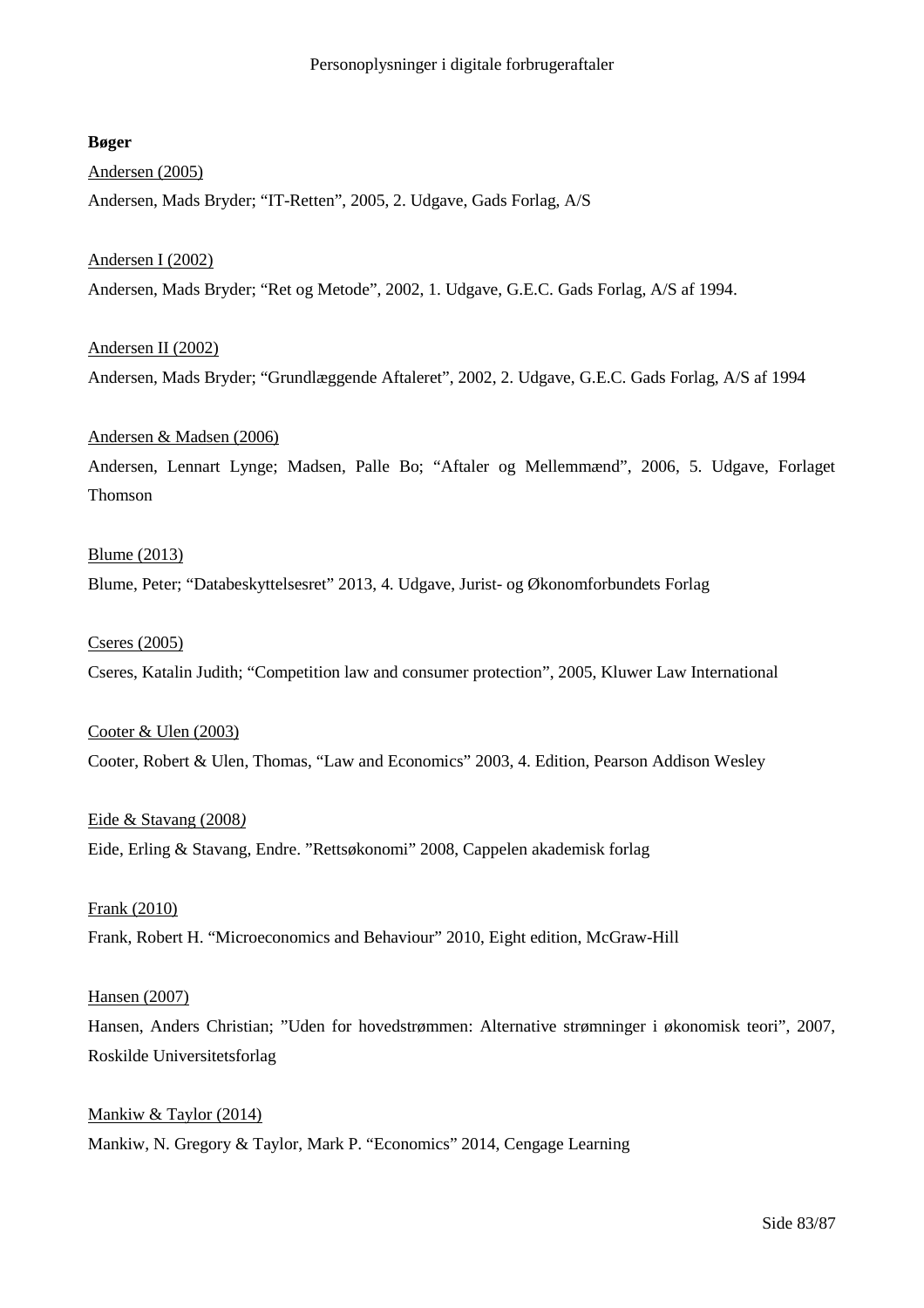#### Posner, Eric (2001)

Posner, Eric A. "Law and Economics". 2001, Ashgate Publishing Group

#### Ross (1966)

Ross, Alf. "Om Ret og Retfærdighed – En indførelse I den analytiske retsfilosofi", 1966, 4.oplag, Nyt Nordisk Forlag Arnold Busk A/S

#### Simon (1957)

Simon, Herbert," Models of Man", 1957, New York, Wiley & Sons.

#### Tvarnø & Nielsen (2008)

Tvarnø, Christina, D.; Nielsen, Ruth, "Retskilder og Retsteori", 2008, 2. Udgave, Jurist- og Økonomforbundets Forlag

# Udsen (2013)

Udsen, Henrik; "IT-Ret", 2013, 1. Udgave, Ex Tuto Publishing

#### Wilkinson (2008)

Wilkinson, Nick, "An Introduction to Behavioral Economics", 2008, Palgrave Macmillan

#### Zeadally & Badra (2015)

Zeadally, Sheralli; Badra, Mohammad. "Privacy in a Digital, Networked World: Technologies, Implications and Solutions" 2015. Springer International Publishining

#### **Artikler**

Acquisti (2013) Acquisti, Alessandro. "The Economics of Privacy: Theoretical and Empirical Aspects – Early Draft"

#### Acquisti, Taylor & Wagman (2015)

Acquisti, Alessandro; Taylor, Curtis; Wagman, Liad. "The Economics of Privacy". Marts 2015. Duke University

#### Acquisti & Grossklags (2006)

Acquisti, Allesandro & Grossklags, Jens. "What can behavioral economics teach us about privacy?" 2006. Key Paper at ETRICS.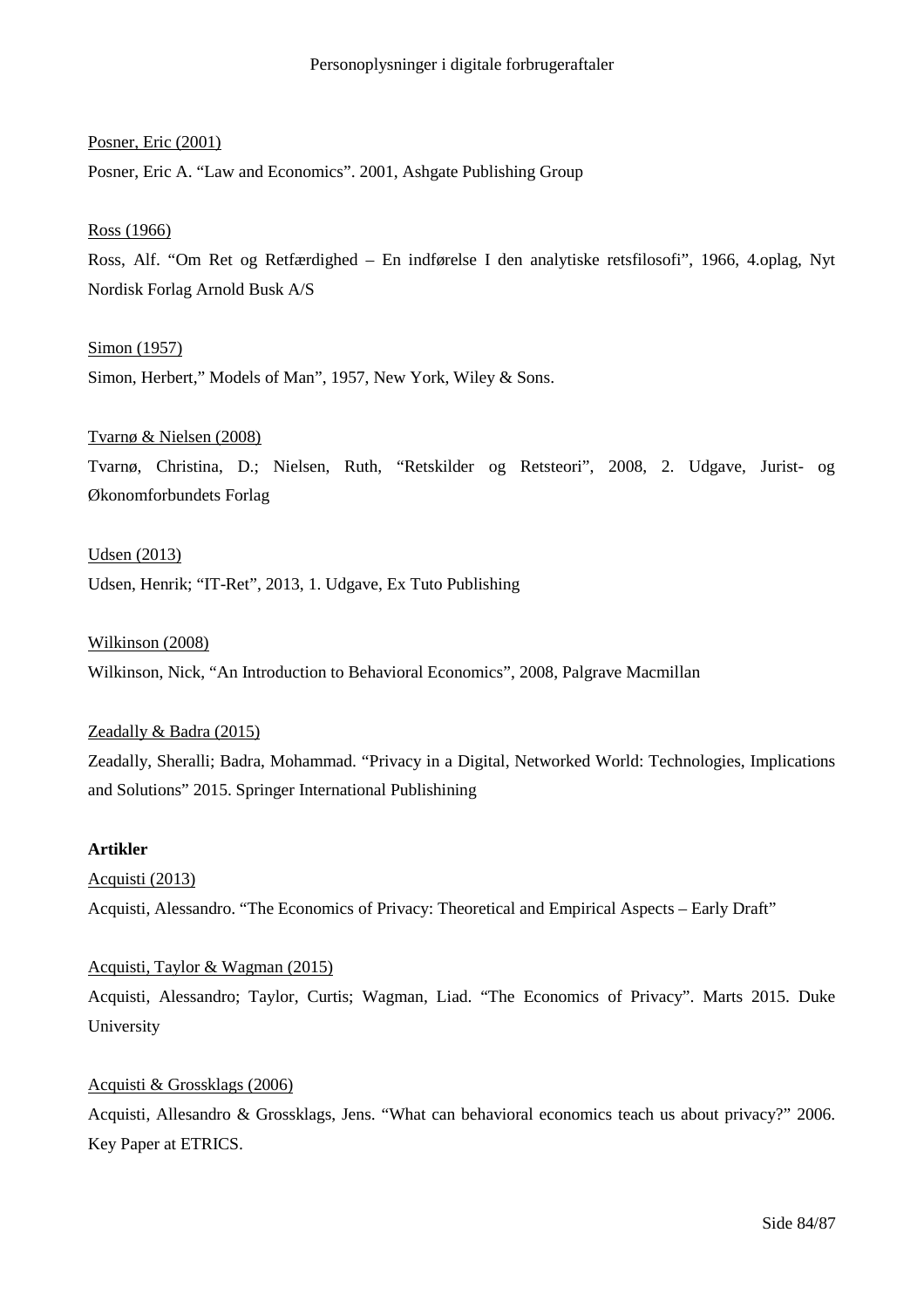#### Coase (1960)

Coase, Ronald H. "The Problem of Social Cost". 1. Oktober 1960. Journal of Law and Economics

#### Faure & Luth (2011)

Faure, Micheal; Luth, Hanneke, A.; "Behavioral Economics in Unfair Contract terms: Cautions and Considerations", 28 juni 2011, Journal of Consumer Policy.

#### Hirshleifer (1980)

Hirshleifer, Jack. "Privacy: Its Origin, Function and Future". 1. December 1980. The Journal of Legal Studies.

# Jolls, Sunstein & Thaler (1998) Jolls, Christine; Sunstein, Cass R.; Thaler, Richard. "A Behavioral approach to law and economics". 1998, Stanford Law Review

#### Kahneman & Tversky (1979)

Kahneman, Daniel; Tversky, Amos. "Prospect Theory: An Analysis of Decision under Risk". 1. Marts 1979. Economentica

#### Kahneman & Tversky (1986)

Kahneman, Daniel; Tversky, Amos. "Rational Choice and the Framing of Decisions" 1. Oktober 1986. The Journal of Business.

#### Loos & Luzak (2015)

Loos, Marco, M. B; Luzak, Joasia;" Wanted a Bigger Stick – On Unfair Terms in Consumer Contracts with Online Service Providers", 2015, Journal of Consumer Policy

#### Loos (2014)

Loos, Marco. M. B.;"The Regulation of Digital Content B2C Contracts in CESL", 2014, Varieties of European Economic law and Regulation, Volume 3.

#### Riis (1999)

Riis, Thomas, "Retsøkonomi", Forhandlingerne ved det 35. nordiske juristmøtet i Oslo 18.-20. august 1999. Del 2, S. 1147-1163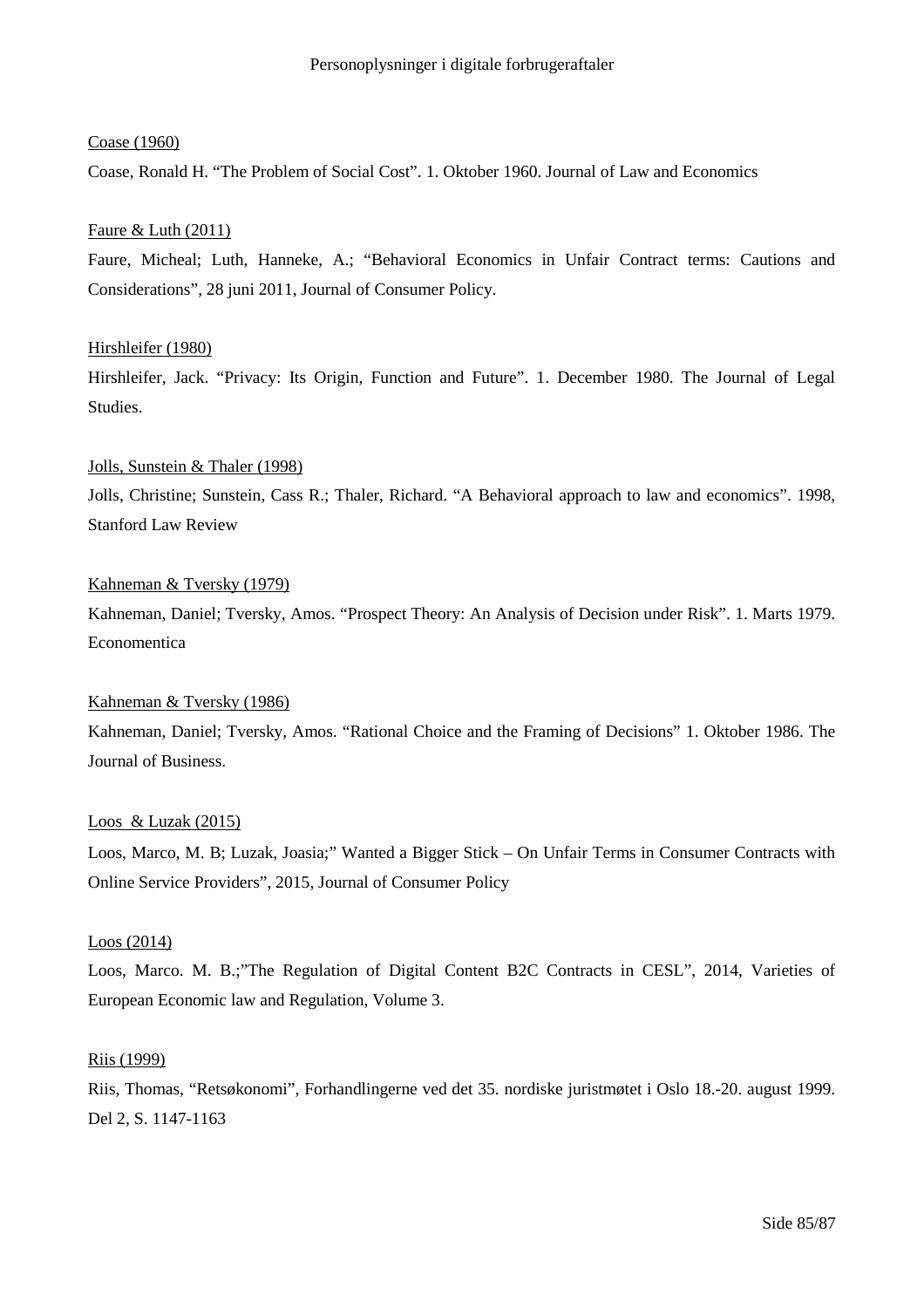# Posner, Richard (1981)

Posner, Richard A. "The Economics of Privacy". 1. Maj 1981, The American Economic Review.

#### Stigler (1980)

Stigler, George J. "An Introduction to Privacy in Economics and Politics" 1. December 1980, The Journal of Legal Studies.

# Sørensen (2013)

Sørensen, Maria Jull; "U.2013B. 383: Om adgang til at ændre urimelige aftalevilkår i forbrugeraftaler", 2013, Ugeskrift for Retsvæsen

# Taylor (2004)

Taylor, Curtis R. "Privacy and Information Acquisition in Competitive Markets" Februar 2004, Duke University.

# Zamir, Teichman & Eisenberg (2014)

Zamir, Eyal; Teichman, Doron; Eisenberg, Melvin A. "Behavioral Economics and Contract Law" 2014, The Oxford Handbook of Behavioral Economics and the Law"

#### **Publikationer**

Europe Economics (2011)

Europe Economics. "Digital Content Services for Consumers: Assessment of Problems Experienced by Consumers" 2011, Europe Economics

Erhvervsstyrelsen (2015) Erhvervsstyrelsen. "Befolkningens adfærd på nettet". Marts 2015 https://erhvervsstyrelsen.dk/sites/default/files/befolkningens\_adfaerd\_paa\_nettet\_tilgaengelig.pdf

#### OECD (2013)

"Protecting and Empowering Consumers in the Purchase of Digital Content Products", 2013. OECD Digital Economy Papers, No. 219, OECD Publishing

Press release on the Data protection reform (2015) European Commission – Questions and Answers, Fact Sheet 21. December 2015 http://europa.eu/rapid/press-release\_IP-15-6321\_en.htm